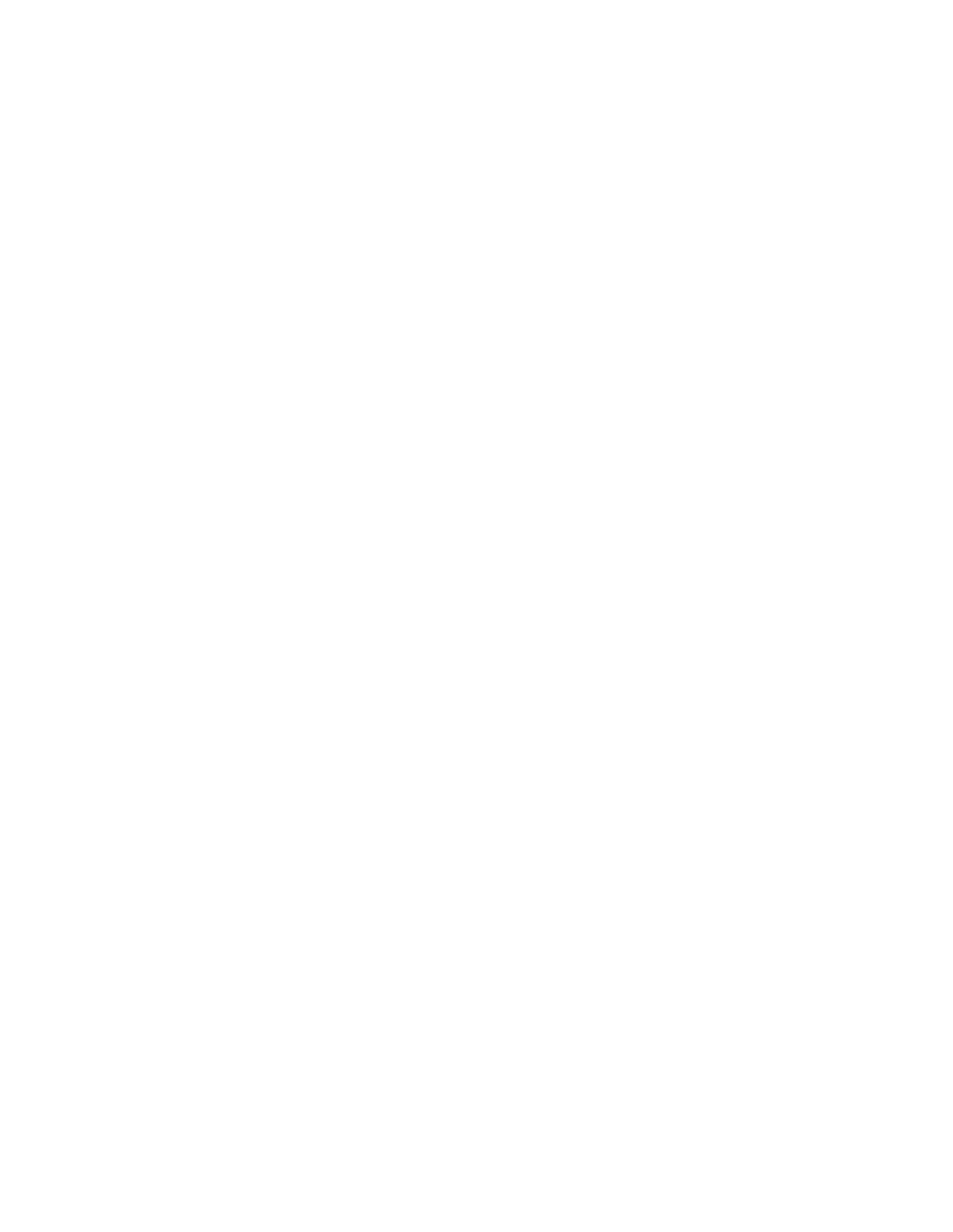# [Insert graphic] COMPANIES (INSOLVENCY AND RECEIVERSHIP) BILL 2009

# (BILL NO. 3 OF 2009)

A

# BILL

Entitled

**AN ACT** TO PROVIDE FOR THE MANAGEMENT AND ADMINISTRATION OF INSOLVENT COMPANIES AND TO REFORM THE LAW RELATING TO RECEIVERS IN SOLOMON ISLANDS

ENACTED by the National Parliament of Solomon Islands.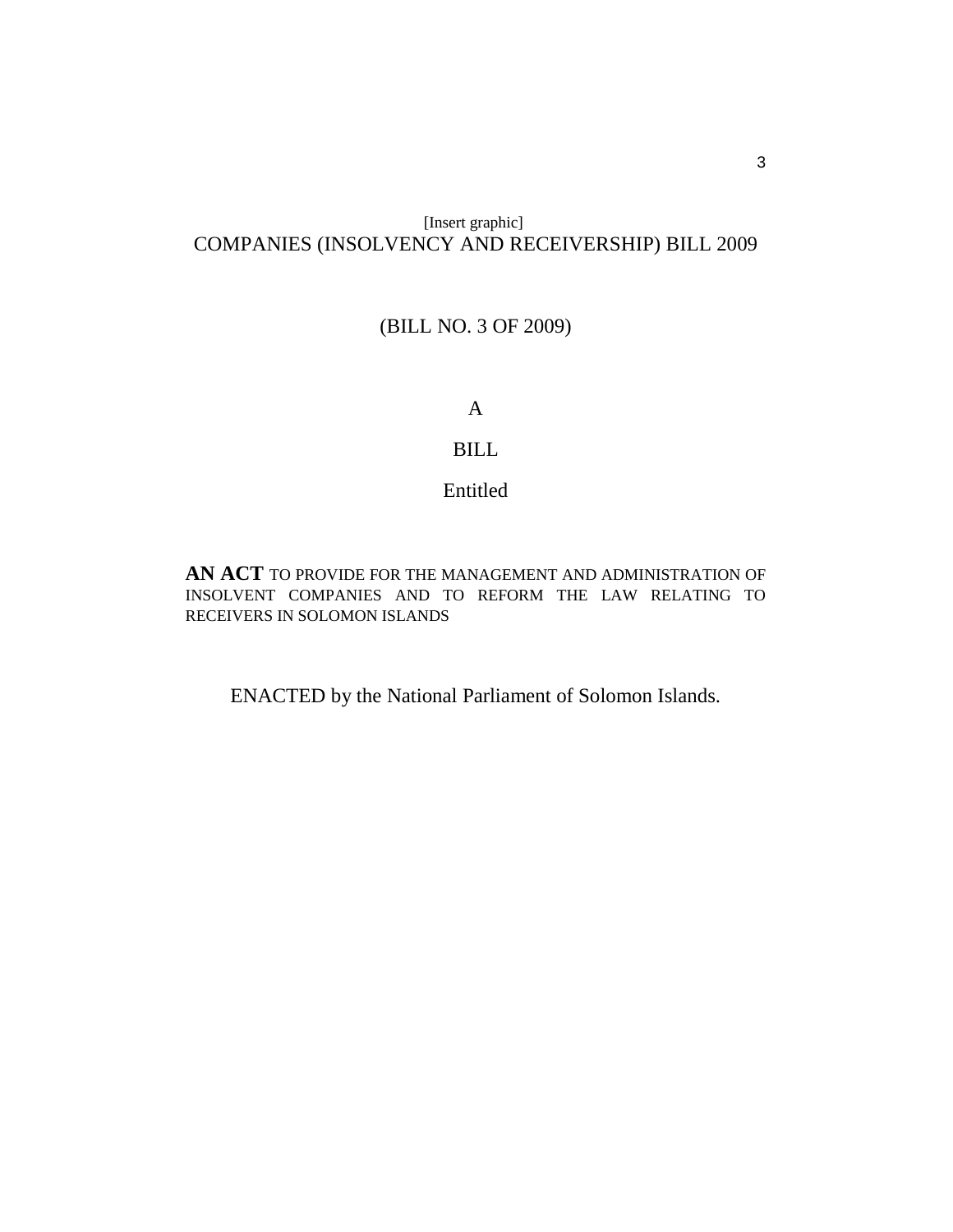#### **ARRANGEMENT OF CLAUSES**

## **PART 1 –PRELIMINARY PROVISIONS**

- 1. Short title
- 2. Commencement
- 3. Interpretation
- 4. Purpose of each part
- 5. Act binds the Crown

## **PART 2 – INSOLVENT COMPANIES**

## **Division 1 – Compromises with Creditors**

- 6. Compromise proposal
- 7. Notice of proposed compromise
- 8. Effect of compromise
- 9. Variation of compromise
- 10. Powers of court
- 11. Effect of compromise in liquidation of company
- 12. Costs of compromise

## **Division 2 – Liquidations**

#### *Subdivision A – Purpose*

13. Purpose

## *Subdivision B – Beginning of Liquidation*

14. When liquidation begins

## *Subdivision C – Restrictions on Appointment of Liquidator*

15. Restrictions on appointment of liquidator

### *Subdivision D – How Liquidator may be Appointed*

- 16. Board may appoint liquidator
- 17. Shareholders may appoint liquidator
- 18. Court may appoint liquidator
- 19. Interim liquidator
- 20. Meaning of unable to pay its debts
- 21. Evidence and other matters
- 22. Statutory demand
- 23. Court may set aside statutory demand
- 24. Additional powers of court on application to set aside statutory demand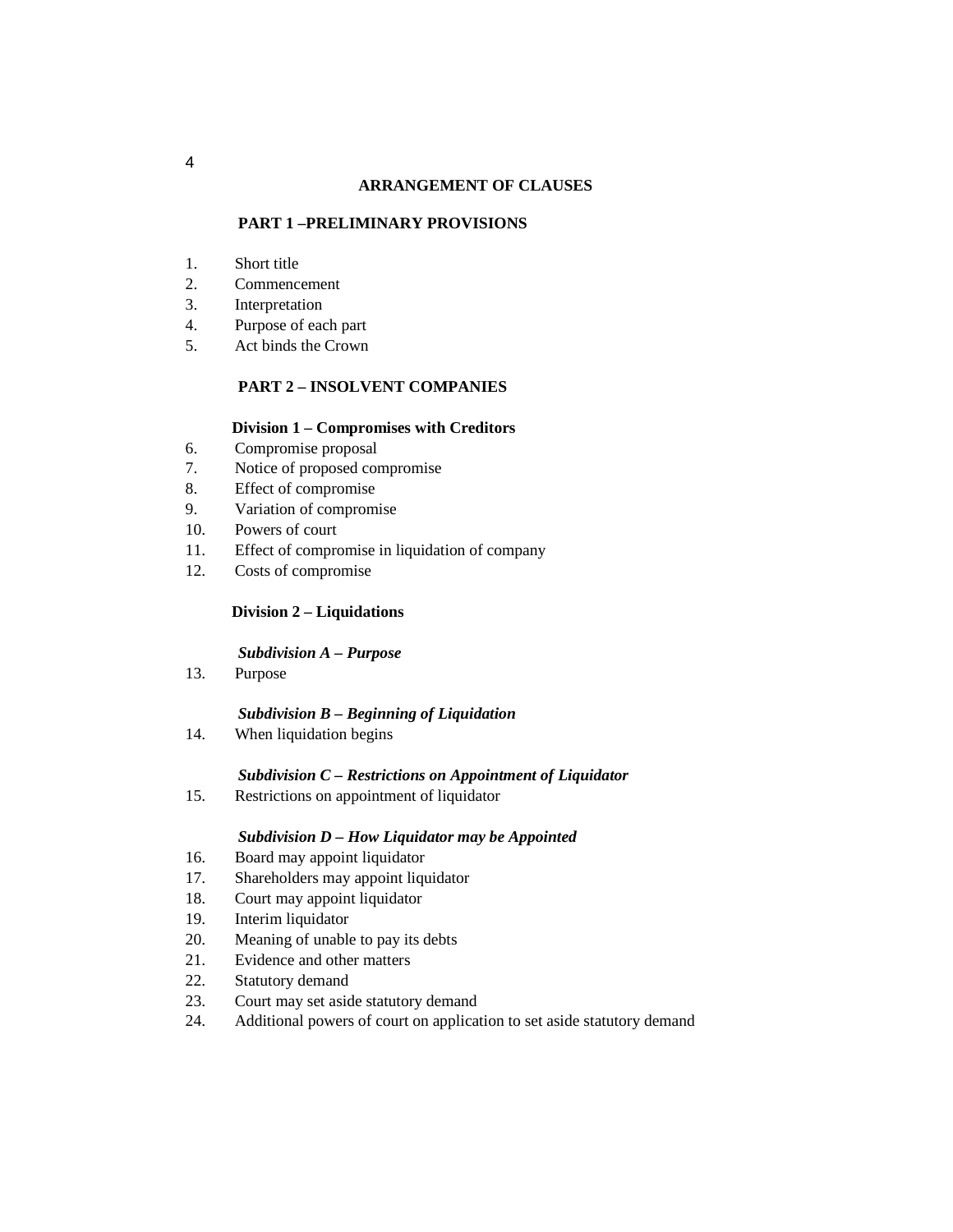## *Subdivision E – Notices*

- 25. Notices given by liquidator
- 26. Documents to state company in liquidation

## *Subdivision F – Obligations to Liquidators*

- 27. Directors, etc, to identify and deliver company property
- 28. Obligations of suppliers of essential services

### *Subdivision G – Liquidators' Rights to Company's Documents*

- 29. Liquidator may require director, etc, to deliver documents
- 30. Liquidator may require director, etc, to provide information
- 31. Reasonable expenses may be paid
- 32. Examination by liquidator
- 33. Court may order person to comply with section 30
- 34. Self-incrimination no excuse
- 35. Restriction on enforcement of lien over company's documents
- 36. Delivery of document held by secured creditor
- 37. Documents held by receiver

#### *Subdivision H – Meetings*

- 38. Notice of first creditors' meeting
- 39. Timing of first creditors' meeting
- 40. Purpose of first creditors' meeting
- 41. Replacement liquidator
- 42. Effect of directors' resolving company able to pay its debts
- 43. Other creditors' meetings
- 44. Liquidator may dispense with meetings of creditors
- 45. Meetings of creditors or shareholders
- 46. Views of creditors and shareholders at meetings to be considered

## *Subdivision I – Reports*

- 47. First report
- 48. Six-monthly report
- 49. Exemption from reporting requirements

## *Subdivision J – Creditors' Claims*

- 50. Preferential claims
- 51. Claims of other creditors and distribution of surplus assets

#### *Subdivision K – End of Liquidation*

52. Completion of liquidation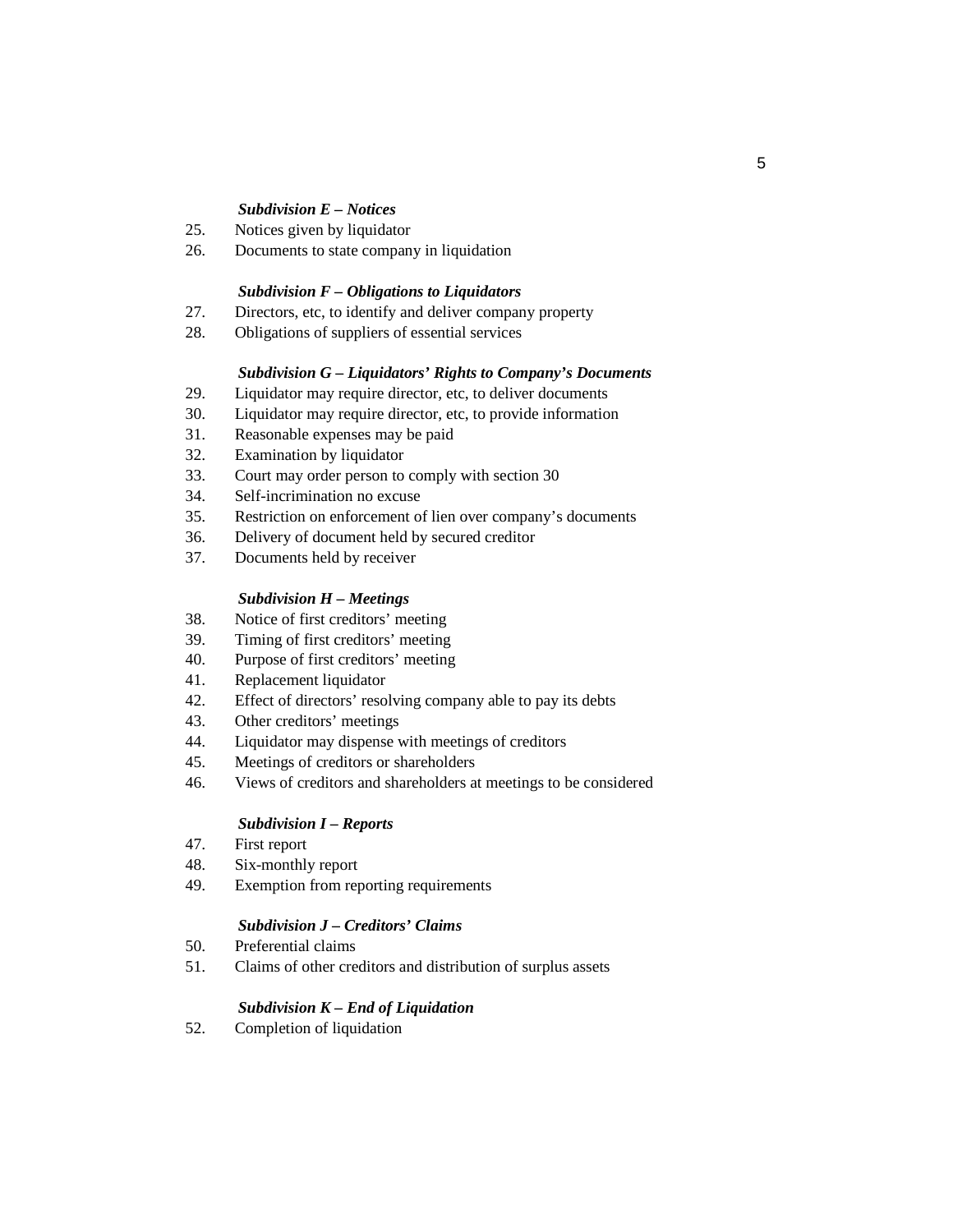- 53. Final report and accounts
- 54. Liquidation surplus account
- 55. Termination of liquidation by court
- 56. Notice of termination of liquidation
- 57. Liquidation of assets of overseas company in Solomon Islands
- 58. Liquidation of assets of community companies

# **PART 3 – RECEIVERSHIPS**

# *Division 1 – Application*

- 59. Application of this part to receivers
- 60. Application of Companies Act (cap. 175) to receivers
- 61. Restrictions on appointment of receiver

# *Division 2 – Appointment of Receivers*

- 62. Appointment of receiver under document
- 63. Extent of power to appoint receiver under document

# *Division 3 – Notices*

- 64. Notices given by receiver
- 65. Notice of receivership

# *Division 4 – Obligations to Receivers*

- 66. Obligations of grantor
- 67. Obligations of suppliers of essential services

# *Division 5 – Reports of Receivers*

- 68. First report of receiver
- 69. Contents of first report
- 70. Further reports of receiver
- 71. Contents of further reports
- 72. What may be omitted from reports
- 73. Extension of time for preparing reports
- 74. Persons entitled to receive reports
- 75. Persons entitled to inspect reports

# *Division 6 – Preferential Claims*

- 76. Preferential claims
- 77. Receiver appointed under floating charge: ranking of preferential claims

6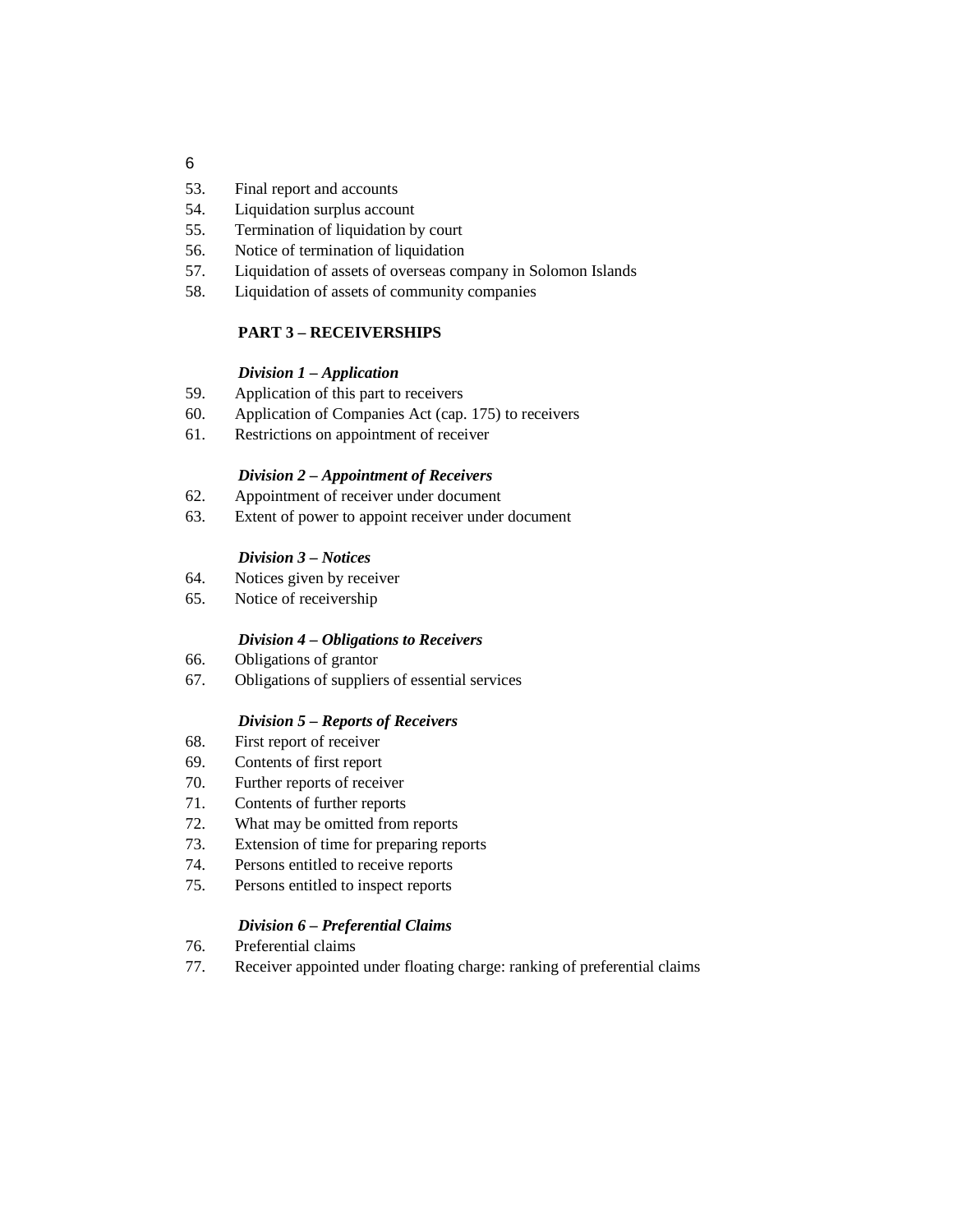# *Division 7 – End of Receivership*

- 78. Notice of end of receivership
- 79. Court may terminate or limit receivership

## **PART 4 – MISCELLANEOUS**

- 80. Value of penalty units
- 81. Regulations

**Schedule 1**—Interpretation

**Schedule 2**—Meetings of creditors

**Schedule 3**—Powers, functions, and liabilities of liquidators

**Schedule 4**—Office of liquidator

**Schedule 5**—Effect of liquidation

**Schedule 6**—Liquidation committees

**Schedule 7**—Voidable transactions and charges and recoveries in other cases

**Schedule 8**—Creditors' claims

**Schedule 9**—Liquidation of assets of overseas companies

**Schedule 10**—Powers, duties, and liabilities of receivers

**Schedule 11**—Office of receiver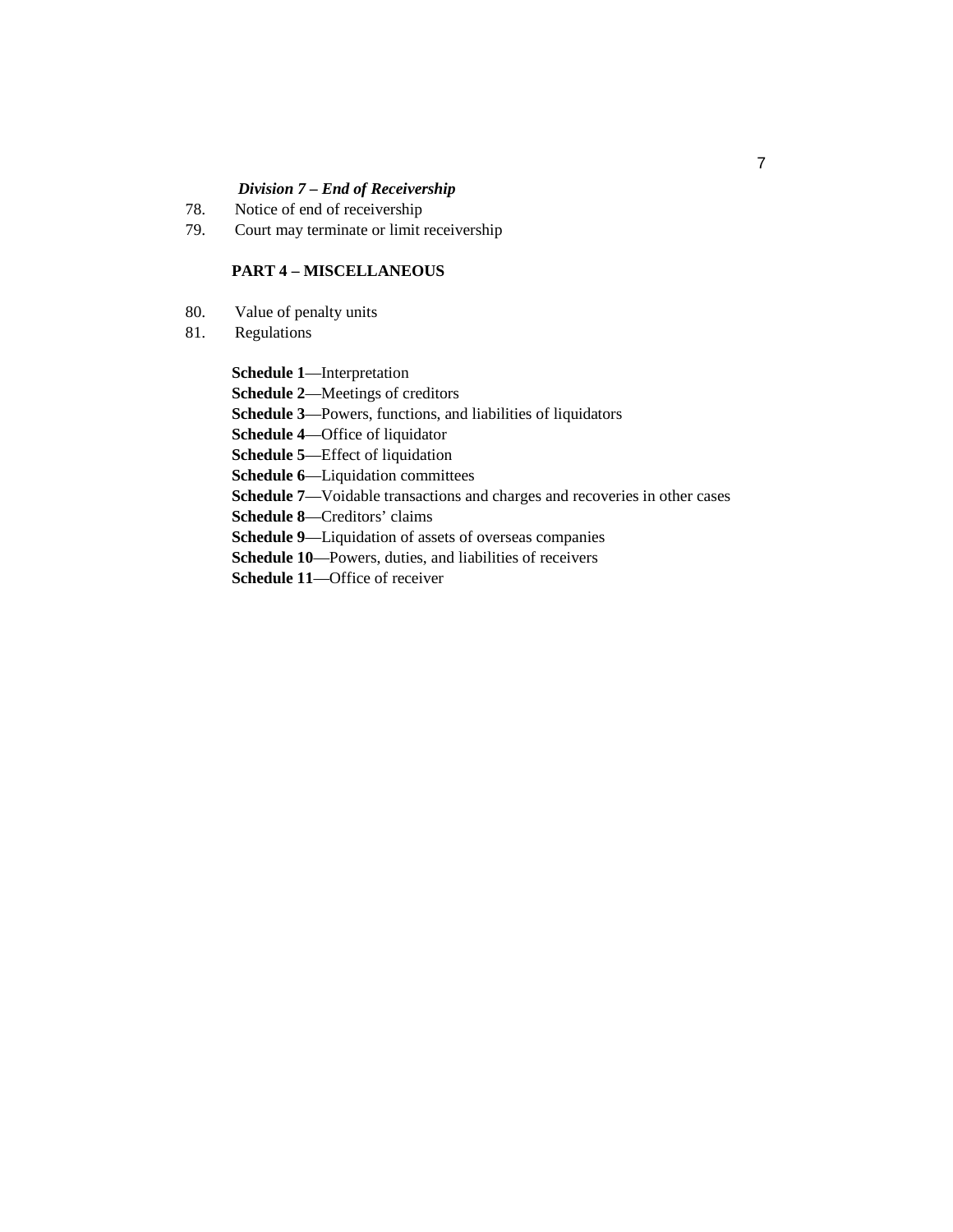# **COMPANIES (INSOLVENCY AND RECEIVERSHIP) BILL 2009**

## **PART 1—PRELIMINARY PROVISIONS**

| Short title             | 1.<br>Receivership) Act 2009.                                                                                                                                                                                              | This Act may be cited as the Companies (Insolvency and                                               |                                                                                                                                                    |  |  |  |  |
|-------------------------|----------------------------------------------------------------------------------------------------------------------------------------------------------------------------------------------------------------------------|------------------------------------------------------------------------------------------------------|----------------------------------------------------------------------------------------------------------------------------------------------------|--|--|--|--|
| Commencement            | 2.<br>the Companies Act 2009.                                                                                                                                                                                              | This Act commences on the same date of commencement of                                               |                                                                                                                                                    |  |  |  |  |
| Interpretation          | 3.                                                                                                                                                                                                                         | Definitions and other interpretation provisions that apply to<br>this Act are set out in Schedule 1. |                                                                                                                                                    |  |  |  |  |
| Purpose of each<br>Part | 4.                                                                                                                                                                                                                         |                                                                                                      | The purposes of each Part are—                                                                                                                     |  |  |  |  |
|                         |                                                                                                                                                                                                                            | (a)                                                                                                  | Part 1 deals with the name of this Act, the reference<br>to definitions set out in Schedule 1 and the<br>application of this Act to the Crown; and |  |  |  |  |
|                         |                                                                                                                                                                                                                            | (b)                                                                                                  | Part 2 contains various procedures for insolvent<br>companies, including compromises with creditors and<br>liquidations; and                       |  |  |  |  |
|                         |                                                                                                                                                                                                                            | (c)                                                                                                  | Part 3 deals with receiverships and the powers of<br>receivers; and                                                                                |  |  |  |  |
|                         |                                                                                                                                                                                                                            | (d)                                                                                                  | Part 4 sets out the miscellaneous provision on<br>regulation-making powers.                                                                        |  |  |  |  |
| Act binds the           | 5.                                                                                                                                                                                                                         | This Act binds the Crown.                                                                            |                                                                                                                                                    |  |  |  |  |
| Crown                   | <b>PART 2-INSOLVENT COMPANIES</b>                                                                                                                                                                                          |                                                                                                      |                                                                                                                                                    |  |  |  |  |
|                         |                                                                                                                                                                                                                            |                                                                                                      | Division 1-Compromises with Creditors                                                                                                              |  |  |  |  |
| Compromise<br>proposal  | 6.<br>Any of the following persons may propose a compromise<br>under this Division if that person has reason to believe that a company is or<br>will be unable to pay its debts as they become due in the normal course of |                                                                                                      |                                                                                                                                                    |  |  |  |  |

(a) the directors of the company;

8

business—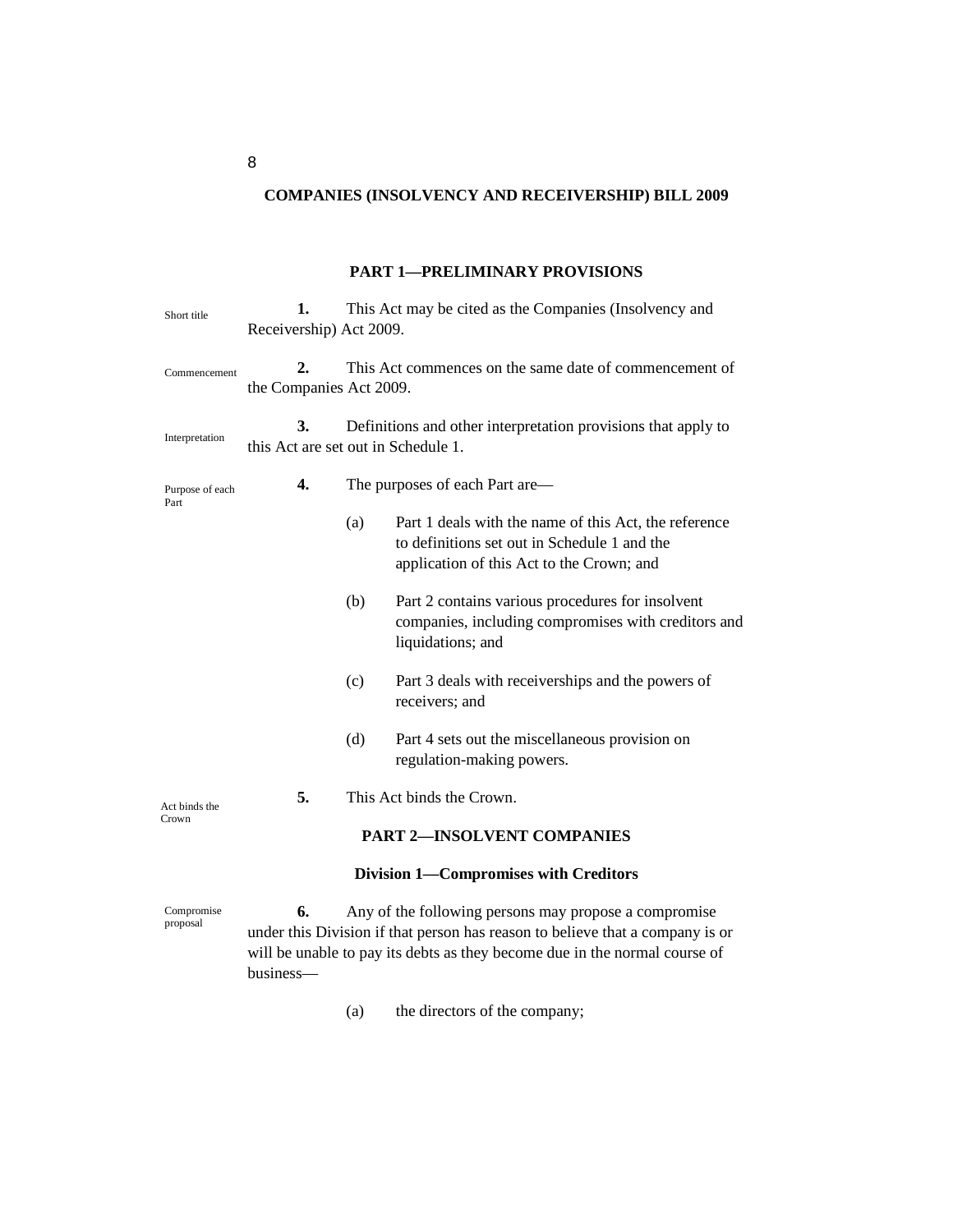- (b) a receiver appointed in relation to the whole or substantially the whole of the assets and undertaking of the company;
- (c) a liquidator of the company.

**7.** (1) The proponent must compile, in relation to each class Notice of of creditors of the company, a list of creditors known to the proponent who would be affected by the proposed compromise, setting out proposed compromise

- (a) the amount owing or estimated to be owing to each of them; and
- (b) the number of votes that each of them is entitled to cast on a resolution to approve the compromise.

(2) The proponent must give to each known creditor, the company, any receiver or liquidator, and deliver to the Registrar for registration—

> (a) notice in accordance with Schedule 2 of the intention to hold a meeting of creditors, or any 2 or more classes of creditors, for the purpose of voting on the resolution; and

### (b) a statement—

- (i) containing the name and address of the proponent and the capacity in which the proponent is acting; and
- (ii) containing the address and telephone number to which inquiries may be directed during normal business hours; and
- (iii) setting out the terms of the proposed compromise and the reasons for it; and specifying (where applicable) the property of the company that is available to pay creditors' claims; the duration of any moratorium period;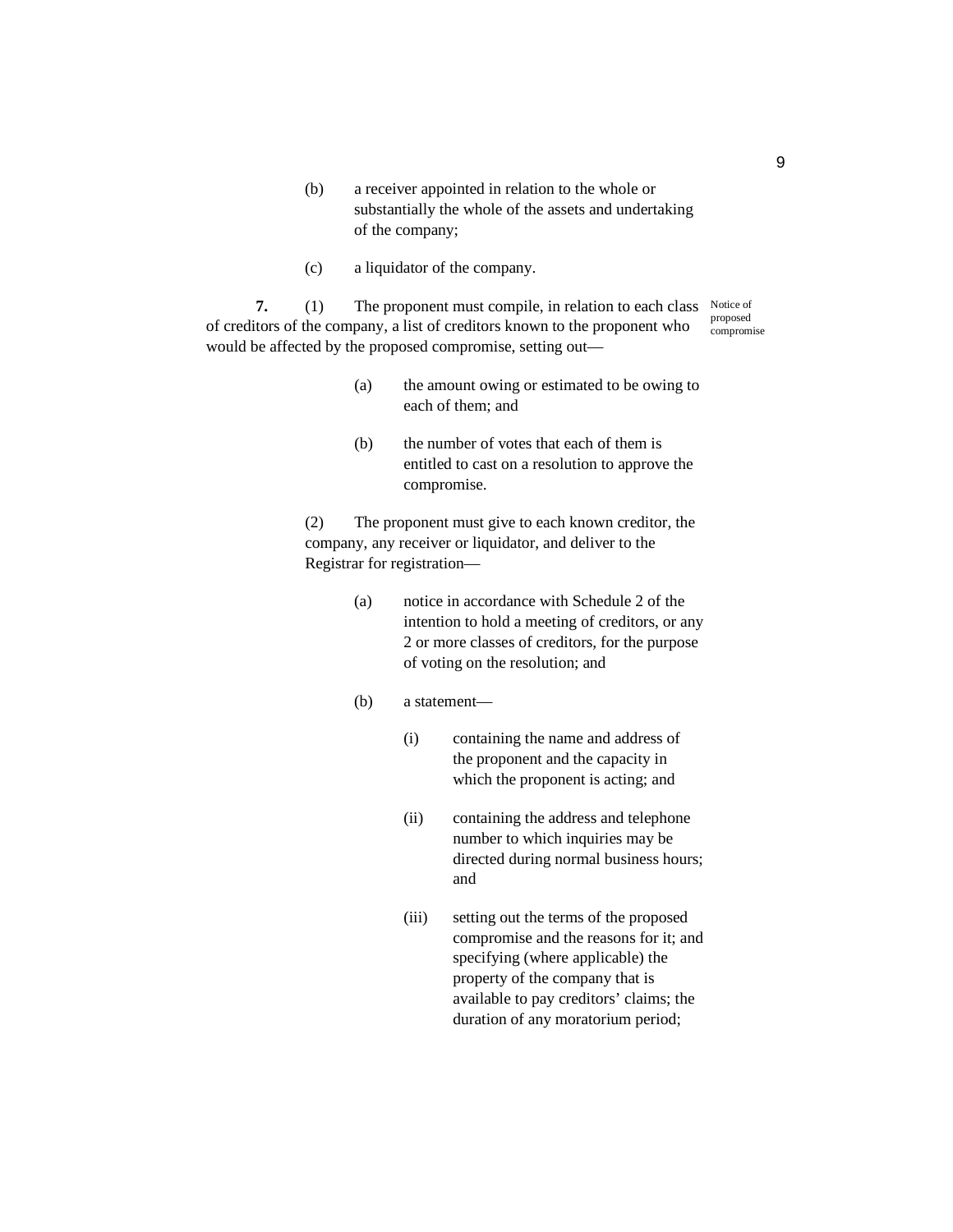the extent to the which the company is released from its debts; the conditions (if any) of the compromise to commence, continue or terminate; the order of distribution of proceeds amongst creditors; the cut-off date for claims to be included; and

- (iv) setting out the reasonably foreseeable consequences for creditors of the company of the compromise being approved; and
- (v) setting out the extent of any interest of a director in the proposed compromise; and
- (vi) explaining that the proposed compromise and any amendment to it proposed at a meeting of creditors or any classes of creditors will be binding on all creditors, or on all creditors of that class, if approved in accordance with section 8; and
- (vii) containing details of any procedure proposed as part of the proposed compromise for varying the compromise following its approval; and
- (c) a copy of the list or lists of creditors referred to in subsection (1).

**8.** (1) A compromise, including any amendment proposed at the meeting, is approved by creditors, or a class of creditors, if, at a meeting of creditors or that class of creditors conducted in accordance with Schedule 2, the compromise, including any amendment, is adopted in accordance with that schedule.

> (2) A compromise, including any amendment, approved by creditors or a class of creditors of a company in accordance with this Division is binding on the company and

Effect of compromise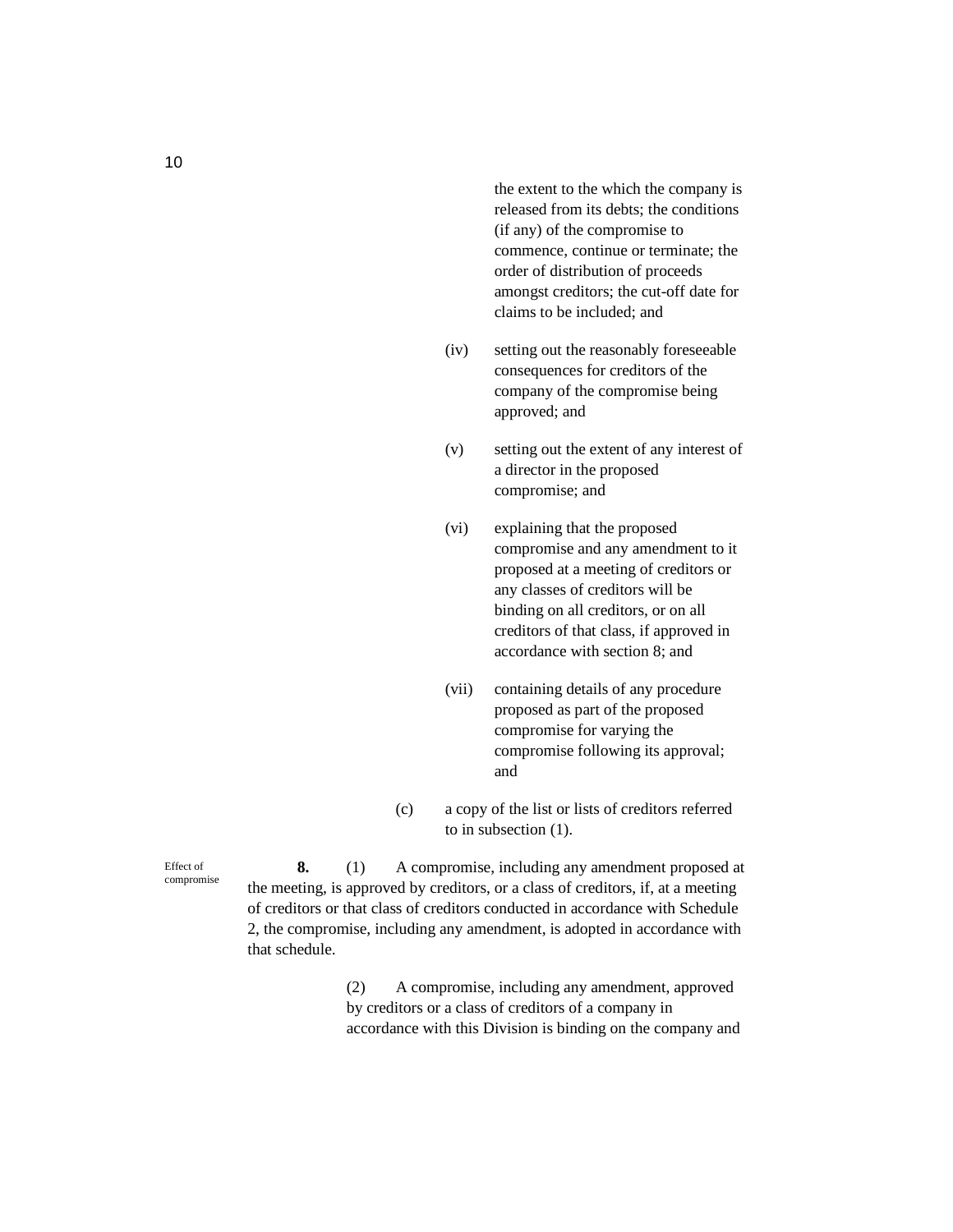|                          | on all creditors, or, if there is more than 1 class of creditors,<br>on all creditors of that class, to whom notice of the proposal<br>was given. |                                                                                                                                                                                                                                                                                                                                                                                                                                 |                                                                                                                                                                                                                                      |                            |  |  |  |
|--------------------------|---------------------------------------------------------------------------------------------------------------------------------------------------|---------------------------------------------------------------------------------------------------------------------------------------------------------------------------------------------------------------------------------------------------------------------------------------------------------------------------------------------------------------------------------------------------------------------------------|--------------------------------------------------------------------------------------------------------------------------------------------------------------------------------------------------------------------------------------|----------------------------|--|--|--|
|                          | (3)                                                                                                                                               | If a resolution proposing a compromise, including any<br>amendment, is put to the vote of more than 1 class of<br>creditors, it is to be presumed, unless the contrary is<br>expressly stated in the resolution, that the approval of the<br>compromise, including any amendment, by each class is<br>conditional on the approval of the compromise, including any<br>amendment, by every other class voting on the resolution. |                                                                                                                                                                                                                                      |                            |  |  |  |
|                          | (4)                                                                                                                                               | The proponent must give written notice of the result<br>of the voting to each known creditor, the company, any<br>receiver or liquidator, and the Registrar.                                                                                                                                                                                                                                                                    |                                                                                                                                                                                                                                      |                            |  |  |  |
| 9.<br>terminated either- | (1)                                                                                                                                               |                                                                                                                                                                                                                                                                                                                                                                                                                                 | An approved compromise may be varied or                                                                                                                                                                                              | Variation of<br>compromise |  |  |  |
|                          |                                                                                                                                                   | (a)                                                                                                                                                                                                                                                                                                                                                                                                                             | in accordance with any procedure for<br>variation or termination incorporated in the<br>compromise as approved; or                                                                                                                   |                            |  |  |  |
|                          |                                                                                                                                                   | (b)                                                                                                                                                                                                                                                                                                                                                                                                                             | by the approval of a proposal to vary or<br>terminate the compromise in accordance with<br>this Division that, for that purpose, applies,<br>with all necessary modifications, as if any the<br>proposal were a proposed compromise. |                            |  |  |  |
|                          | This Division applies to any compromise that is<br>(2)<br>varied in accordance with this section.                                                 |                                                                                                                                                                                                                                                                                                                                                                                                                                 |                                                                                                                                                                                                                                      |                            |  |  |  |
| 10.<br>the Court may-    | (1)                                                                                                                                               |                                                                                                                                                                                                                                                                                                                                                                                                                                 | On the application of the proponent or the company,                                                                                                                                                                                  | Powers of Court            |  |  |  |
|                          |                                                                                                                                                   | (a)                                                                                                                                                                                                                                                                                                                                                                                                                             | give directions in relation to a procedural<br>requirement imposed by this Division, or<br>waive or vary any such requirement, if it is<br>satisfied that it would be just to do so; or                                              |                            |  |  |  |
|                          |                                                                                                                                                   | (b)                                                                                                                                                                                                                                                                                                                                                                                                                             | order that, during a period specified in the<br>order, beginning not earlier than the date on<br>which notice was given of the proposed                                                                                              |                            |  |  |  |

11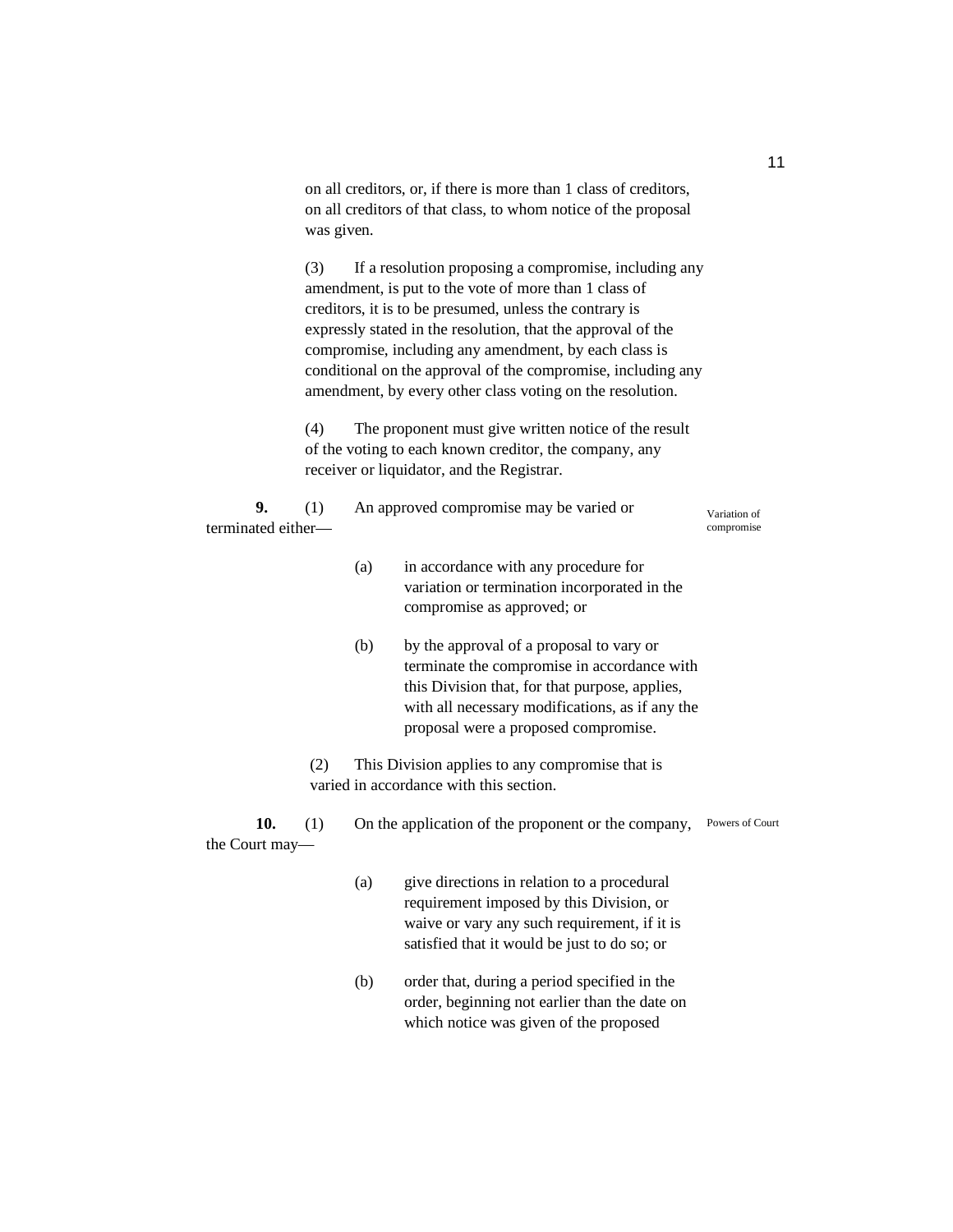compromise and ending not later than 10 working days after the date on which notice was given of the result of the voting on it—

- (ii) proceedings in relation to a debt owing by the company be stayed; or
- (iii) a creditor refrain from taking any other measure to enforce payment of a debt owing by the company.

(2) Nothing in subsection  $(1)(b)$  affects the right of a secured creditor during that period to take possession of, realise, or otherwise deal with, property of the company over which that creditor has a charge.

(3) The Court may order that the creditor is not bound by the compromise or make any other order that it thinks fit if the Court is satisfied, on the application of a creditor of a company who was entitled to vote on a compromise, that—

- (a) not enough notice of the meeting or of the matter required to be notified under section 7 was given to that creditor; or
- (b) there was some other material irregularity in obtaining approval of the compromise; or
- (c) in the case of a creditor who voted against the compromise, the compromise is unfairly prejudicial to that creditor, or to the class of creditors to which that creditor belongs.

(4) An application under subsection (3) must be made not later than 10 working days after the date on which notice of the result of the voting was given to the creditor.

11. (1) If a compromise is approved, the Court may, on the application of—

(a) the company; or

Effect of compromise in liquidation of company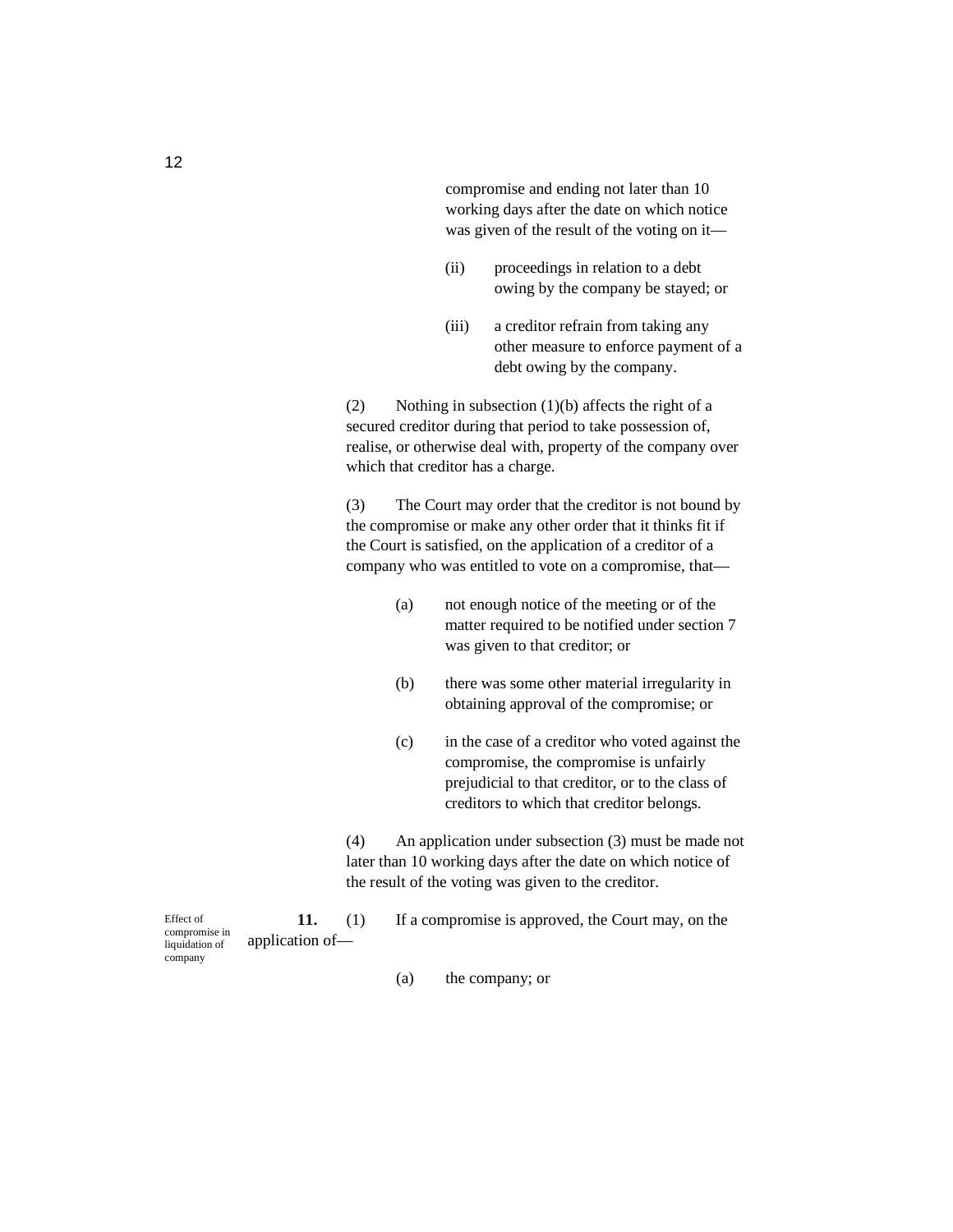- (b) a receiver appointed in relation to property of the company; or
- (c) with the leave of the Court, any creditor or shareholder of the company,

make such order as the Court thinks fit with respect to the extent, if any, to which the compromise will, if the company is put into liquidation, continue in effect and be binding on the liquidator of the company.

(2) If a compromise is approved and the company is later put into liquidation, the Court may, on the application of the liquidator or any person described in subsection (1)(b) or (c), make any order that the Court thinks fit with respect to the extent, if any, to which the compromise will continue in effect and be binding on the liquidator of the company.

**12.** Unless the Court orders otherwise, the costs incurred in organising and conducting a meeting of creditors for the purpose of voting on a proposed compromise—

Costs of compromise

- (a) must be met by the company; or
- (b) if incurred by a receiver or a liquidator, are a cost of the receivership or liquidation; or
- (c) if incurred by any other person, are a debt due to that person by the company.

#### **Division 2—Liquidations**

*Subdivision A—Purpose* 

**13.** (1) The purpose of this Division and Schedules 2 to 8 is Purpose to provide for a liquidator of a company—

> (a) to take possession of, protect, realise, and distribute the assets, or the proceeds of the realisation of the assets, of the company to its creditors in accordance with this Act; and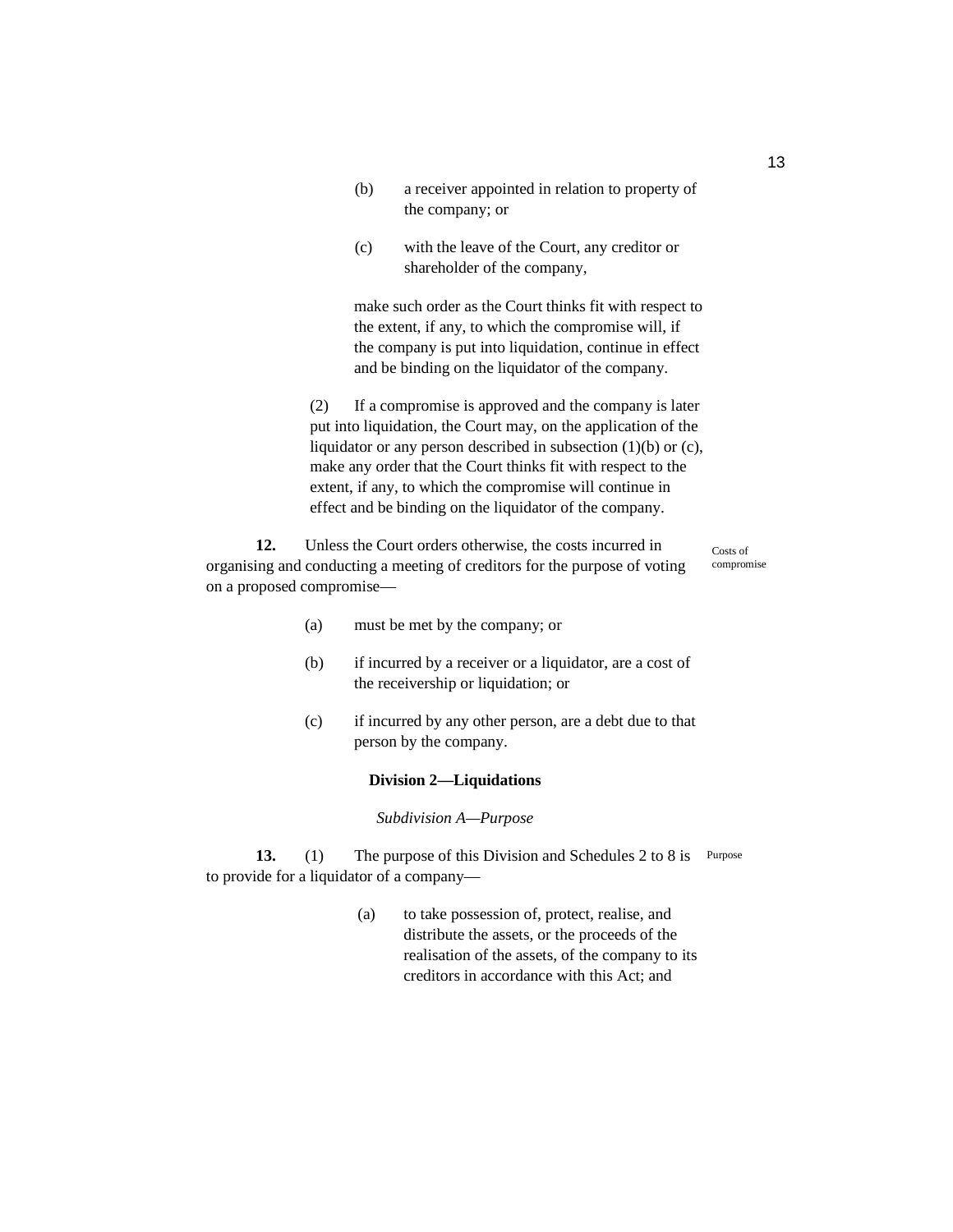- (b) if there are surplus assets remaining, to distribute them, or the proceeds of the realisation of the surplus assets, in accordance with section 51.
- (2) The provisions relating to liquidations are set out in—
	- (a) this Division; and
	- (b) Schedule 2, which, with the necessary modifications, applies to meetings of creditors; and
	- (c) Schedules 3 and 4, which apply to liquidators; and
	- (d) Schedule 5, which sets out the effect of liquidation; and
	- (e) Schedule 6, which applies to liquidation committees; and
	- (f) Schedule 7, which applies to voidable transactions and charges and recoveries in other cases in a liquidation; and
	- (g) Schedule 8, which applies to creditors' claims.

### *Subdivision B—Beginning of Liquidation*

**14.** (1) The liquidation of a company begins on the date on which, and at the time at which, the liquidator is appointed. When liquidation begins

(2) The liquidator must be a named person.

(3) If any question arises as to whether, on the date on which a liquidator was appointed, an act was done or a transaction was entered into or effected before or after the time at which the liquidator was appointed, that act or transaction is, in the absence of proof to the contrary, deemed to have been done or entered into or effected, as the case may be, after that time.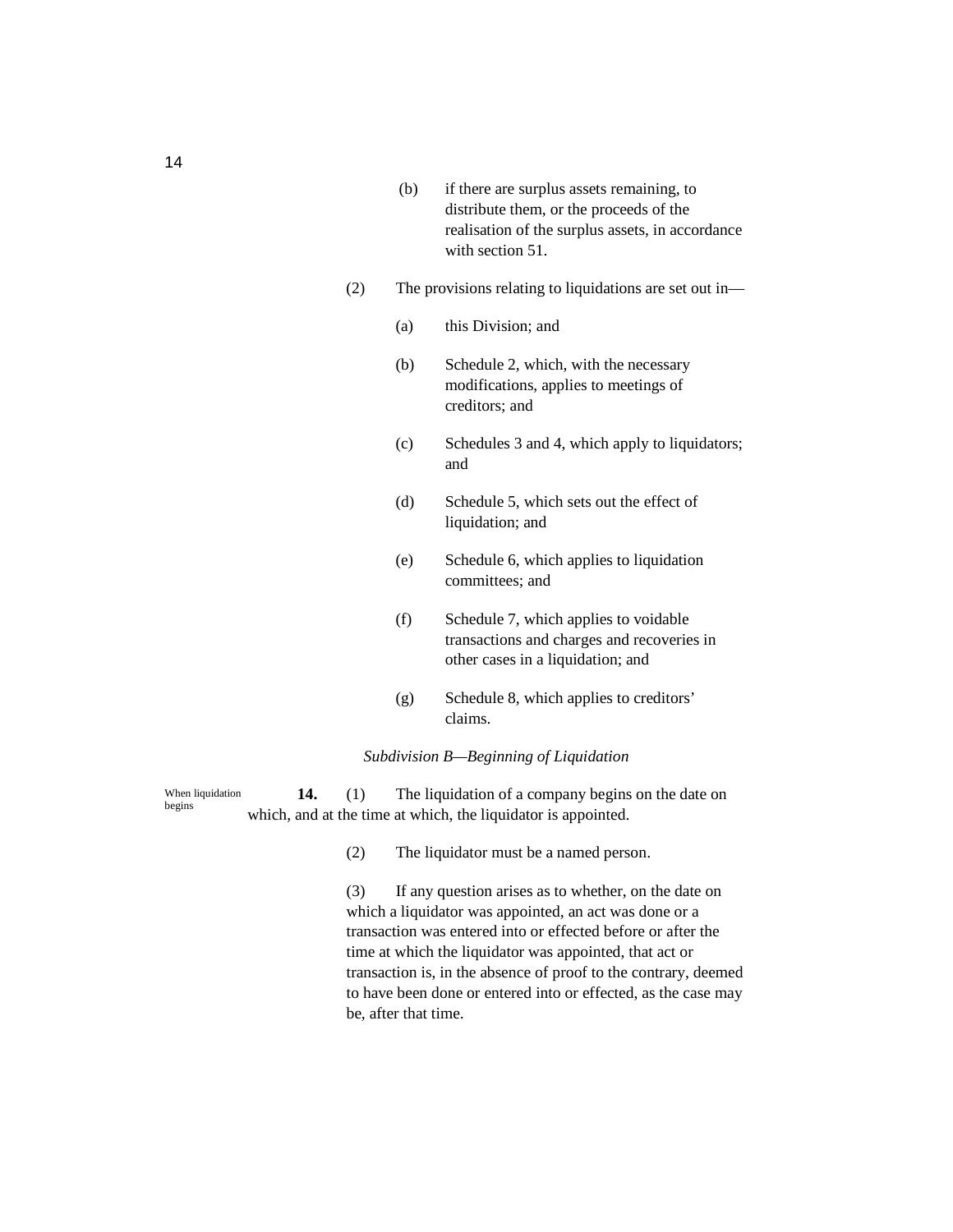**15.** (1) Unless the Court orders otherwise, none of the persons referred to in clause 1 of Schedule 4 may be appointed or act as a liquidator of a company.

> (2) The appointment of a person as a liquidator is of no effect unless that person has consented in writing to the appointment.

(3) A person who acts as a liquidator in contravention of subsection (1) commits an offence and is liable on conviction to a fine not exceeding 50 penalty units.

*Subdivision D—How Liquidator may be Appointed* 

**16.** (1) A liquidator may be appointed by the resolution of the board of directors of the company on the occurrence of an event specified in the company's rules.

> (2) The board of directors of the company must record, in the document appointing the liquidator, the date on which, and the time at which, the liquidator was appointed.

**17.** (1) A liquidator may be appointed by special resolution of those shareholders entitled to vote and voting on the question. Shareholders may appoint liquidator

> (2) The shareholders must record in the special resolution appointing the liquidator the date on which, and the time at which, the special resolution was passed.

**18.** (1) A liquidator may be appointed by the Court on the application of appoint liquidator

- (a) the company; or
- (b) a director of the company; or
- (c) a shareholder of the company; or
- (d) a creditor of the company (including any contingent or prospective creditor); or
- (e) the Registrar.

Restrictions on appointment of liquidator

15

Board may appoint liquidator

Court may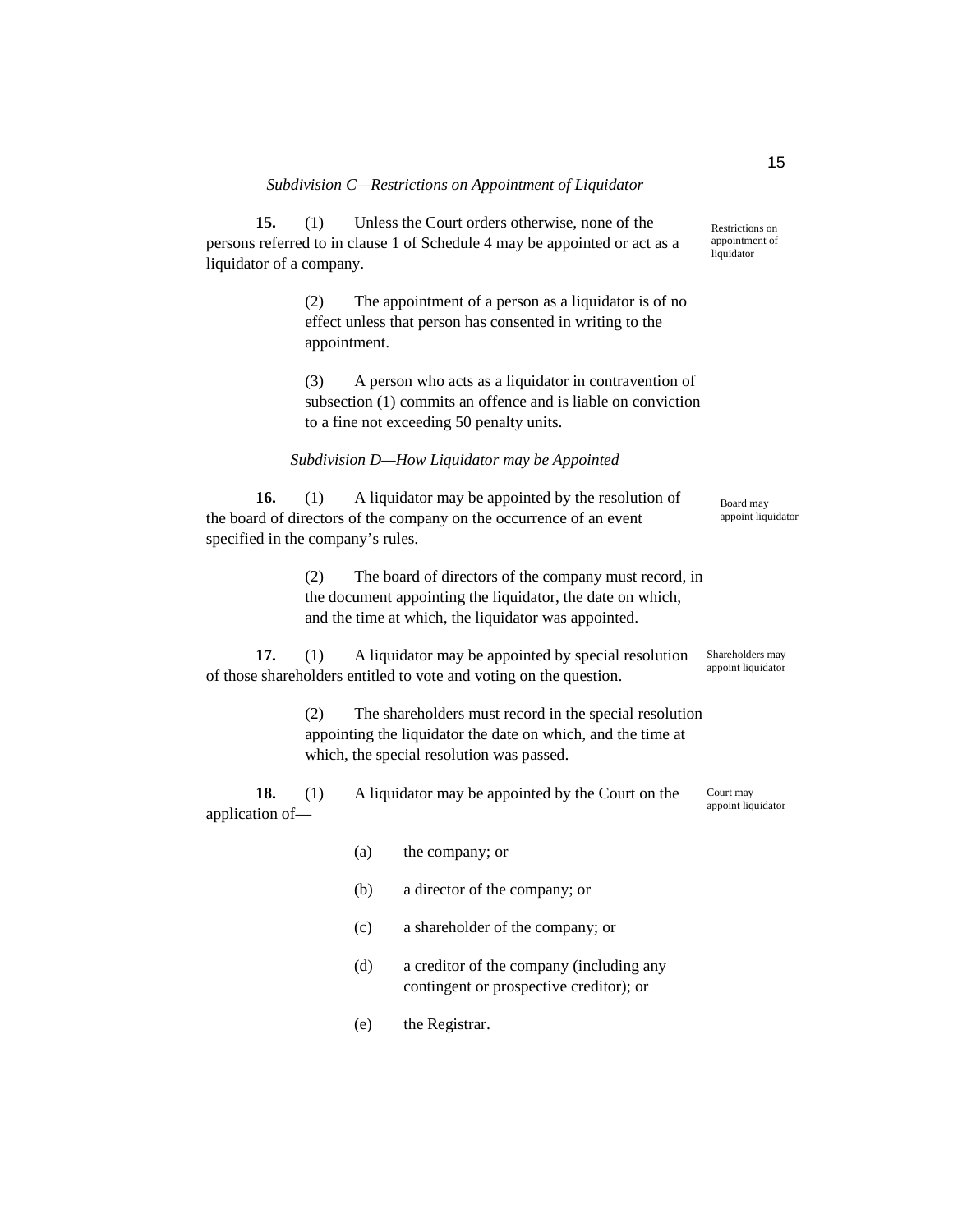(2) The Court may appoint a liquidator if it is satisfied that—

- (a) the company is unable to pay its debts; or
- (b) the company or the directors have persistently or seriously failed to comply with this Act; or
- (c) it is just and equitable that the company be put into liquidation.

(3) The Court must record in the order appointing the liquidator the date on which, and the time at which, the order was made.

**19.** (1) If an application has been made to the Court for an order that a company be put into liquidation, the Court may, if it is satisfied that it is necessary or expedient for the purpose of maintaining the value of assets owned or managed by the company, appoint a named person as interim liquidator. Interim liquidator

> (2) Subject to subsection (3), an interim liquidator has the rights and powers of a liquidator to the extent necessary or desirable to maintain the value of assets owned or managed by the company.

(3) The Court may limit the rights and powers of an interim liquidator in the manner that it thinks fit.

(4) The appointment of an interim liquidator takes effect on the date on which, and at the time at which, the order appointing that interim liquidator is made.

(5) The Court must record in the order appointing the interim liquidator the date on which, and the time at which, the order was made.

(6) If any question arises as to whether, on the date on which an interim liquidator was appointed, an act was done or a transaction was entered into or effected before or after the time at which the interim liquidator was appointed, that act or transaction is, in the absence of proof to the contrary,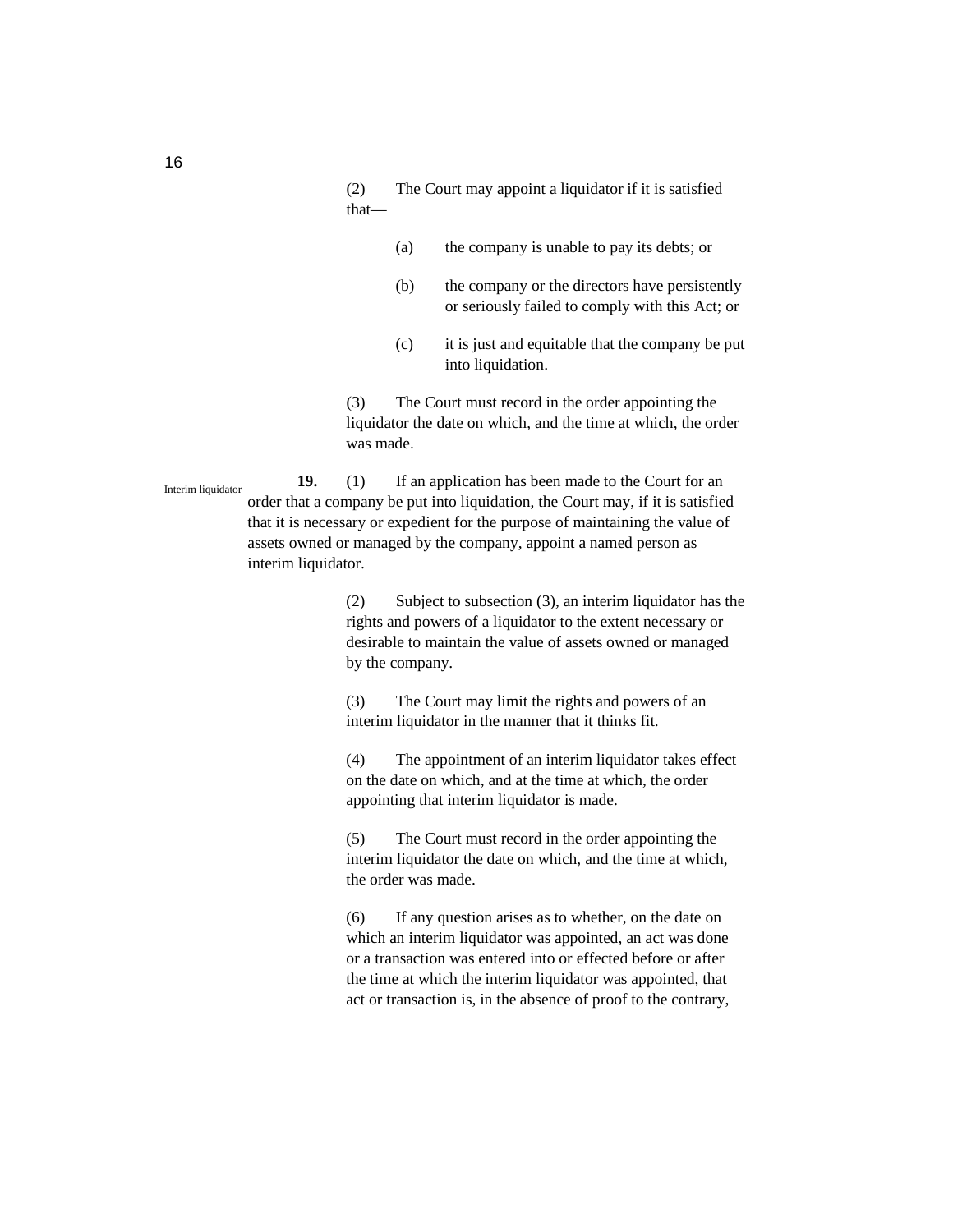deemed to have been done or entered into or effected, as the case may be, after that time.

**20.** Unless the contrary is proved, and subject to section 21, a company is presumed to be unable to pay its debts if—

- (a) the company has failed to comply with a statutory demand; or
- (b) execution issued against the company in respect of a judgment debt has been returned unsatisfied in whole or in part; or
- (c) a person entitled to a charge over all or substantially all of the property of the company has appointed a receiver under the document creating the charge; or
- (d) a compromise between a company and its creditors has been put to a vote in accordance with this Division.

21. (1) On an application to the Court for an order that a company be put into liquidation, evidence of failure to comply with a statutory demand is not admissible as evidence that a company is unable to pay its debts unless the application is made within 30 working days after the last date for compliance with the demand.

> (2) Section 20 does not prevent proof by other means that a company is unable to pay its debts.

(3) Information or records acquired under section 57 of the Companies Act 2009 or, if the Court so orders, under section 62 of the Companies Act 2009, may be received as evidence that a company is unable to pay its debts.

(4) In determining whether a company is unable to pay its debts, contingent or prospective liabilities may be taken into account.

(5) An application to the Court for an order that a company be put into liquidation on the ground that it is unable to pay its debts may be made by a contingent or prospective creditor only with the leave of the Court; and the

Meaning of unable to pay its debts

Evidence and other matters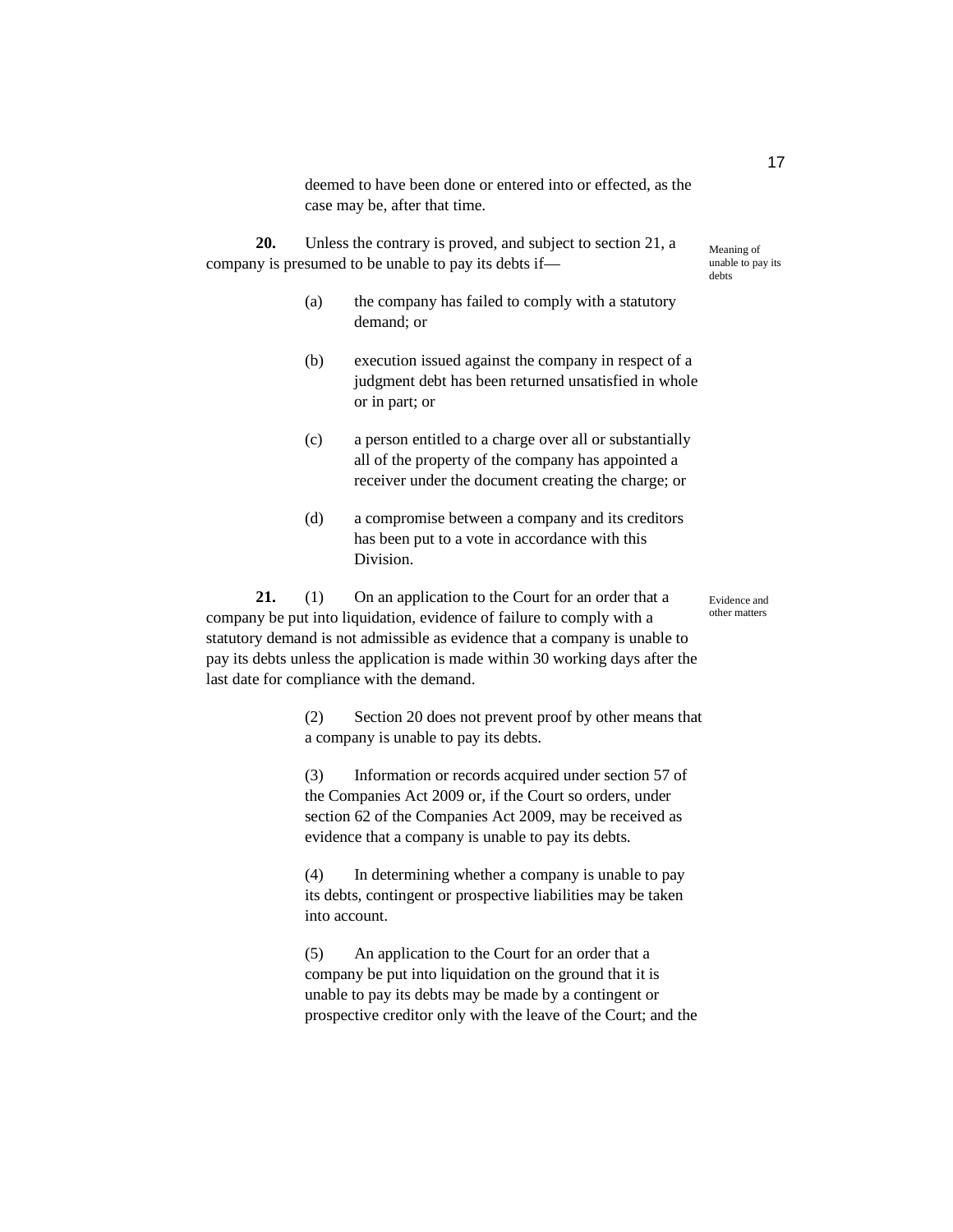Court may give such leave, with or without conditions, only if it is satisfied that a prima facie case has been made out that the company is unable to pay its debts.

**22.** (1) A statutory demand is a demand by a creditor in respect of a debt owing by a company made in accordance with this section. Statutory demand

- (2) A statutory demand must—
	- (a) be in respect of a debt that is due and payable and is not less than the prescribed amount; and
	- (b) be in writing; and
	- (c) be served on the company; and
	- (d) require the company to do any of the following things to the reasonable satisfaction of the creditor, within 15 working days of the date of service, or any longer period that the Court may order—
		- (i) pay the debt;
		- (ii) enter into a compromise under Division 1;
		- (iii) otherwise compound with the creditor;
		- (iv) give a charge over its property to secure payment of the debt.

**23.** (1) The Court may, on the application of the company, set aside a statutory demand. Court may set aside statutory demand

- (2) The application must be—
	- (a) made within 10 working days of the date of service of the demand; and
	- (b) served on the creditor within 10 working days of the date of service of the demand.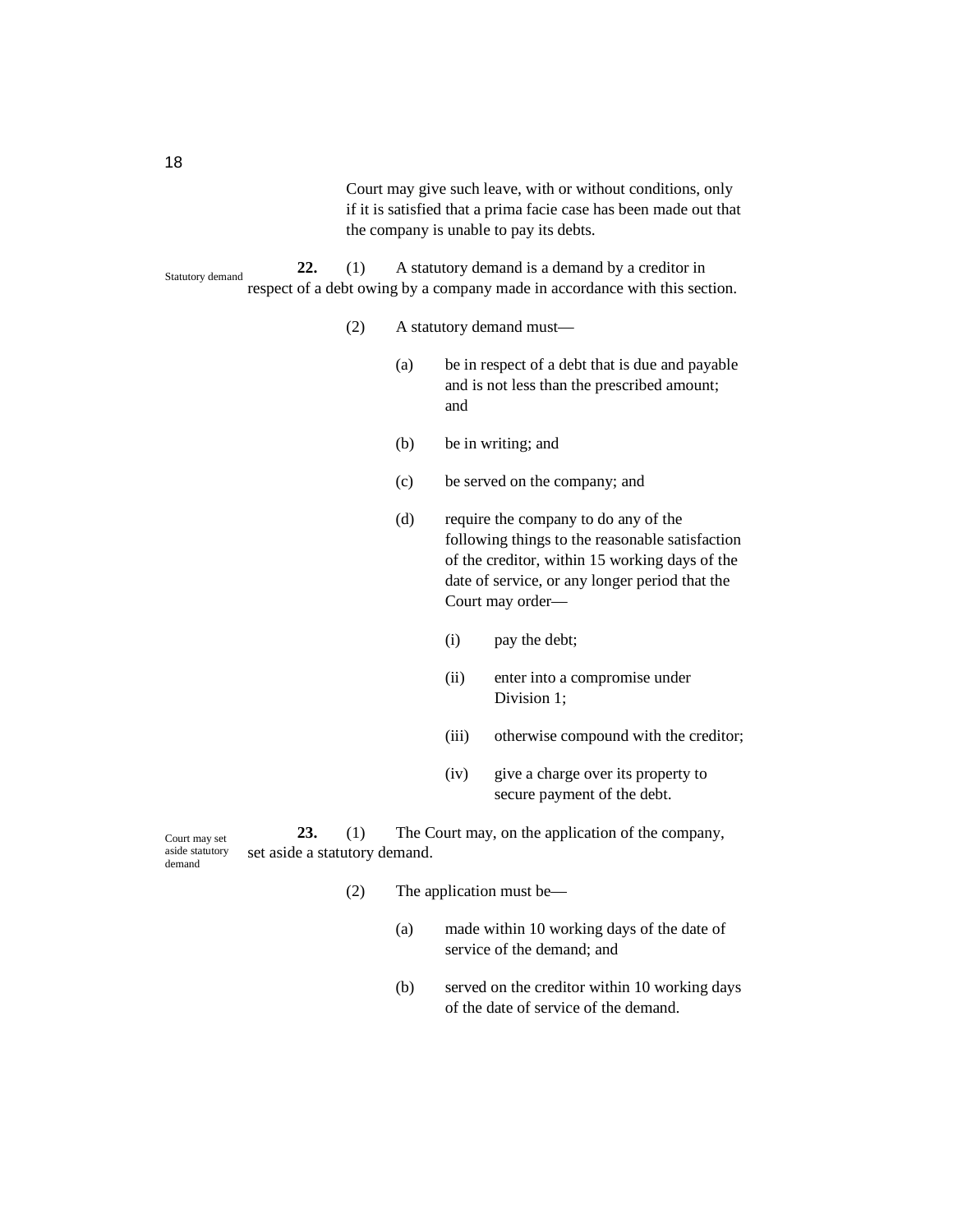(3) No extension of time may be given for making or serving an application to have a statutory demand set aside, but, at the hearing of the application, the Court may extend the time for compliance with the statutory demand.

(4) The Court may grant an application to set aside a statutory demand if it is satisfied that—

- (a) there is a substantial dispute as to whether or not the debt is owing or is due; or
- (b) the company appears to have a counterclaim, set-off, or cross-demand and the amount specified in the demand less the amount of the counterclaim, set-off, or cross-demand is less than the prescribed amount; or
- (c) the demand ought to be set aside on other grounds.

(5) A demand must not be set aside by reason only of a defect or irregularity unless the Court considers that substantial injustice would be caused if it were not set aside.

(6) In subsection (5), "defect" includes a material misstatement of the amount due to the creditor and a material misdescription of the debt referred to in the demand.

(7) An order under this section may be made subject to conditions.

**24.** (1) If, on the hearing of an application under section 23, the Court is satisfied that there is a debt due by the company to the creditor that is not the subject of a substantial dispute, or is not subject to a counterclaim, set-off, or cross-demand, the Court may, on the ground that the company is unable to pay its debts—

> (a) order the company to pay the debt within a specified period and that, in default of payment, the creditor may make an application to put the company into liquidation; or

Additional powers of Court on application to set aside statutory demand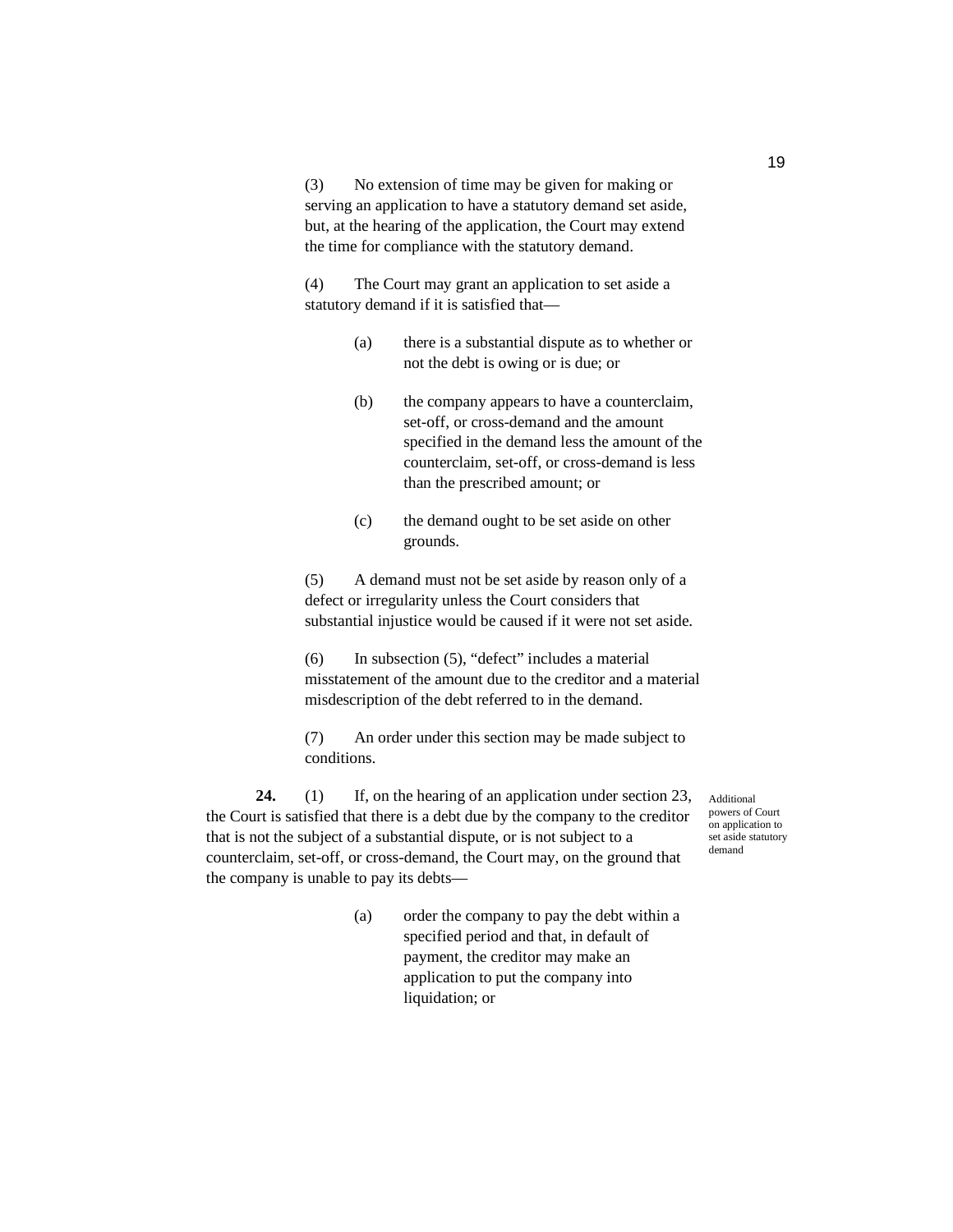(b) dismiss the application and immediately make an order putting the company into liquidation.

(2) For the purposes of the hearing of an application to put the company into liquidation under an order made under subsection  $(1)(a)$ , the company is presumed to be unable to pay its debts if it failed to pay the debt within the specified period under the order.

#### *Subdivision E—Notices*

**25.** (1) A liquidator must, immediately after being appointed or being notified of his or her appointment, give public notice of— Notices given by liquidator

- (a) the liquidator's appointment; and
- (b) the date and time of the commencement of the liquidation; and
- (c) the address, telephone and fax numbers, and email address to which, during normal business hours, inquiries may be directed by a creditor or shareholder.

(2) A liquidator must, within 10 working days of being appointed or being notified of his or her appointment, deliver to the Registrar for registration a notice of the liquidator's appointment.

**26.** Any document and negotiable instrument entered into, made, or issued by a liquidator of a company on behalf of the company must state, in a prominent position, that the company is in liquidation. state company in

#### *Subdivision F—Obligations to Liquidators*

**27.** (1) A present or former director or employee of a company in liquidation must— Directors, etc, to identify and deliver company property

(a) immediately after the company is put into liquidation, give the liquidator details of property of the company in his or her possession or under his or her control; and

Documents to

liquidation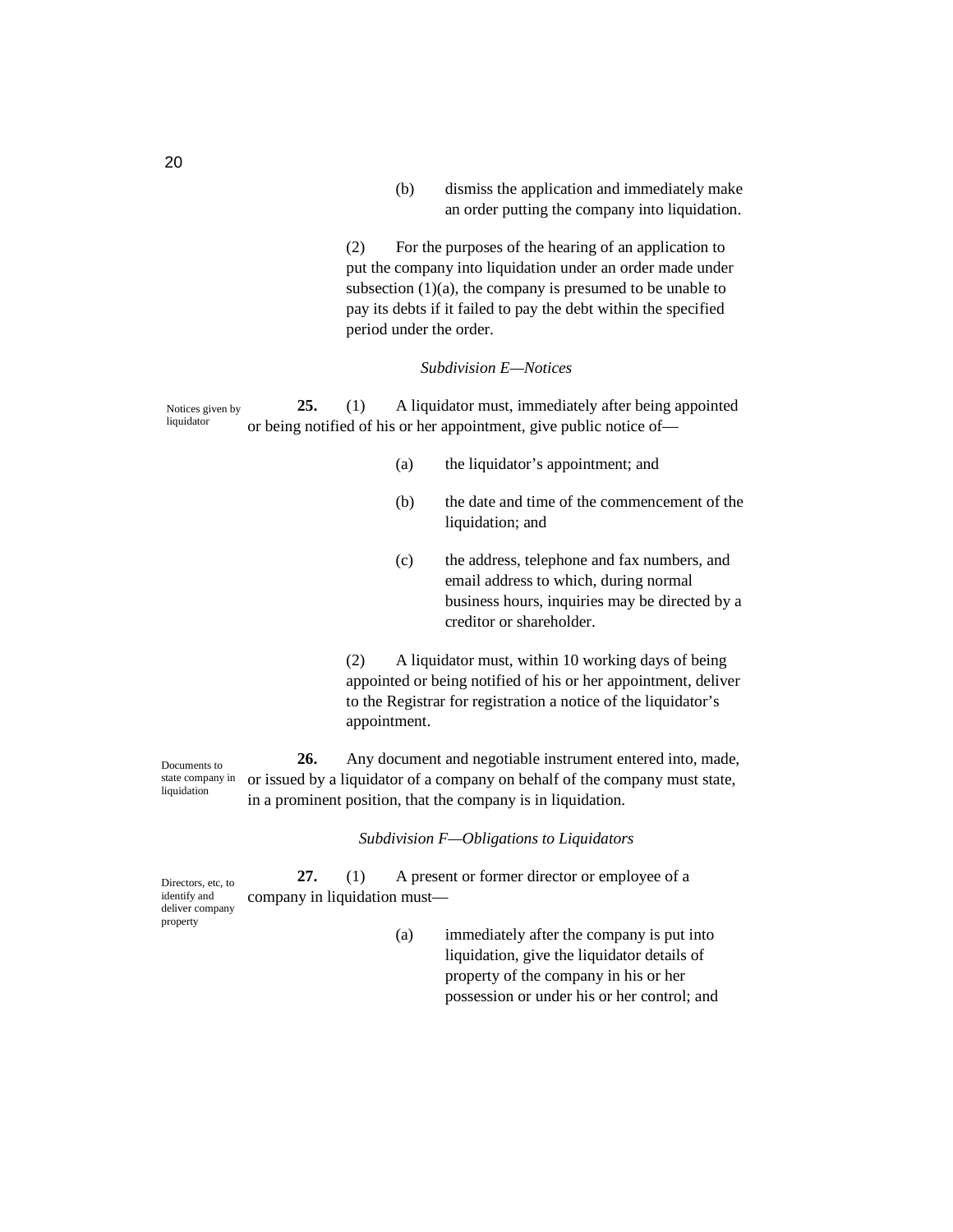(b) on being required to do so by the liquidator, immediately or within any time that may be specified by the liquidator, deliver the property to the liquidator or any other person that the liquidator may direct, or dispose of the property in any manner that the liquidator may direct.

(2) A person who fails to comply with subsection (1) commits an offence and is liable on conviction to a fine not exceeding 250 penalty units or to imprisonment for a term not exceeding 2 years, or both.

**28.** (1) Despite any other written law or any contract, a supplier of an essential service must not—

Obligations of suppliers of essential services

- (a) refuse to supply the service to a liquidator, or to a company in liquidation, by reason of the company's default in paying charges due for the service in relation to a period before the commencement of the liquidation; or
- (b) make it a condition of the supply of the service to a liquidator, or to a company in liquidation, that payment be made of outstanding charges due for the service in relation to a period before the commencement of the liquidation; or
- (c) make it a condition of the supply of the service to a company in liquidation that the liquidator personally guarantees payment of the charges that would be incurred for the supply of the service.

(2) The charges incurred by a liquidator for the supply of an essential service are an expense incurred by the liquidator for the purposes of clause 15(a) of Schedule 8.

## *Subdivision G—Liquidators' Rights to Company's Documents*

**29.** A liquidator may, by notice in writing, require a director or shareholder of the company or any other person to deliver to the liquidator

Liquidator may require director, etc, to deliver documents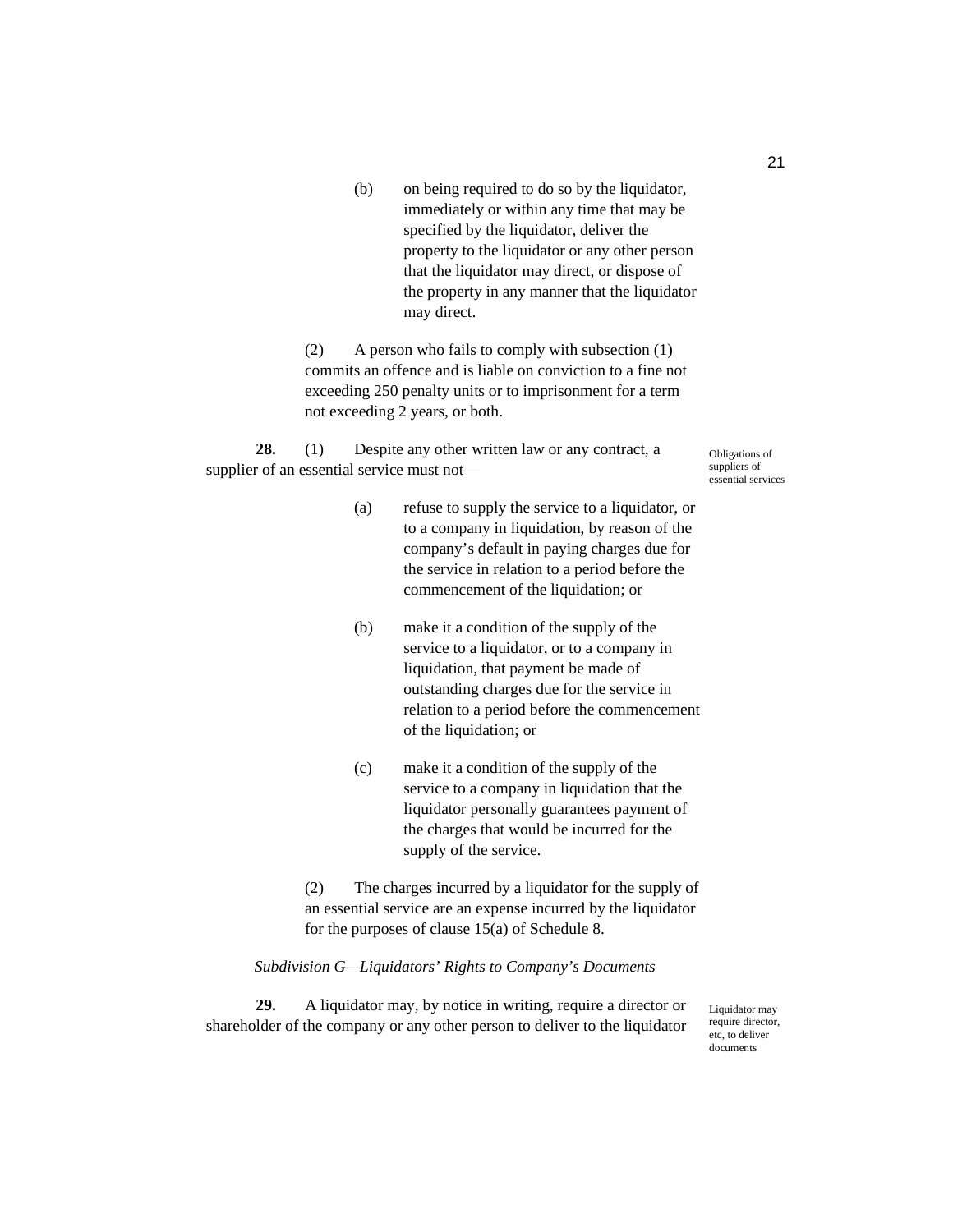any records or documents of the company in that person's possession or under that person's control as the liquidator requires.

**30.** (1) A liquidator may, from time to time, by notice in writing, require the following persons to do any of the things specified in subsection (2)— Liquidator may require director, etc, to provide information

- (a) a director or former director of the company;
- (b) a shareholder of the company;
- (c) a person who was involved in the promotion or formation of the company;
- (d) a person who is, or has been, an employee of the company;
- (e) a receiver, accountant, auditor, bank officer, or other person having knowledge of the affairs of the company;
- (f) a person who is acting, or who has at any time acted, as legal practitioner for the company.

(2) A person referred to in subsection (1) may be required to—

- (a) attend on the liquidator at such reasonable time or times and at such place as may be specified in the notice;
- (b) provide the liquidator with such information about the business, accounts, or affairs of the company as the liquidator requests;
- (c) be examined on oath or affirmation by the liquidator or by a legal practitioner acting on behalf of the liquidator on any matter relating to the business, accounts, or affairs of the company;
- (d) assist in the liquidation to the best of the person's ability.

22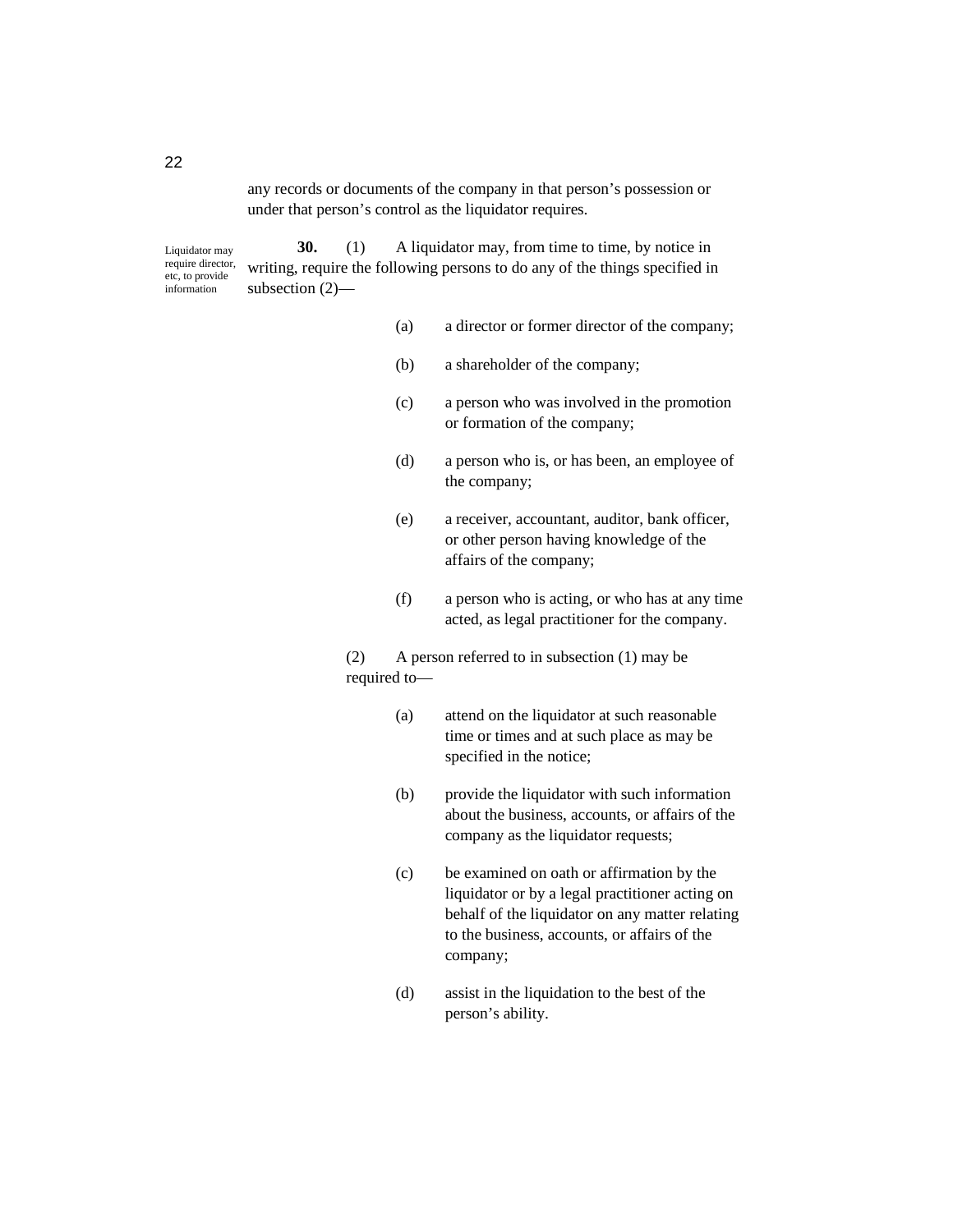(3) Without limiting subsection (2)(a), a person may be required to attend on the liquidator under that subsection at a meeting of creditors of the company.

**31.** (1) Without limiting subsection (2), the liquidator may pay to a person referred to in section  $30(1)(d)$ , (e), or (f), who is not an employee of the company, reasonable travelling and other expenses in complying with a requirement of the liquidator under that section.

> (2) The Court may, on the application of the liquidator or a person referred to in section 30(1)(d), (e), or (f), who is not an employee of the company, order that that person is entitled to receive reasonable remuneration and travelling and other expenses in complying with a requirement of the liquidator under that section.

(3) A person referred to in section  $30(1)(d)$ , (e), or (f) is not entitled to refuse to comply with a requirement of the liquidator under that section by reason only that—

- (a) an application to the Court to be paid remuneration or travelling and other expenses has not been made or determined; or
- (b) remuneration or travelling and other expenses to which that person is entitled have not been paid in advance; or
- (c) the liquidator has not paid that person travelling or other expenses.

**32.** (1) A liquidator, or legal practitioner acting on behalf of the liquidator, may administer an oath to, or take the affirmation of, a person required to be examined under section 30.

Examination by liquidator

(2) A person required to be examined under section 30 is entitled to be represented by a legal practitioner.

(3) A liquidator, or legal practitioner acting on behalf of the liquidator, who conducts an examination under section 30 must ensure that the examination is recorded in writing or by means of a sound recording, video and sound recording, or other similar means.

23

Reasonable expenses may be paid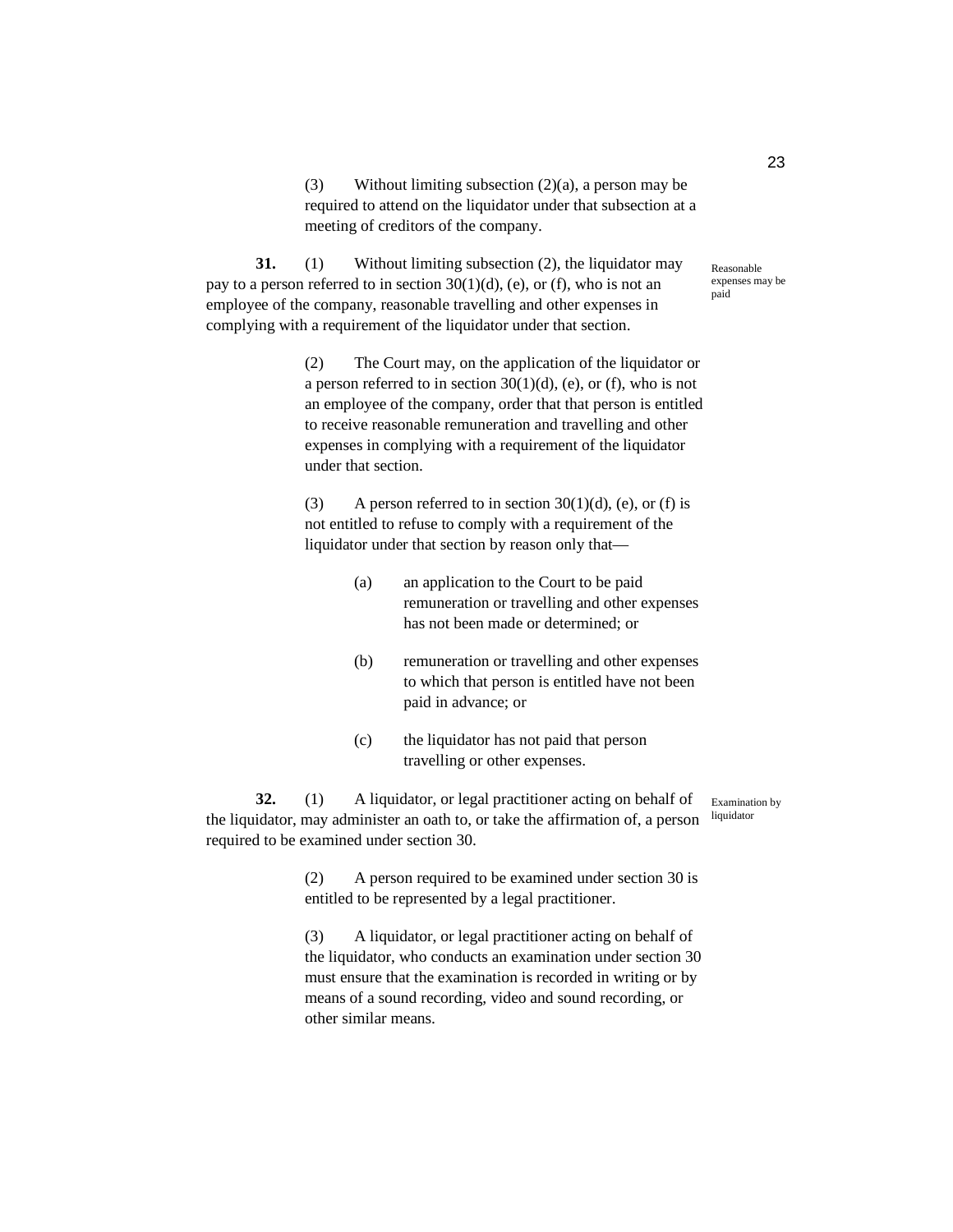**33.** (1) The Court may, on the application of the liquidator, order a person who has failed to comply with a requirement of the liquidator under section 30 to comply with that requirement. Court may order person to comply with section 30

> (2) The Court may, on the application of the liquidator, order a person to whom section 30 applies to—

- (a) attend before the Court and be examined on oath or affirmation by the Court or the liquidator, or legal practitioner acting on behalf of the liquidator, on any matter relating to the business, accounts, or affairs of the company;
- (b) produce any documents relating to the business, accounts, or affairs of the company in that person's possession or under that person's control.
- (3) If a person is examined under subsection  $(2)(a)$ 
	- (a) the examination must be recorded in writing; and
	- (b) the person examined must sign the record.

(4) Subject to any directions by the Court, a record of an examination under this section is admissible in evidence in any proceedings under section 77 of the Companies Act 2009 or this Division.

**34.** (1) A person is not excused from answering a question in incrimination no the course of being examined under section 30 or 33 on the ground that the answer may incriminate or tend to incriminate that person. Selfexcuse

> (2) The testimony of the person examined is not admissible as evidence in criminal proceedings against that person except on a charge of perjury in relation to that testimony.

**35.** (1) A person is not entitled, as against the liquidator of a company, to claim or enforce a lien over documents of the company. Restriction on enforcement of lien over company's documents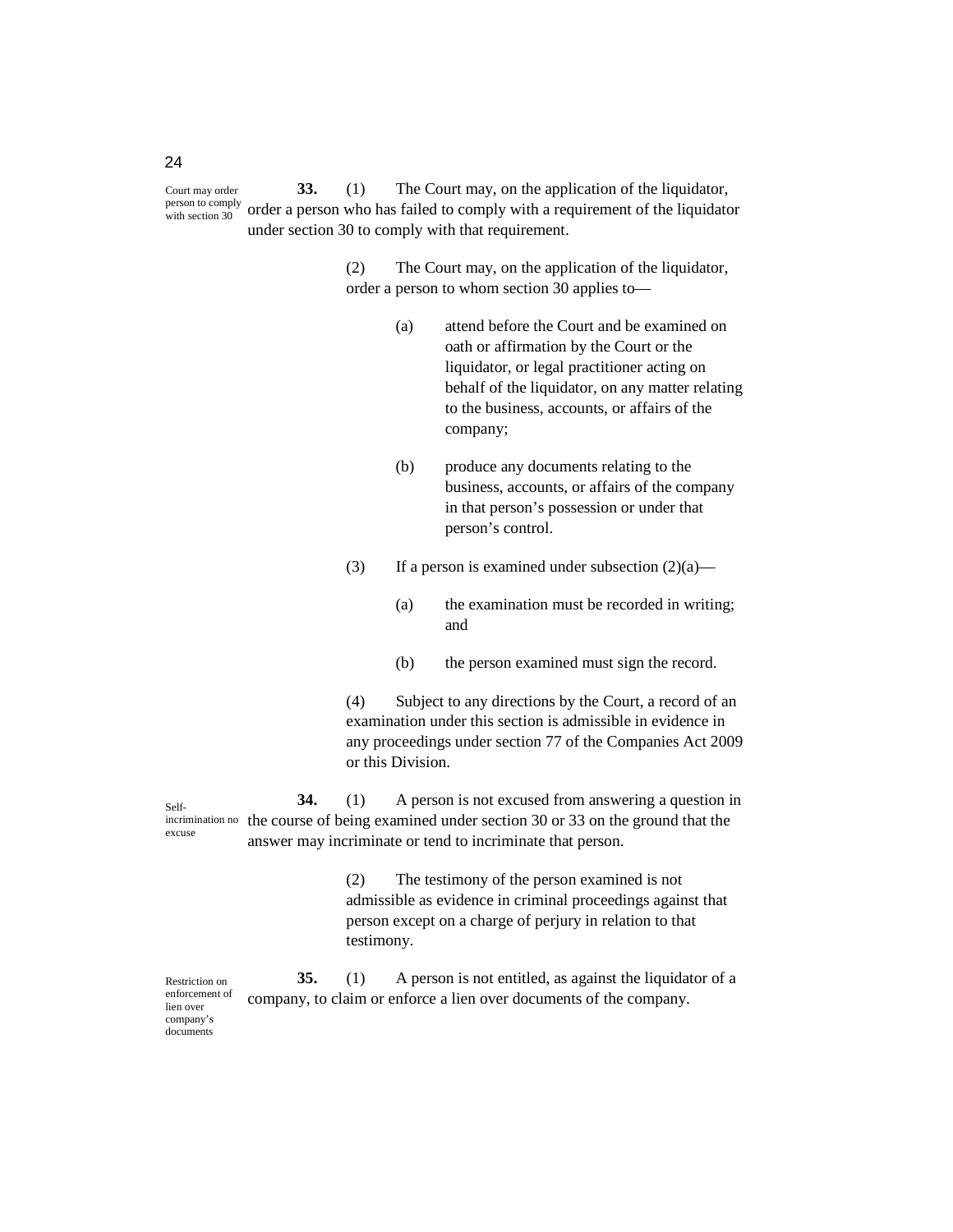(2) If the lien arises in relation to a debt for the provision of services to the company before the commencement of the liquidation, the debt is a preferential claim against the company under section 50 to the extent of \$500 or such greater amount as may be prescribed at the commencement of the liquidation.

(3) Nothing in this section applies to a company that was put into liquidation under section 16 or 17 if—

- (a) the directors of the company passed a resolution of the kind referred to in section 42; and
- (b) section 43 does not apply in relation to the company.

**36.** (1) A person is required to deliver a document to a liquidator under section 29 even though possession of the document creates a charge over property of a company.

> (2) Production of the document to the liquidator does not prejudice the existence or priority of the charge, and the liquidator must make the document available to the person entitled to it for the purpose of dealing with, or realising the charge over, the secured property.

**37.** (1) A receiver is not required to deliver to a liquidator any documents that the receiver requires for the purpose of exercising any powers or functions as receiver in relation to property of a company in

> (2) The liquidator may, from time to time, by notice in writing, require the receiver—

liquidation.

- (a) to make any records and documents available for inspection by the liquidator at any reasonable time or times; and
- (b) to provide the liquidator with copies of any records and documents or extracts from them.

Delivery of document held by secured creditor

Documents held by receiver

25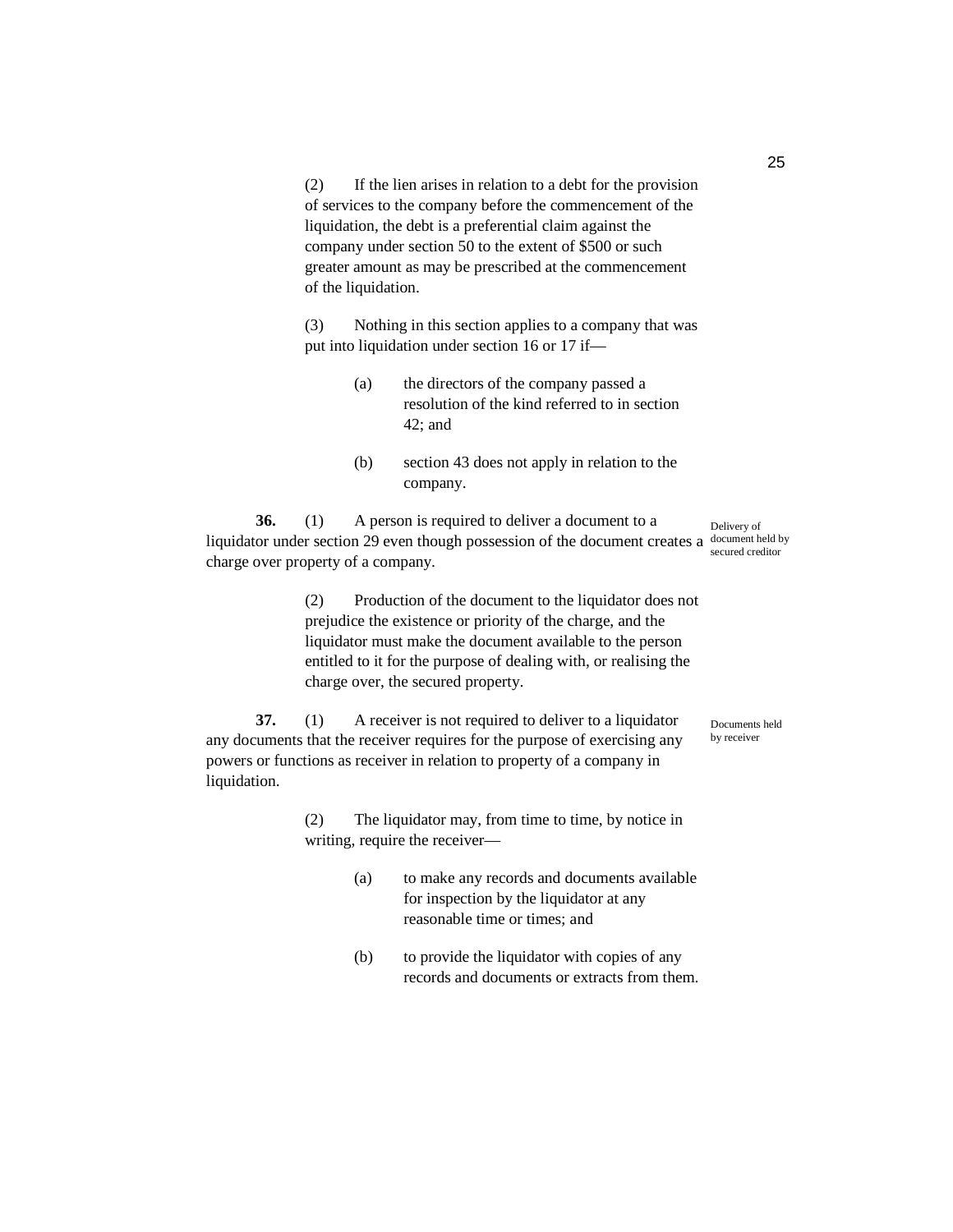(3) The liquidator may take copies of any records and documents made available for inspection or extracts from them.

(4) The liquidator must pay the reasonable expenses of the receiver in complying with a requirement of the liquidator under subsection (2).

# *Subdivision H—Meetings*

| Notice of first<br>creditors'<br>meeting | 38.                            | (1)             | A liquidator must give to every known creditor a<br>notice in writing of a meeting of creditors, and-           |                                                                                                                                                                                                     |  |  |
|------------------------------------------|--------------------------------|-----------------|-----------------------------------------------------------------------------------------------------------------|-----------------------------------------------------------------------------------------------------------------------------------------------------------------------------------------------------|--|--|
|                                          |                                |                 | (a)                                                                                                             | if section $47(1)$ applies, the notice must be<br>given together with the report and notice<br>referred to in that subsection; and                                                                  |  |  |
|                                          |                                |                 | (b)                                                                                                             | if the liquidator receives a notice under<br>section $44(1)(c)$ requiring a meeting of<br>creditors to be called, the notice must be given<br>within 10 working days after receiving the<br>notice. |  |  |
|                                          |                                | (2)<br>meeting. | Not less than 5 working days before the creditors'<br>meeting, a liquidator must also give public notice of the |                                                                                                                                                                                                     |  |  |
| Timing of first<br>creditors'<br>meeting | 39.<br>creditors must be held— | (1)             |                                                                                                                 | Except if section $38(1)(b)$ applies, a meeting of                                                                                                                                                  |  |  |
|                                          |                                |                 | (a)                                                                                                             | in the case of a liquidator appointed under<br>section 16 or 17, within 10 working days of<br>the liquidator's appointment; or                                                                      |  |  |
|                                          |                                |                 | (b)                                                                                                             | in the case of a liquidator appointed under<br>section 18, within 30 working days of the<br>liquidator's appointment; or                                                                            |  |  |
|                                          |                                |                 | (c)                                                                                                             | in either case, within such longer period as the<br>Court may allow.                                                                                                                                |  |  |
|                                          |                                | (2)             |                                                                                                                 | If section $38(1)(b)$ applies, a meeting of creditors                                                                                                                                               |  |  |

must be held within 15 working days after the liquidator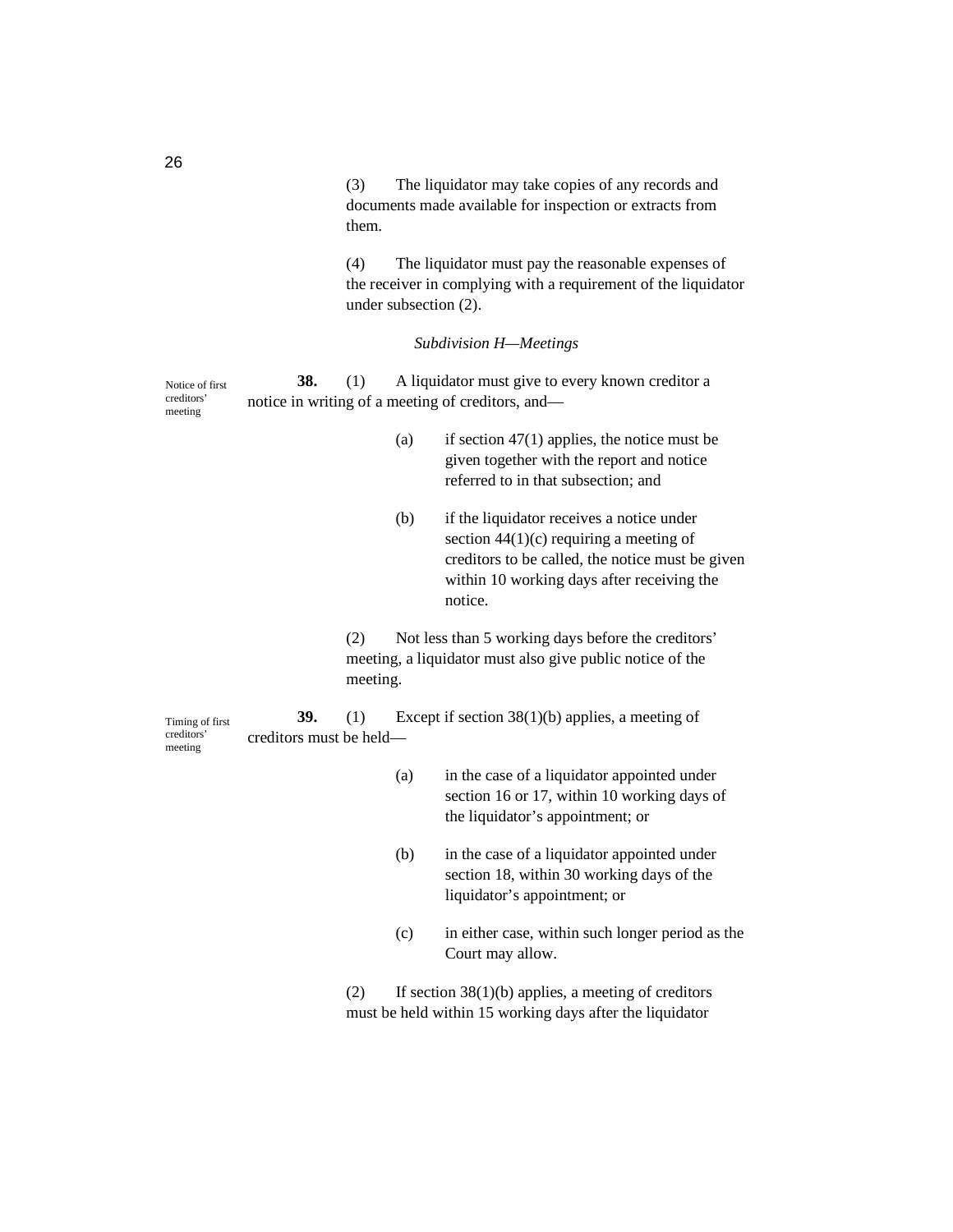receives a notice under section 44(1)(c) requiring a meeting of creditors to be called.

**40.** (1) Subject to sections 42 and 44, the liquidator of a company must call a meeting of the creditors of the company for the purpose—

- (a) in the case of a liquidator appointed under section 16 or 17, of resolving whether to confirm the appointment of that liquidator or to appoint another liquidator in place of the liquidator so appointed; or
- (b) in the case of a liquidator appointed under section 18, of resolving whether to confirm the appointment of that liquidator or to make an application to the Court for the appointment of a liquidator in place of the liquidator so appointed; or
- (c) in either case, of determining whether to pass a resolution for the purposes of section  $46(1)(c)$ .

(2) If the appointment of a liquidator under section 16 or 17 is not confirmed at a meeting of creditors and another liquidator is not appointed in place of that liquidator, the appointment of the liquidator under either of those sections continues until another liquidator is appointed.

**41.** (1) If at a meeting of creditors it is resolved to appoint a person as liquidator of the company in place of the liquidator appointed under section 16 or 17, the person who it is resolved to appoint as liquidator is, subject to section 15, appointed as the liquidator of the company.

Replacement liquidator

(2) If at a meeting of creditors it is resolved to apply to the Court for the appointment of a person as liquidator in place of the liquidator appointed under section 18—

> (a) the liquidator of the company must immediately apply to the Court for the appointment of that person as liquidator; and

27

Purpose of first creditors' meeting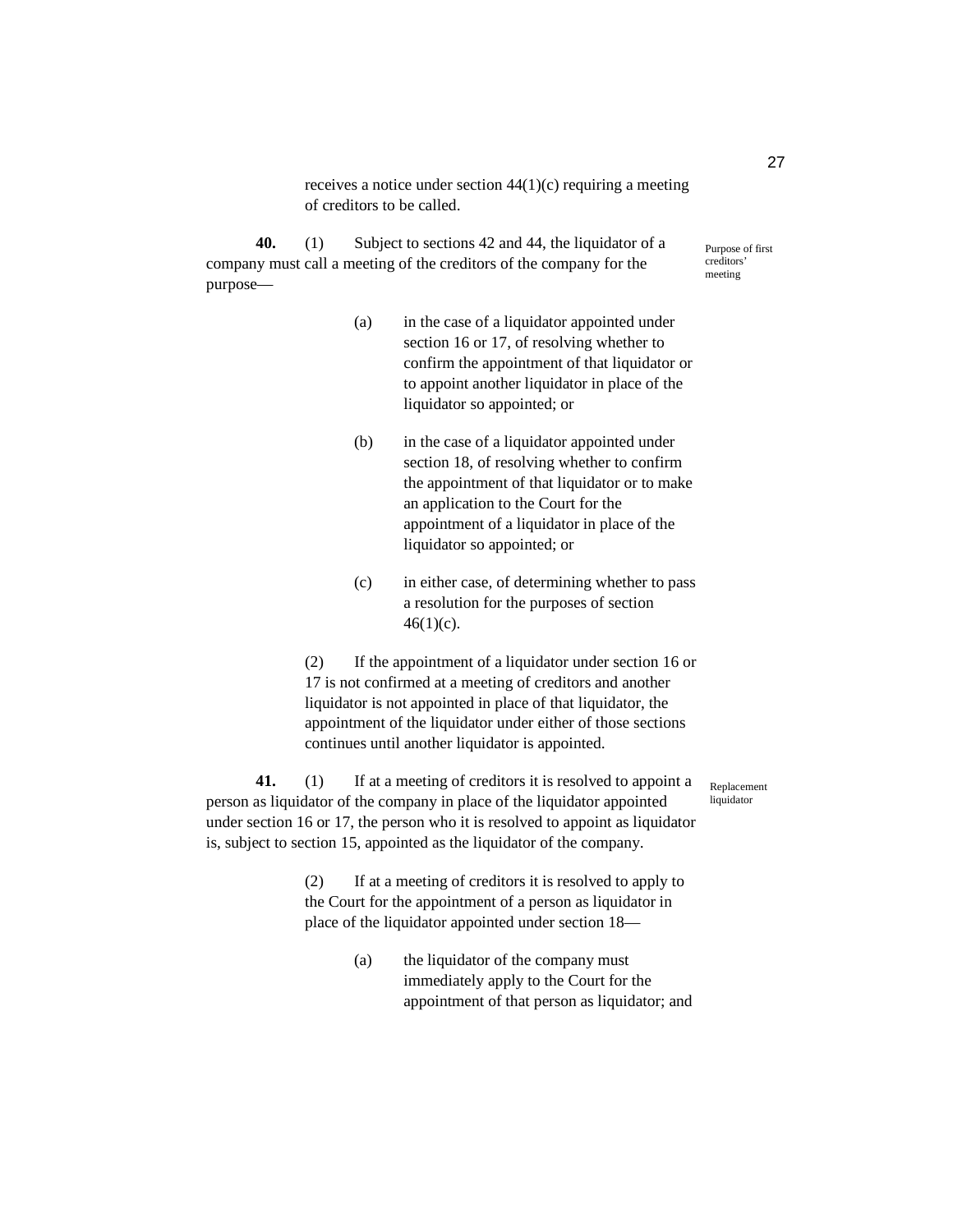## (b) the Court may appoint that person as the liquidator of the company.

Effect of directors' resolving company able to pay its debts

**42.** Nothing in sections 38 to 41 applies to the liquidator of a company appointed under section 16 or 17 if, within 20 working days before the appointment of the liquidator, the directors of the company resolved that the company would, on the appointment of a liquidator under either of those sections, be able to pay its debts and a copy of the resolution is delivered to the Registrar for registration.

**43.** (1) Subject to section 44, the liquidator of a company who was not, by reason of section 38, required to call a meeting of creditors of the company, must immediately call a meeting of the creditors of the company for the purpose specified in section  $40(1)(a)$  or (b), if the liquidator is satisfied that— Other creditors' meetings

- (a) the directors who voted in favour of a resolution referred to in that subsection did not have reasonable grounds to believe that the company would, on the appointment of a liquidator under section 16 or 17, be able to pay its debts; or
- (b) the company is not able to pay its debts.
- (2) Section 40 applies with the necessary modifications.

Liquidator may dispense with meetings of creditors

**44.** (1) A liquidator is not required to call a meeting of creditors under section 38 or 43, as the case may be, if—

- (a) the liquidator considers that no such meeting should be held, having regard to—
	- (i) the assets and liabilities of the company; and
	- (ii) the likely result of the liquidation of the company; and
	- (iii) any other relevant matters; and
- (b) the liquidator gives notice in writing to the creditors stating—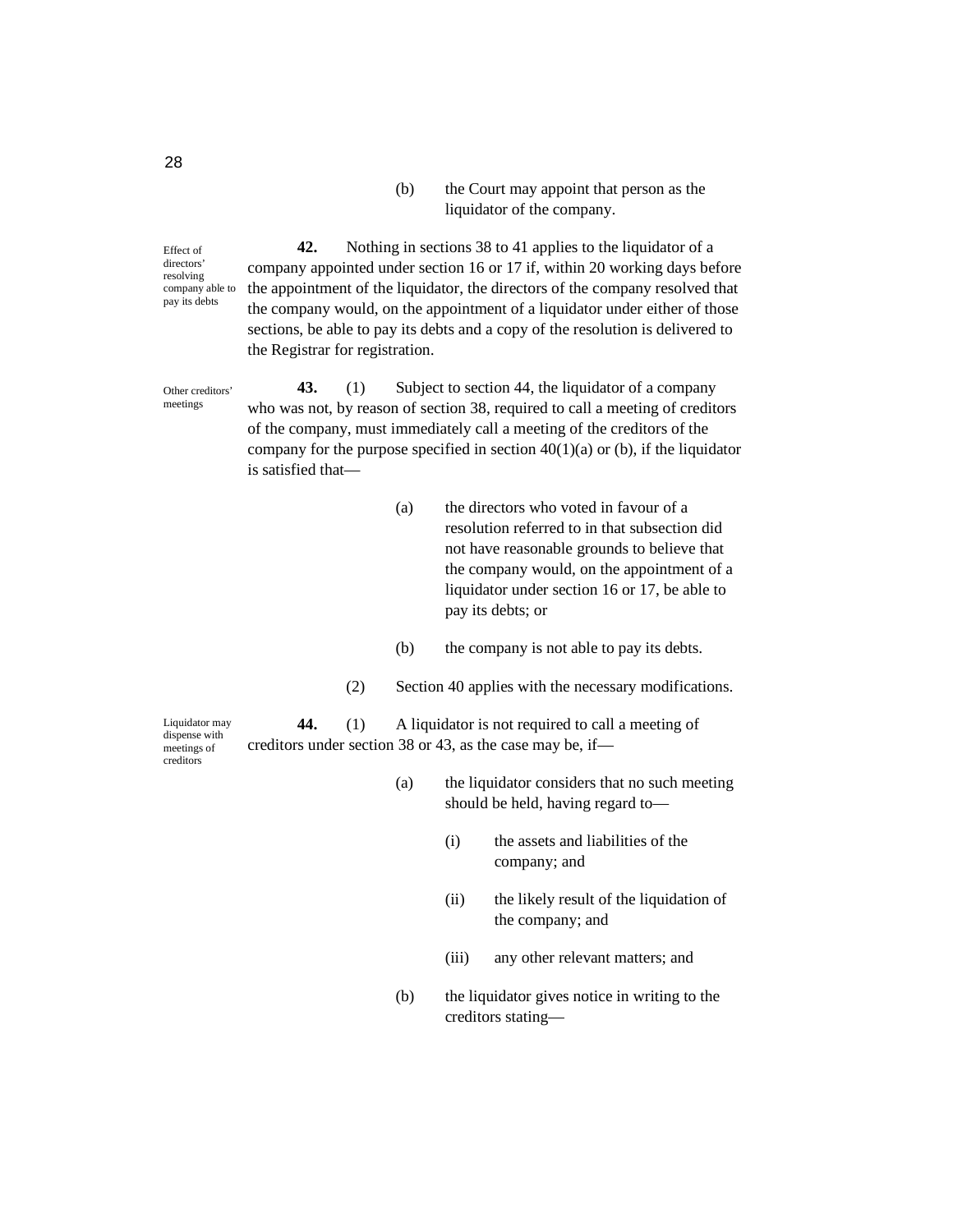- (i) that the liquidator does not consider that a meeting should be held; and
- (ii) the reasons for the liquidator's view; and
- (iii) that no such meeting will be called unless a creditor gives notice in writing to the liquidator, within 10 working days after receiving the notice, requesting a meeting to be called and giving reasons why a meeting should be called; and
- (c) no notice requesting a meeting to be called is received by the liquidator within that period or, if a notice requesting a meeting to be called is received within that period, the Court directs the liquidator that, having regard to the reasons given in the notice and the circumstances of the company considered by the liquidator under paragraph (a), it is not necessary for the liquidator to call a meeting.

(2) Notice under subsection  $(1)(b)$  must be given to every known creditor—

- (a) if section  $45(1)$  applies, together with the report and notice referred to in that section; or
- (b) if section  $45(1)$  is not applicable, at the time the liquidator would have been required to send the report and notice referred to in that section if it were applicable.

**45.** (1) At any time in the course of the liquidation, the liquidator may, at the request in writing of any creditor or shareholder or on the liquidator's own motion, call a meeting of creditors or shareholders—

Meetings of creditors or shareholders

(a) to vote on a proposal that a liquidation committee be appointed to act with the liquidator in accordance with Schedule 6; and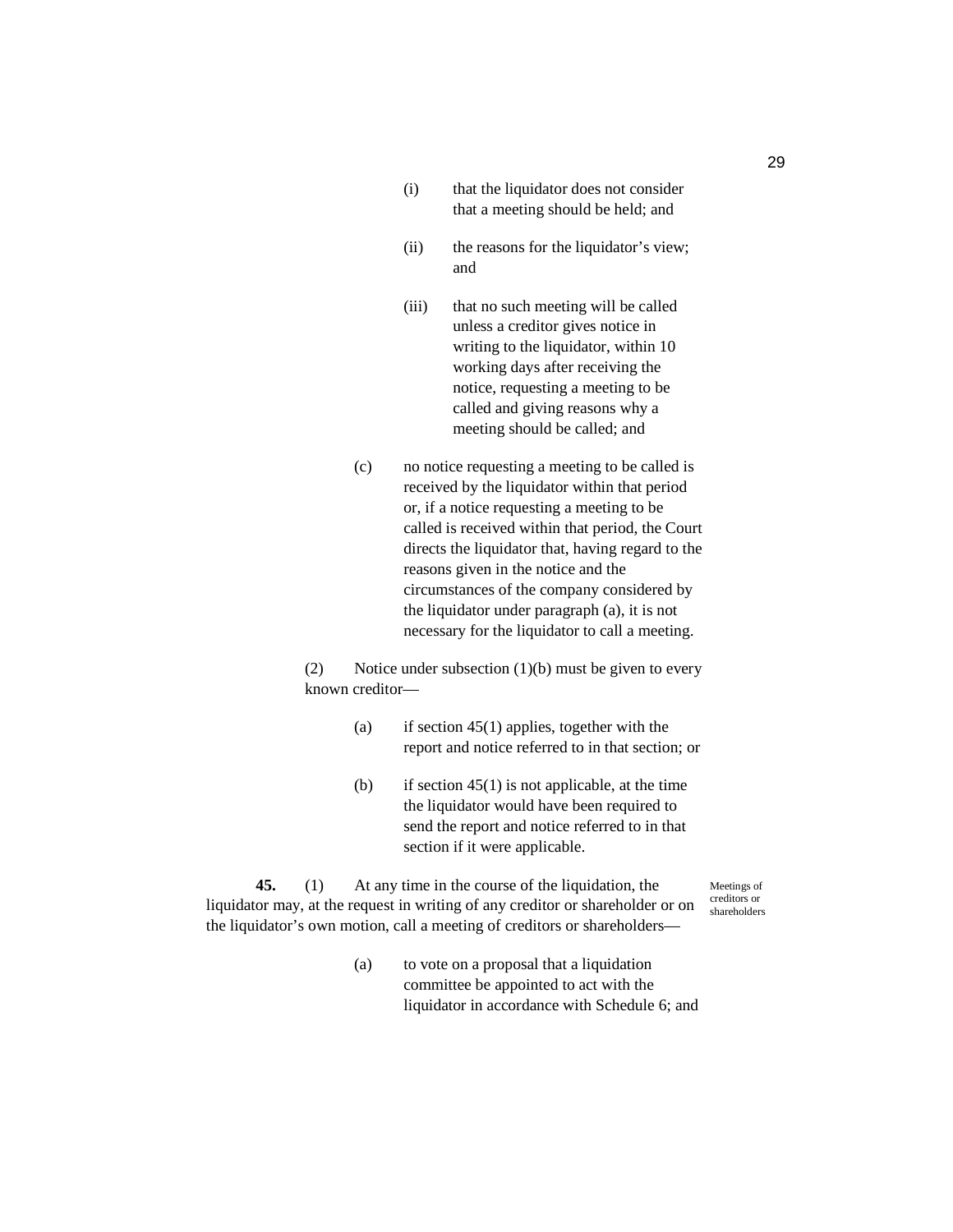(b) if it is so decided, to choose the members of the committee.

(2) A liquidator may decline a request by a creditor or shareholder to call a meeting on the ground that—

- (a) the request is frivolous or vexatious; or
- (b) the request was not made in good faith; or
- (c) except if a creditor or shareholder agrees to meet the costs, the costs of calling a meeting would be out of all proportion to the value of the company's assets.

(3) The decision of a liquidator to decline the request may be reviewed by the Court on the application of any creditor or shareholder, as the case may be.

(4) Subject to subsections (2) and (3), a liquidator who receives a request to call—

- (a) a meeting of creditors, must immediately call a meeting in accordance with Schedule 2; or
- (b) a meeting of shareholders, must immediately call a meeting in accordance with the company's rules, except the liquidator has power to give notice of a meeting of shareholders and to act as, or appoint, the chairperson of the meeting.

(5) The sole shareholder of a company may present to the liquidator a view on any matter that could have been decided at a meeting of shareholders under this section, and that view must, for all purposes, be treated as though it were a decision taken at a meeting of shareholders.

- **46.** (1) The liquidator must consider the views of the
	- (a) the shareholders by whom any special resolution was passed at a meeting held for

following— Views of creditors and shareholders at meetings to be considered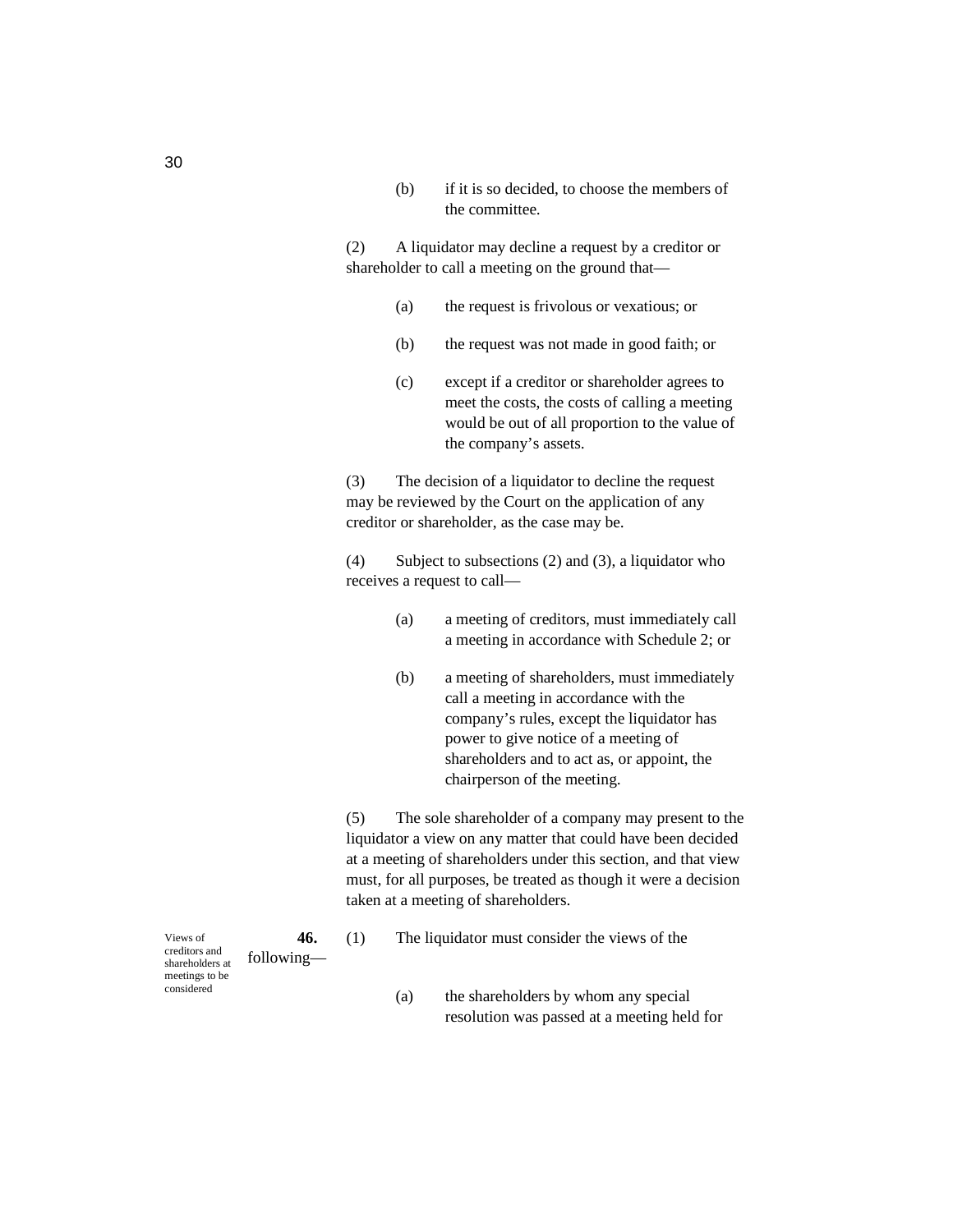the purposes of section 17 set out in a resolution passed at that meeting;

- (b) creditors set out in any resolution passed at a meeting held for the purposes of section 40;
- (c) creditors or shareholders set out in a resolution passed at a meeting called in accordance with subsection (2);
- (d) any liquidation committee given in writing to the liquidator.
- (2) For the purposes of subsection (1), a liquidator—
	- (a) must summon meetings of shareholders at such times as may be specified by any resolution of shareholders passed at a meeting held for the purposes of section 17; or
	- (b) must summon meetings of creditors at any times that may be specified by any resolution of creditors passed at a meeting held for the purposes of section 40; or
	- (c) must summon a meeting of shareholders immediately when required to do so by notice in writing given by shareholders holding not less than 10% of all shares issued by the company; or
	- (d) must summon a meeting of creditors immediately when required to do so by notice in writing given by creditors to whom is owed not less than 10% of the total amount owed to all creditors of the company; or
	- (e) may summon a meeting of shareholders or creditors of the company.

(3) A liquidator who calls a meeting of creditors or shareholders must call a meeting—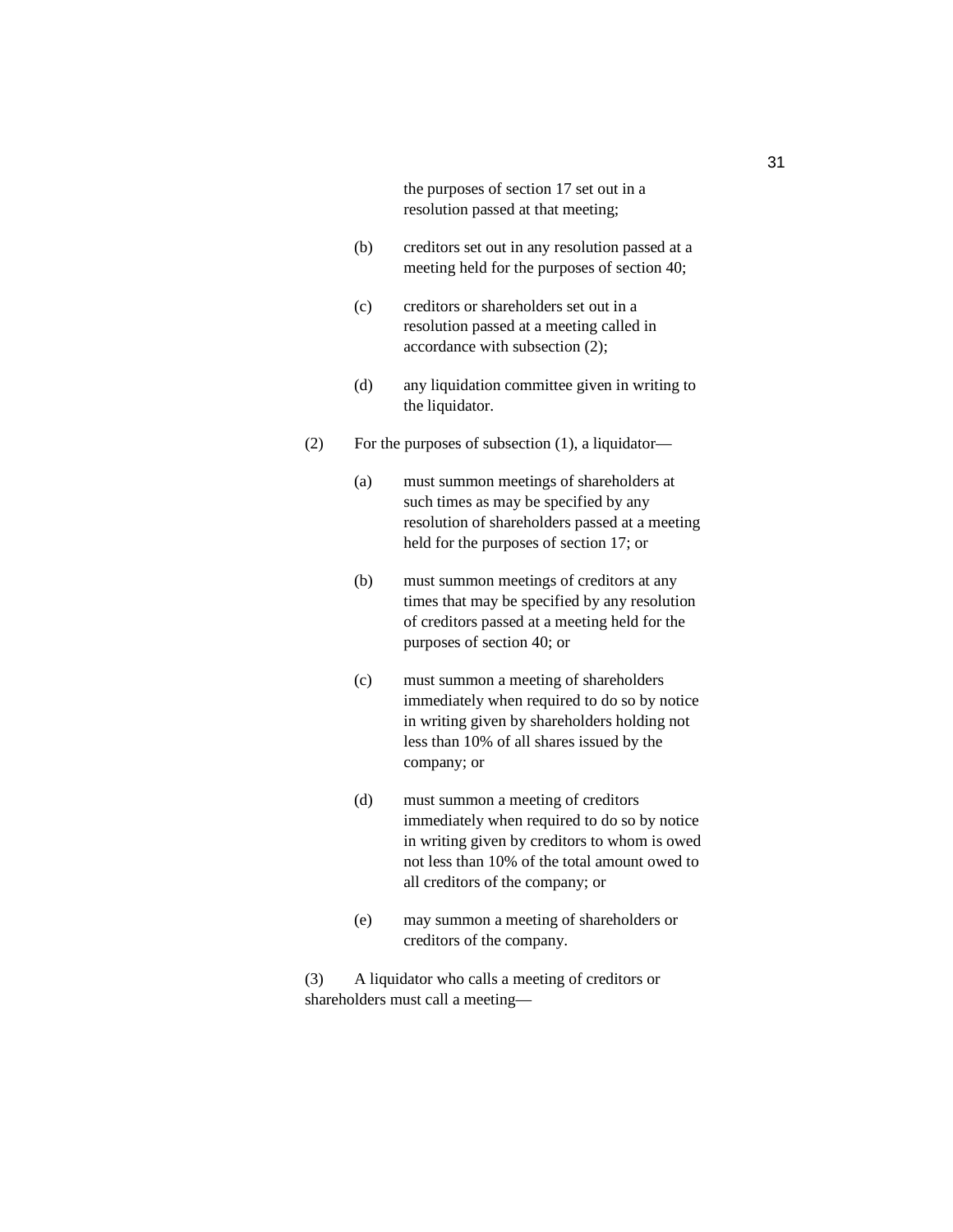|              |                                                                                                                                                                                                                                                                                                                                                                    |                                                                                                                                                                            | (a) |                                                  | in accordance with the rules of the company,<br>in the case of a meeting of shareholders; or                                                                                           |  |  |  |
|--------------|--------------------------------------------------------------------------------------------------------------------------------------------------------------------------------------------------------------------------------------------------------------------------------------------------------------------------------------------------------------------|----------------------------------------------------------------------------------------------------------------------------------------------------------------------------|-----|--------------------------------------------------|----------------------------------------------------------------------------------------------------------------------------------------------------------------------------------------|--|--|--|
|              |                                                                                                                                                                                                                                                                                                                                                                    |                                                                                                                                                                            | (b) |                                                  | in accordance with Schedule 2, in the case of<br>a meeting of creditors.                                                                                                               |  |  |  |
|              | (4)<br>For the purposes of holding a meeting of shareholders<br>under subsection $(3)(a)$ , the liquidator is deemed to have<br>power under the company's rules to call a meeting of<br>shareholders despite anything in the company's rules, and<br>references in the company's rules to chairman or chairperson<br>must be read as references to the liquidator. |                                                                                                                                                                            |     |                                                  |                                                                                                                                                                                        |  |  |  |
|              |                                                                                                                                                                                                                                                                                                                                                                    | (5)<br>Nothing in this section limits or prevents a liquidator<br>from exercising his or her discretion in carrying out his or her<br>functions and duties under this Act. |     |                                                  |                                                                                                                                                                                        |  |  |  |
|              |                                                                                                                                                                                                                                                                                                                                                                    |                                                                                                                                                                            |     |                                                  | Subdivision I-Reports                                                                                                                                                                  |  |  |  |
| First report | 47.                                                                                                                                                                                                                                                                                                                                                                | (1)                                                                                                                                                                        |     | A liquidator must, within the applicable period- |                                                                                                                                                                                        |  |  |  |
|              |                                                                                                                                                                                                                                                                                                                                                                    |                                                                                                                                                                            | (a) | company; and                                     | prepare a list of every known creditor of the                                                                                                                                          |  |  |  |
|              |                                                                                                                                                                                                                                                                                                                                                                    |                                                                                                                                                                            | (b) | registration-                                    | prepare and send to every known creditor,<br>every shareholder, and the Registrar for                                                                                                  |  |  |  |
|              |                                                                                                                                                                                                                                                                                                                                                                    |                                                                                                                                                                            |     | (i)                                              | a report containing a statement of the<br>company's affairs, proposals for<br>conducting the liquidation, and, if<br>practicable, the estimated date of its<br>completion; and         |  |  |  |
|              |                                                                                                                                                                                                                                                                                                                                                                    |                                                                                                                                                                            |     | (ii)                                             | a notice explaining the right of a<br>creditor or shareholder to require the<br>liquidator to call a meeting of<br>creditors or shareholders (as the case<br>may be) under section 45. |  |  |  |

(2) For the purposes of subsection (1), "applicable period" means—

32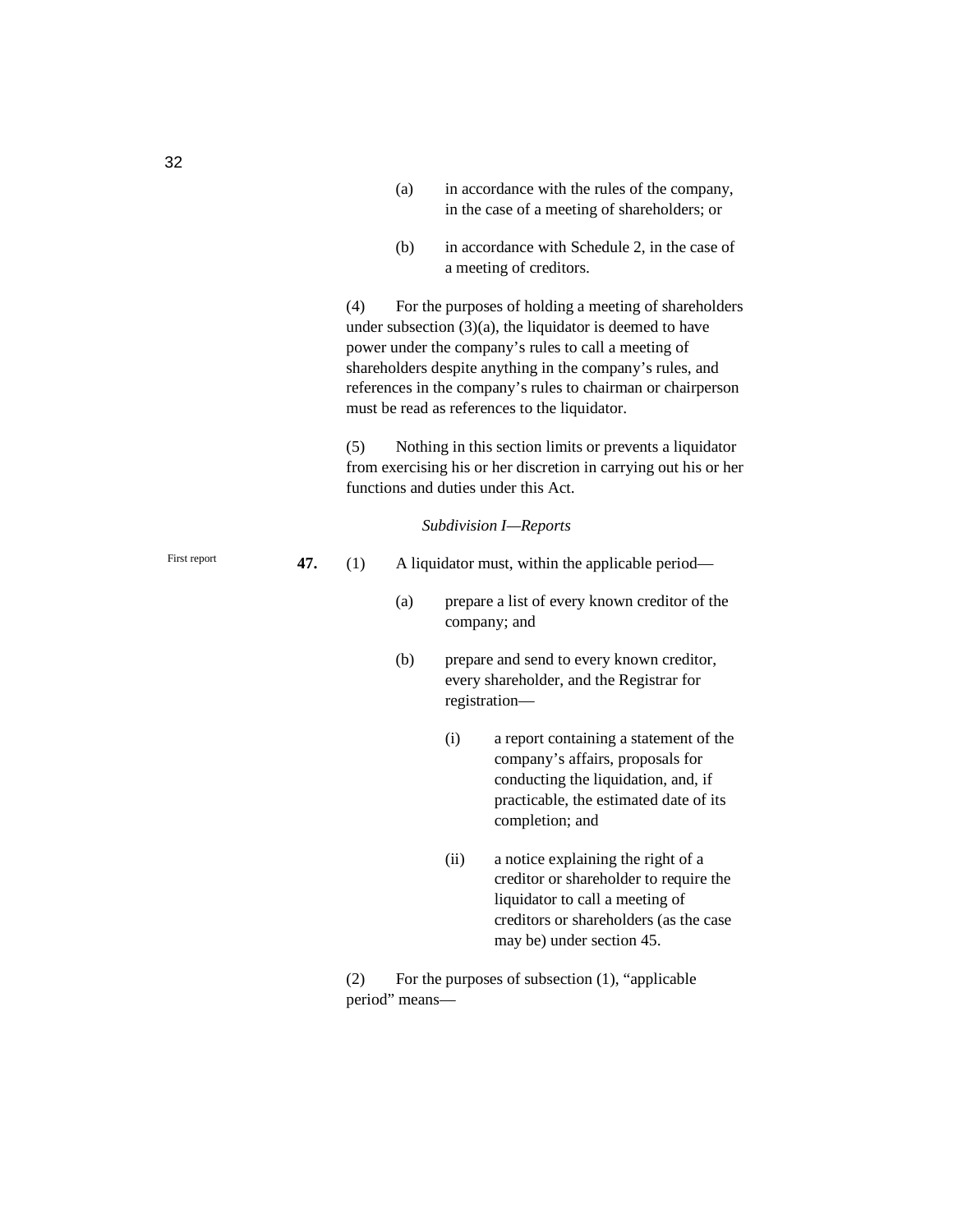- (a) in the case of a liquidator appointed under section 16, or 17, 45 working days after the liquidator's appointment; or
- (b) in the case of a liquidator appointed under section 18, 25 working days after the liquidator's appointment; or
- (c) in either case, any longer period that the Court may allow.

**48.** A liquidator must, within 2 months of the end of each period of 6 months following the date of commencement of the liquidation, prepare and send to every known creditor and every shareholder, and send or deliver to the Registrar, a report— Six-monthly report

- (a) on the conduct of the liquidation during the preceding 6 months; and
- (b) of any further proposals that the liquidator has for completing the liquidation.

**49.** (1) The Court may, on the application of a liquidator and on any conditions that the Court thinks fit—

- (a) exempt the liquidator from compliance with section 47 or 48; or
- (b) modify the application of those sections in relation to the liquidator.

(2) The liquidator need not comply with section 47 or 48 if the liquidator is satisfied that the value of the assets of the company available for distribution to unsecured creditors who are not preferential creditors is not likely to exceed \$0.20, or any other prescribed sum, in every dollar owed to those creditors.

(3) If subsection (2) applies, and the liquidator does not intend to comply with section 47 or 48, the liquidator must give notice to the Registrar that he or she does not intend to comply with those sections.

33

Exemption from reporting requirements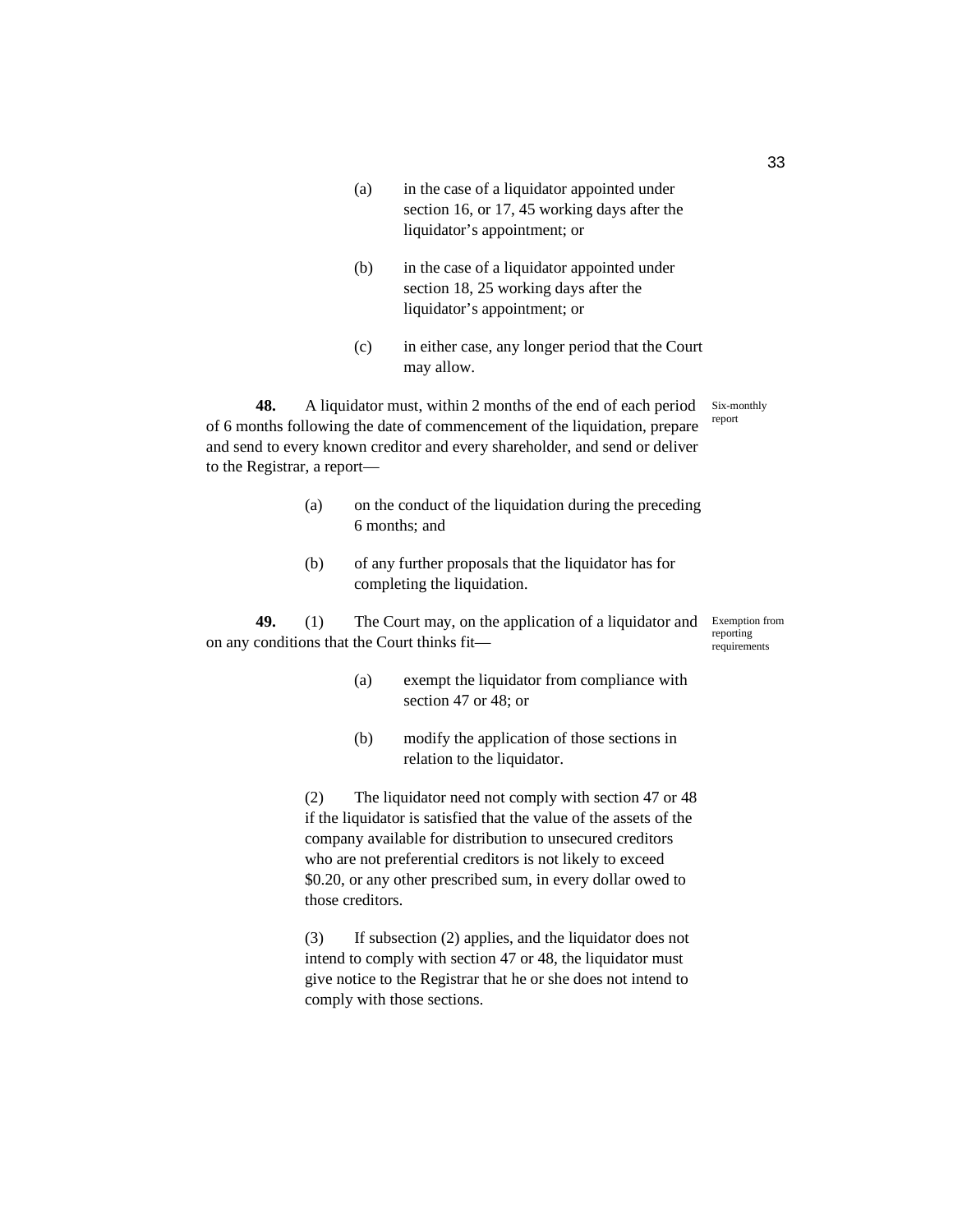#### *Subdivision J—Creditors' Claims*

**50.** (1) The liquidator must pay out of the assets of the company the expenses, fees, and claims set out in Part 3 of Schedule 8 to the extent and in the order of priority specified in that schedule. Preferential

> (2) Without limiting clause 18 of Schedule 8, assets in subsection (1) does not include assets subject to a charge unless the charge is surrendered or taken to be surrendered or redeemed under Part 2 of that Schedule.

**51.** (1) After paying preferential claims in accordance with section 50, the liquidator must apply the assets of the company in satisfaction of all other claims.

> (2) The claims referred to in subsection (1) rank equally among themselves and must be paid in full, unless the assets are insufficient to meet them, in which case payment abates rateably among all claims.

> (3) If, before the commencement of a liquidation, a creditor agrees to accept a lower priority in respect of a debt than that which it would otherwise have under this section, nothing in this section prevents the agreement from having effect according to its terms.

(4) A person whose shares have been repurchased by the company, or a person whose shares have been redeemed by the company, but who has not received payment in full of the repurchase price or redemption price (as the case may be) is taken to have agreed to subordinate his or her claim for any unpaid balance of the repurchase price or redemption price (as the case may be) to the rights of other creditors of the company.

(5) Subject to section 58 and to clause 25 of Schedule 8, after paying the claims referred to in subsections (1) and (3), the liquidator must distribute the company's surplus assets—

- (a) in accordance with the company's rules; or
- (b) if the company's rules do not provide for the distribution of surplus assets, in accordance

Claims of other creditors and distribution of

surplus assets

claims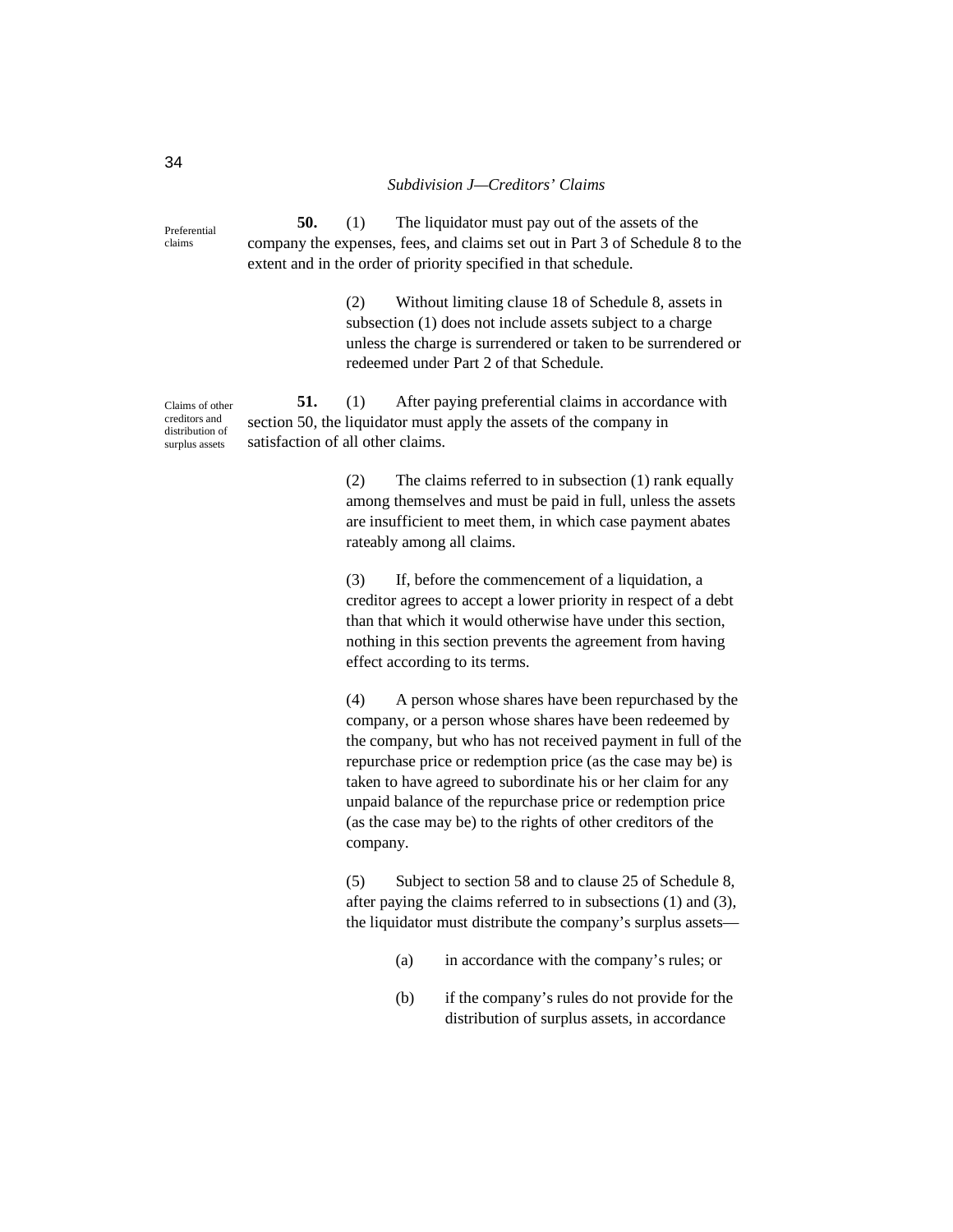with section 22(1)(c) of the Companies Act 2009 and any preferential rights as to distributions of capital attached to shares issued by the company in accordance with section 22(3)(b) of the Companies Act 2009.

*Subdivision K—End of Liquidation* 

**52.** The liquidation of a company is completed when the liquidator— Completion of liquidation

- (a) complies with section 53(2); or
- (b) delivers to the Registrar for registration—
	- (i) a copy of any order made by the Court under section  $53(3)(a)$ ; or
	- (ii) a copy of any order made by the Court under section 53(3)(b) together with any documents required to comply with the order.

Final report and accounts

**53.** (1) As soon as practicable after completing his or her duties in relation to the liquidation, the liquidator of a company must prepare and send to every creditor whose claim has been admitted and to every shareholder—

- (a) the final report and statement of realisation and distribution in respect of the liquidation; and
- (b) a statement that—
	- (i) all known assets have been disclaimed, or realised, or distributed without realisation; and
	- (ii) all proceeds of realisation have been distributed; and
	- (iii) the company is ready to be removed from the Solomon Islands register; and

35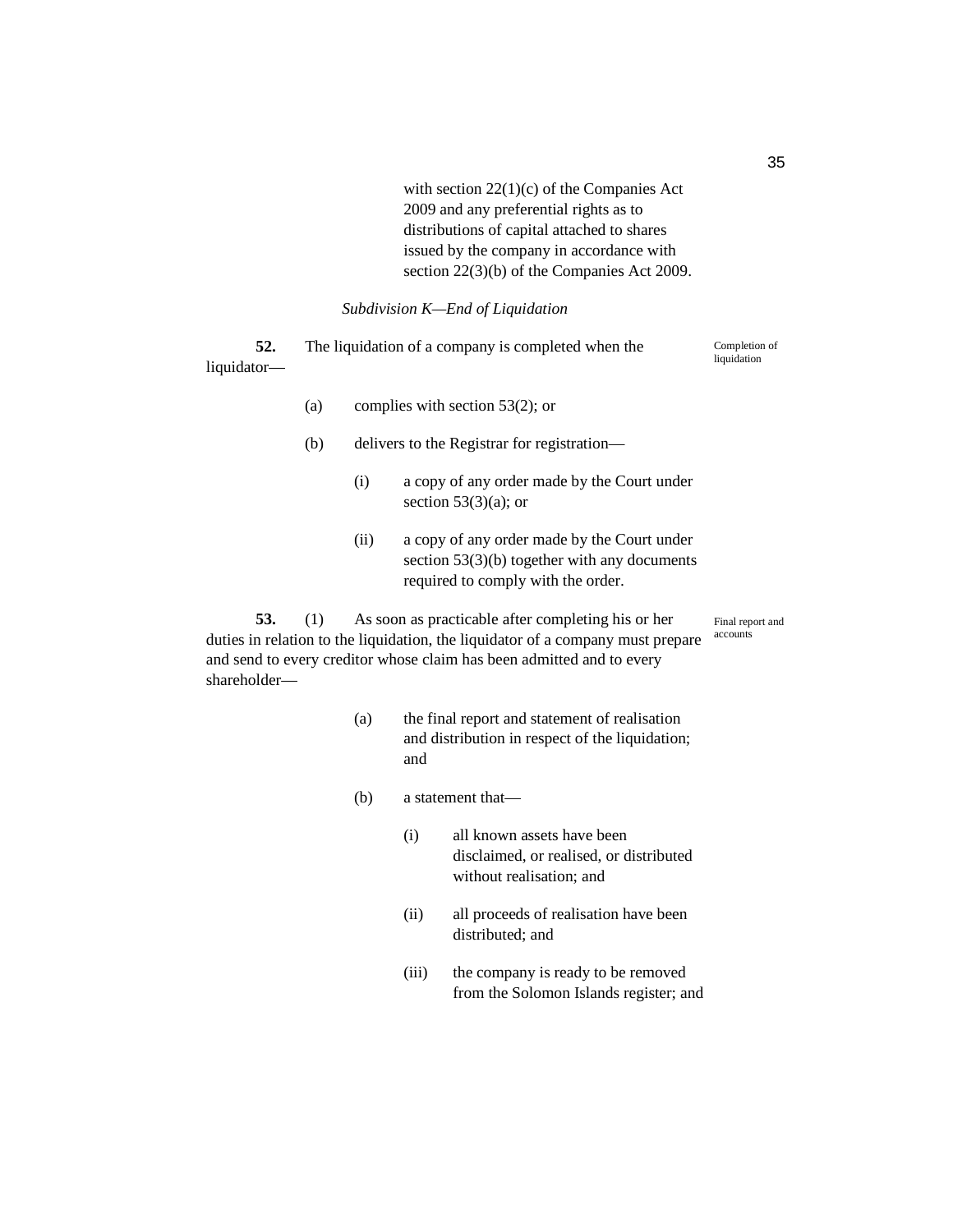(c) a summary of the applicable grounds on which the creditor or shareholder may object to the removal of the company from the Solomon Islands register under section 148 of the Companies Act 2009.

(2) As soon as practicable after completing his or her duties in relation to the liquidation, the liquidator of a company must send or deliver copies of the documents referred to in subsection (1) to the Registrar for registration.

(3) The Court may, on the application of a liquidator and on any conditions that the Court thinks fit—

- (a) exempt the liquidator from compliance with subsection  $(1)$  or  $(2)$ ; or
- (b) modify the application of those provisions in relation to the liquidator.

**54.** (1) Money representing unclaimed assets of a company standing to the credit of a liquidator must, after completion of the liquidation, be paid to the Registrar to be held on trust and dealt with in accordance with this section.

> (2) At the expiration of a period of 12 months after the date on which the money is paid, the Registrar must, after deduction of any amount required to meet the claim of any person that is established within that period, pay the balance into an account entitled the "Liquidation Surplus Account" for distribution in accordance with this section.

(3) Money held in the Liquidation Surplus Account may be invested in accordance with the law as to the investment of trust funds by trustees. Interest on any investment must be distributed in accordance with this section.

(4) Money held in the Liquidation Surplus Account may be—

> (a) paid or distributed to any person entitled to payment or distribution in the liquidation of a company any money representing the surplus

Liquidation surplus account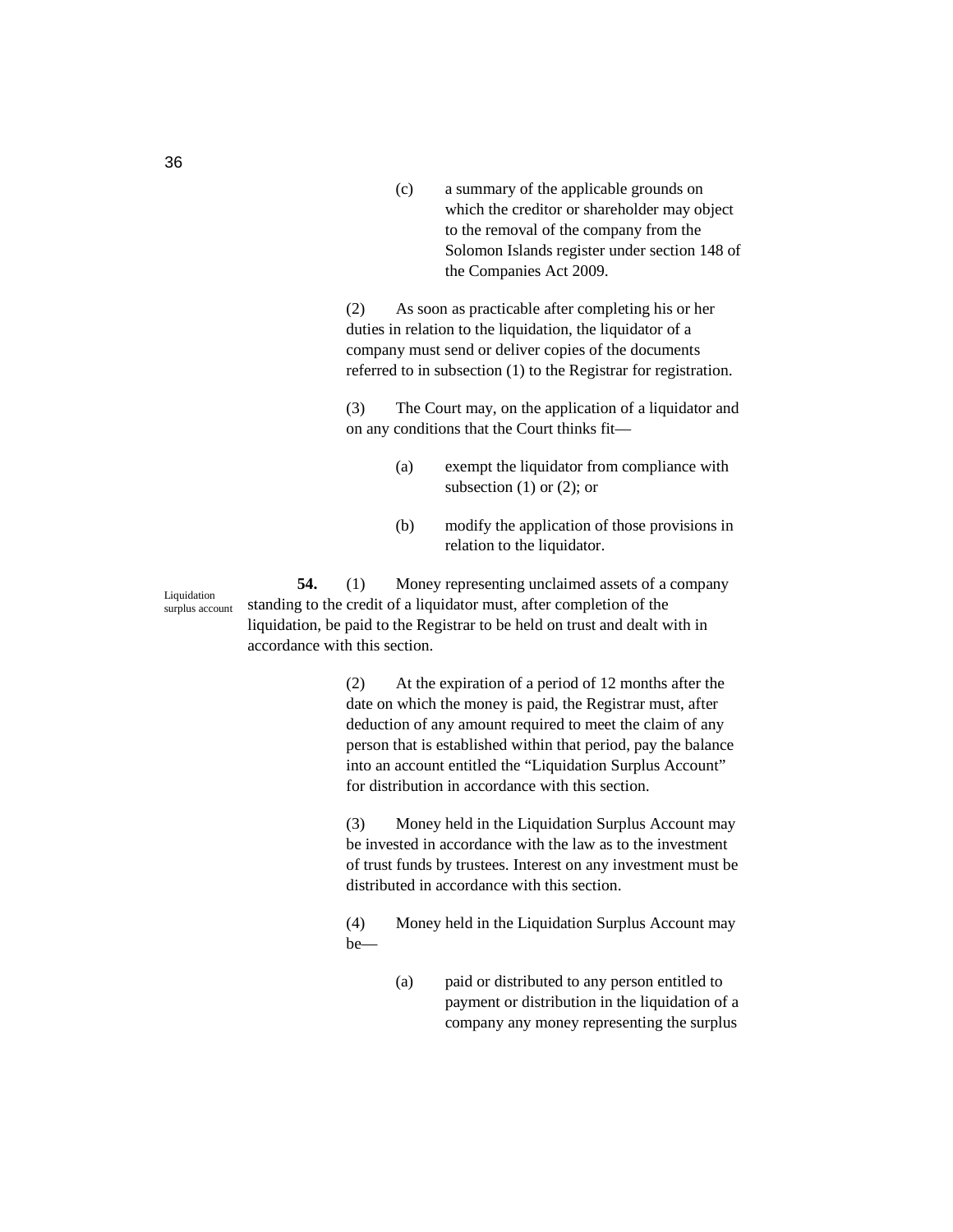assets of which has been credited to the Liquidation Surplus Account; or

(b) paid, subject to such conditions as the Registrar may impose, in meeting costs incurred in the course of liquidation of a company for the purpose of proceedings brought by the company, including legal or other expert advice, or the costs of any expert witness, if the Registrar is satisfied that it is fair and reasonable for those costs to be met out of the Liquidation Surplus Account.

(5) In making a payment under this section, the Registrar is not required to ascertain that money or sufficient money was received on account of any company to which the claim for payment relates.

**55.** (1) The Court may, at any time after the appointment of a liquidator of a company, if it is satisfied that it is just and equitable to do so, make an order terminating the liquidation of the company. Court

Termination of liquidation by

- (2) An application may be made by—
	- (a) the liquidator of the company; or
	- (b) a director of the company; or
	- (c) a shareholder of the company; or
	- (d) a creditor of the company; or
	- (e) the Registrar.

(3) The Court may require the liquidator of the company to give a report to the Court with respect to any facts or matters relevant to the application.

(4) If the Court makes an order, the company ceases to be in liquidation and the liquidator ceases to hold office with effect on and from the making of the order or any other date specified in the order.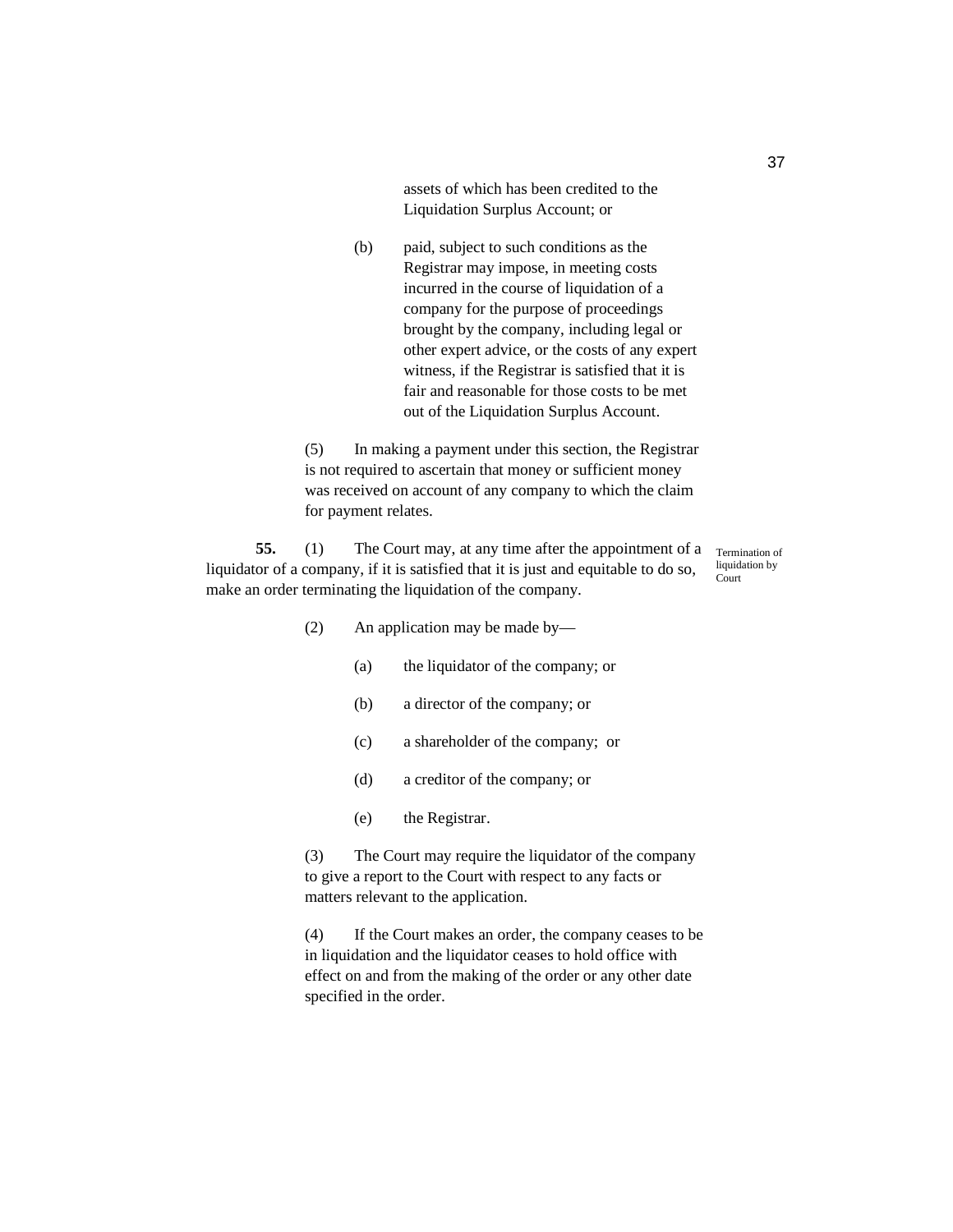(5) The Court may, on, or at any time after, making an order, make any other order that it thinks fit in connection with the termination of the liquidation.

**56.** (1) The person who applied for a Court order terminating the liquidation or the liquidator, in the case of the creditors terminating the liquidation, must, within 10 working days after the order was made, or the resolution was passed, (as the case may be), deliver a notice of the order, or the passing of the resolution, to the Registrar for registration. Notice of termination of liquidation

> (2) A person who fails to comply with subsection (1) commits an offence and is liable on conviction to a fine not exceeding 50 penalty units.

**57.** (1) An application may be made to the Court for the assets of overseas liquidation of the assets in Solomon Islands of an overseas company in accordance with this Part subject to the modifications and exclusions set out in Schedule 9. Liquidation of company in Solomon Islands

> (2) An application may be made under subsection (1) whether or not the overseas company—

- (a) is registered under the Companies Act 2009; or
- (b) has given public notice of an intention to cease to carry on business in Solomon Islands; or
- (c) has given notice to the Registrar of the date on which it will cease to carry on business in Solomon Islands; or
- (d) has been dissolved, or otherwise ceased to exist as a company, under or by virtue of the laws of any other country.

Liquidation of assets of community companies

**58.** (1) If any surplus assets remain after all payments and claims are made under this Part the surplus assets must be distributed in proportion to the number of the shares held by each shareholder and held by such shareholders on trust for the benefit of the community.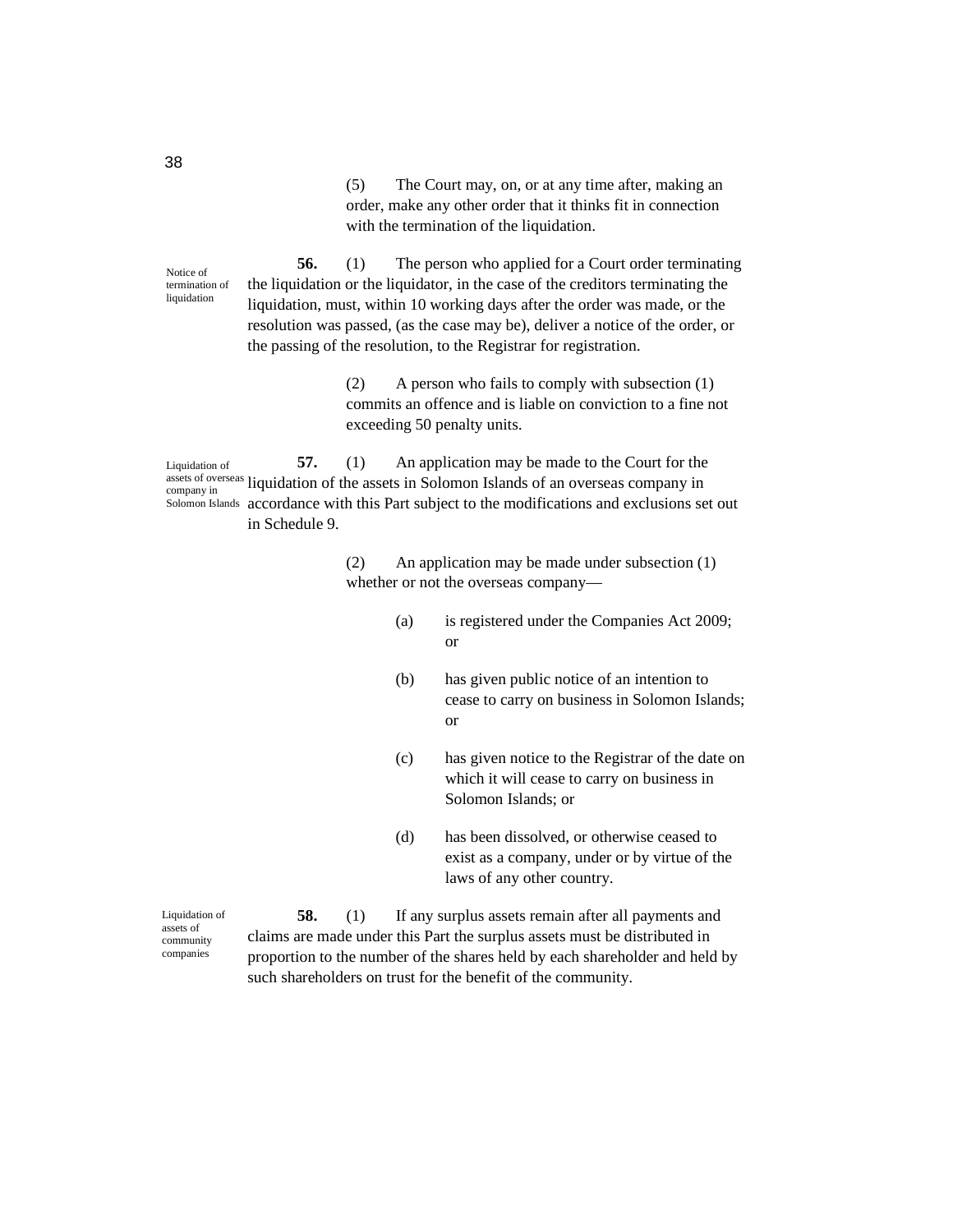(2) An application may be made to the Court by a member of the community which is the beneficiary of the community company for the residual assets to be held by a Court appointed person.

(3) The Court when considering any application made under subsection (2) must consider the interests of the community and the community purpose of the company.

# **PART 3—RECEIVERSHIPS**

#### **Division 1—Application**

**59.** (1) This Part applies—

- (a) to a receiver appointed after the commencement of this Act; and
- (b) with the exceptions and modifications specified in section 60, to a receiver holding office on the commencement of this Act.
- (2) Except as expressly provided in this Act, Schedules 10 and 11 apply to receivers.

**60.** In the application of this Part to a receiver holding office on the commencement of this Act:

- (a) clause 1 of Schedule 11 does not apply;
- (b) section 68 applies if the reference in that section to the receivers appointment were a reference to the commencement of this Act unless the receiver has under Part VI of the Companies Act (Cap 175) already prepared a statement, in which case section 68 does not apply;
- (c) section 70 applies as if the reference in that section to the receiver's appointment were a reference to the commencement of this Act;
- (d) section 70 (2) does not apply to a receivership that ended before the commencement of this Act, in which

Application of this Part to receivers

- -

Application of this Part to receivers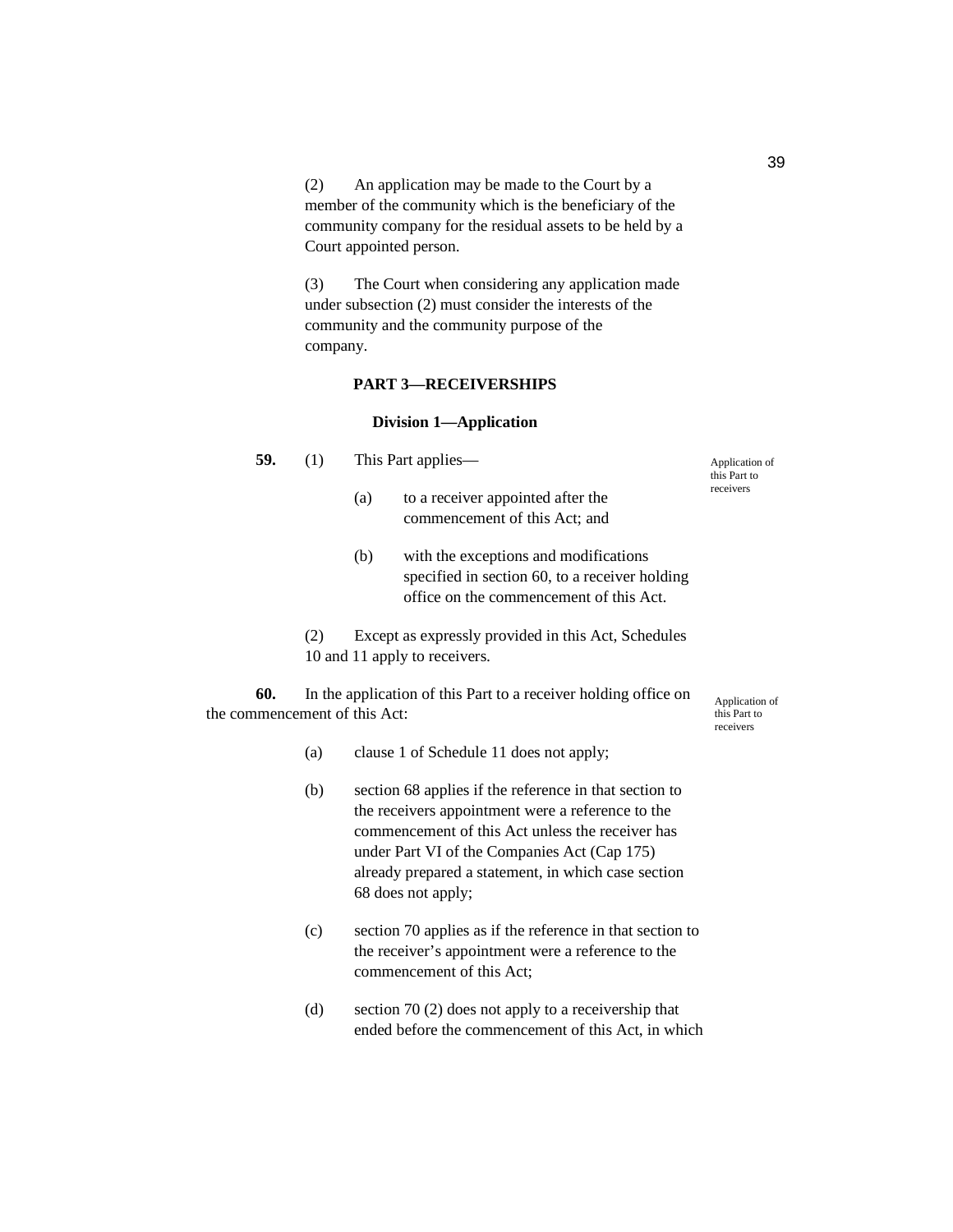case the provisions of Part VI of the Companies Act (Cap 175) continue to apply;

- (e) section 78 does not apply to a receivership that ended before the commencement of this Act;
- (f) clauses  $19(1)(b)$  and (c) and  $20(1)$  and (2) of Schedule 10 do not apply.

# **Division 2—Appointment of Receivers**

| Restrictions on<br>appointment of<br>receiver | 61.<br>receiver— | (1) |  | The following persons must not be appointed as a<br>a person who must not be appointed as a<br>(a)<br>$\blacksquare$ $\blacksquare$ $\blacksquare$ $\blacksquare$ $\blacksquare$ $\blacksquare$ $\blacksquare$ $\blacksquare$ $\blacksquare$ $\blacksquare$ $\blacksquare$ $\blacksquare$ $\blacksquare$ $\blacksquare$ $\blacksquare$ $\blacksquare$ $\blacksquare$ $\blacksquare$ $\blacksquare$ $\blacksquare$ $\blacksquare$ $\blacksquare$ $\blacksquare$ $\blacksquare$ $\blacksquare$ $\blacksquare$ $\blacksquare$ $\blacksquare$ $\blacksquare$ $\blacksquare$ $\blacksquare$ $\blacks$ |  |
|-----------------------------------------------|------------------|-----|--|--------------------------------------------------------------------------------------------------------------------------------------------------------------------------------------------------------------------------------------------------------------------------------------------------------------------------------------------------------------------------------------------------------------------------------------------------------------------------------------------------------------------------------------------------------------------------------------------------|--|
|                                               |                  |     |  |                                                                                                                                                                                                                                                                                                                                                                                                                                                                                                                                                                                                  |  |

- receiver under clause 1 of Schedule 11, unless the Court orders otherwise;
- (b) a person who has not consented in writing to their appointment as a receiver.
- (2) A person who fails to comply with subsection  $(1)(a)$ commits an offence and is liable on conviction to a fine not exceeding 50 penalty units.

Appointment of receiver under document

**62.** (1) A receiver may be appointed in respect of the property of a person by, or in the exercise of a power conferred by, a document to which the person is a party.

> (2) The appointment of a receiver in the exercise of a power conferred by a document must be in writing.

(3) The power conferred by subsection (1) is in addition to the power conferred on the Court to appoint a receiver.

**63.** A power conferred by a document to appoint a receiver includes, unless the document expressly provides otherwise, the power to appoint— Extent of power to appoint receiver under document

- (a) 2 or more receivers; or
- (b) a receiver additional to 1 or more presently in office; or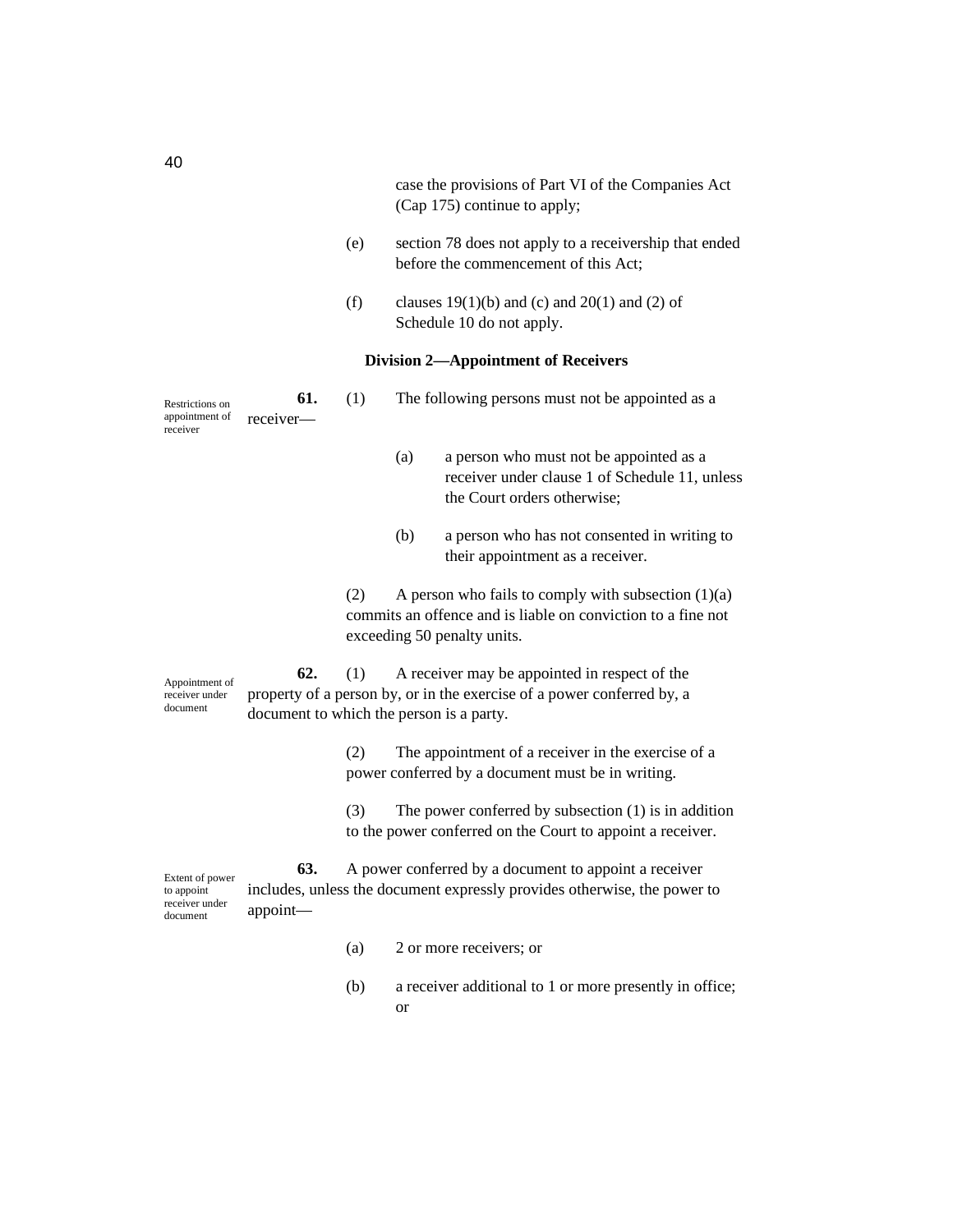(c) a receiver to succeed a receiver whose office has become vacant.

# **Division 3—Notices**

receiver must—

**64.** (1) Not later than 5 working days after being appointed, a Notices given by receiver

- (a) give written notice of their appointment to the grantor; and
- (b) give public notice of his or her appointment, including—
	- (i) the receiver's full name; and
	- (ii) the date of the appointment; and
	- (iii) the receiver's office address; and
	- (iv) a brief description of the property in receivership.

(2) If the grantor is a body corporate, the receiver must, within 5 working days after being appointed, send a copy of the public notice to the Registrar.

(3) If the appointment of the receiver is in addition to a receiver who already holds office or is in place of a person who has vacated office as receiver, as the case may be, every notice under this section must state that fact.

(4) A receiver who fails to comply with this section commits an offence and is liable on conviction to a fine not exceeding 50 penalty units.

> Notice of receivership

**65.** (1) Any document provided by or on behalf of a grantor or a receiver in the course of a receivership must clearly state that a receiver has been appointed in respect of the property that is in receivership.

> (2) A failure to comply with subsection (1) does not affect the validity of the document.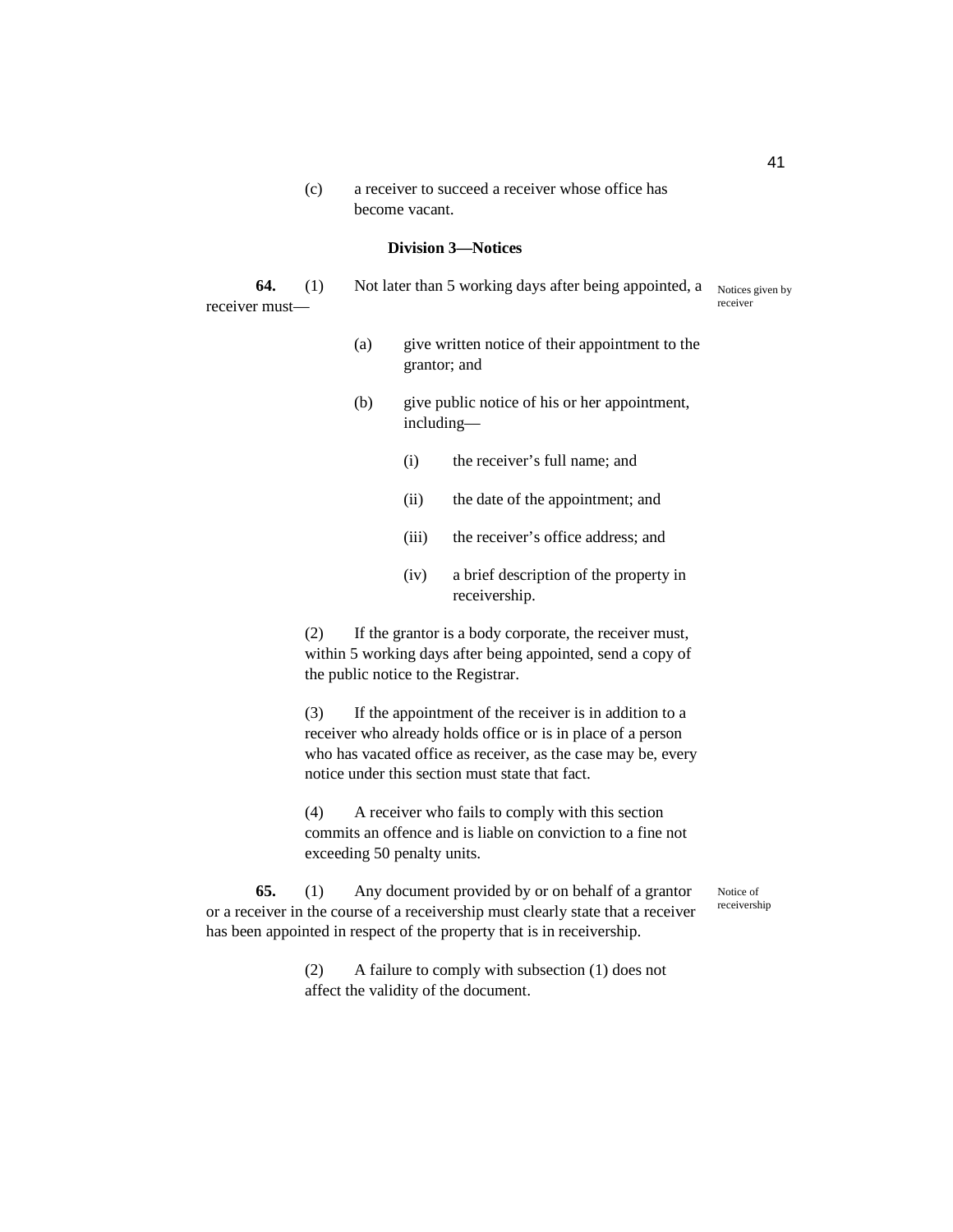(3) A person who fails to comply with subsection (1) commits an offence and is liable on conviction to a fine not exceeding 25 penalty units.

# **Division 4—Obligations to Receivers**

Obligations of grantor

**66.** (1) A grantor and, in the case of a grantor that is a body corporate, every director of the grantor, must—

- (a) make available to the receiver all documents and information relating to the property in receivership in the grantor's possession or under the grantor's control;
- (b) if required to do so by the receiver, verify by statutory declaration that the documents and information are complete and correct;
- (c) give the receiver any assistance that the receiver may reasonably require;
- (d) if the grantor has a common seal, make the common seal available for use by the receiver.

(2) On the application of the receiver, the Court may make an order requiring the grantor or, if the grantor is a body corporate, a director of the grantor to comply with subsection (1).

**67.** Despite any other written law or any contract, a supplier of an essential services essential service must not— Obligations of suppliers of

- (a) refuse to supply the service to a receiver or to the owner of property in receivership by reason of the grantor's default in paying charges due for the service in relation to a period before the date of the appointment of the receiver; or
- (b) make it a condition of the further supply of the service to a receiver or to the owner of property in receivership that payment be made of outstanding charges due for the service in relation to a period before the date of the appointment of the receiver.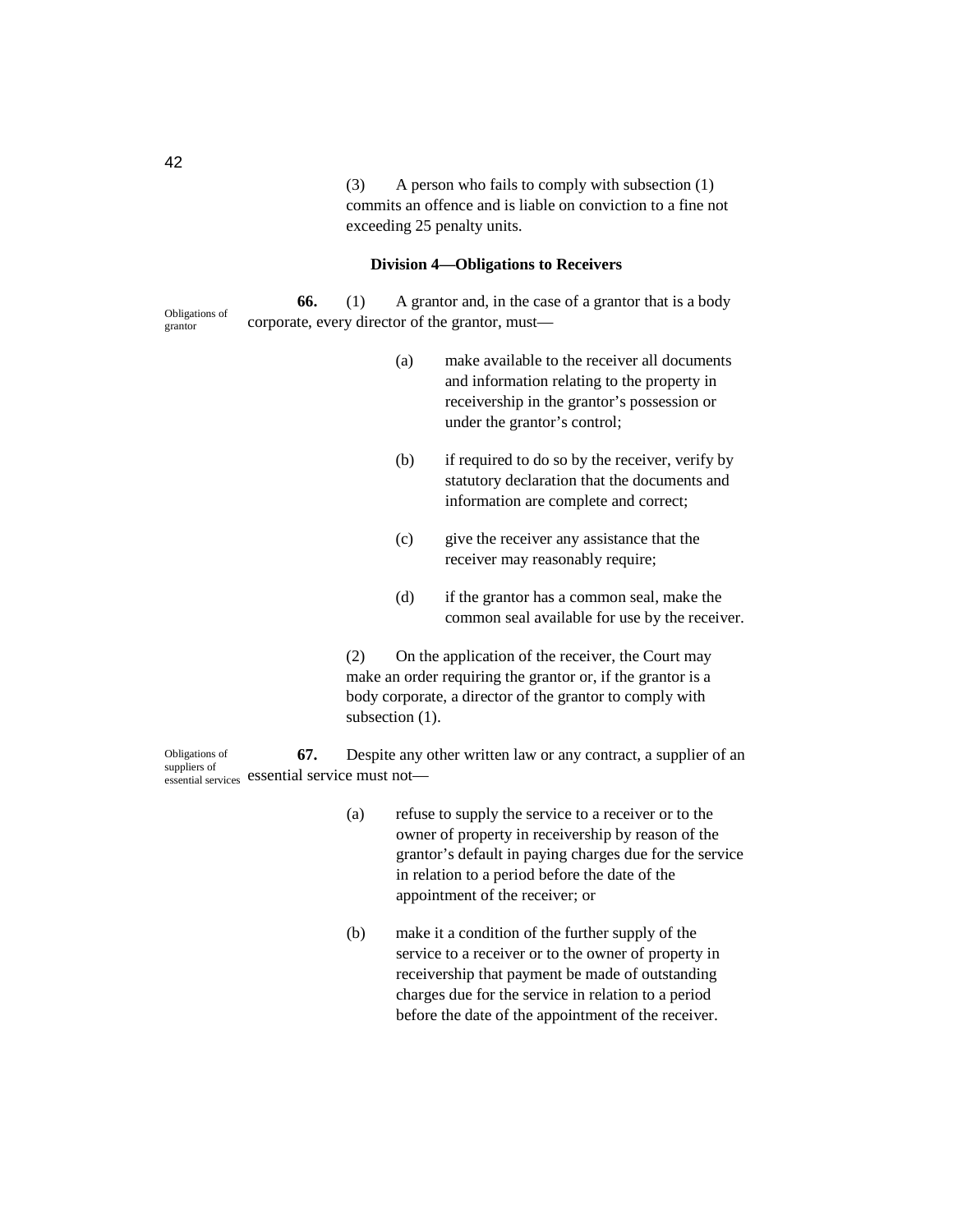# **Division 5—Reports of Receivers**

| 68. | Not later than 3 months after the receiver's<br>(1)<br>appointment, a receiver must-                          |                                                                                                                          |                                                                                                                   | First report of<br>receiver |  |
|-----|---------------------------------------------------------------------------------------------------------------|--------------------------------------------------------------------------------------------------------------------------|-------------------------------------------------------------------------------------------------------------------|-----------------------------|--|
|     |                                                                                                               | (a)                                                                                                                      | prepare a report on the state of affairs with<br>respect to the property in receivership; and                     |                             |  |
|     |                                                                                                               | (b)                                                                                                                      | send a copy of the report to the grantor and<br>any person in whose interests the receiver was<br>appointed; and  |                             |  |
|     |                                                                                                               | (c)                                                                                                                      | in the case of a receiver appointed by the<br>Court, file a copy of the report in the office of<br>the Court; and |                             |  |
|     |                                                                                                               | (d)                                                                                                                      | in the case of a grantor that is a body<br>corporate, send a copy of the report to the<br>Registrar.              |                             |  |
|     | (2)<br>section 69 commits an offence and is liable on conviction to a<br>fine not exceeding 50 penalty units. |                                                                                                                          |                                                                                                                   |                             |  |
| 69. | A receiver's first report must include details of-<br>Contents of first<br>report                             |                                                                                                                          |                                                                                                                   |                             |  |
|     | (a)                                                                                                           | the events leading up to the appointment of the<br>receiver, so far as the receiver is aware of them; and                |                                                                                                                   |                             |  |
|     | (b)                                                                                                           | any property disposed of and any proposals for the<br>disposal of property in receivership; and                          |                                                                                                                   |                             |  |
|     | (c)                                                                                                           | any amounts owing, as at the date of appointment, to<br>any person in whose interests the receiver was<br>appointed; and |                                                                                                                   |                             |  |
|     | (d)                                                                                                           | and                                                                                                                      | any amounts owing, as at the date of appointment, to<br>creditors of the grantor having preferential claims;      |                             |  |
|     | (e)                                                                                                           |                                                                                                                          | the receiver's expenses and remuneration or likely<br>expenses and remuneration; and                              |                             |  |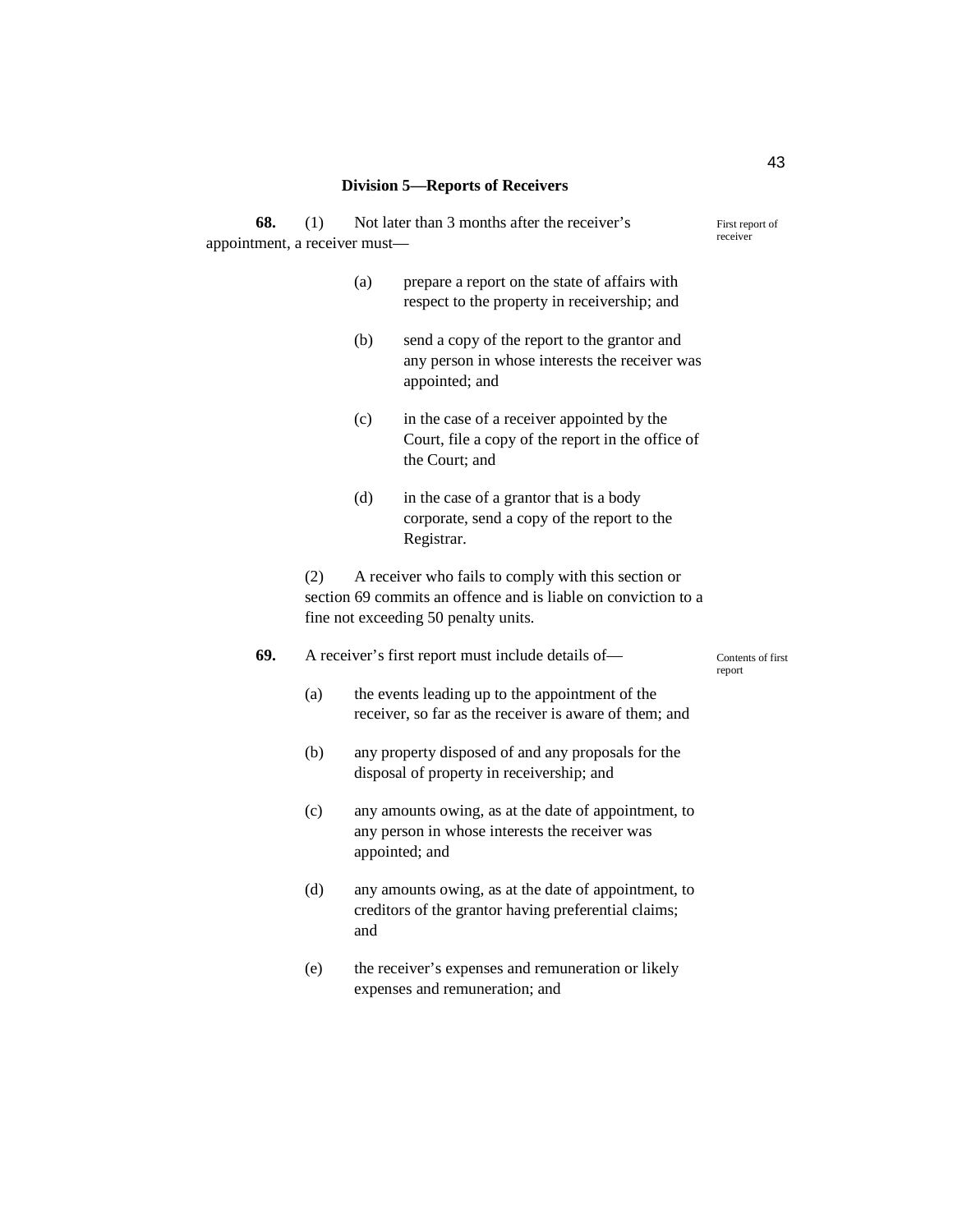- (f) any amounts likely to be available for payment to creditors other than those referred to in paragraph (c) or (d); and
- (g) the assets comprising the property in receivership; and
- (h) the debts and liabilities to be satisfied from the property in receivership; and
- (i) the names and addresses of the creditors with an interest in the property in receivership; and
- (j) any encumbrance over the property in receivership held by any creditor including the date on which it was created; and
- (k) any default by the grantor in making relevant information available.

**70.** (1) Not later than 2 months after the end of each period of 6 months after the receiver's appointment, a receiver must— Further reports of receiver

- (a) prepare a further report summarising—
	- (i) the state of affairs with respect to the property in receivership as at that date; and
	- (ii) the conduct of the receivership, including all amounts received and paid, during the period to which the report relates; and
- (b) send a copy of the report to the grantor and any person in whose interests the receiver was appointed; and
- (c) in the case of a receiver appointed by the Court, file a copy of the report in the office of the Court; and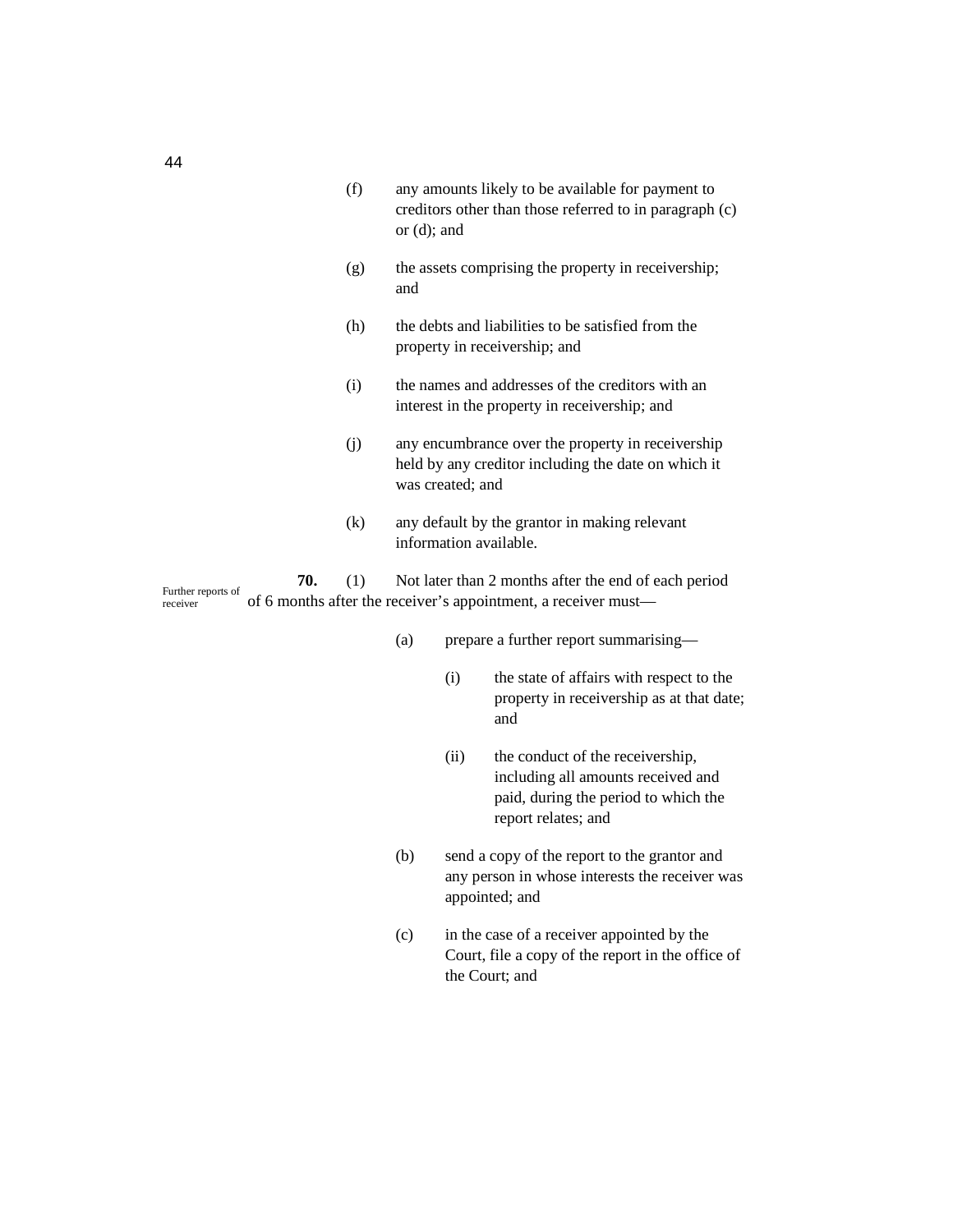(d) in the case of a grantor that is a body corporate, send a copy of the report to the Registrar.

(2) Not later than 2 months after the date on which the receivership ends, a person who was a receiver at the end of the receivership must—

- (a) prepare a further report summarising—
	- (i) the state of affairs with respect to the property in receivership as at that date; and
	- (ii) the conduct of the receivership, including all amounts received and paid, during the period to which the report relates; and
- (b) send a copy of the report to the grantor and any person in whose interests the receiver was appointed; and
- (c) in the case of a receiver appointed by the Court, file a copy of the report in the office of the Court; and
- (d) in the case of a grantor that is a body corporate, send a copy of the report to the Registrar.

(3) A person who fails to comply with this section or section 71 commits an offence and is liable on conviction to a fine not exceeding 50 penalty units.

- **71.** Any report under section 70 must include details of— Contents of further reports
	- (a) any property disposed of since the date of any previous report and any proposals for the disposal of property in receivership; and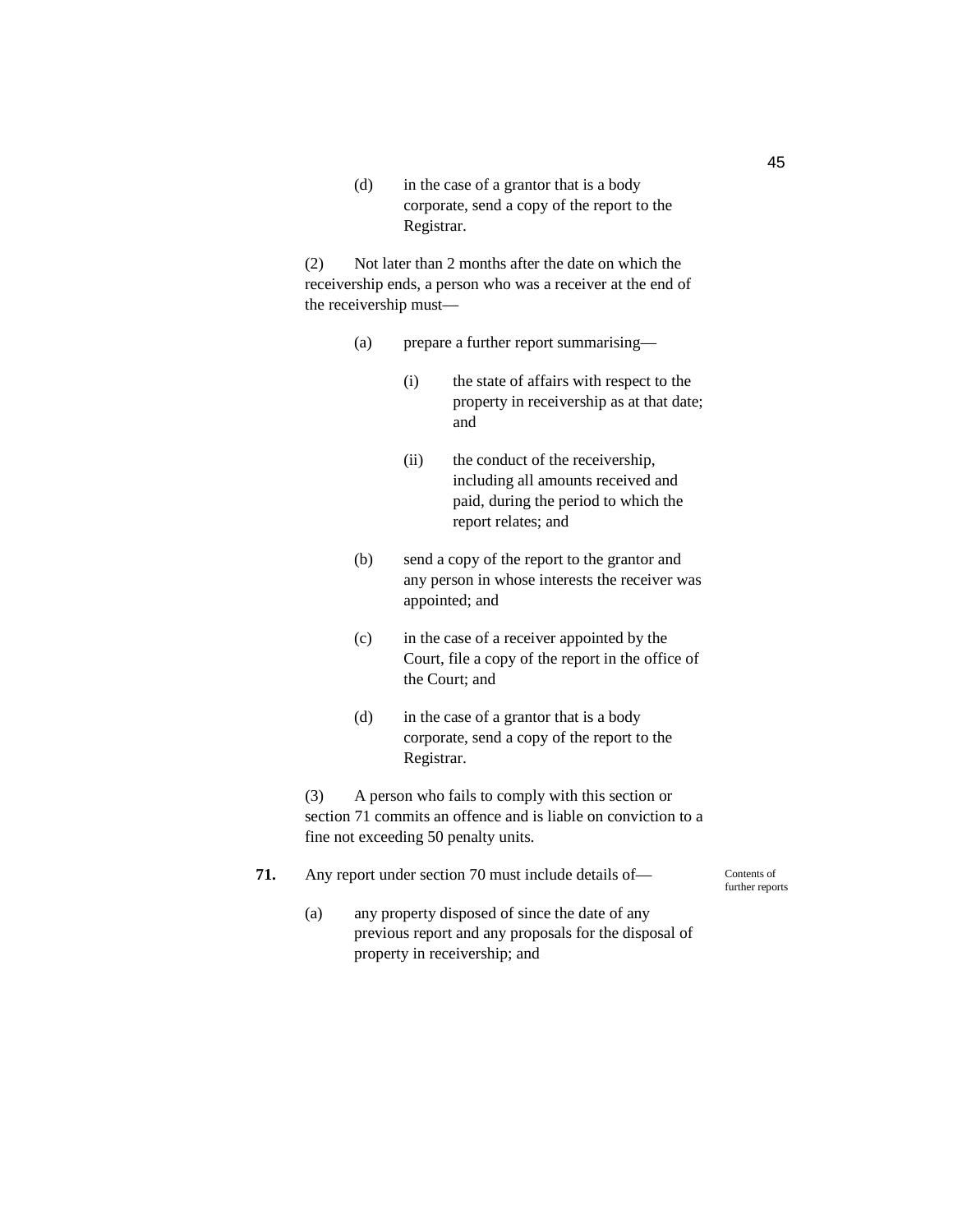- (b) any amounts owing, as at the date of the report, to any person in whose interests the receiver was appointed; and
- (c) any amounts owing, as at the date of the report, to creditors of the grantor having preferential claims; and
- (d) the receiver's expenses and remuneration or likely expenses and remuneration; and
- (e) any amounts likely to be available as at the date of the report for payment to creditors other than those referred to in paragraph (b) or (c).

**72.** A receiver may omit from any report under this Part details of any proposals for disposal of property in receivership that the receiver considers would materially prejudice the carrying out of the receivership by the receiver. What may be omitted from

**73.** A period of time within which a receiver is required to prepare a report under this Part may be extended, on the application of that person, by— Extension of time for preparing reports

- (a) the Court, if the person was appointed a receiver by the Court;
- (b) the Registrar, if the person was appointed a receiver by or under a document.

**74.** (1) A receiver who is requested in writing by a person to receive reports referred to in subsection (2) to provide a copy of a report under this Part must, not later than 5 working days after receiving the request, send a copy of the report to that person.

> (2) The persons referred to in subsection (1) are a creditor, director, or guarantor of the grantor, or any other person with an interest in any of the property in receivership, who has paid the reasonable costs of making and sending a copy of the requested report.

Persons entitled

46

reports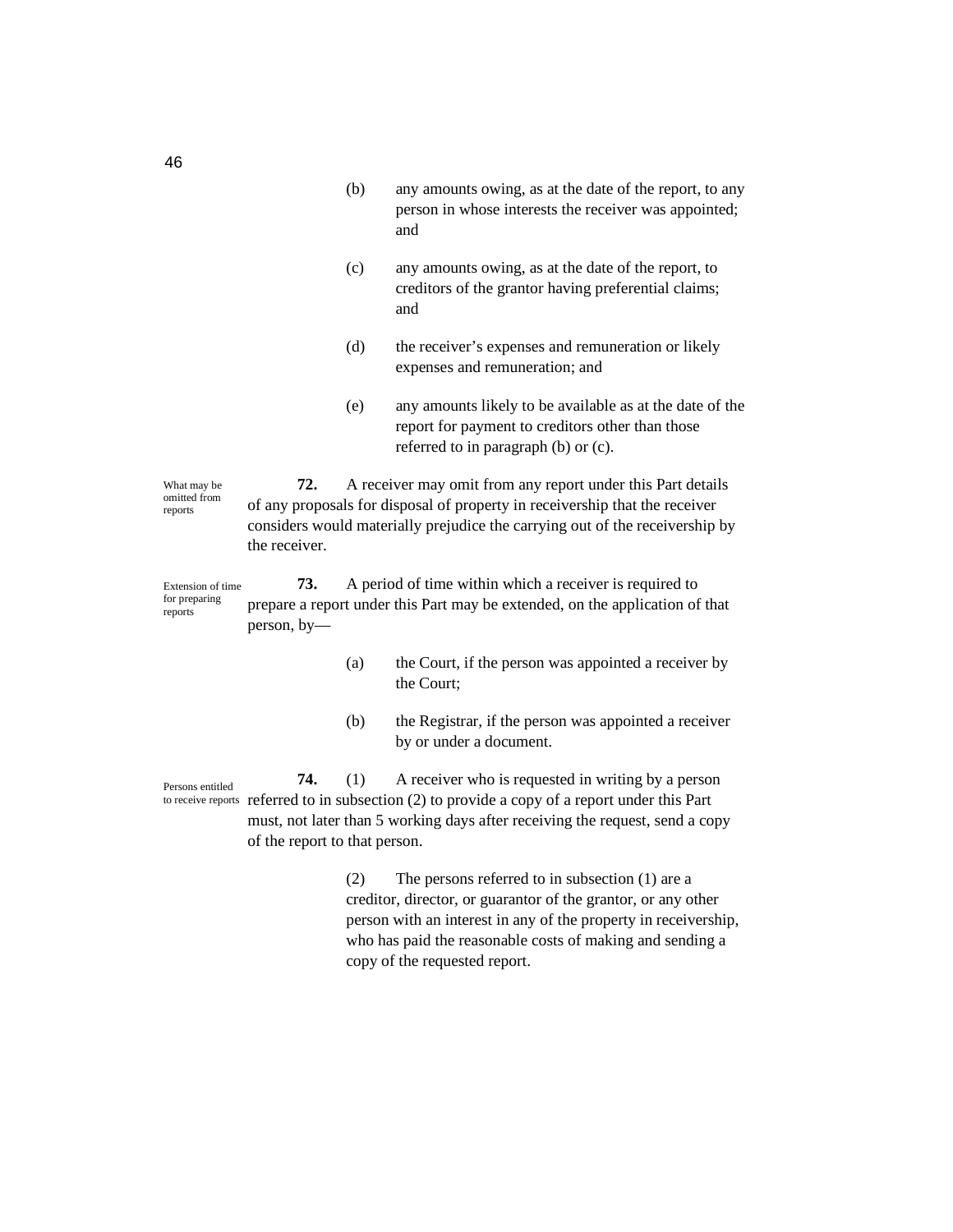(3) A person who fails to comply with this section commits an offence and is liable on conviction to a fine not exceeding 50 penalty units.

**75.** A person to whom a report must be sent in accordance with section 74 is entitled to inspect the report during normal office hours at the office of the receiver.

### **Division 6—Preferential Claims**

**76.** (1) This section applies to a receiver of the property of a grantor that is a company, other than a company in liquidation at the time of the receiver's appointment, and who was appointed under a security agreement that created or provided for a security interest that—

- (a) is over all of any part of the company's accounts receivable and inventory or all or any part of either of them; and
- (b) is not a purchase money security interest that has been perfected at the time specified in section 21 of the Secured Transactions Act 2008; and
- (c) is not a security interest that has been perfected under the Secured Transactions Act 2008 at the time of the receiver's appointment and that arises from the transfer of an account receivable for which new value is provided by the transferee for the acquisition of that account receivable (whether or not the transfer of the account receivable secures payment or performance of an obligation).

(2) A receiver to whom this section applies must apply accounts receivable and inventory that are subject to the security interest or their proceeds—

- (a) first, to reimburse the receiver for his or her expenses and remuneration; and
- (b) secondly, to pay the claims of a person who has—

47

Persons entitled to inspect reports

Preferential claims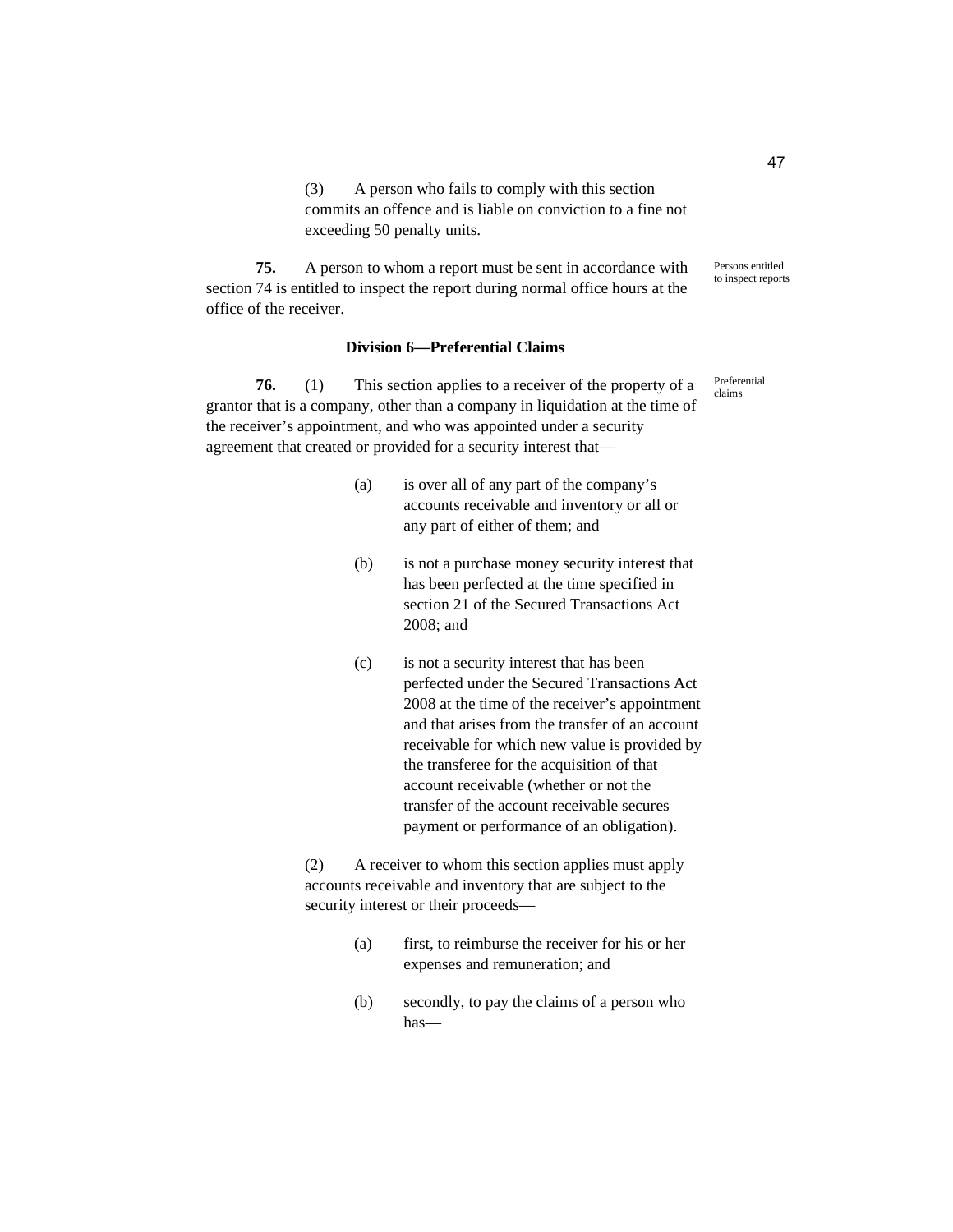- (i) a purchase money security interest over all or any of those assets, that have been perfected at the time specified in section 21 of the Secured Transactions Act 2008;
- (ii) a security interest over all or any of those assets, that have been perfected under the Secured Transactions Act 2008 at the time of the receivers appointment and that arises from the transfer of an account receivable for which new value is provided by the transferee for the acquisition of that account receivable (whether or not the transfer of the account receivable secures payment or performance of an obligation); and
- (c) thirdly to pay preferential claims to the extent and the order of priority specified in Schedule 8.

(3) The receiver must apply the accounts receivable and inventory as set out in subsection (2) before paying the claims of any person under a security interest, other than a security interest referred to in subsection  $(2)(b)$ .

(4) In the application of Schedule 8 in accordance with subsection (2)—

- (a) references to a liquidator are to be read as references to a receiver; or
- (b) references to the commencement of the liquidation are to be read as references to the appointment of the receiver; or
- (c) reference to a company being out into or being in liquidation are to be read as references to the company being put into or being in receivership.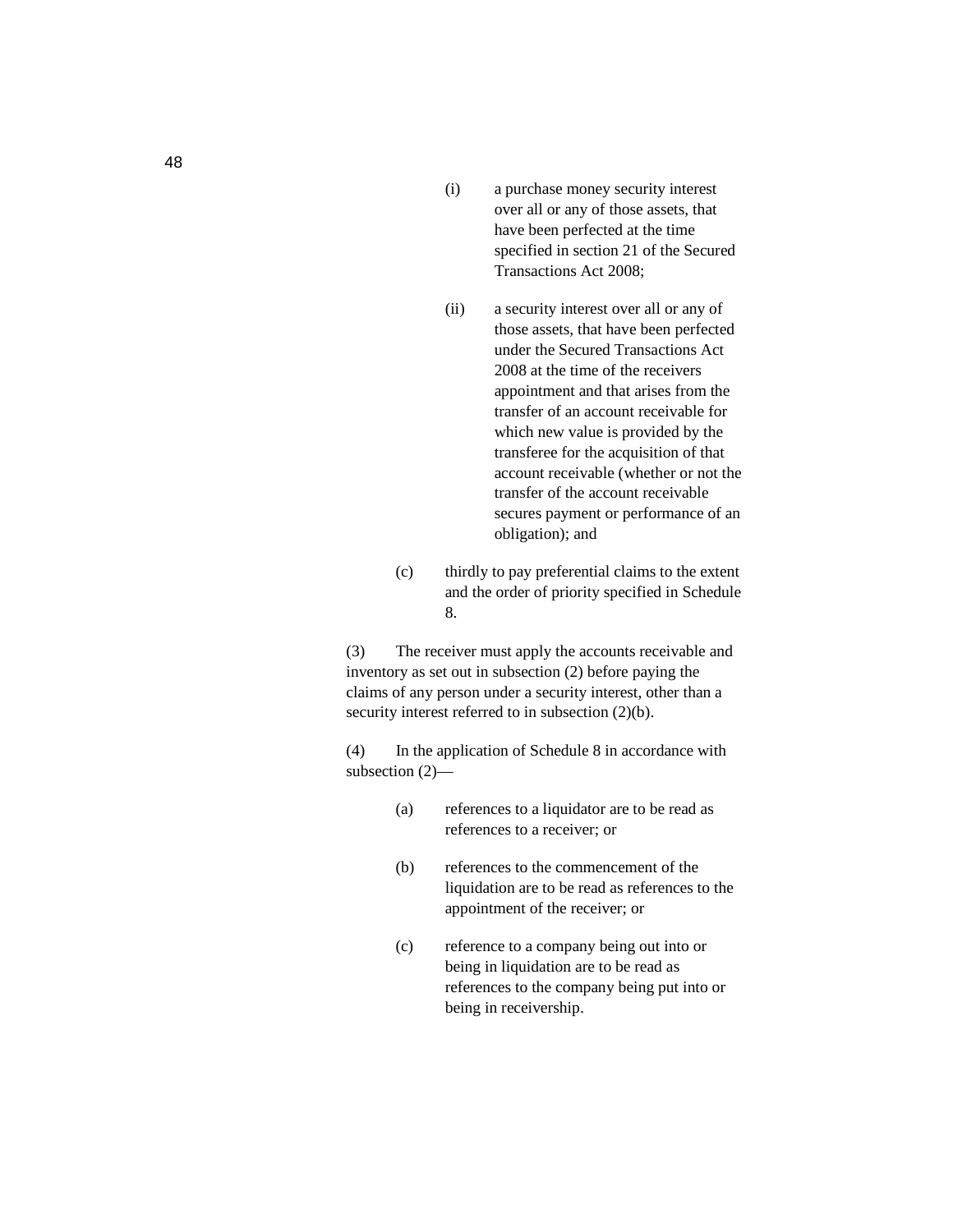**77.** The provisions of section 76 do not apply in relation to a grantor in respect of whose property a receiver was appointed under a floating charge before the commencement of this Act and the provisions of the Companies Act (Cap. 175) shall continue to apply in relation to that grantor notwithstanding the repeal of that Act by this Act.

# **Division 7—End of Receivership**

**78.** (1) If the grantor is a body corporate, the person who held office as receiver at the end of the receivership must, not later than 5 working days after the receivership ends, send or deliver to the Registrar notice in writing of the fact that the receivership has ended.

> (2) A person who fails to comply with subsection (1) commits an offence and is liable on conviction to a fine not exceeding 50 penalty units.

**79.** (1) The Court may, on the application of the grantor or a liquidator of the grantor—

- (a) order that a receiver cease to act as such as from a specified date, and prohibit the appointment of any other receiver in respect of the property in receivership;
- (b) order that a receiver, as from a specified date, act only in respect of specified assets forming part of the property in receivership.

(2) An order may be made only if the Court is satisfied that—

- (a) the purpose of the receivership has been satisfied so far as possible; or
- (b) circumstances no longer justify continuation of the receivership.
- (3) Unless the Court orders otherwise—
	- (a) a copy of an application under this section must be served on the receiver not less than 5

Receiver appointed under floating charge: ranking of preferential claims

Notice of end of receivership

> Court may terminate or limit receivership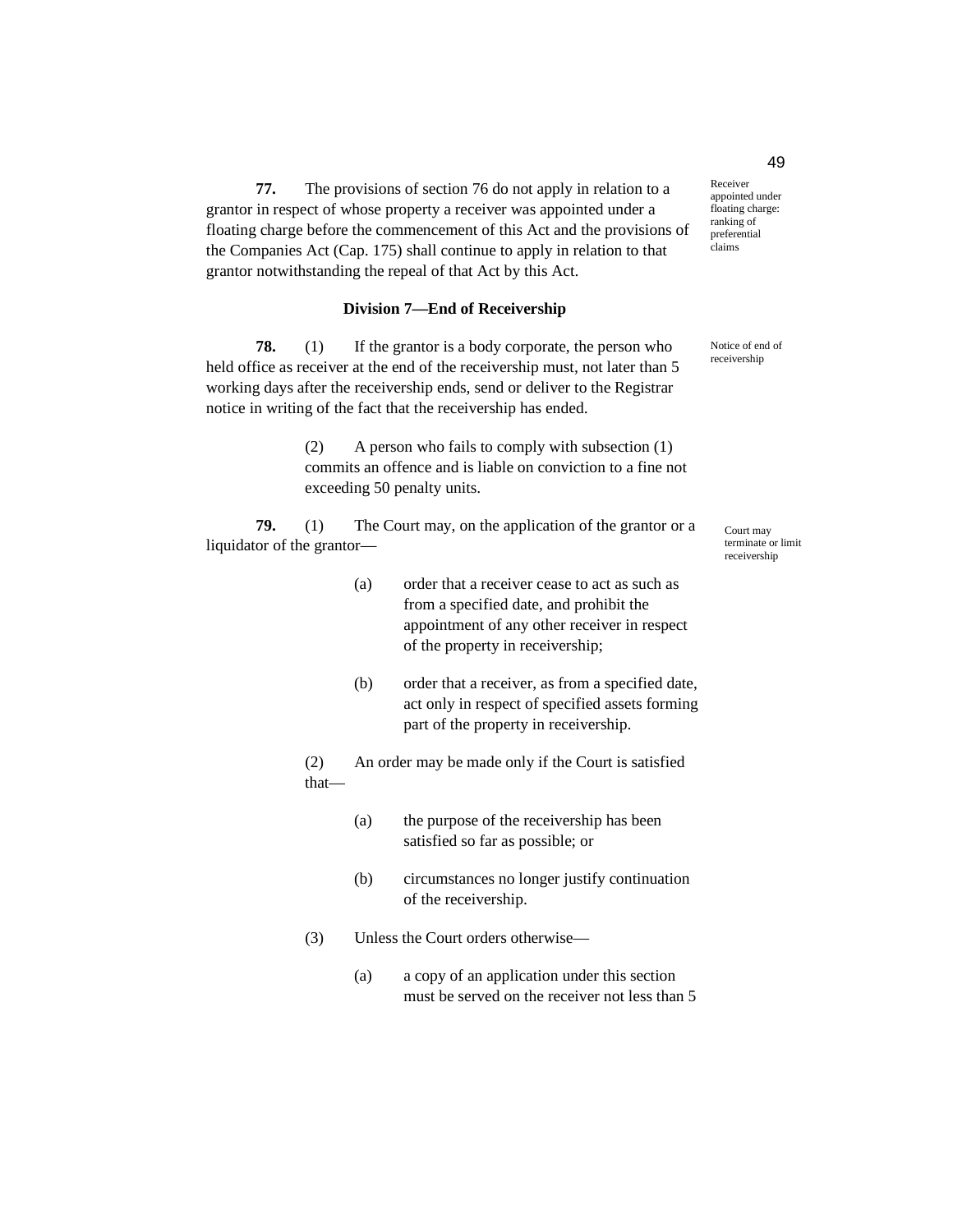working days before the hearing of the application; and

(b) the receiver may appear and be heard at the hearing.

(4) An order under subsection (1) may be made on any conditions that the Court thinks fit.

(5) An order under this section does not affect a security or charge over the property in respect of which the order is made.

(6) The Court may, on the application of any person who applied for or is affected by the order, rescind, or amend an order made under this section.

# **PART 4 – MISCELLANEOUS**

**80.** The value of one penalty unit under this Act is \$50. **81.** (1) The Minister may make regulations to give effect to the provisions of this Act, and in particular for all or any of the following Value of penalty unit Regulations

purposes—

- (a) prescribing fees or other amounts payable to the Registrar in respect of any matter under this Act;
- (b) prescribing fees or other amounts payable to the Registrar of the High Court in respect of any Court proceedings under this Act;
- (c) prescribing forms (including Court forms) for the purposes of this Act; and those regulations may require—
	- (i) the inclusion in, or attachment to, forms of specified information or documents;
	- (ii) forms to be signed by specified persons;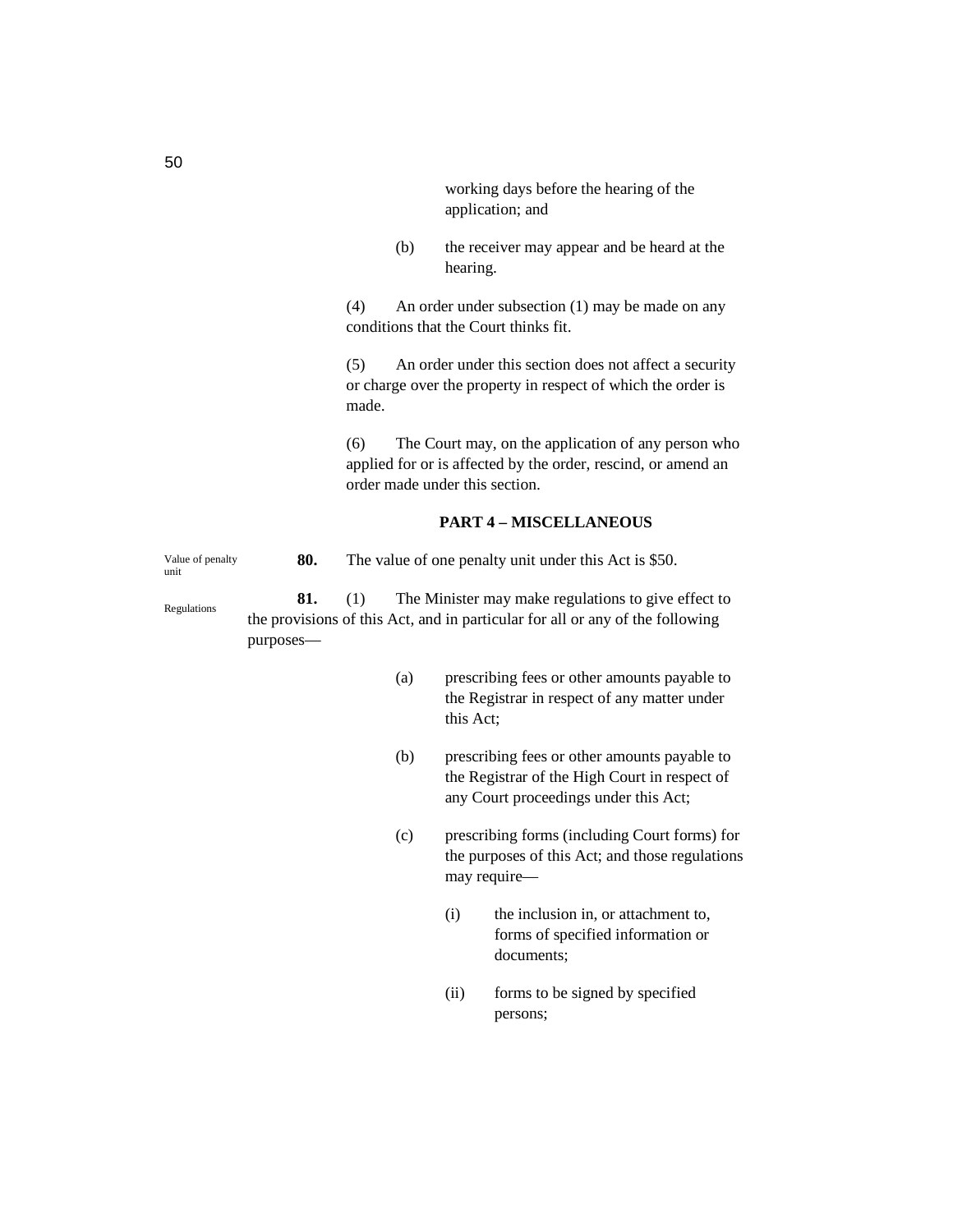- (d) providing for and regulating any Court proceedings under this Act;
- (e) prescribing transitional and savings provisions relating to the coming into force of this Act;
- (f) providing for any matters contemplated by this Act, necessary for its administration, or necessary for giving it full effect.

(2) The Registrar or the Registrar of the High Court, as the case may require, may refuse to perform a function or exercise a power until the prescribed fee or amount is paid.

(3) Any regulations made under subsection (1) may authorise the Registrar or the Registrar of the High Court, as the case may require, to waive, in whole or in part and on any conditions that may be prescribed, payment of any amount referred to in paragraphs (a) or (b) of that subsection.

(4) Any fee or amount payable to the Registrar or to the Registrar of the High Court, as the case may require, is recoverable by the Registrar or the Registrar of the High Court, as the case may require, in any court of competent jurisdiction as a debt due to the Crown.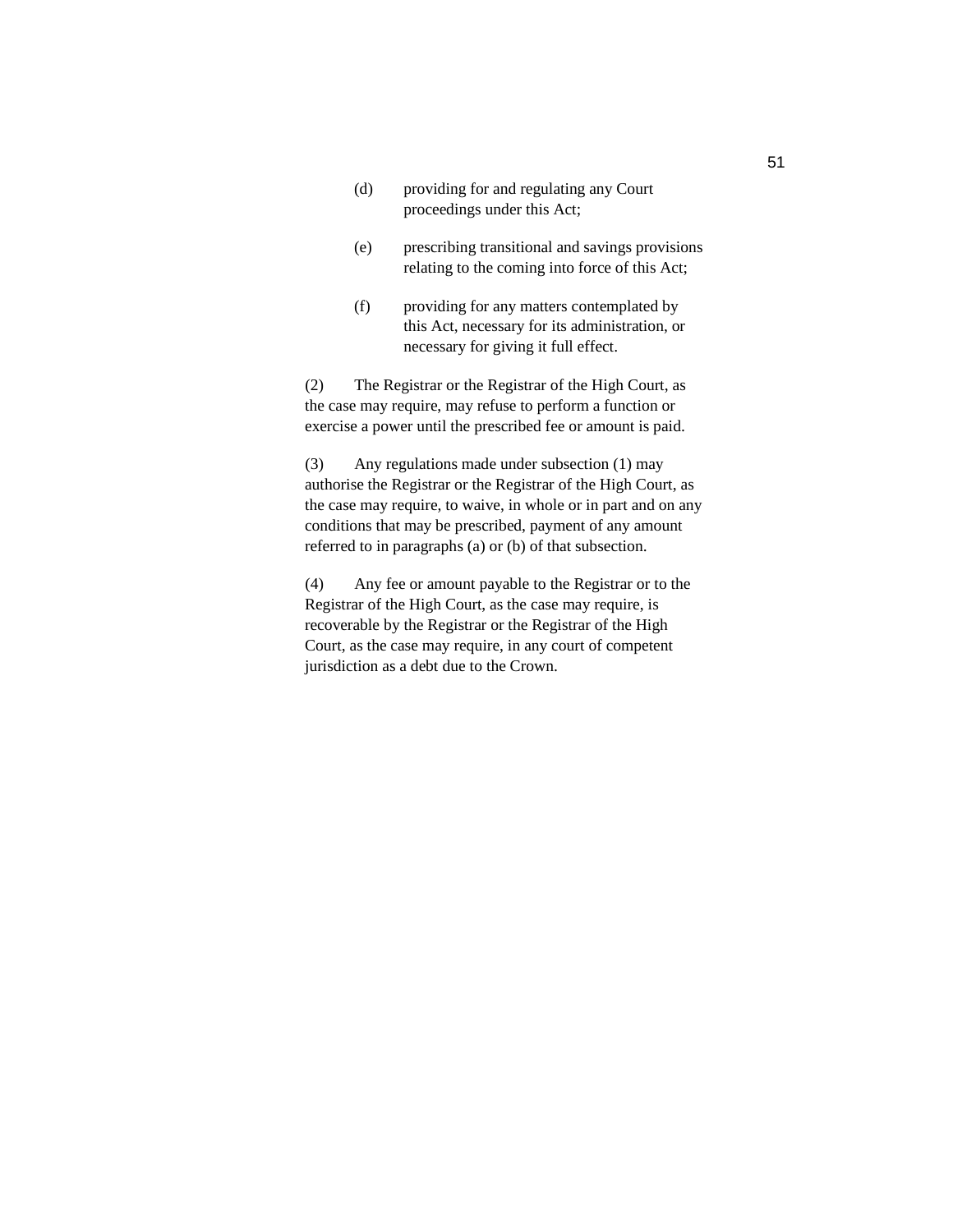### **SCHEDULE 1**

#### (Section 3)

### **INTERPRETATION**

**1.** In this Act, unless the context otherwise requires— "accounting period", in relation to a company, means a year ending on a balance date of the company and, if as a result of the date of the registration of the company or a change of the balance date of the company, the period ending on that date is longer or shorter than a year, that longer or shorter period is an accounting period; "arrangement" includes a reorganisation of the share capital of a company by the consolidation of shares of different classes, or by the division of shares into shares of different classes, or by both those methods; "balance date", in relation to a company, means the close of 31 March or of any other date that the directors of the company adopt as the company's balance date in accordance with any regulations made under this Act; "board and board of directors", in relation to a company, means— (a) directors of the company who number not less than the required quorum acting together as a board of directors; or (b) if the company has only 1 director, that director; "broadcasting" means any transmission of programmes, whether or not encrypted, by radio waves or other means of telecommunication for reception by the public by means of broadcasting receiving apparatus; but does not include any such transmission of programmes— (a) made on the demand of a particular person for reception only by that person; or

> (b) made solely for performance or display in a public place;

Definitions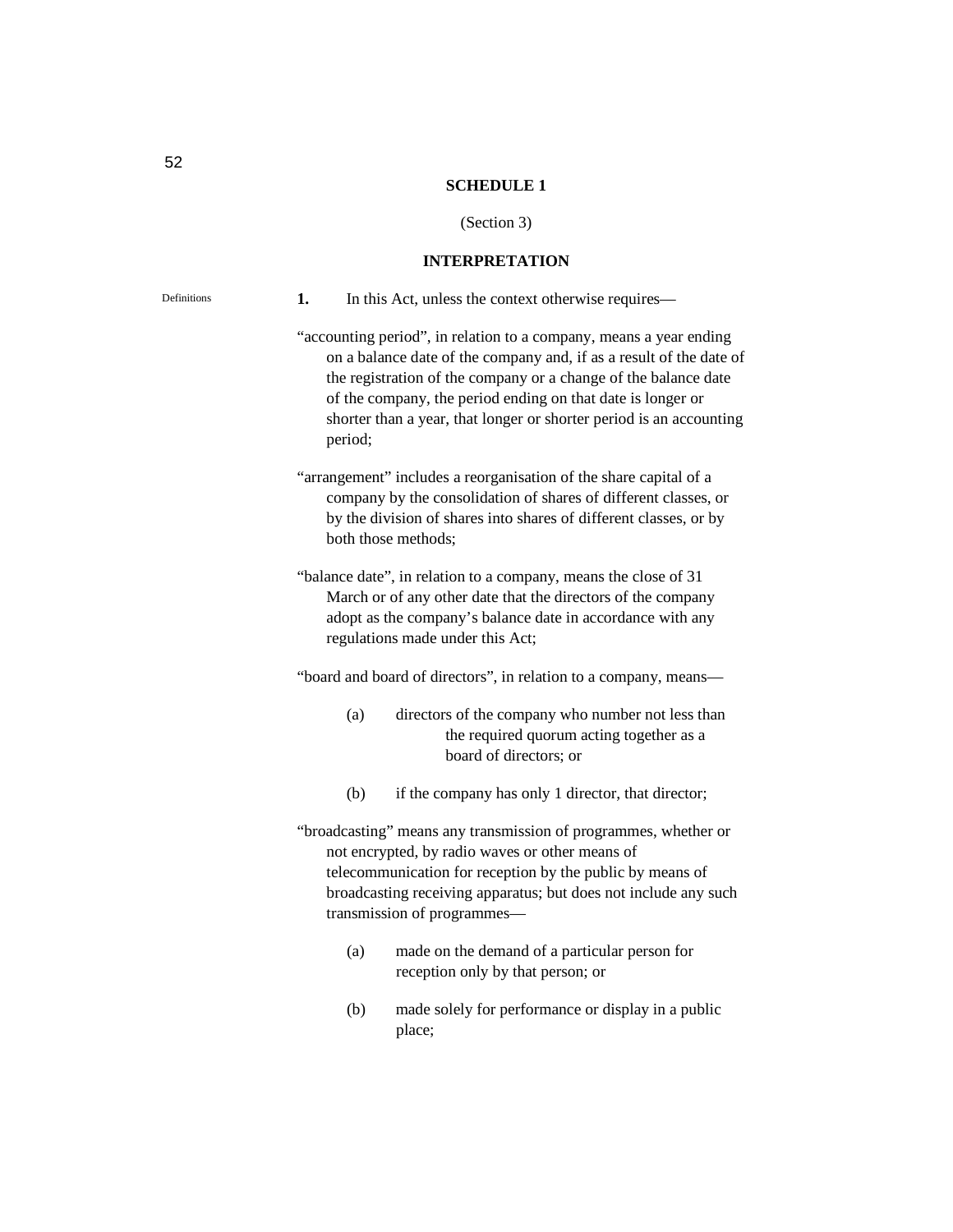- "company" means a company registered or reregistered under the Companies Act 2009;
- "compromise" means a compromise between a company and its creditors, including a compromise—
	- (a) cancelling all or part of a debt of the company; or
	- (b) varying the rights of its creditors or the terms of a debt; or
	- (c) relating to an alteration of a company's rules that affects the likelihood of the company being able to pay a debt;

"Court" means the High Court of Solomon Islands;

"court officer" means the Registrar or other officer of the Court;

### "creditor"—

- (a) in Division 1 of Part 2 (compromises with creditors) includes—
	- (i) a person who, in a liquidation, would be entitled to claim that a debt is owing to that person by the company; and
	- (ii) a secured creditor;
- (b) in Division 2 of Part 2 (liquidations)—
	- (i) means a person who, in a liquidation, would be entitled to claim in accordance with clause 2 of Schedule 8 that a debt is owing to that person by the company; and
	- (ii) includes a secured creditor only—
		- $(A)$  for the purposes of sections 18, 22, and 55 and clause 5 of Schedule 5; or
		- (B) to the extent of the amount of any debt owing to the secured creditor in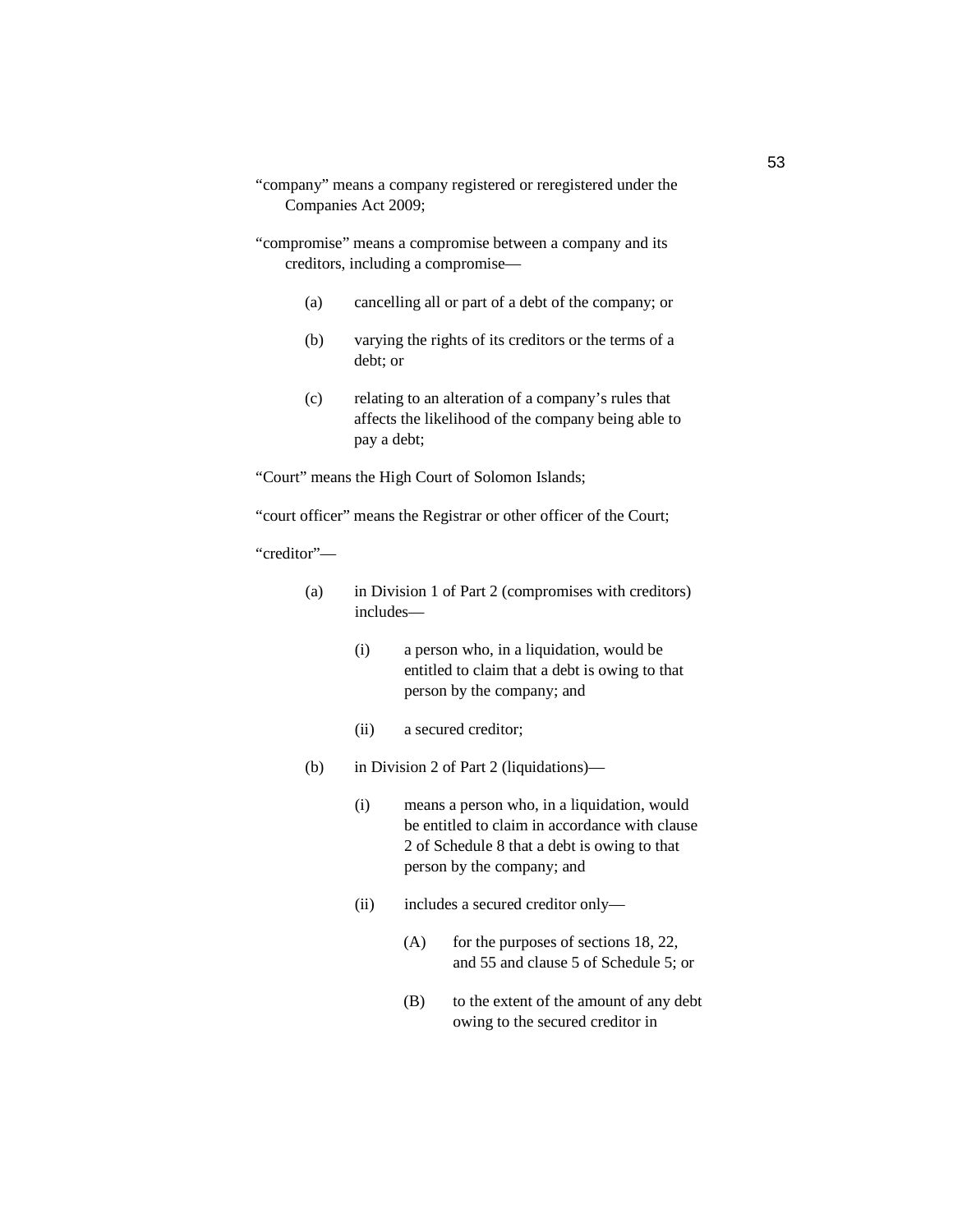respect of which the secured creditor claims under Part 2 of Schedule 8 as an unsecured creditor;

"creditor" includes a person to whom the grantor owes a debt or is under a liability, whether present or future, certain or contingent, and whether an ascertained debt or liability or a liability in damages;

"director", in relation to a company—

- (a) includes a person occupying the position of director of the company by whatever name called; but
- (b) does not include a receiver;
- "directors" has the same meaning as the definitions of "board" and "board of directors";

"distribution", in relation to a distribution by a company to a shareholder, means—

- (a) the direct or indirect transfer of money or property, other than the company's own shares, to or for the benefit of the shareholder; or
- (b) the incurring of a debt to or for the benefit of the shareholder,

in relation to shares held by that shareholder, whether by means of a dividend, a purchase, redemption or other acquisition of shares, a distribution of indebtedness, or some other means;

"document"—

- (a) means information in written or electronic form, or both; and
- (b) includes anything from which information may be reproduced (with or without the aid of anything else);
- "electronic" includes electrical, digital, magnetic, optical, electromagnetic, biometric, and photonic;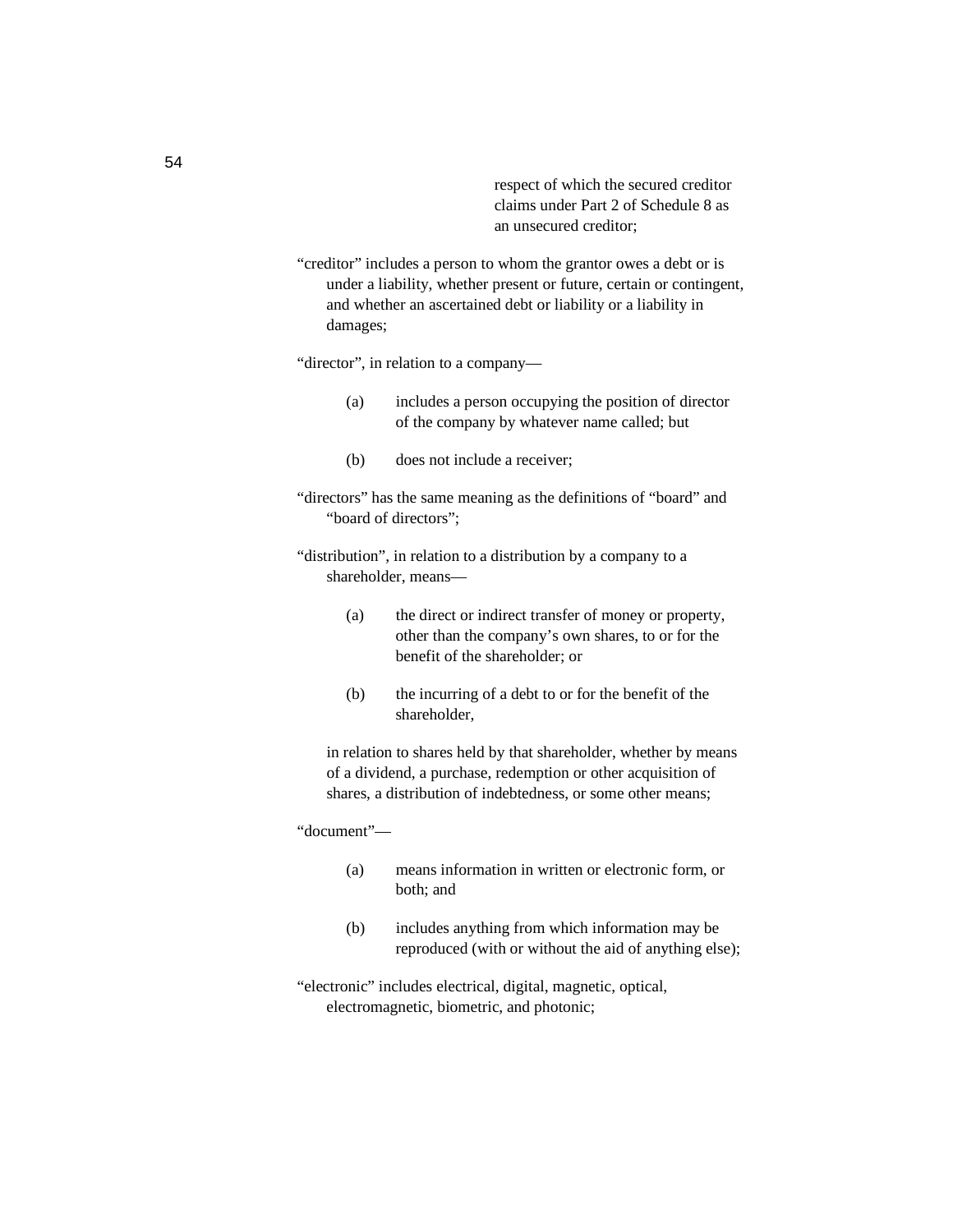"enforcement process", in relation to property, means—

- (a) execution against that property; or
- (b) any other enforcement process in relation to that property that involves a court;

"essential service" means—

- (a) the retail supply of electricity;
- (b) the retail supply of fuel and other similar consumable items necessary for the generation of electricity;
- (c) the retail supply of gas;
- (d) the supply of water;
- (e) telecommunications services;

"financial statements", in relation to a company and a balance date, means—

- (a) a statement of financial position for the company as at the balance date; and
- (b) in the case of—
	- (i) a company trading for profit, a statement of financial performance for the company in relation to the accounting period ending at the balance date; and
	- (ii) a company not trading for profit, an income and expenditure statement for the company in relation to the accounting period ending at the balance date; and
- (c) if required by regulations made under this Act, a statement of cash flows for the company in relation to the accounting period ending on the balance date; and
- (d) any other financial statements in relation to the company or any group of companies of which it is the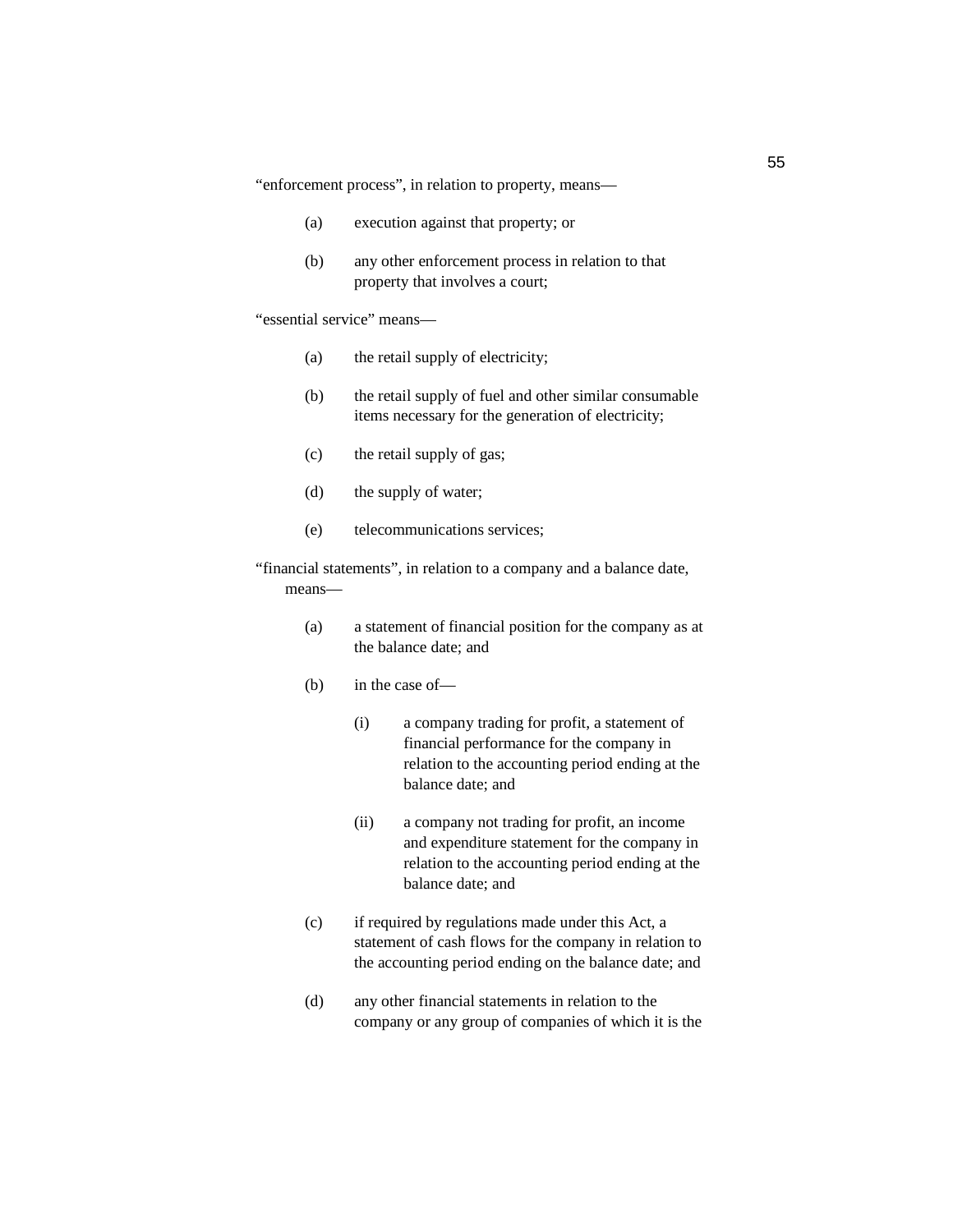holding company as may be required by regulations made under this Act; and

- (e) any notes or documents giving information relating to the statement of financial position and other statements;
- "grantor" means the person in respect of whose property a receiver is, or may be, appointed;
- "holding company" means a holding company defined under the Companies Act 2009;
- "information" includes information (whether in its original form or otherwise) that is in the form of a document, a signature, a seal, data, text, images, sound, or speech;
- "liquidator" means a liquidator appointed under Division 2 of Part 2;
- "major transaction" has the meaning set out in section 49(2) of the Companies Act 2009;
- "Minister" means the Minister responsible for the administration of this Act;
- "mortgagee" includes a person who derives title under the original mortgagee;

"onerous property" means—

- (a) an unprofitable contract; or
- (b) property of the company that is unsaleable, or not readily saleable, or which may give rise to a liability to pay money or perform an onerous act
- "overseas company" means a corporation that is incorporated outside Solomon Islands;
- "preferential claim" means a claim referred to in Part 3 of Schedule 8 (except clause 15 of that Schedule);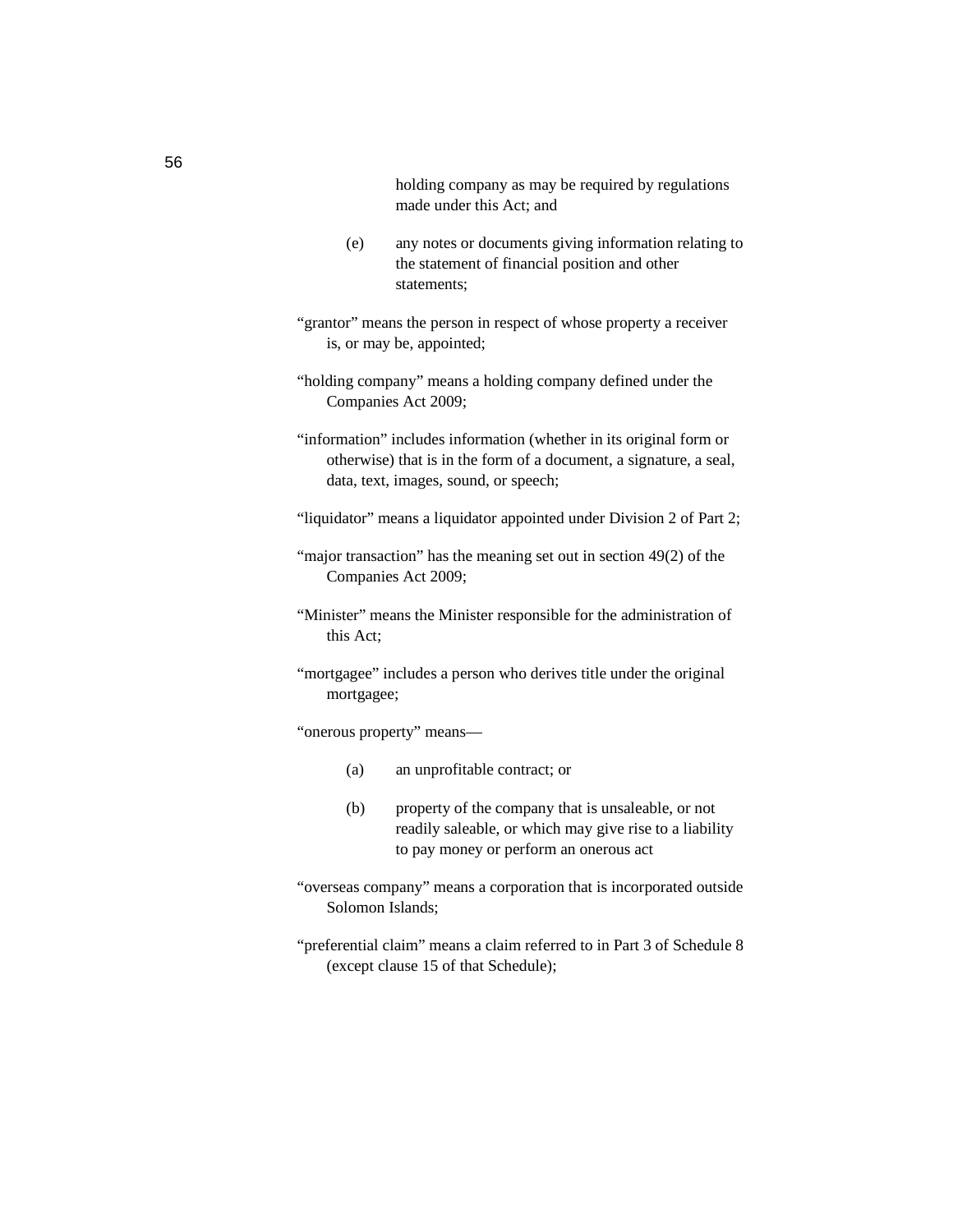- "prescribed form" means a form prescribed by regulations or, if no form is prescribed by regulations, a form approved by the Registrar;
- "private company" means a company that is registered as a private company on the Solomon Islands register;
- "property" includes—
	- (a) real and personal property; and
	- (b) an estate or interest in real or personal property; and
	- (c) a debt; and
	- (d) any thing in action; and
	- (e) any other rights, interests, and claims of any kind in relation to property;
- "property in receivership" means property in respect of which a receiver is appointed;
- "proponent" means a person who proposed a compromise in accordance with Division 1 of Part 2;
- "public company" means a company that is registered as a public company on the Solomon Islands register;
- "receiver" means a receiver, or a manager, or a receiver and manager in respect of any property appointed—
	- (a) by or under any deed or agreement; or
	- (b) by the Court in the exercise of a power conferred on the Court or in the exercise of its inherent jurisdiction,

whether or not the person appointed is empowered to sell any of the property in receivership; but does not include—

(c) a mortgagee who, whether personally or through an agent, exercises a power—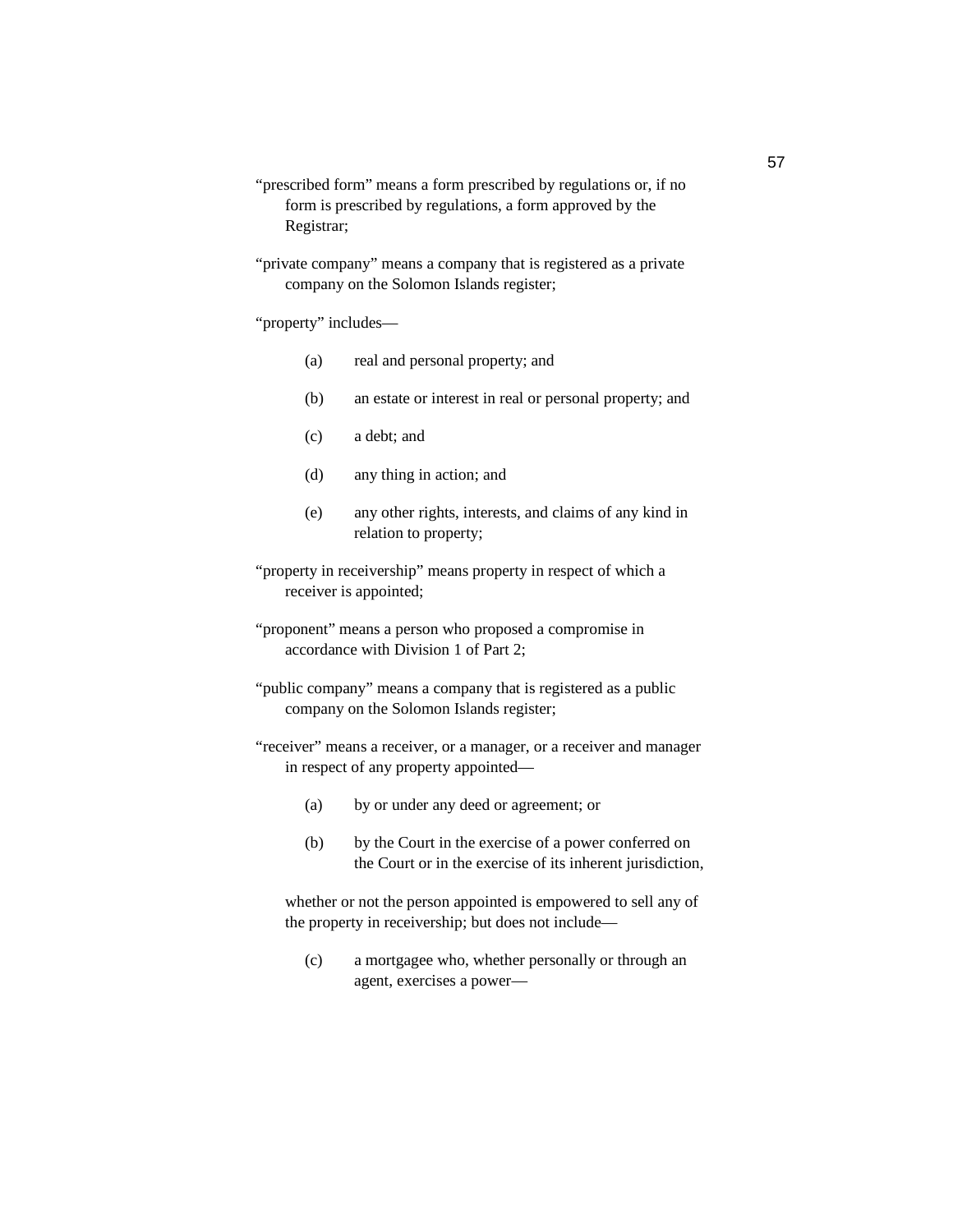- (i) to receive income from mortgaged property; or
- (ii) to enter into possession or assume control of mortgaged property; or
- (iii) to sell or otherwise alienate mortgaged property; or
- (d) an agent of any such mortgagee;

"registered document" means a document—

- (a) that forms part of the register referred to in section 188(1) of the Companies Act 2009;
- (b) details of which have been entered in any device or facility referred to in section 188(2) of the Companies Act 2009;
- "registered office", in relation to a company, has the meaning set out in section 17 of the Companies Act 2009;
- "Registrar" means the Registrar of Companies appointed under the Companies Act 2009;
- "related company" means a related company as defined under the Companies Act 2009;
- "shareholder" means a person whose name is entered on the share register of a company as the holder of 1 or more shares in the company;
- "Solomon Islands register" means the register kept and maintained by the Registrar under the Companies Act 2009;
- "solvency test" means the solvency test referred to in the Companies Act 2009;

"special resolution" means a resolution—

(a) approved in accordance with section 51 of the Companies Act 2009; or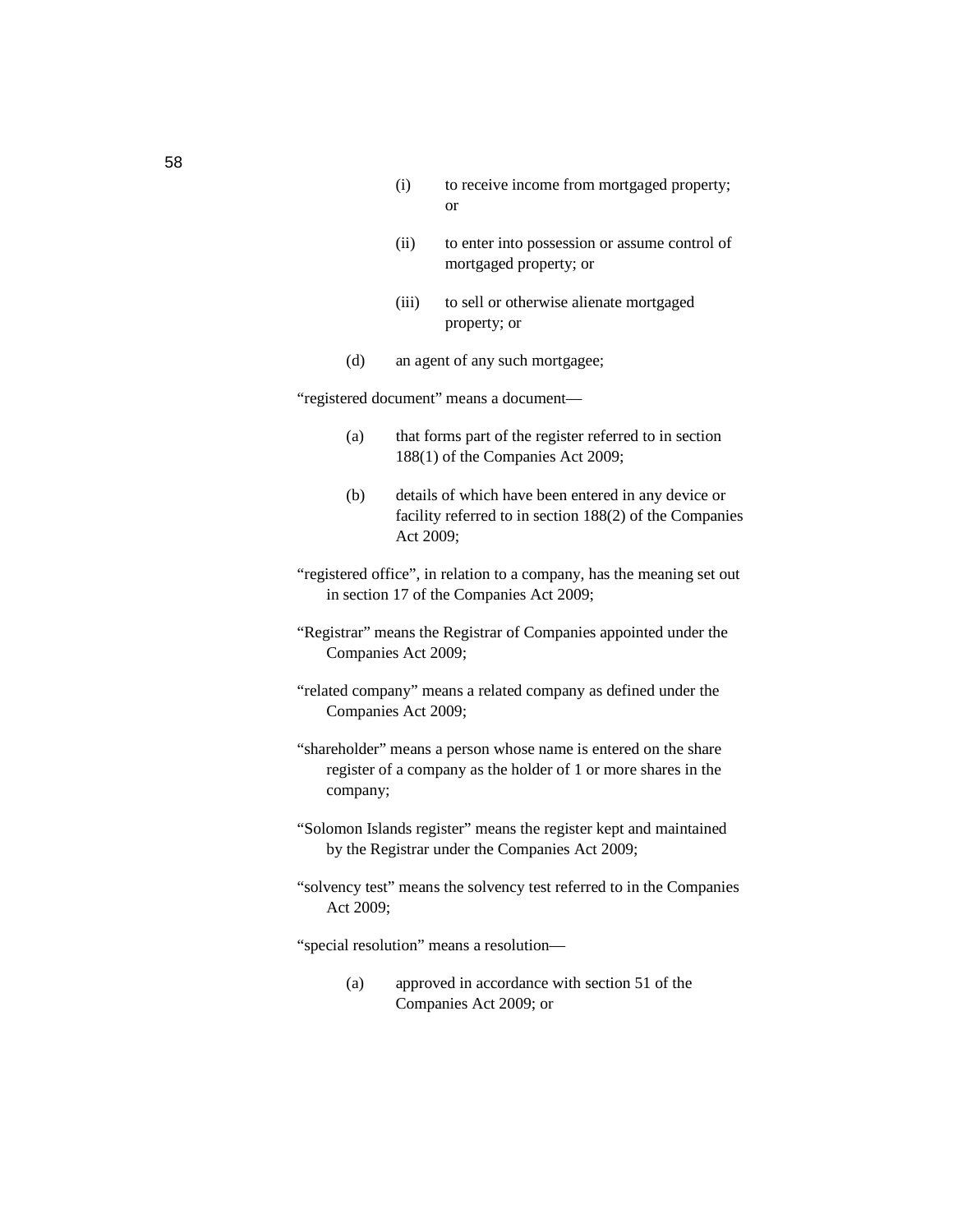- (b) approved at a meeting of shareholders called to consider that resolution on not less than 10 working days' notice—
	- (i) by a majority of 75% (or such higher majority as may be specified in the rules) of the votes of shareholders entitled to vote and voting on the question; and
	- (ii) in accordance with any additional requirements specified in the rules in respect of such resolutions;
- "subsidiary" mean a subsidiary referred to in the Companies Act 2009;

"telecommunications services"—

- (a) means the conveyance by electromagnetic means from 1 device to another of any encrypted or nonencrypted sign, signal, impulse, writing, image, sound, instruction, information, or intelligence of any nature, whether for the information of any person using the device or not; but
- (b) does not include any conveyance that constitutes broadcasting;

"working day" means a day of the week other than—

- (a) Saturday and Sunday; or
- (b) a day that is defined as, or declared to be, a public holiday under any other written law;
- "writing" includes representing or reproducing words, figures, or symbols in a visible and tangible form by any means and in any medium or in a visible form in any medium by electronic means that enables them to be stored in permanent form and be retrieved and read.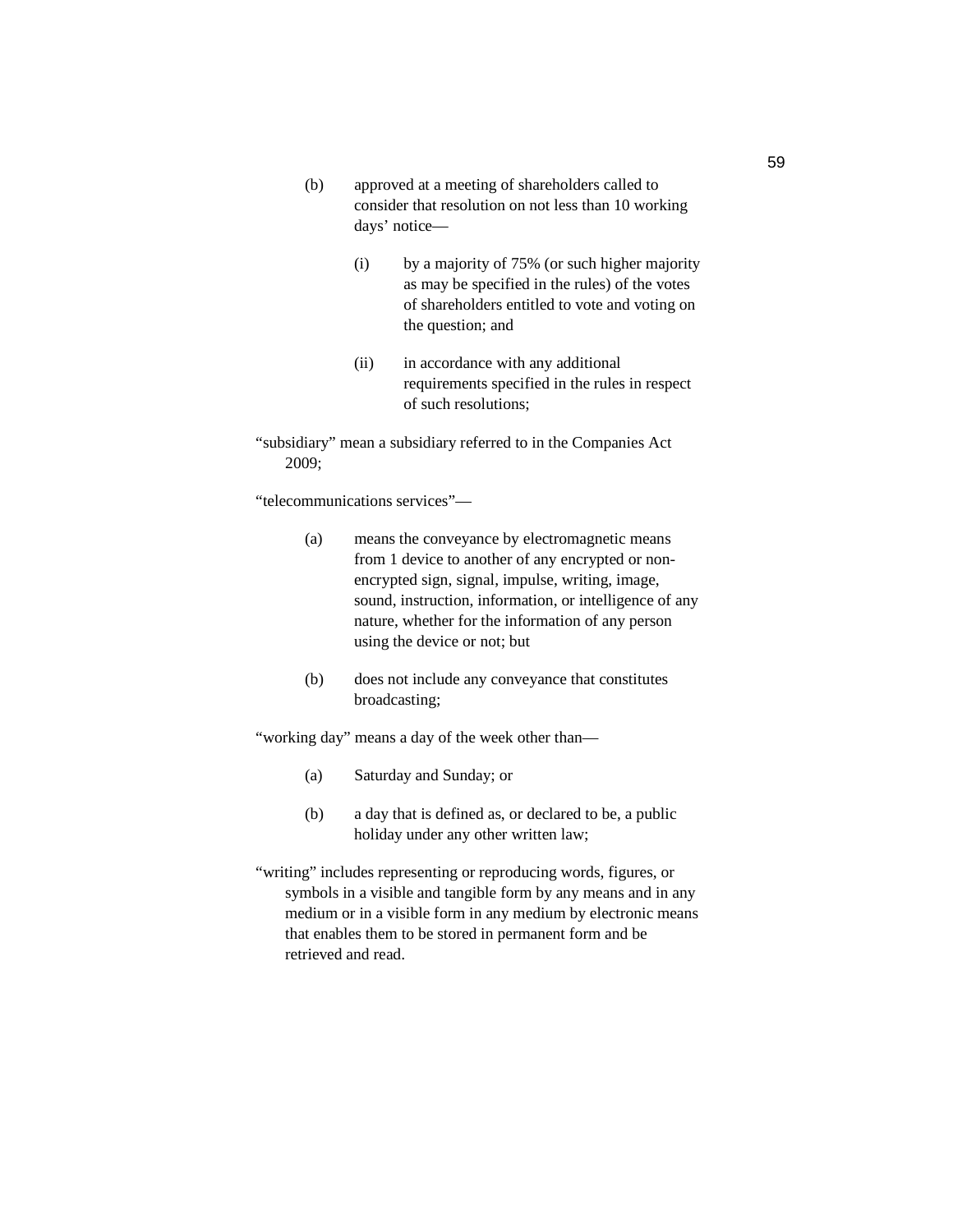- **2.** If, under this Act, public notice must be given, that notice must be given by publishing it in at least 1 issue of a newspaper circulating widely in Solomon Islands and
	- (a) in the case of a matter affecting a grantor that is not an overseas company, at least 2 issues of any newspaper circulating in the area in which is situated—
		- (i) the grantor's place of business; or
		- (ii) if the grantor has more than 1 place of business, the grantor's principal place of business; or
		- (iii) if the grantor has no place of business or neither its place of business nor its principal place of business is known, the grantor's registered office in the case of a body corporate, or the residence of the grantor in the case of an individual; or
	- (b) in the case of a matter affecting a grantor that is an overseas company, at least 2 issues of any newspaper circulating in the area in which is situated—
		- (i) the place of business in Solomon Islands of the grantor; or
		- (ii) if the grantor has more than 1 place of business in Solomon Islands, the principal place of business in Solomon Islands of the grantor.

——————————

60

Public notice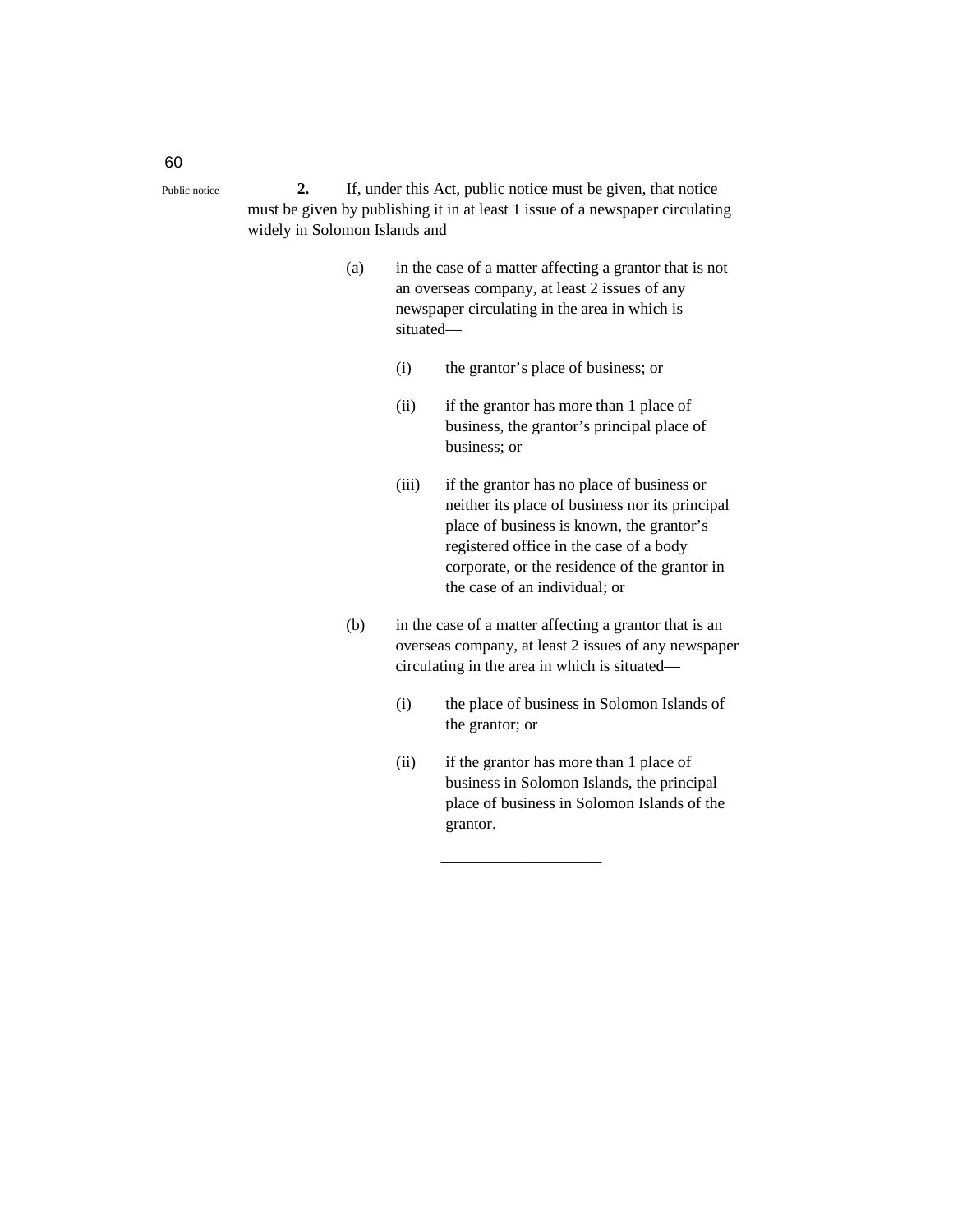### **SCHEDULE 2**

# (Section 13)

# **MEETINGS OF CREDITORS**

# **Part 1—General Provisions**

**1.** Except as provided in this Schedule and in any regulations made under this Act, a meeting of creditors may regulate its own procedure. generally

**2.** (1) An irregularity or defect in the proceedings at a meeting of creditors does not invalidate anything done by a meeting of creditors, unless the Court orders otherwise.

> (2) The Court may, on the application of a liquidator, or a creditor of the company, make an order under subclause (1) if it is satisfied that substantial injustice would be caused if the order were not made.

### **Part 2—Methods of Holding Meetings**

- **3.** A meeting of creditors may be held—
	- (a) by assembling together those creditors entitled to take part and who choose to attend at the place, date, and time appointed for the meeting by the person convening the meeting as being in his or her opinion the most convenient place, date, and time for the majority of creditors; or
	- (b) by means of audio, or audio and visual, communication by which all creditors participating may simultaneously hear each other throughout the meeting; or
	- (c) by conducting a postal ballot, in accordance with clauses 19 to 24, of those creditors entitled to take part.

Methods of holding meetings

Procedure

Effect of irregularity or defect

61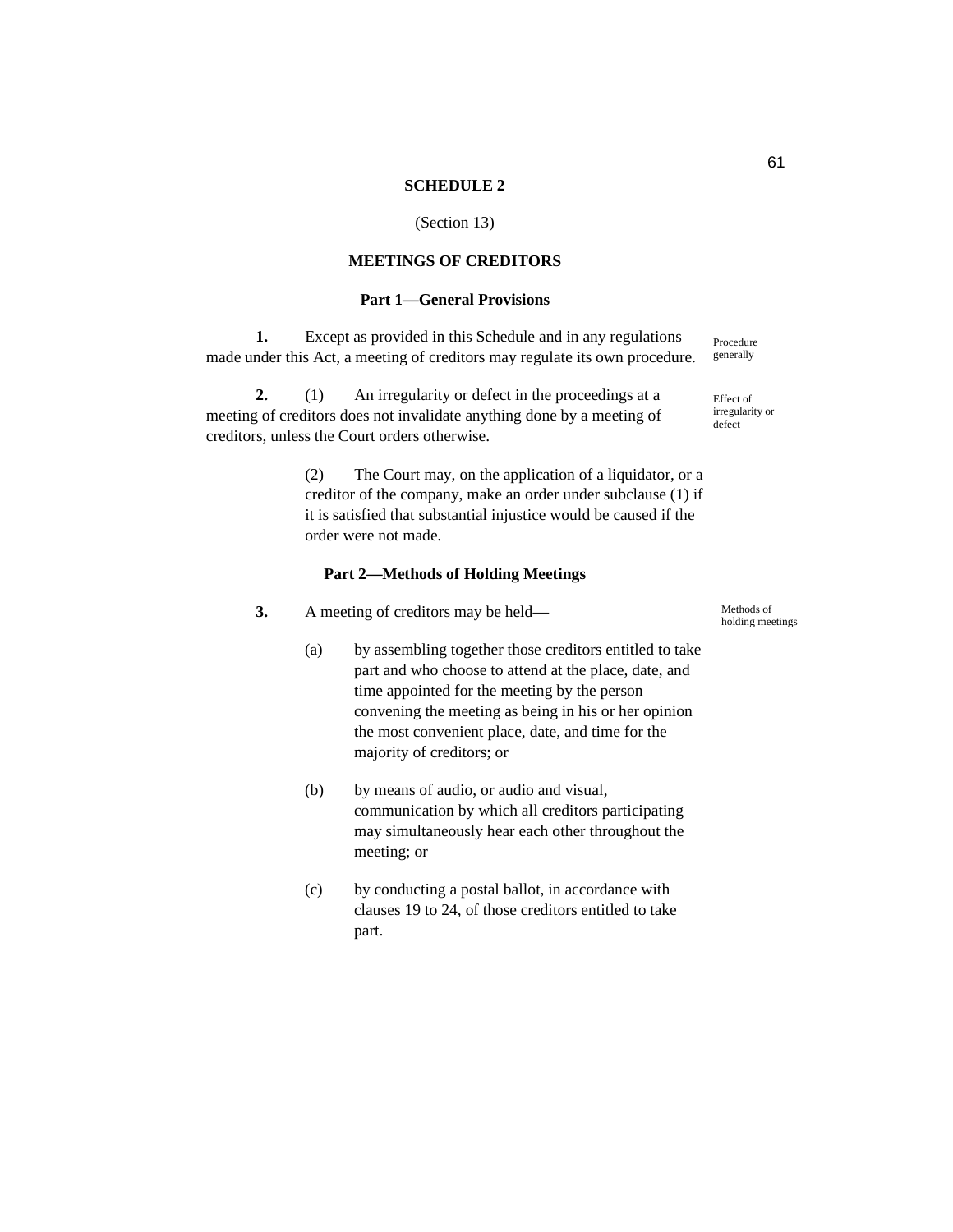### **Part 3—Notice of Meeting**

**4.** At least 5 working days before a creditors meeting, written notice must be sent to every creditor entitled to attend the meeting of— (a) the time and place of every meeting to be held under clause 3(a); or (b) the time and method of communication for every meeting to be held under clause 3(b); or (c) the time and address for the return of voting papers for every meeting to be held under clause 3(a), (b), or (c). **5.** The notice must— (a) state the nature of the business to be transacted at the meeting in sufficient detail to enable a creditor to form a reasoned judgment in relation to it; and (b) set out the text of any resolution to be submitted to the meeting; and (c) include a voting paper in respect of each such resolution and voting and mailing instructions; and (d) state that if a creditor votes by casting a postal vote in respect of a resolution that is to be submitted to the meeting and a different resolution is submitted to the meeting— (i) the creditor's postal vote is invalid in respect of that different resolution; but (ii) the creditor may vote, in respect of that different resolution, either by being present in person or by proxy. **6.** An irregularity in or a failure to receive a notice of a meeting Notice of meeting Contents of notice

irregularity, etc. of creditors does not invalidate anything done by a meeting of creditors if— Effect of in notice

(a) the irregularity or failure is not material; or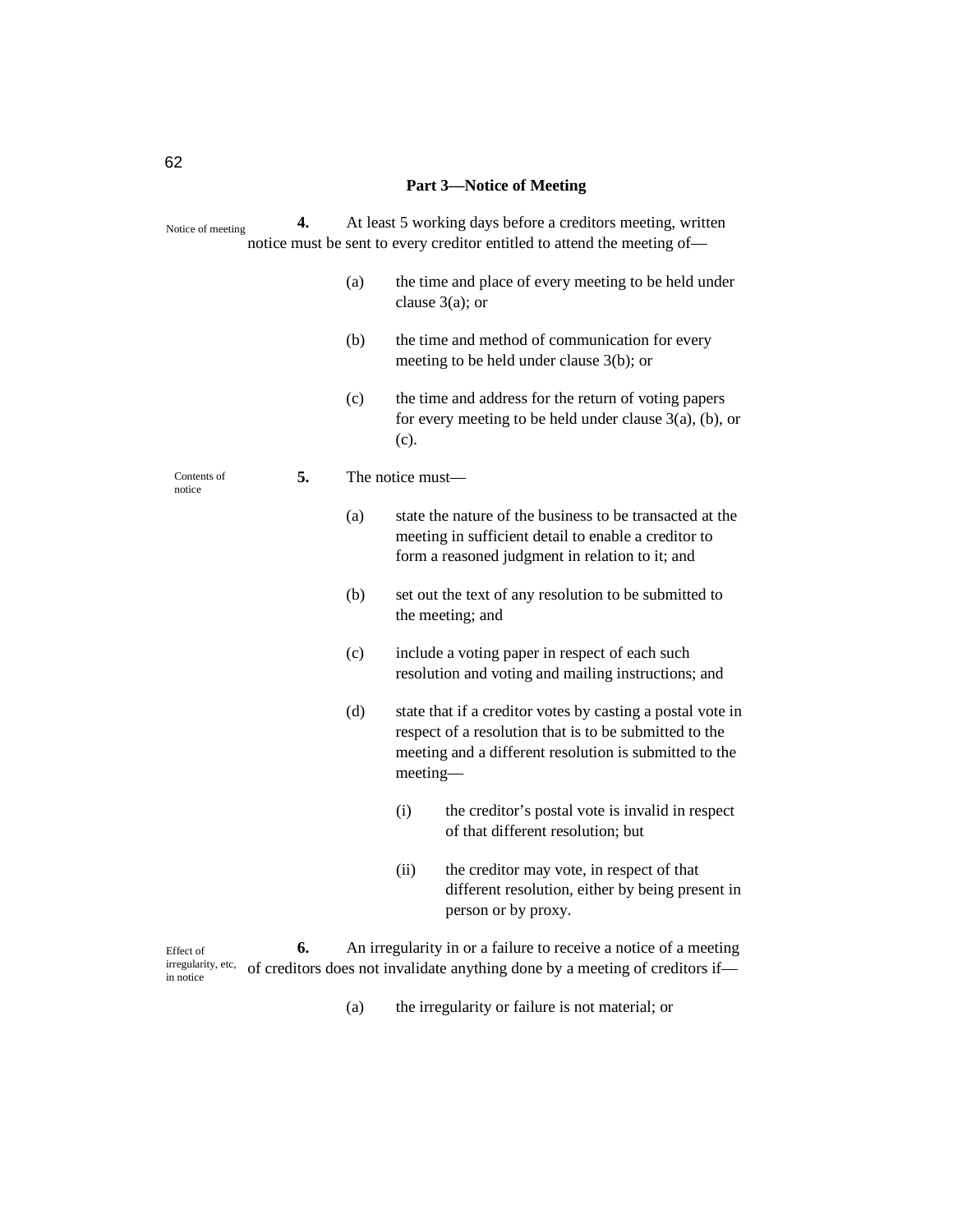- (b) all the creditors entitled to attend and vote at the meeting attend the meeting without protest as to the irregularity or failure; or
- (c) all such creditors agree to waive the irregularity or failure.

# **Part 4—Meeting**

**7.** (1) If the meeting of creditors agrees, the chairperson may adjourn the meeting from time to time and from place to place. Adjournment of meeting

> (2) An adjourned meeting must be held in the same place unless another place is specified in the resolution for the adjournment.

(3) If a meeting of creditors under clause  $3(a)$  or (b) is adjourned for less than 30 days, it is not necessary to give notice of the time and place of the adjourned meeting other than by announcement at the meeting that is adjourned.

**8.** (1) If a liquidator has been appointed and is present, or if the liquidator has appointed a nominee and the nominee is present, he or she must act as the chairperson of a meeting held in accordance with clause 3(a) or (b).

> (2) At any meeting of creditors, if the liquidator or any nominee of the liquidator, as is applicable, is not present, or if there is no liquidator holding office for the time being, the creditors participating must choose 1 of their number to act as the chairperson of the meeting.

(3) The person convening a meeting under clause 3(c) must do everything necessary that would otherwise be done by the person chairing a meeting.

- **9.** (1) A quorum for a meeting of creditors is present if— Quorum
	- (a) 3 creditors who are entitled to vote or their proxies are present or have cast postal votes; or

63

Chairperson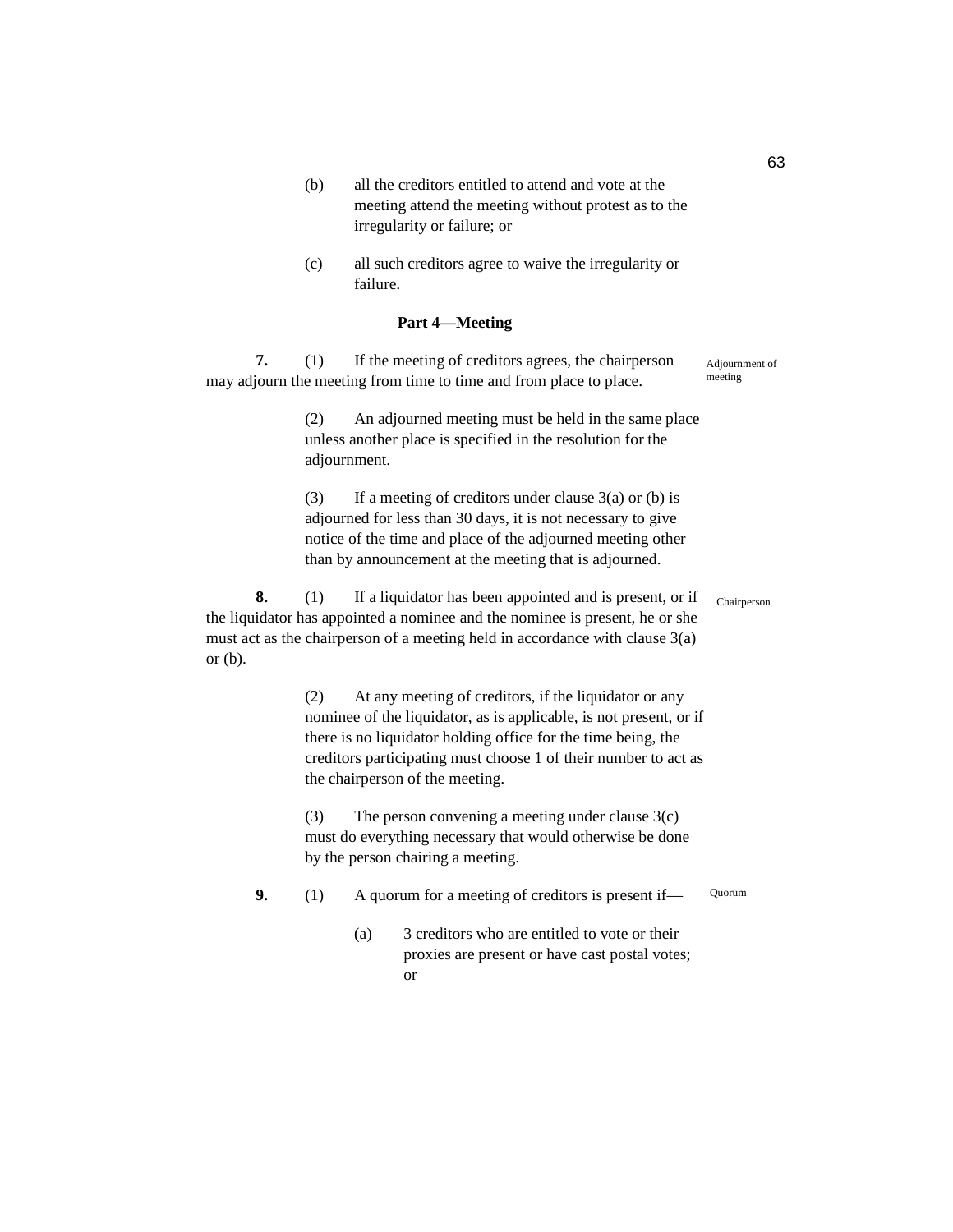(b) if the number of creditors entitled to vote does not exceed 3, the creditors who are entitled to vote or their proxies are present or have cast postal votes.

(2) If a quorum is not present within 30 minutes after the time appointed for the meeting, the meeting is adjourned to the same day in the following week at the same time and place, or to such other date, time, and place as the chairperson may appoint, and if, at the adjourned meeting, a quorum is not present within 30 minutes after the time appointed for the meeting, the creditors present or their proxies are a quorum.

**10.** A body corporate that is a creditor may appoint a representative to attend a meeting of creditors on its behalf. Corporations may act by representatives

**11.** (1) The chairperson of a meeting of creditors, or in the case of a meeting held under clause 3(c), the person convening the meeting must— Keeping of record of attendance and minutes

- (a) ensure that an accurate record is kept of all creditors present or represented at the meeting, including—
	- (i) the name of each creditor present or represented; and
	- (ii) whether the creditor has made a claim, and the amount of the claim; and
	- (iii) whether the creditor has filed a proxy or is present in person; and
	- (iv) the total number of creditors present or represented; and
- (b) ensure that minutes are kept of all proceedings.

(2) Records of attendance or minutes that have been signed correct by the chairperson or the person convening the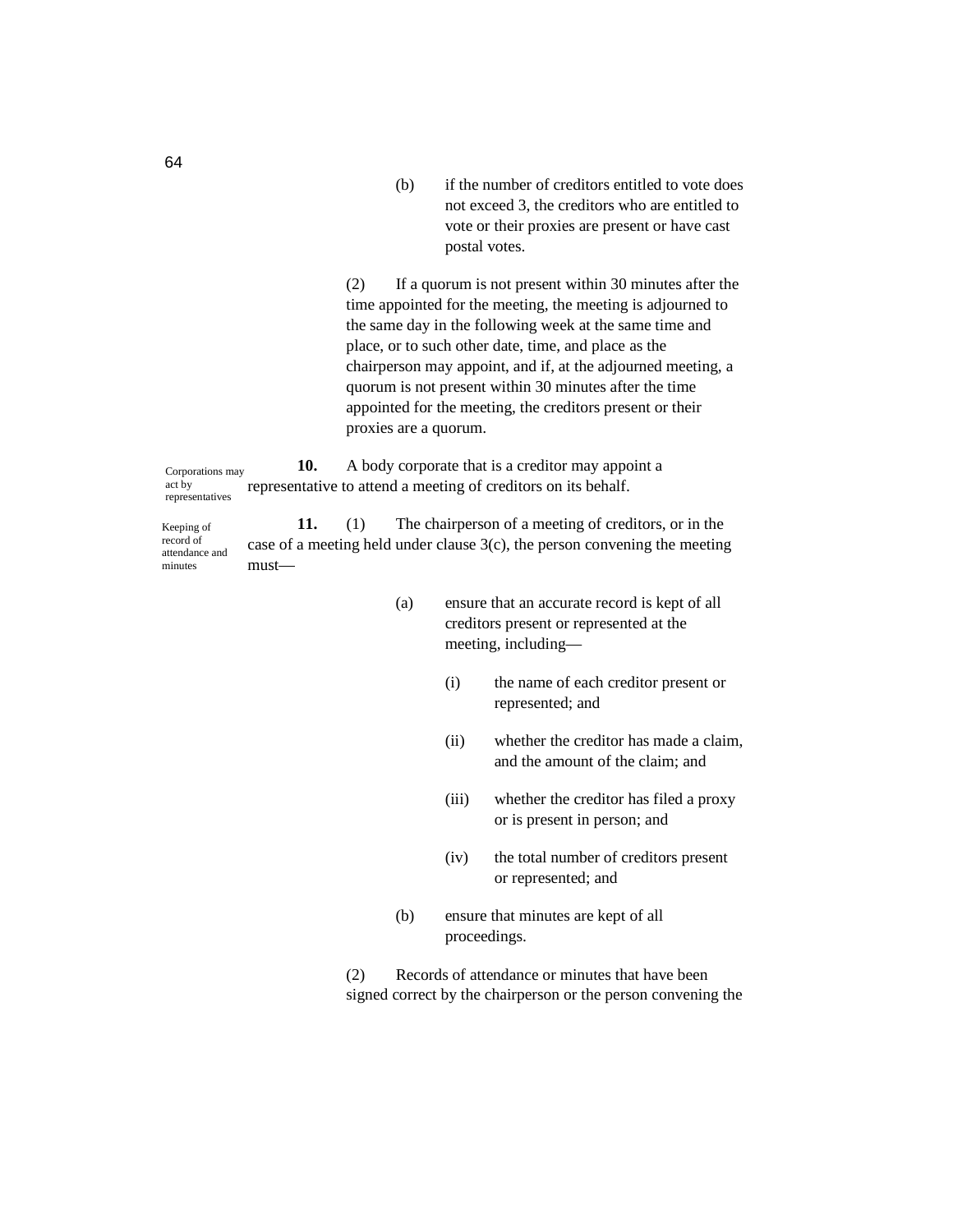meeting are prima facie evidence of the details recorded and proceedings of the meeting.

### **Part 5—Proxies**

**12.** (1) A creditor may exercise the right to vote either by being present in person or by proxy. Proxies

> (2) A proxy for a creditor is entitled to attend and be heard at a meeting of creditors as if the proxy were the creditor.

(3) A proxy must be appointed by notice in writing signed by the creditor and the notice must state whether the appointment is for a particular meeting or a specified term not exceeding 12 months.

(4) No proxy is effective in relation to a meeting unless a copy of the notice of appointment is delivered to the liquidator, or if no liquidator is acting in respect of a company in liquidation, to the person by whom the notice convening the meeting was given, not less than 2 working days before the start of the meeting.

**13.** (1) A creditor may appoint any person, including the liquidator or, if there is no liquidator, the chairperson of a meeting, to act as act as proxy his or her proxy. Liquidator may

> (2) Subject to a direction of a meeting of creditors, a liquidator must not solicit for proxies.

(3) Without limiting the orders that the Court may make, if a liquidator has not complied with subclause (2), the Court may—

- (a) order that the liquidator is not entitled to his or her remuneration; or
- (b) make an order removing the liquidator from office; or
- (c) make an order declaring any transaction entered into by the liquidator to be void or

65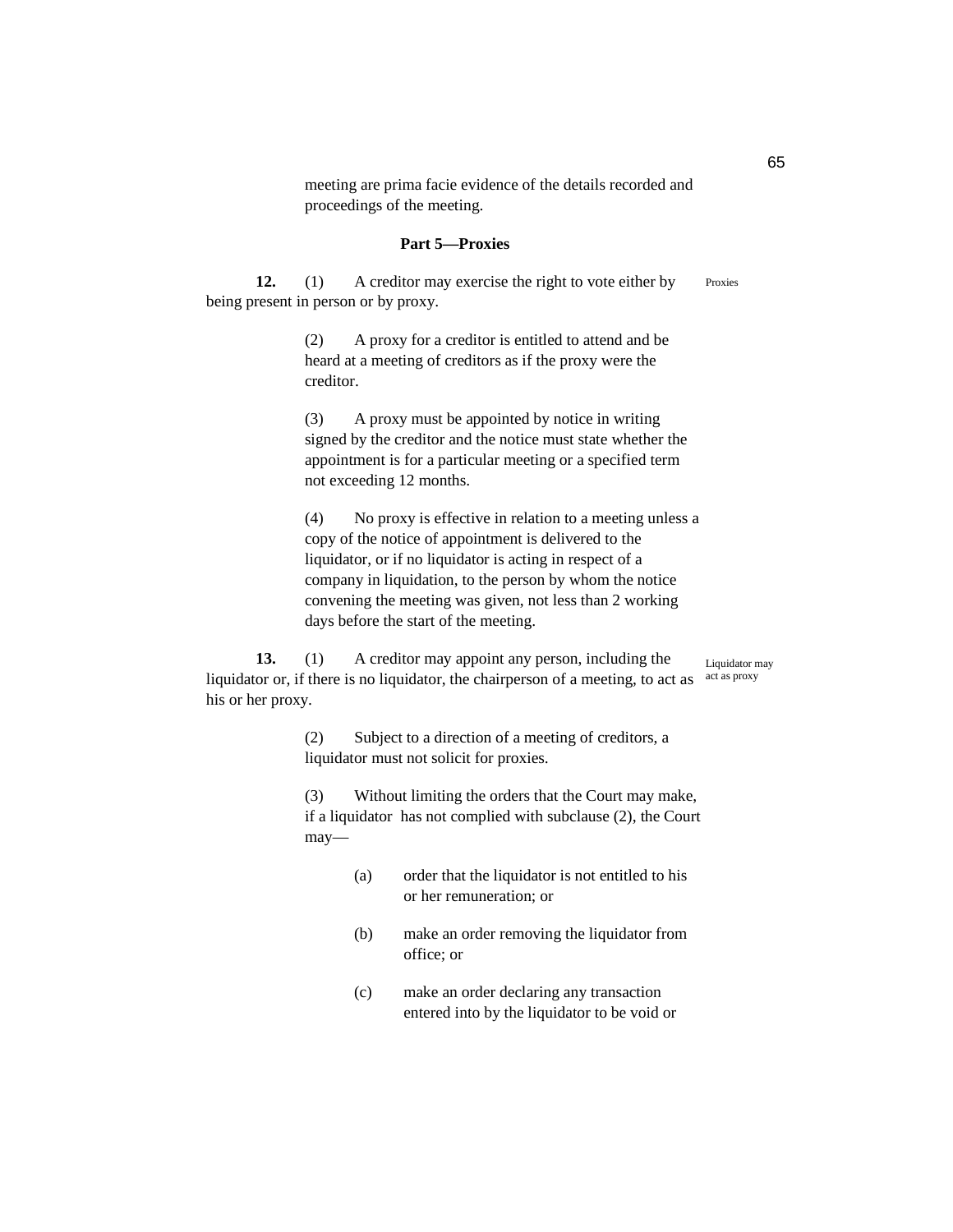overturning any vote, and granting such consequential relief as the Court thinks fit.

Irregularity in notice of proxy

**14.** If an irregularity that is not material is contained in the notice of proxy, the liquidator or chairperson of a meeting, as the case may be, may accept the proxy as being valid for voting purposes, if he or she is satisfied that the proxy holder represents the creditor.

Limits on holder of proxy

**15.** (1) Subject to subclause (2), no person acting under a proxy may vote in favour of or against any resolution that would place that person, either directly or indirectly, in a position to receive any benefit out of the assets of the company otherwise than as a creditor rateably with the other creditors of the company.

> (2) Any person who holds a proxy to vote for the appointment of a liquidator may use the proxy to vote in favour of the appointment of himself or herself as liquidator if it is not inconsistent with the terms of the proxy to do so.

(3) If a liquidator who holds a proxy cannot attend a meeting of creditors called under this Act, he or she may, in writing, nominate his or her partner (if the liquidator or is a member of a partnership) or some person in his or her employment, to use the proxy on his or her behalf and in such manner as he or she may direct.

(4) Nothing in subclause (3) authorises the person nominated to vote in a manner that would be in contravention of subclauses (1) and (2) if the liquidator had acted under the proxy personally.

# **Part 6—Voting**

Entitlement to vote, etc, determined by chairperson

**16.** (1) For the purpose of determining whether a person is allowed to vote at a meeting and the value of the person's claim for voting purposes, the chairperson has the power to determine, for the purpose of the meeting—

- (a) that the person is a creditor of the company; and
- (b) the value of a creditor's claim against the company.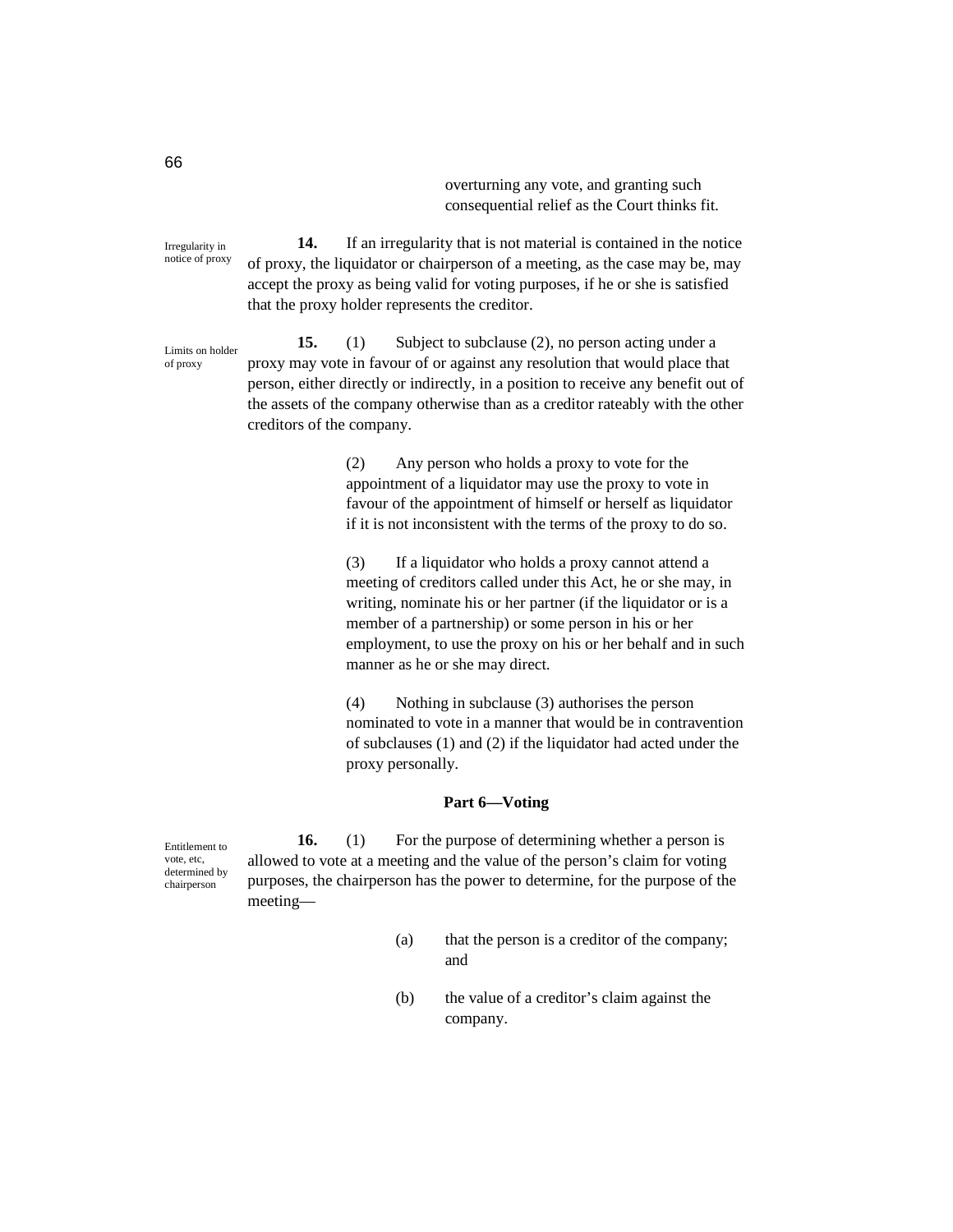(2) If the chairperson is uncertain as to whether a person is a creditor of the company or as to the value of the person's claim against the company, the chairperson must allow the person to vote subject to the vote being subsequently declared invalid in whole or in part by the chairperson.

(3) A creditor who is not entitled to vote, may, with the leave of the liquidator, attend and speak at a meeting of creditors.

(4) A creditor chairing the meeting does not have a casting vote.

**17.** In the case of a meeting of creditors held under Division 3 of Part 2 of this Act (liquidations)—

Voting by secured creditors

- (a) a secured creditor is entitled to vote—
	- (i) for the whole debt if he or she surrenders the charge to the liquidator for the general benefit of creditors; or
	- (ii) in respect of the balance of the debt if he or she values the charge and claims as an unsecured creditor for the balance due; or
	- (iii) in respect of the balance of the debt if he or she realises property subject to a charge and claims as an unsecured creditor for any balance due after deducting the net amount realised;
- (b) subject to this Act, if a secured creditor votes in respect of the creditor's whole debt, the creditor is taken to have surrendered his or her charge;
- (c) a creditor who is not entitled to vote may, with the leave of the liquidator, attend and speak at the meeting.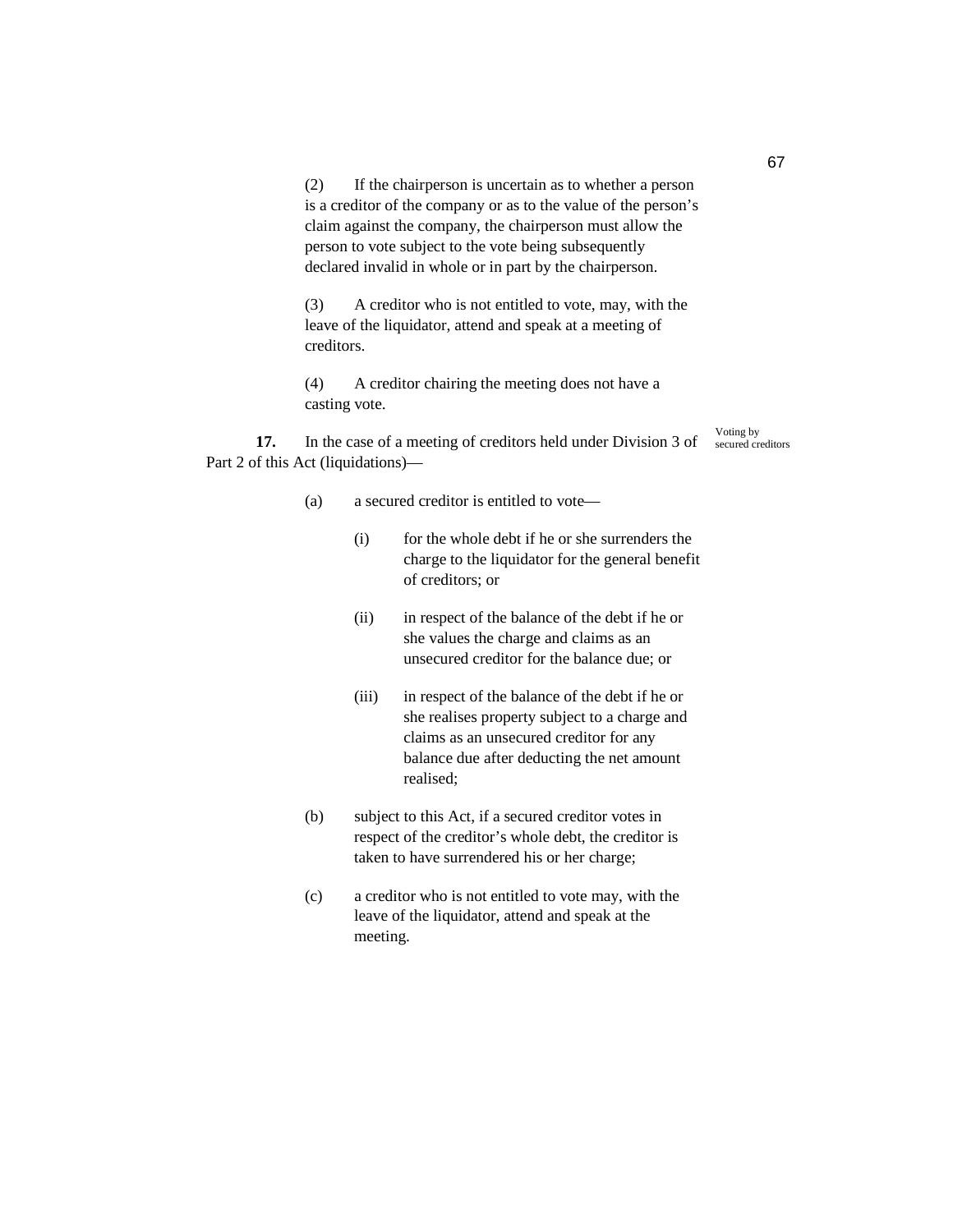**18.** At any meeting of creditors or a class of creditors, a resolution is adopted if a majority in number and value of the creditors or the class of creditors voting in person or by proxy or by postal vote, vote in favour of the resolution. When resolution adopted

#### **Part 7—Postal voting**

**19.** A creditor entitled to vote at a meeting of creditors held in accordance with clause  $3(a)$ , (b), or (c) may exercise the right to vote by casting a postal vote in relation to a matter to be decided at that meeting. Who may cast postal vote

**20.** If a creditor votes by casting a postal vote in respect of a resolution that is to be submitted to the meeting and a different resolution is submitted to the meeting— Postal vote cast in respect of different resolution

> (a) the creditor's postal vote is invalid in respect of that different resolution; but

(b) the creditor may vote, in respect of that different resolution, either by being present in person or by proxy.

**21.** (1) The notice of meeting must state the name of the person authorised to receive and count postal votes in relation to that meeting. Person authorised to receive and count postal votes

> (2) If no person has been authorised to receive and count postal votes in relation to a meeting, or if no person is named as being so authorised in the notice of the meeting, the liquidator is deemed to be so authorised.

**22.** A creditor may cast a postal vote on all or any of the matters to be voted on at the meeting by sending a marked voting paper to a person authorised to receive and count postal votes in relation to that meeting, so as to reach that person not less than 2 working days before the start of the meeting or, if the meeting is held under clause  $3(c)$ , not later than the date named for the return of the voting paper.

23. (1) It is the duty of a person authorised to receive and count postal votes in relation to a meeting— Duty of person authorised to receive and count postal votes

> (a) to collect together all postal votes received by him or her; and

How to cast postal vote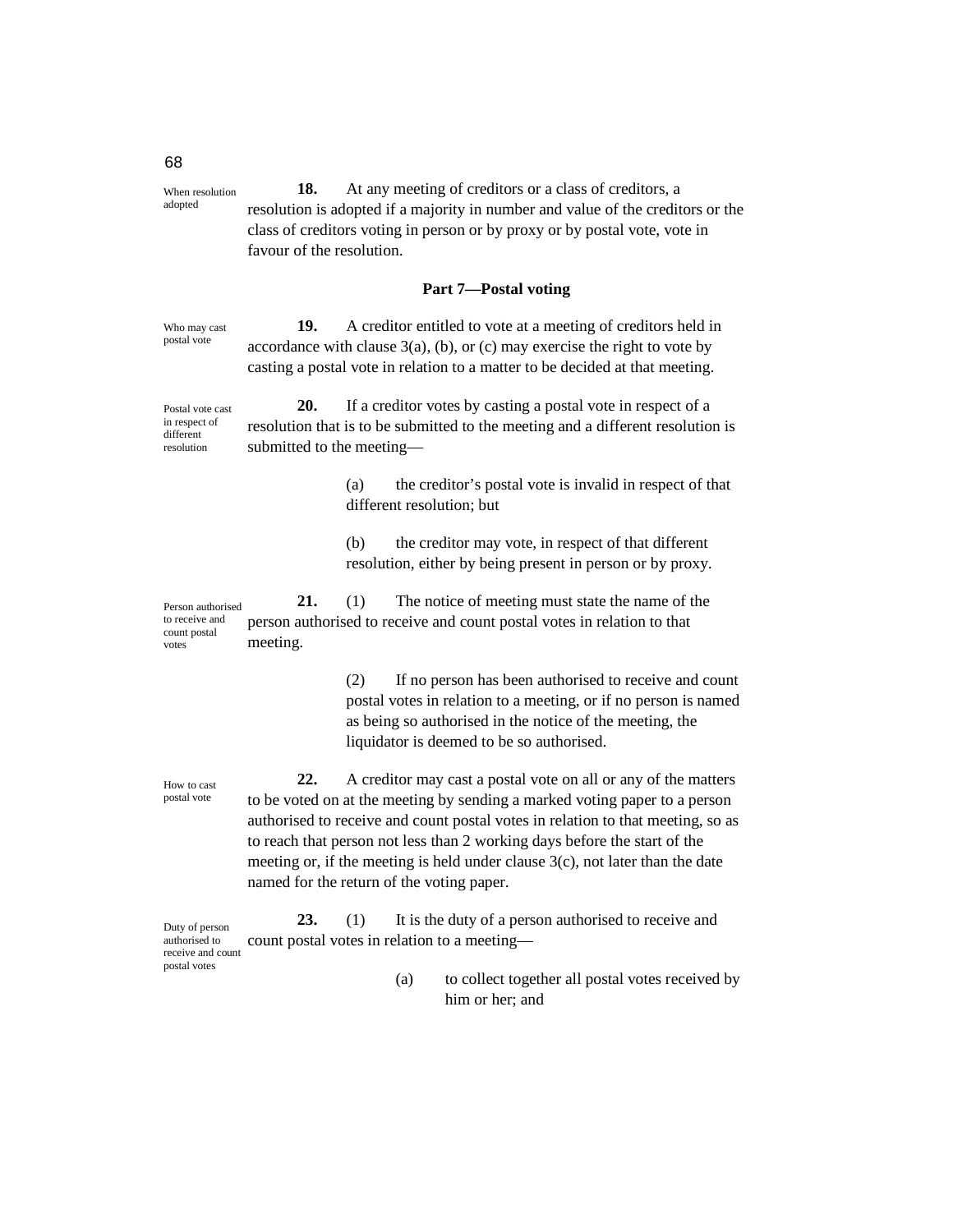- (b) in relation to each resolution to be voted on—
	- (i) to count the number of creditors or creditors belonging to a class of creditors, as the case may be, voting in favour of the resolution and determine the total amount of the debts owed by the company to those creditors; and
	- (ii) to count the number of creditors or creditors belonging to a class of creditors, as the case may be, voting against the resolution and determine the total amount of the debts owed by the company to those creditors; and
- (c) to sign a certificate—
	- (i) that he or she has carried out the duties set out in paragraphs (a) and (b); and
	- (ii) stating the results of the counts and determinations required by paragraph (b); and
- (d) to ensure that the certificate required by paragraph (c) is presented to the person chairing or convening the meeting.

(2) A certificate given under subclause (1) in relation to the postal votes cast in respect of a meeting of creditors must be annexed to the minutes of the meeting.

chairperson

**24.** If a vote is taken at a meeting held under clause  $3(a)$  or (b) on  $_{\text{Duty of}}$ a resolution on which postal votes have been cast, the person chairing the meeting must include the results of voting by all creditors who have sent in a voting paper duly marked as for or against the resolution.

——————————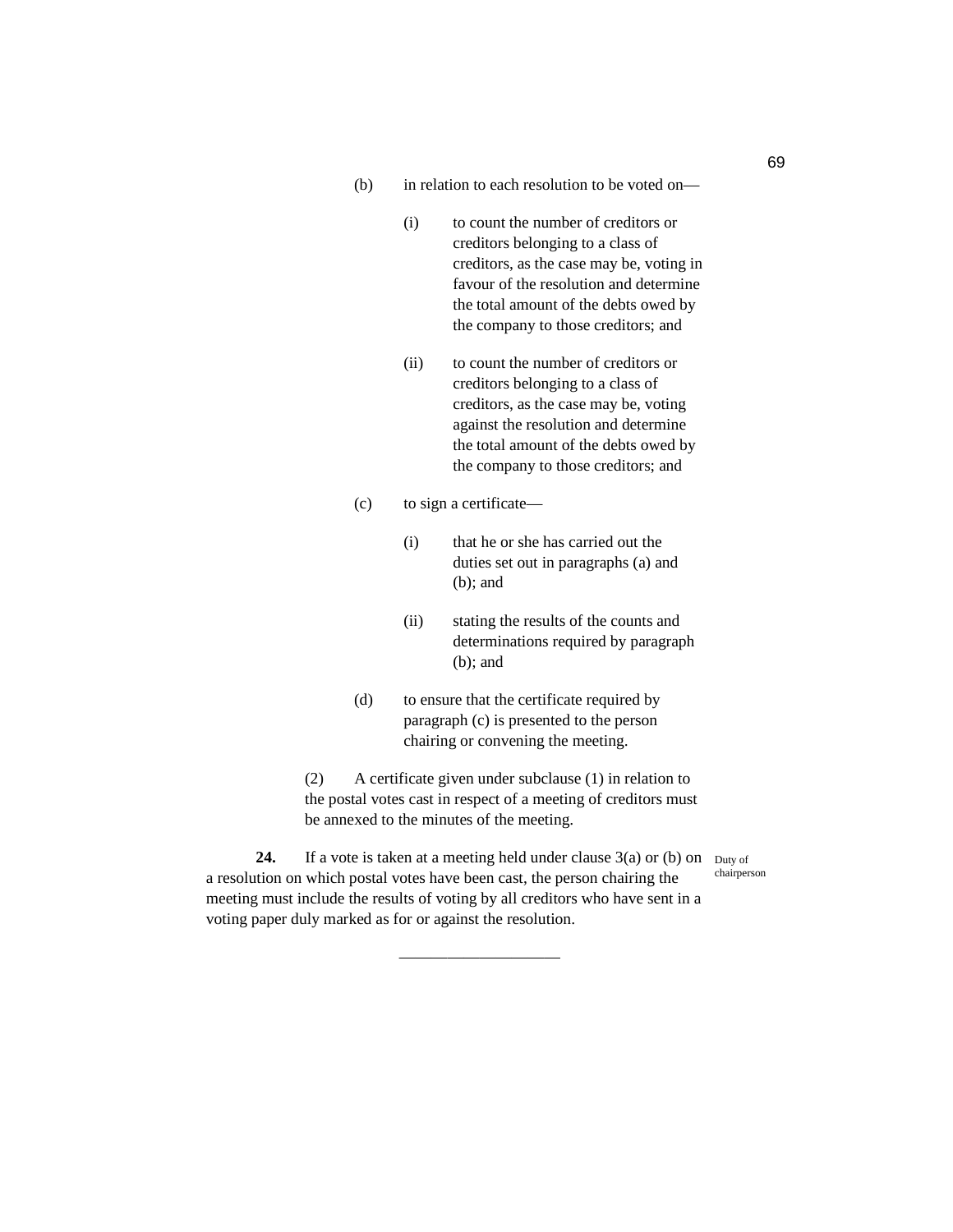### **SCHEDULE 3**

### (Section 13)

# **POWERS, FUNCTIONS, AND LIABILITIES OF LIQUIDATORS**

# **Part 1—Preliminary Provisions**

**1.** For the purposes of this Act, the power to appoint a liquidator of a company includes the power to appoint 2 or more persons as liquidators of a company. Power to appoint 2 or more liquidators

**2.** If 2 or more persons are appointed as liquidators of a company, those persons must act jointly unless the special resolution of shareholders, the resolution of the directors of the company, or the order of the Court appointing the liquidators states that the liquidators may exercise their powers individually. Liquidators to act jointly

**3.** Despite anything in this Act, except if the charge is surrendered or taken to be surrendered or redeemed, a liquidator may, but is not required to, carry out any duty or exercise any power in relation to property that is subject to a charge. When liquidator not required to act

### **Part 2—Powers of Liquidators**

**4.** With effect from the commencement of the liquidation of a company's assets company, the liquidator has custody and control of the company's assets. Liquidator controls

General powers

**5.** A liquidator has the powers—

- (a) necessary to carry out the functions and duties of a liquidator under this Act; and
- (b) conferred on a liquidator by this Act.

**6.** Without limiting clause 5, a liquidator of a company has power to— Specific powers

- (a) commence, continue, discontinue, and defend legal proceedings;
- (b) carry on the business of the company, to the extent necessary for the liquidation;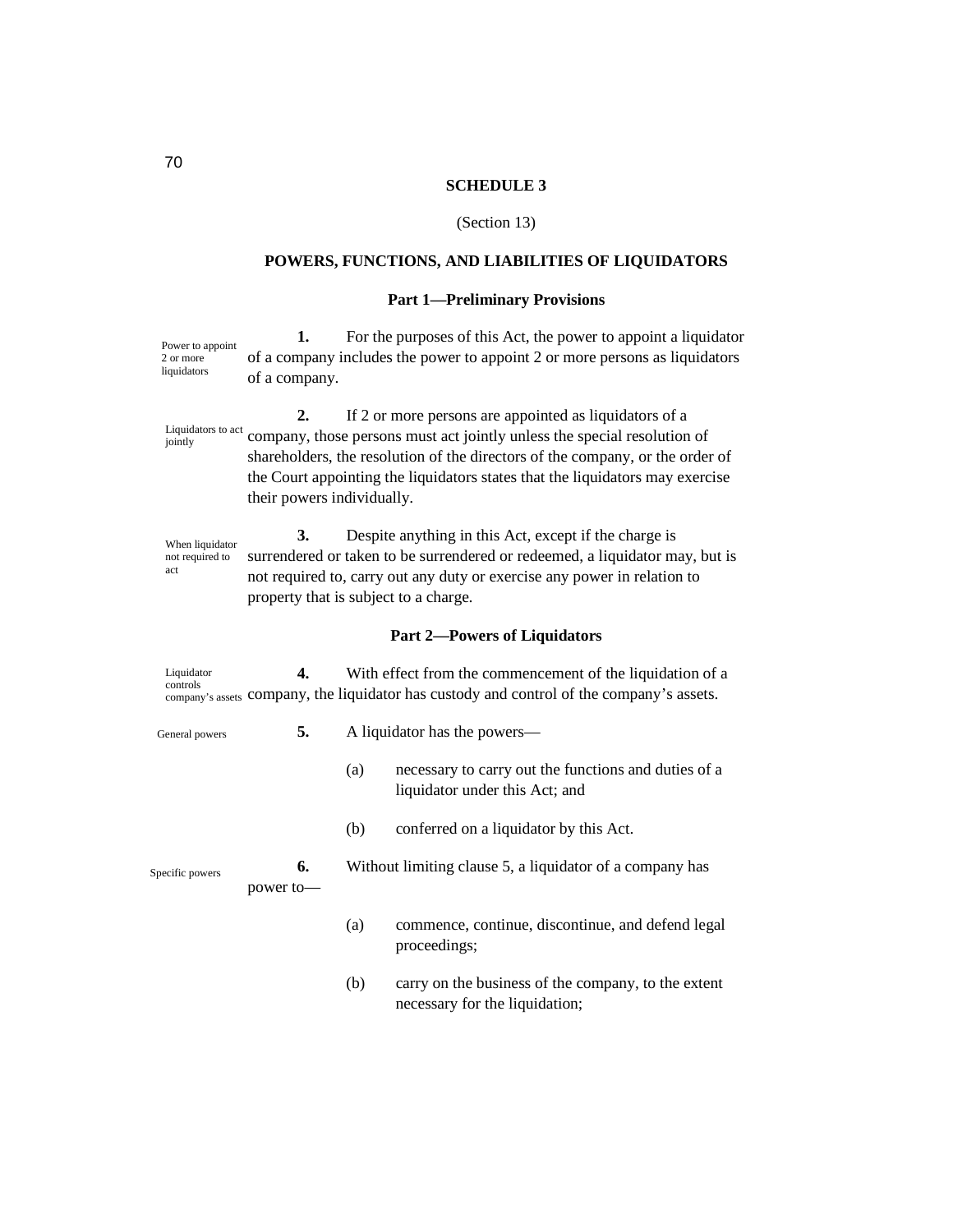- (c) appoint a legal practitioner;
- (d) pay any class of creditors in full;
- (e) make a compromise or an arrangement with creditors or persons claiming to be creditors or who have or allege the existence of a claim against the company, whether present or future, actual or contingent, or ascertained or not;
- (f) compromise calls and liabilities for calls, debts, and liabilities capable of resulting in debts, and claims, present or future, actual or contingent, ascertained or not, subsisting or supposed to subsist between the company and any person and all questions relating to, or affecting the assets or the liquidation of, the company, on such terms as may be agreed, and take security for the discharge of any such call, debt, liability, or claim, and give a complete discharge;
- (g) sell or otherwise dispose of the property of the company;
- (h) act in the name and on behalf of the company and enter into deeds, contracts, and arrangements in the name and on behalf of the company;
- (i) prove, rank, and claim in the bankruptcy or insolvency of a debtor or shareholder for any balance against that person's estate, and to receive dividends in the bankruptcy or insolvency, as a separate debt due from the bankrupt or insolvent and rateably with the other separate creditors;
- (j) draw, accept, make, and endorse a bill of exchange or promissory note in the name and on behalf of the company, with the same effect as if the bill or note had been drawn, accepted, made, or endorsed by or on behalf of the company in the course of its business;
- (k) borrow money on the security of the company's assets;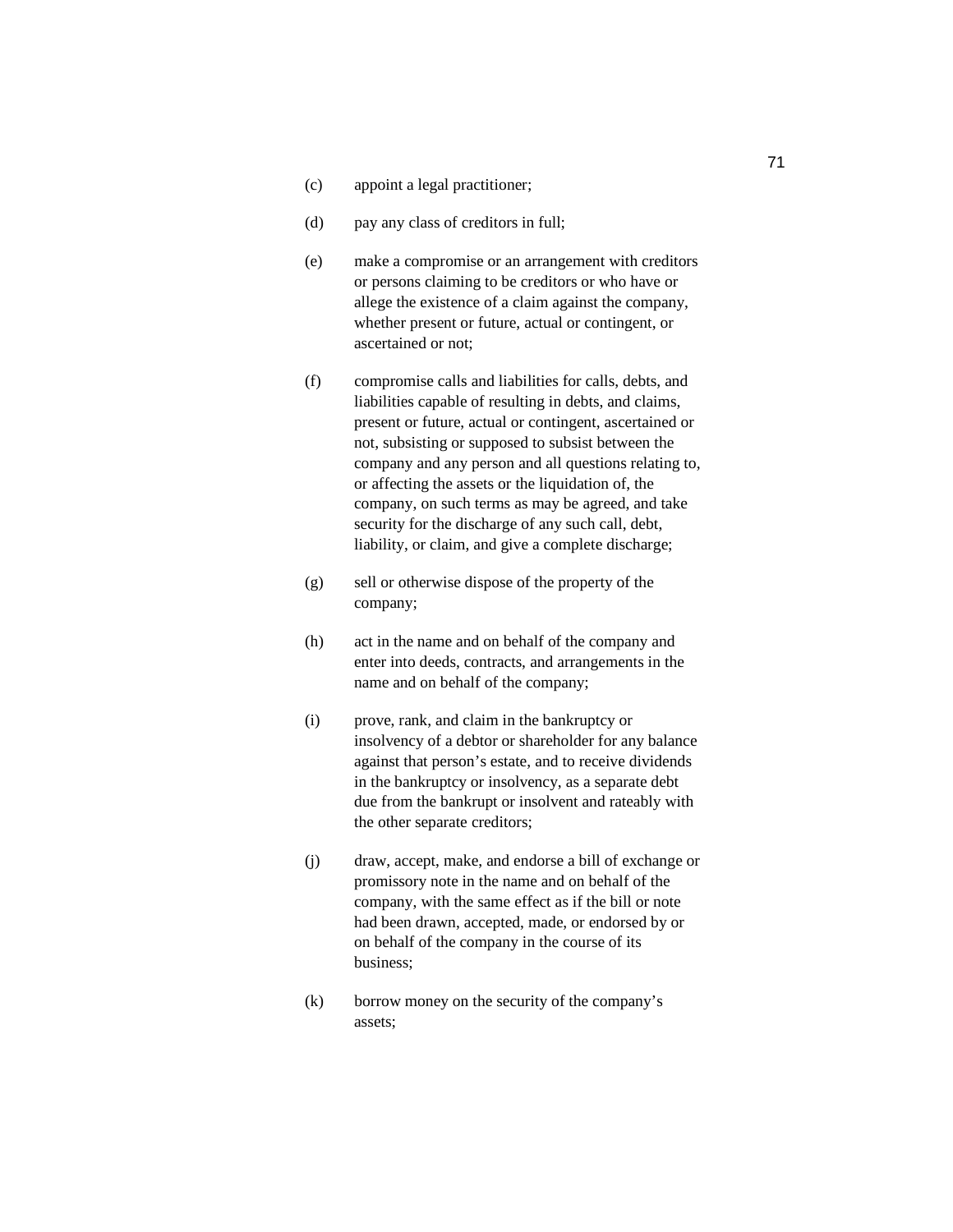- (l) take out, in his or her name as liquidator, letters of administration to a deceased shareholder, and to do in that name any other act necessary for obtaining payment of money due from a debtor or shareholder or his or her estate, that cannot be conveniently done in the name of the company. In all such cases, the money due is, for the purpose of enabling the liquidator to take out the letters of administration or recover the money, deemed to be due to the liquidator;
- (m) call a meeting of creditors or shareholders for—
	- (i) the purpose of informing creditors or shareholders of progress in the liquidation;
	- (ii) the purpose of ascertaining the views of creditors or shareholders on any matter arising in the liquidation;
	- (iii) such other purpose connected with the liquidation as the liquidator thinks fit; and
- (n) appoint an agent to do anything that the liquidator is unable to do.

**7.** A liquidator may enforce the liability of the shareholder or former shareholder in respect of any shares issued to the shareholder or former shareholder. Liquidator may enforce liability of shareholders

**8.** (1) Subject to clause 9, a liquidator may disclaim onerous property even though the liquidator has taken possession of it, tried to sell it, or otherwise exercised rights of ownership in relation to it. Liquidator may disclaim onerous property

(2) A disclaimer—

(a) brings to an end, on and from the date of the disclaimer, the rights, interests, and liabilities of the company in relation to the property disclaimed;

72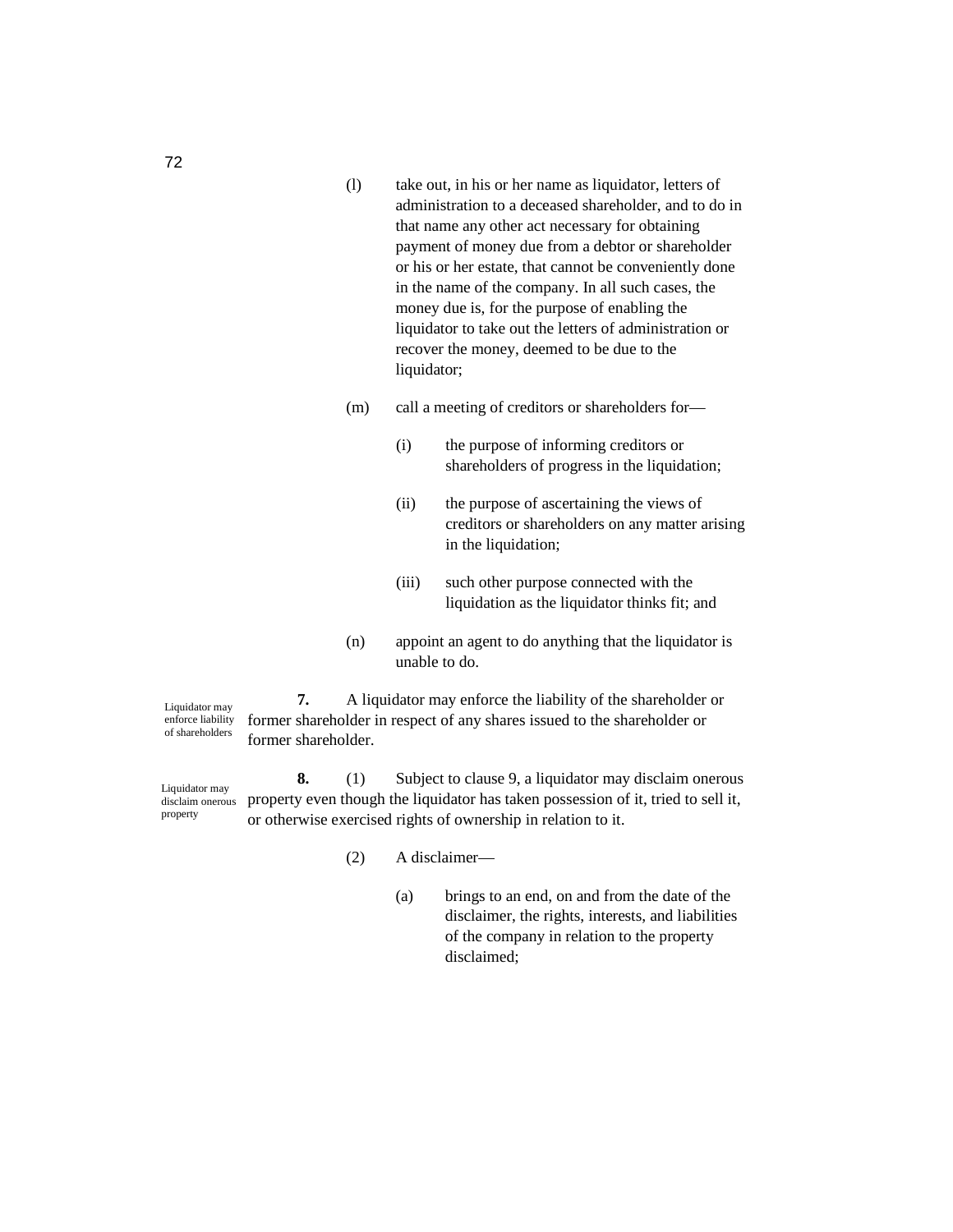(b) does not, except so far as necessary to release the company from a liability, affect the rights or liabilities of any other person.

(3) A liquidator who disclaims onerous property must, within 10 working days of the disclaimer, give notice in writing of the disclaimer to any person whose rights are, to the knowledge of the liquidator, affected by the disclaimer.

(4) A person suffering loss or damage as a result of a disclaimer under this clause may—

- (a) claim as a creditor of the company for the amount of the loss or damage, taking account of the effect of an order made by the Court under paragraph (b);
- (b) apply to the Court for an order that the disclaimed property be delivered to, or vested in, that person.

(5) The Court may make an order under subclause (4)(b) if it is satisfied that it is just that the property should be vested in the applicant.

# **9.** A liquidator is not entitled to disclaim onerous property if—

- (a) a person whose rights would be affected by the disclaimer of onerous property gives the liquidator notice in writing requiring the liquidator to elect whether to disclaim the onerous property before the close of a date specified in the notice, which must be at least 20 working days after the date on which the notice is received by the liquidator; and
- (b) the liquidator does not disclaim the onerous property before the close of that date.

Liquidator may be required to elect whether to disclaim onerous property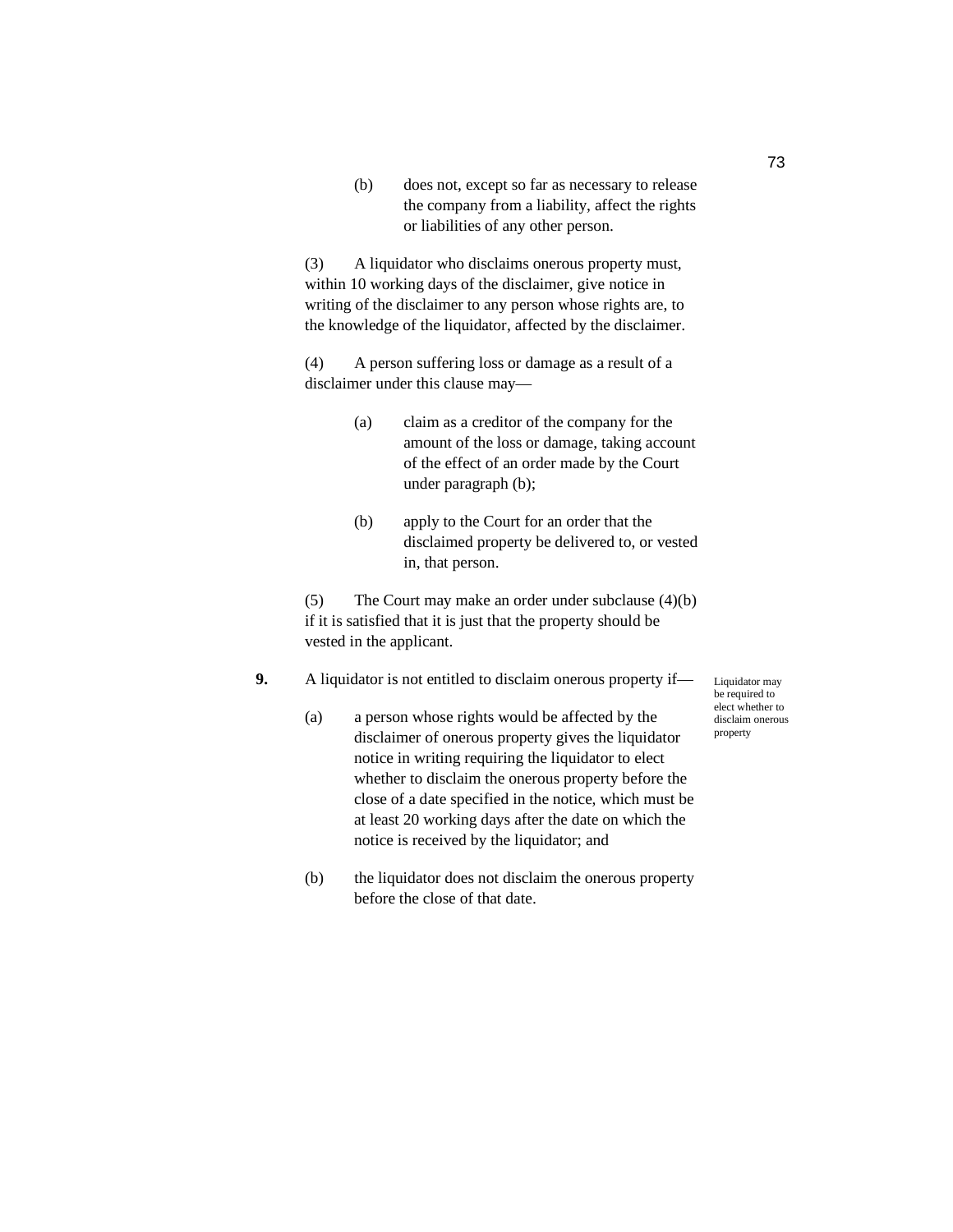#### **Part 3—Duties of Liquidators**

**10.** The principal duties of a liquidator of a company are, in a reasonable and efficient manner— Principal duties of liquidator

- (a) to take possession of, protect, realise, and distribute the assets, or the proceeds of the realisation of the assets, of the company to its creditors in accordance with this Act; and
- (b) if there are surplus assets remaining, to distribute them, or the proceeds of the realisation of the surplus assets, in accordance with section 51.

**11.** (1) Subject to the leave of the Court, a liquidator must not, either directly or indirectly, become a purchaser of any part of the company's assets. Restriction on purchase of company's assets by liquidator

> (2) The Court may set aside any purchase made contrary to this clause, and grant any consequential relief that it thinks fit.

> (3) The Court may give its leave on any conditions that it thinks fit.

**12.** (1) Subject to the leave of the Court, a liquidator must not purchase goods or services for the purposes of the liquidation from any person whose connection with him or her would result in the liquidator directly or indirectly obtaining any benefit arising out of the transaction. Restriction on purchase of goods or services from persons connected with liquidator

> (2) The Court may disallow or recover any benefit made contrary to this clause.

(3) The Court may give its leave on any conditions that it thinks fit.

Deposit of company funds

**13.** A liquidator must deposit the funds of a company under his or her administration in a bank account to the credit of the company or in a trust account at a bank on trust for the benefit of the company.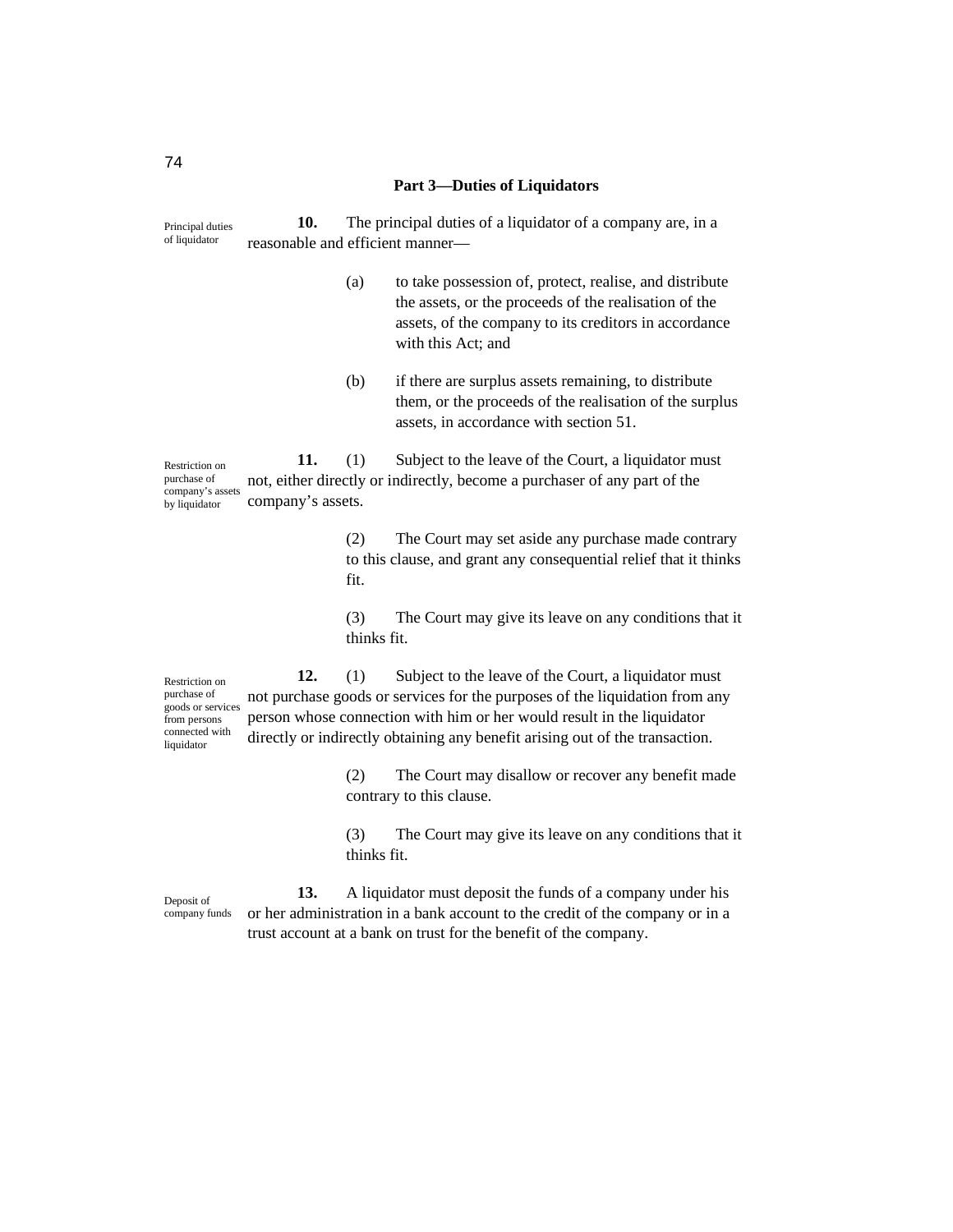**14.** (1) Despite clause 13, in any liquidation all or any part of Investment of the balance standing to the credit of the company in any bank account or trust account kept by the liquidator, and not required for the time being to meet claims made against the company, may be invested in any bank or in any Government securities or, if authorised by the Court, any other securities.

> (2) All dividends, interest, and other profits from investments must immediately on being received be paid into the bank account or trust account kept by the liquidator under clause 13.

|          |  | Subject to subclause (2), the liquidator of a company | Duties in relation<br>to accounts |
|----------|--|-------------------------------------------------------|-----------------------------------|
| $must$ — |  |                                                       |                                   |

- (a) keep accounts and records of the liquidation and permit those accounts and records, and the accounts and records in the company, to be inspected by—
	- (i) any appointed liquidation committee, unless the liquidator believes on reasonable grounds that inspection would be prejudicial to the liquidation; and
	- (ii) if the Court so orders, a creditor or shareholder; and
- (b) retain the accounts and records of the liquidation and of the company for not less than 1 year after completion of the liquidation; and
- (c) if a liquidator carries on the business of the company, keep accounting records for the carrying on of the business of the company that comply with section 124 of the Companies Act 2009 to the extent that that section is applicable.

(2) The Registrar may, whether before or after the completion of the liquidation75

funds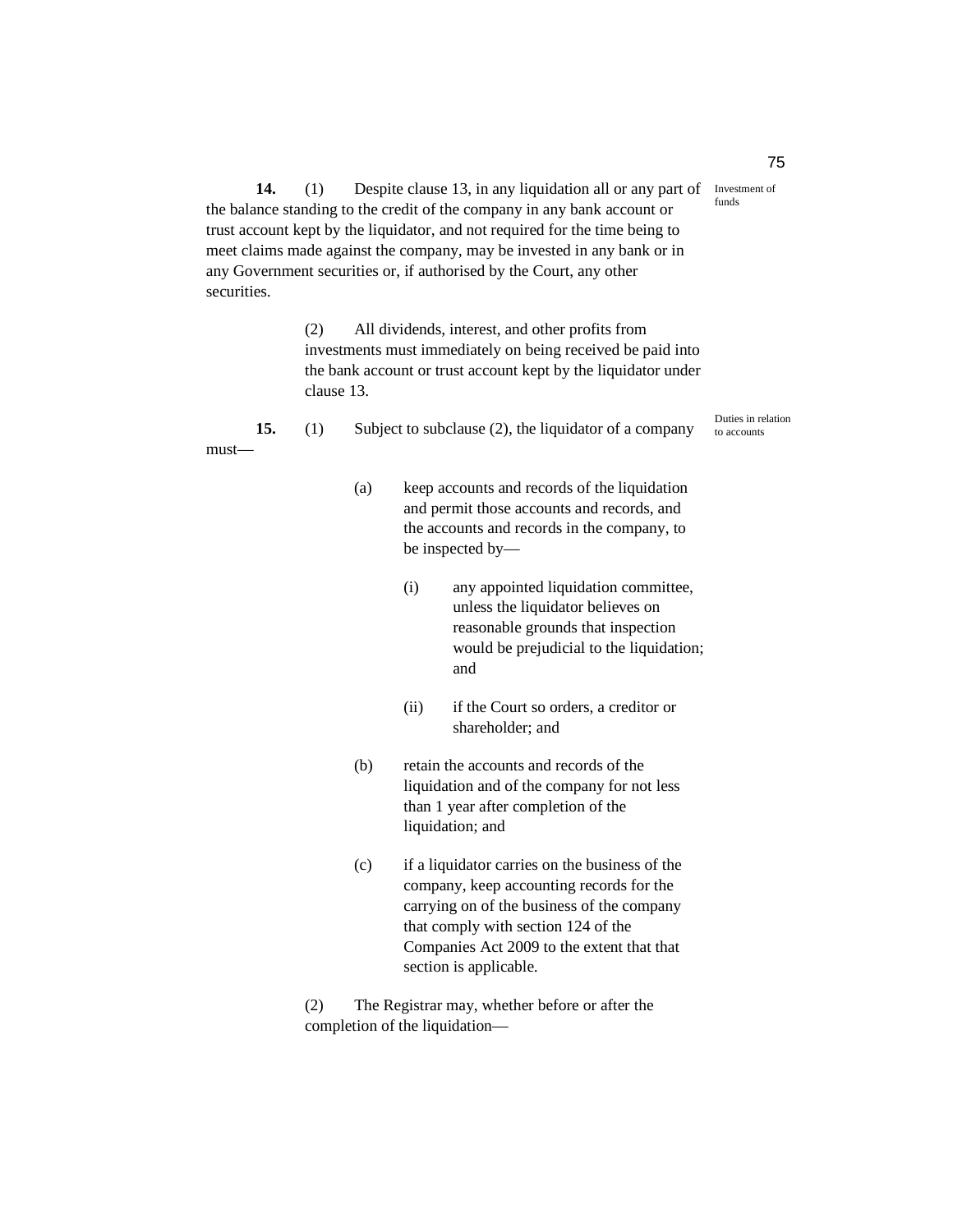- (a) authorise the disposal of any accounts and records; and
- (b) require any accounts or records to be retained for longer than 1 year after the completion of the liquidation.

**16.** In clauses 17 to 19, failure to comply means a failure of a failure to comply liquidator to comply with a relevant duty arising— Meaning of

- (a) under this Act or other written laws or other law; or
- (b) under any order or direction of the Court other than an order to comply made under clause 17.

**17.** If the Court is satisfied that there is, or has been, a failure to comply, the Court may— Failure to comply

- (a) relieve the liquidator of the duty to comply wholly or in part; or
- (b) without prejudice to any other remedy that may be available in relation to a breach of duty by the liquidator, order the liquidator to comply to the extent specified in the order.

**18.** The Court may, in relation to a person who fails to comply with an order made under clause 17, or is or becomes disqualified to become or remain a liquidator— Consequences of non-compliance with Court order

- (a) remove the liquidator from office; or
- (b) order that the person may be appointed and act, or may continue to act, as liquidator, despite being disqualified to act as liquidator.

**19.** (1) The Court must make, in relation to a person, a prohibition order for a period not exceeding 5 years if it is shown to the satisfaction of the Court that the person is unfit to act as liquidator by reason of— Prohibition order

- (a) persistent failures to comply; or
- (b) the seriousness of a failure to comply.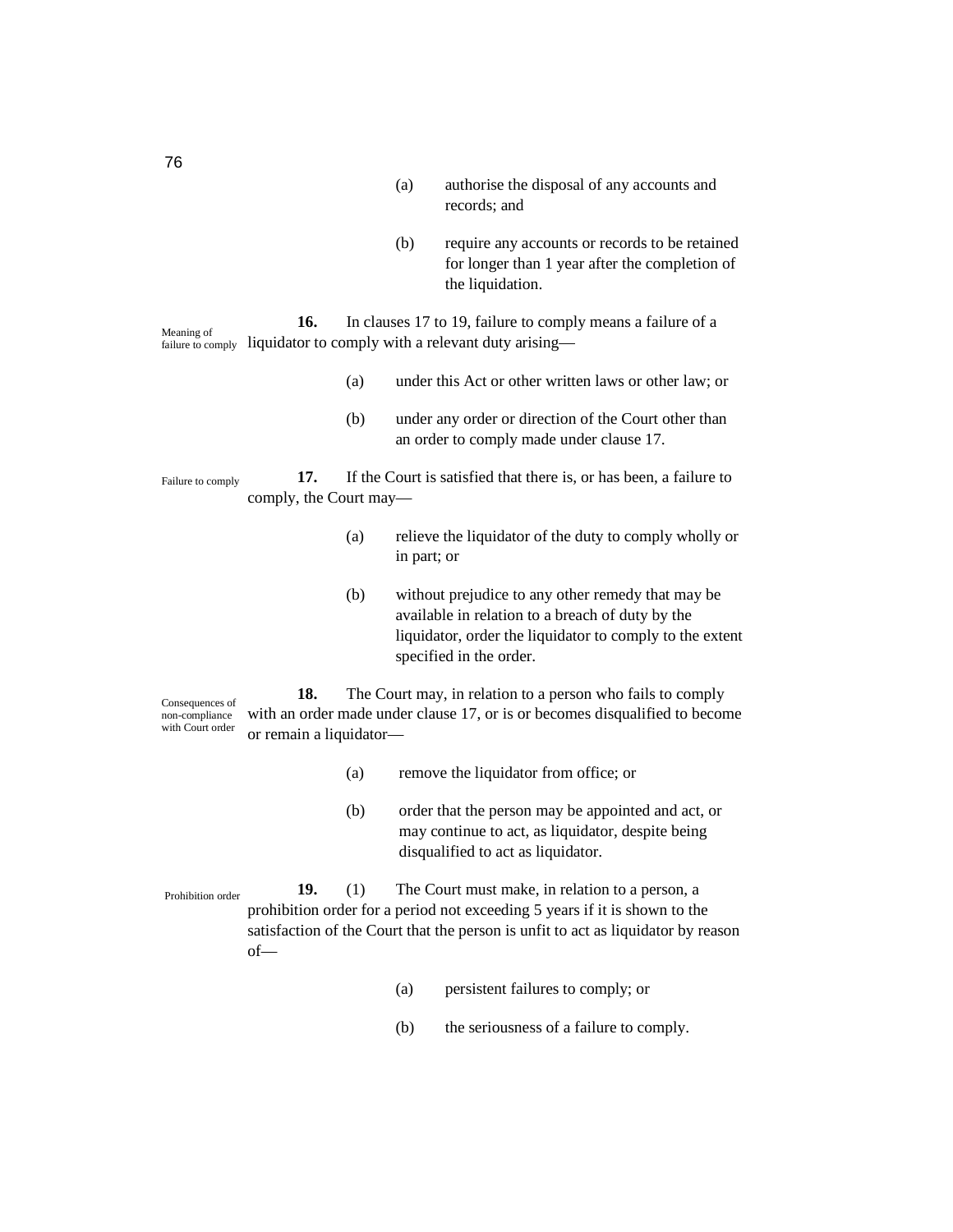(2) A person to whom a prohibition order applies must not—

- (a) act as a liquidator in a current or other liquidation; or
- (b) act as a receiver in a current or other receivership.

(3) The following is, in the absence of special reasons to the contrary, evidence of persistent failures to comply for the purposes of this clause—

- (a) evidence that on 2 or more occasions within the preceding 5 years, the Court has made an order to comply under this clause in respect of the same person;
- (b) evidence that on 2 or more occasions within the preceding 5 years, an application for an order to comply under this clause has been made in respect of the same person and that in each case the person has complied after the making of the application and before the hearing.

(4) A copy of every prohibition order must, within 10 working days of the order being made, be delivered by the applicant to the Registrar, who must keep it on a file indexed by reference to the name of the liquidator concerned.

made by—

**20.** (1) An application for an order under this Part may be

Who may apply for orders under clauses 17 to 19

- (a) a liquidator;
- (b) a person seeking appointment as a liquidator;
- (c) a liquidation committee;
- (d) a creditor, shareholder or a director of the company in liquidation;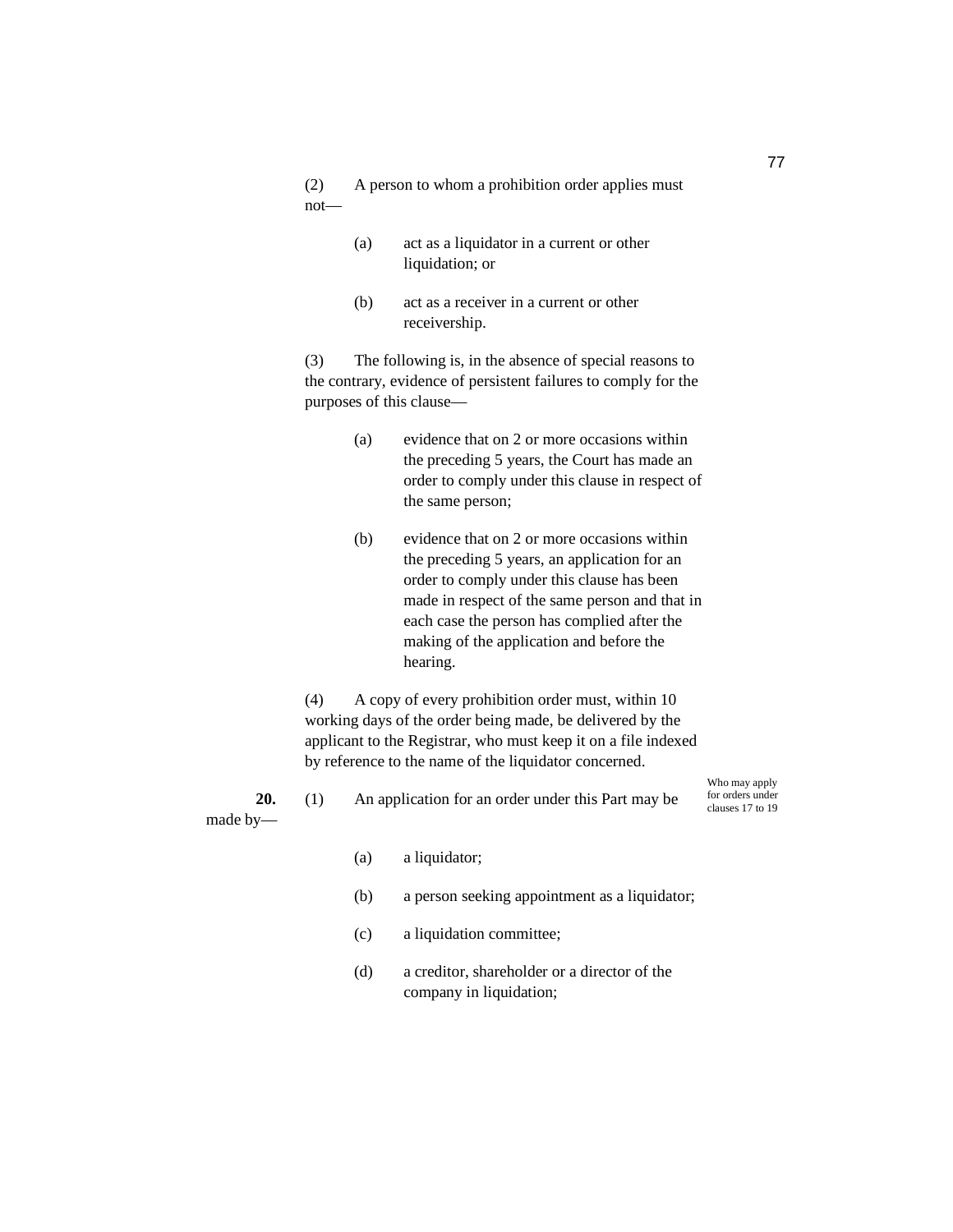- (e) a receiver appointed in relation to property of the company in liquidation;
- (f) the Registrar.

(2) No application may be made to the Court by a person other than a liquidator in relation to a failure to comply unless notice of the failure to comply has been served on the liquidator not less than 5 working days before the date of the application and, as at the date of the application, there is a continuing failure to comply.

- **21.** In making an order under this clause, the Court may—
	- (a) make an order extending the time for compliance; or
	- (b) impose terms or conditions; or
	- (c) make an ancillary order.

#### **Part 4—Court Supervision of Liquidations**

**22.** On the application of the liquidator, a liquidation committee, or, with the leave of the Court, a creditor, shareholder, or director of a company in liquidation, the Court may—

- (a) give directions in relation to any matter arising in connection with the liquidation; or
- (b) confirm, reverse, or modify an act or decision of the liquidator; or
- (c) order an audit of the accounts of the liquidation; or
- (d) order the liquidator to produce the accounts and records of the liquidation for audit and to provide the auditor with the information concerning the conduct of the liquidation that the auditor requests; or
- (e) in respect of any period, review or fix the remuneration of the liquidator at a level that is reasonable in the circumstances; or

Court orders under clauses 17 to 19: general

Court orders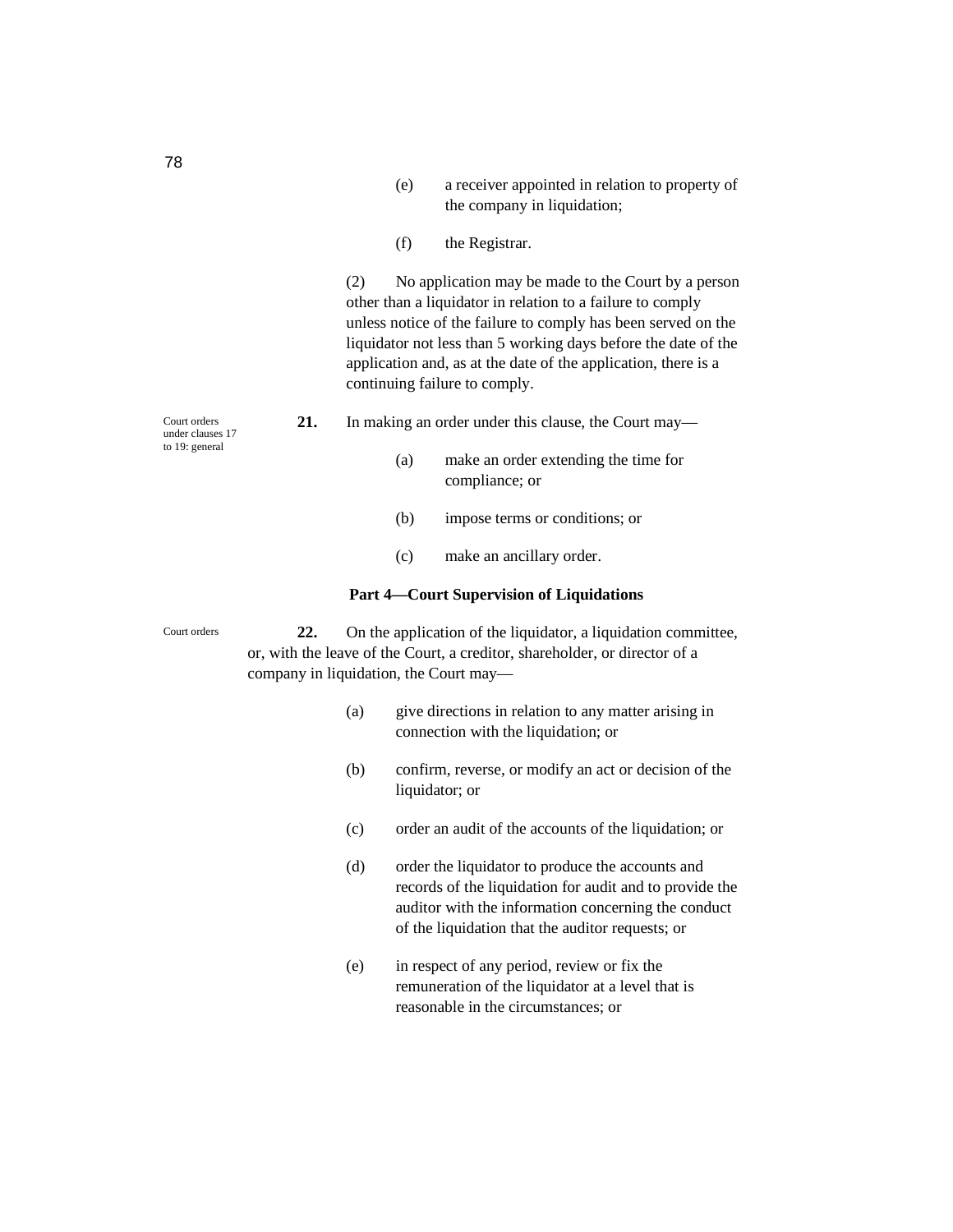- (f) to the extent that an amount retained by the liquidator as remuneration is found by the Court to be unreasonable in the circumstances, order the liquidator to refund the amount; or
- (g) declare whether or not the liquidator was validly appointed or validly assumed custody or control of property; or
- (h) make an order concerning the retention or the disposition of the accounts and records of the liquidation or of the company.
- **23.** The powers given by clause 22—
	- (a) are in addition to any other powers the Court may exercise in its jurisdiction relating to liquidators under this Act; and
	- (b) may be exercised—
		- (i) in relation to a matter occurring either before or after the commencement of the liquidation or the removal of the company from the Solomon Islands register; and
		- (ii) whether or not the liquidator has ceased to act as liquidator when the application or the order is made.

**24.** (1) Subject to subclause (2), a liquidator is entitled to rely on having so acted as a defence to a claim in relation to anything done or not done in accordance with the direction if the liquidator has—

- (a) obtained a direction of the Court with respect to a matter connected with the exercise of the powers or functions of liquidator; and
- (b) acted in accordance with the direction.

Court orders are additional to other Court powers

Defence to act in accordance with Court direction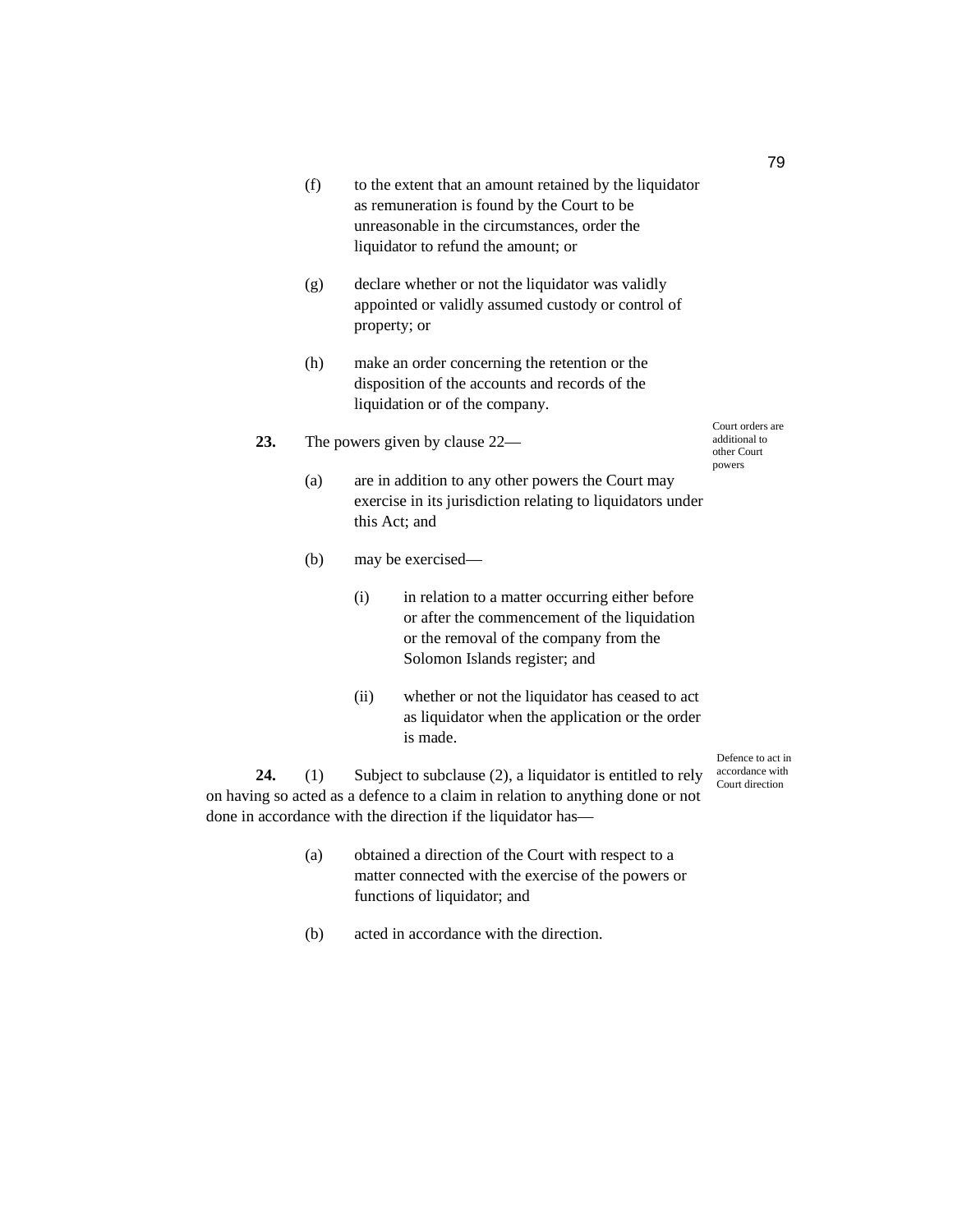(2) The Court may, on the application of any person, order that, by reason of the circumstances in which a direction by the Court was obtained, the liquidator does not have the protection given by subclause (1).

————————————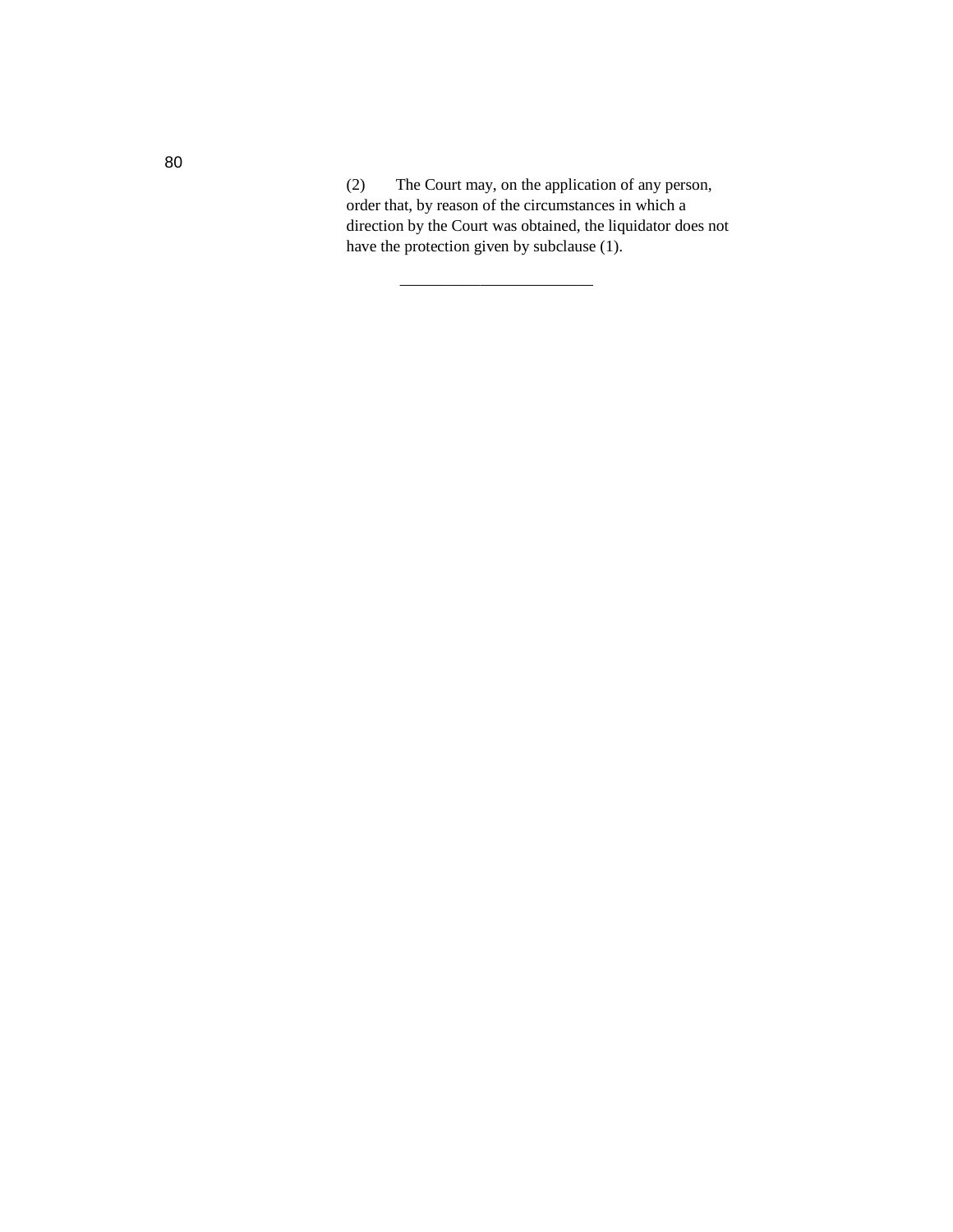# **SCHEDULE 4**

# (Section 13)

# **OFFICE OF LIQUIDATOR**

# **Part 1—Restrictions on Appointment of Liquidators**

**1.** None of the following may be appointed or act as a liquidator of a company—

|                  |               |                                                                                                                                                                                                         | as liquidator                                              |
|------------------|---------------|---------------------------------------------------------------------------------------------------------------------------------------------------------------------------------------------------------|------------------------------------------------------------|
|                  | (a)           | a corporation;                                                                                                                                                                                          |                                                            |
|                  | (b)           | a person who is under 21 years of age;                                                                                                                                                                  |                                                            |
|                  | (c)           | a creditor of the company;                                                                                                                                                                              |                                                            |
|                  | (d)           | a person who has, within the 2 years immediately<br>before the beginning of the liquidation, been a<br>shareholder, employee, director, auditor, or receiver<br>of the company or of a related company; |                                                            |
|                  | (e)           | an undischarged bankrupt;                                                                                                                                                                               |                                                            |
|                  | (f)           | a person in respect of whom an order of custody is in<br>force under section 18 or 41 of the Mental Treatment<br>Act (Cap 103);                                                                         |                                                            |
|                  | (g)           | a person who is prohibited from being a director or<br>promoter, or being concerned or taking part in the<br>management, of a company under this Act.                                                   |                                                            |
| 2.               | (1)           | The acts of a person as a liquidator are valid even<br>though that person may not be qualified to act as a liquidator.                                                                                  | Validity of acts<br>of liquidators                         |
|                  | (2)<br>faith. | No defect or irregularity in the appointment of a<br>liquidator invalidates any act done by him or her in good                                                                                          |                                                            |
| 3.<br>$unless$ — |               | A person must not be appointed as liquidator of a company                                                                                                                                               | Person must<br>consent to being<br>appointed<br>liquidator |
|                  | (a)           | the person has consented in writing to the<br>appointment; and                                                                                                                                          |                                                            |

Who may not be appointed or act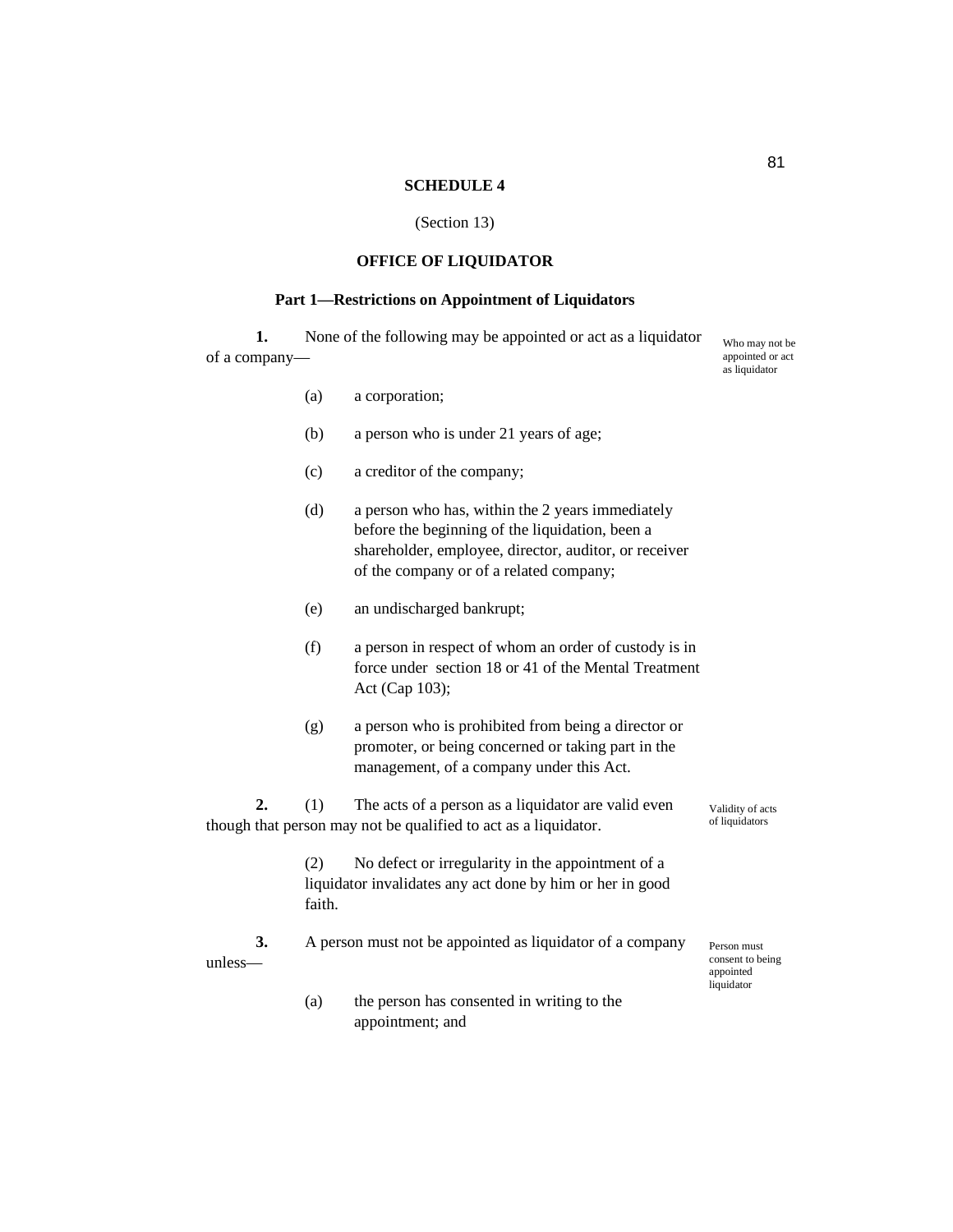(b) as at the time of the appointment, the person has not withdrawn the consent.

**4.** (1) If there is doubt on a specific ground about whether the appointment of a person as liquidator of a company is valid, the person, the company, or any of the company's creditors may apply to the Court for an order under subclause (2).

> (2) The Court may, on application, make an order declaring whether or not the appointment was valid on the ground specified in the application or on some other ground.

#### **Part 2—Vacancy in Office of Liquidator**

**5.** The office of liquidator becomes vacant if the person holding office resigns, dies, or is or becomes disqualified to act as liquidator. Vacancy in office of liquidator

> **6.** A person may resign from the office of liquidator by appointing another person as his or her successor and sending or delivering notice in writing of the appointment of his or her successor to the Registrar for registration.

**7.** The Court may, on the application of the company, or a shareholder or other entitled person, or a director or creditor of the company, review the appointment of a successor to a liquidator and may appoint any person who could be appointed as liquidator under section 16, 17, or 18, as the case may be, to be the liquidator of the company.

**8.** If, for any reason other than resignation, a vacancy occurs in the office of liquidator, written notice of the vacancy must immediately be sent or delivered to the Registrar by the person vacating office or, if that person is unable to act, by his or her personal representative.

**9.** If, as the result of the vacation of office by a liquidator, no person is acting as liquidator, the Registrar may appoint a person to act as liquidator until a successor is appointed under this clause.

**10.** If a vacancy occurs in the office of the liquidator, or a liquidator has been appointed under clause 9, as the case may be, the Court may, on the application of the company, or a shareholder or other entitled person, or a director or creditor of the company, or the Registrar, appoint any person who could be appointed as liquidator under section 16, 17, or 18, as the case may be, to be the liquidator of the company.

Court may declare whether liquidator validly appointed

How liquidator may resign

Court may review appointment of successor

Vacancy not caused by resignation

Appointment of liquidator until successor appointed

Appointment of successor by Court

82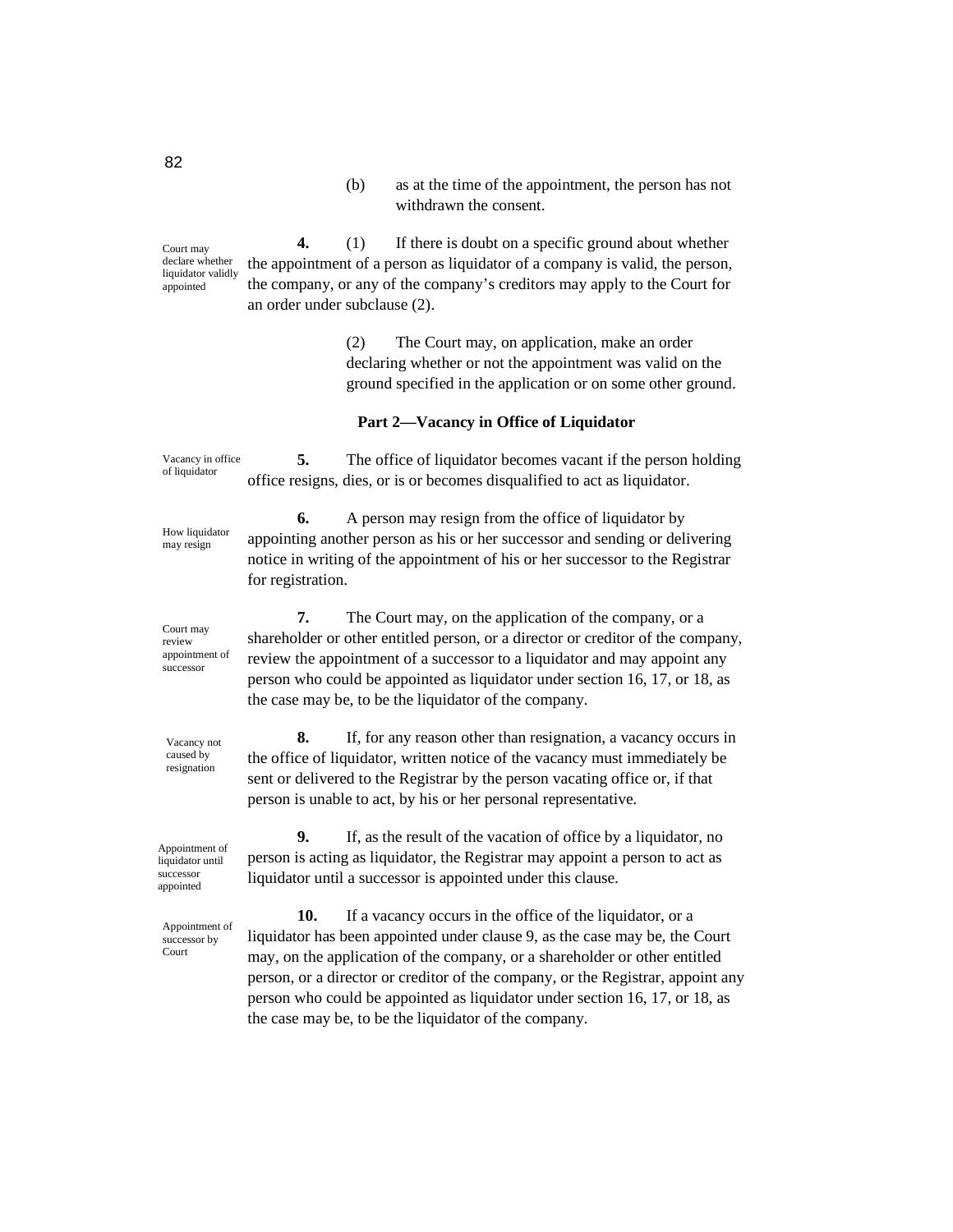**11.** A liquidator appointed under clause 10 must, within 10 working days of being appointed or being notified of his or her appointment, deliver a notice of his or her appointment to the Registrar for registration.

**12.** (1) A person vacating the office of liquidator must, if practicable, provide such information and give such assistance to that person's successor as he or she reasonably requires in taking over the duties of liquidator.

> (2) A person vacating the office of liquidator must immediately, or within any reasonable time that may be specified by that person's successor, deliver to his or her successor the following things that are in his or her possession or under his or her control—

- (a) any records or documents of the company;
- (b) other property of the company;
- (c) all claims;
- (d) accounts and records of the liquidation.

**13.** (1) A liquidator ceases to hold office on the completion of the liquidation.

(2) Subclause (1) does not limit Part 3 or 4 of Schedule 3.

#### **Part 3—Liquidators' Remuneration**

**14.** (1) Subject to clause 22(f) of Schedule 3, a liquidator appointed under section 16 or 17 is entitled to charge reasonable remuneration for carrying out his or her duties and exercising his or her powers as liquidator.

> (2) Unless the Court otherwise orders, a liquidator appointed under section 18 must charge remuneration either—

> > (a) of an amount equal to the amount fixed under regulations made under this Act; or

Remuneration of

liquidators

Liquidator ceases to hold office on completion of liquidation

appointment given by successor

Notice of

Vacating liquidator's successor to be helped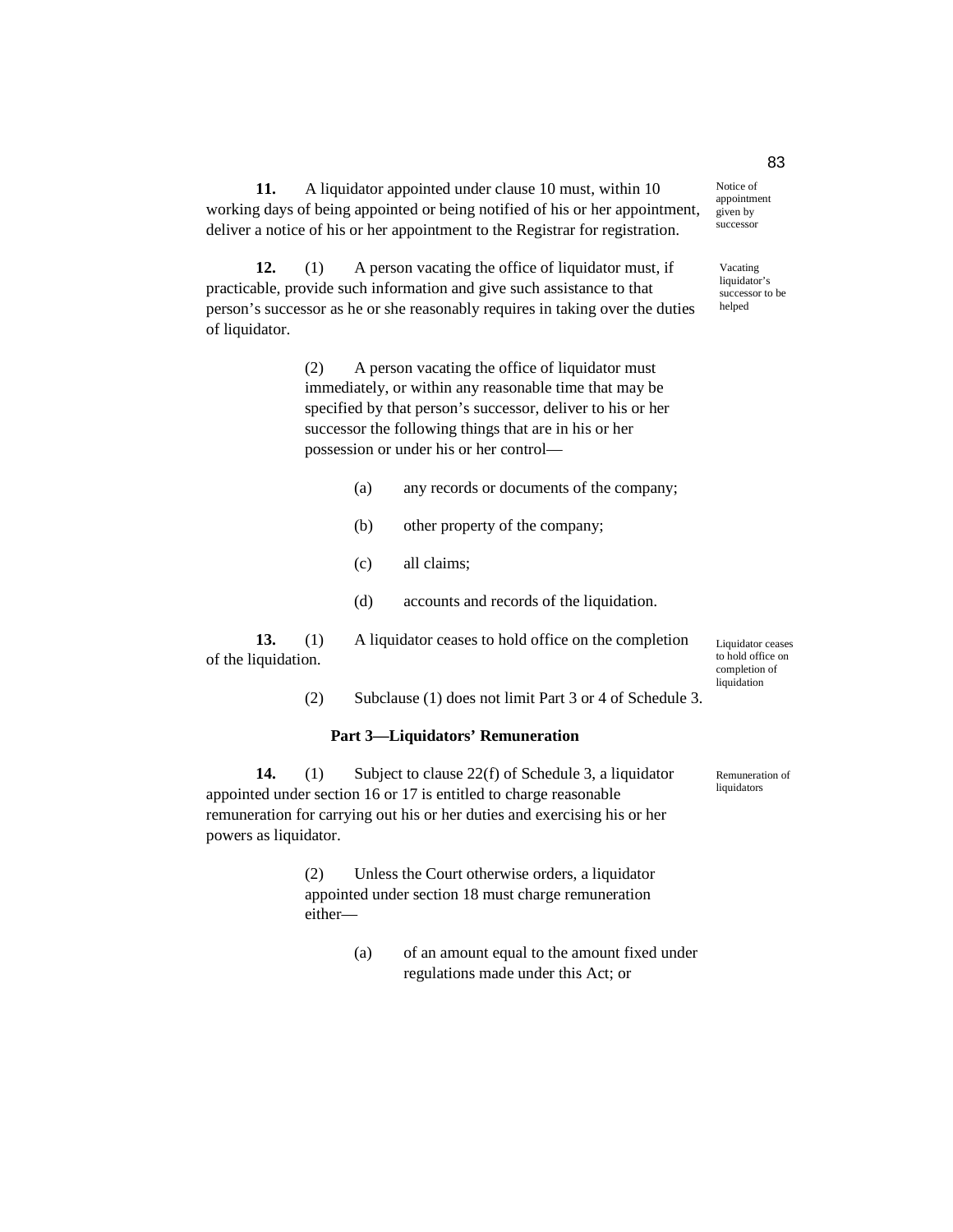(b) at, or in accordance with, such rate or rates as may be prescribed under regulations made under this Act.

**15.** The expenses and remuneration of the liquidator are payable out of the assets of the company. Expenses and remuneration payable out of

——————————

84

assets of company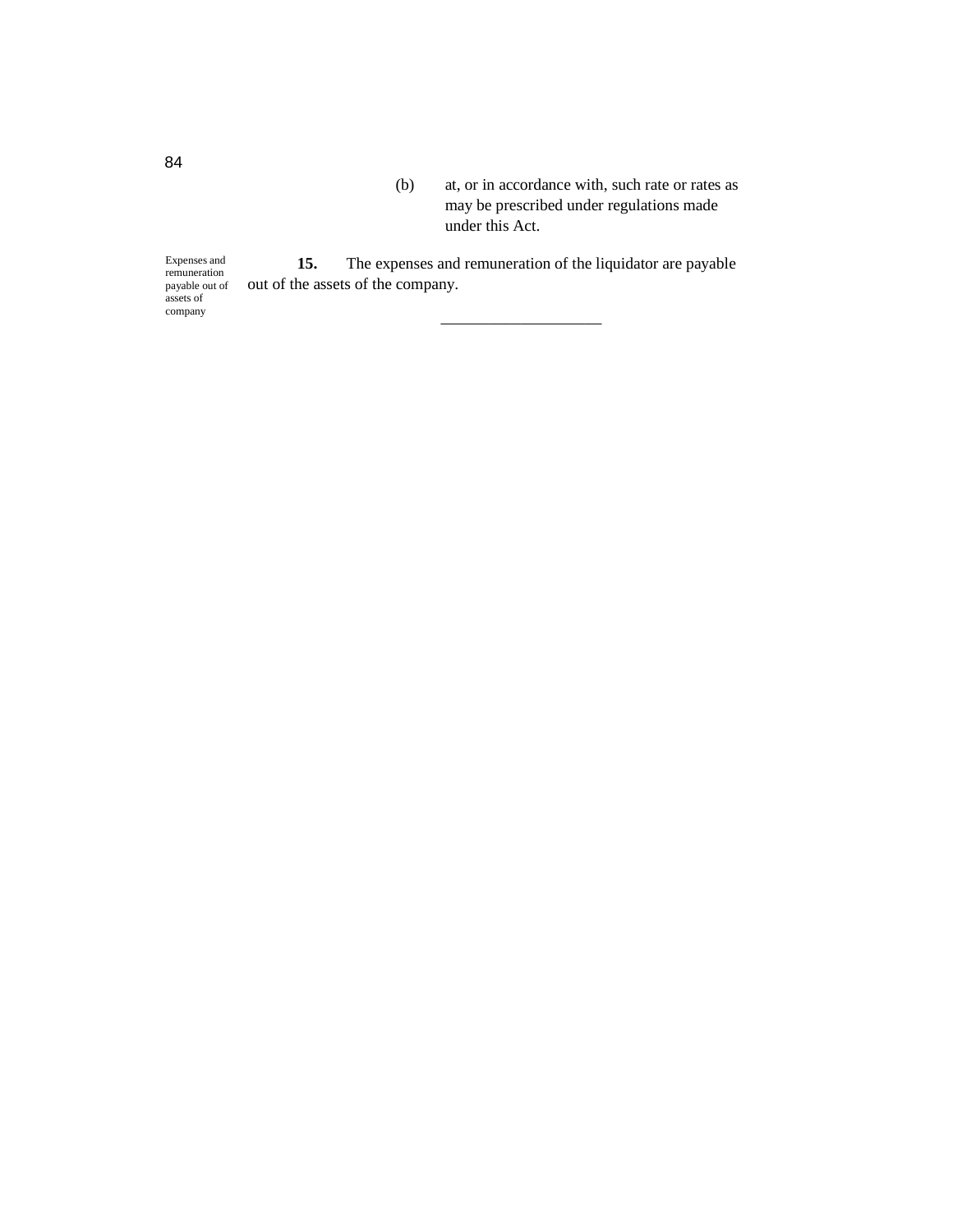#### **SCHEDULE 5**

#### (Section 13)

## **EFFECT OF LIQUIDATION**

#### **Part 1—Preliminary Provision**

**1.** With effect from the commencement of the liquidation of a <sub>Company's rules</sub> company, the rules of the company cannot be altered. not to be altered

#### **Part 2—Effect on Company's Officers and Shareholders, etc**

**2.** With effect from the commencement of the liquidation of a company, the directors remain in office but cease to have powers, functions, or duties other than those required or permitted to be exercised by this Act.

**3.** With effect from the commencement of the liquidation of a company—

- (a) unless the Court orders otherwise, a share in the company must not be transferred; or
- (b) an alteration must not be made to the rights or liabilities of a shareholder or former shareholder of the company; or
- (c) a shareholder must not exercise a power under the rules of the company or this Act, except for the purposes of this Act.

#### **Part 3—Effect on Proceedings**

**4.** With effect from the commencement of the liquidation of a company, a person must not, unless the liquidator agrees or the Court orders otherwise, commence or continue legal proceedings against the company or in relation to its property.

**5.** (1) At any time after the making of an application to the Court to appoint a liquidator of a company and before a liquidator is appointed, the company or any creditor or shareholder of the company may—

Legal proceedings not

to be commenced or continued

Effect on proceedings commenced before commencement of liquidation

Functions and powers of company's directors suspended

Effect on company's shareholders

85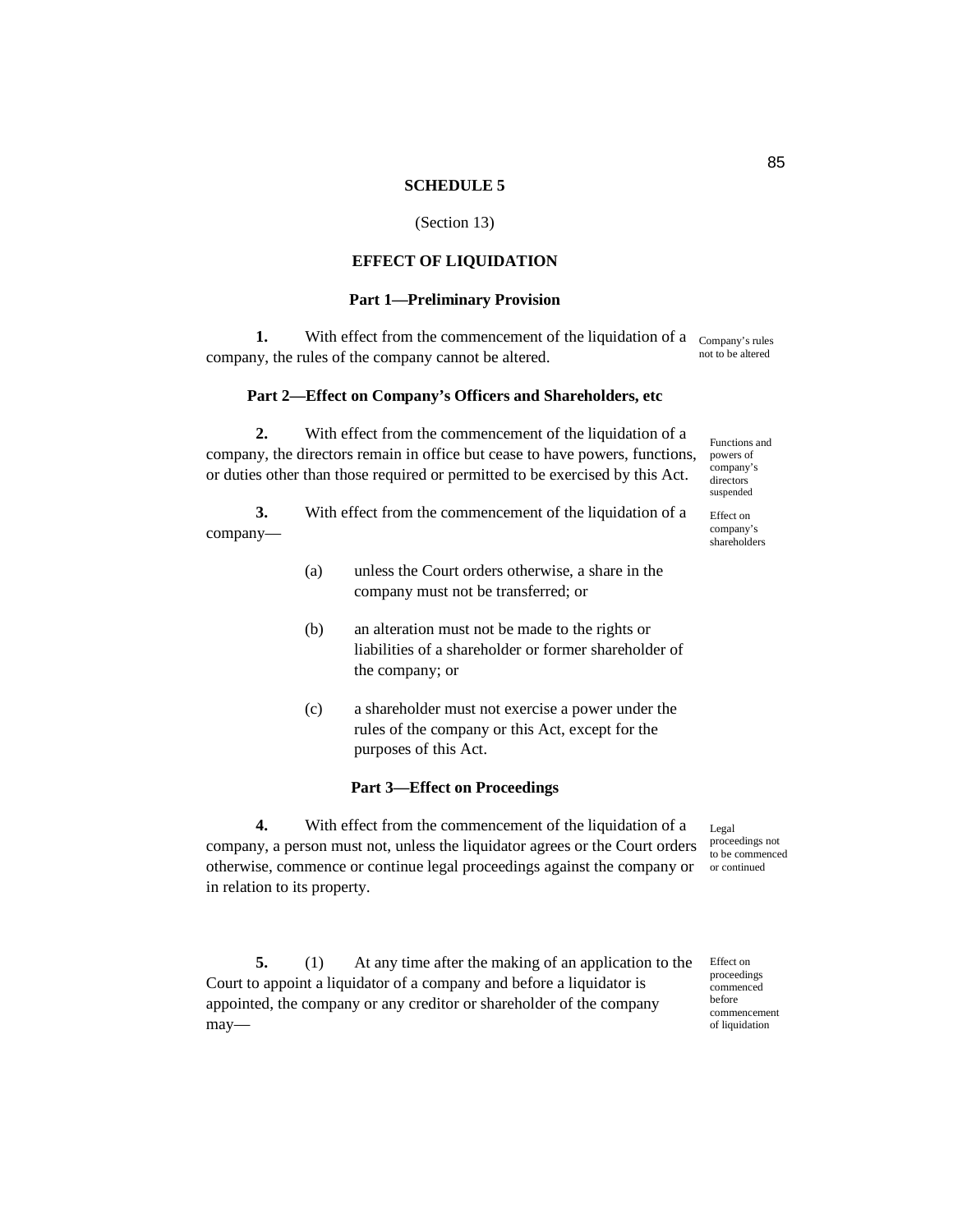- (a) in the case of any application or proceeding against the company that is pending in the Court or Court of Appeal, apply to the Court or Court of Appeal, as the case may be, for a stay of the application or proceeding; or
- (b) in the case of any other application or proceeding pending against the company in any other court or tribunal, apply to the Court to restrain the application or proceeding.

(2) The Court or Court of Appeal, as the case may be, may stay or restrain the application or proceedings on any terms that it thinks fit.

**6.** (1) With effect from the commencement of the liquidation of a company, a person must not, unless the liquidator agrees or the Court orders otherwise, exercise or enforce, or continue to exercise or enforce, a right or remedy over or against property of the company. No enforcement of rights over company's property

> (2) Nothing in subclause (1) or clause 4 affects the right of a secured creditor to take possession of, realise or otherwise deal with, property of the company over which that creditor has a charge.

Restriction on rights of creditors to complete execution, distraint, or attachment

**7.** (1) Subject to subclauses (2) and (3), a creditor is not entitled to retain the benefit of any execution process, distress, or attachment over or against the property of a company unless the execution process, distress, or attachment is completed before—

- (a) the passing of a special resolution appointing a liquidator of the company, or the date on which the creditor had notice of the calling of a meeting at which such a resolution was proposed, whichever occurs first; or
- (b) the passing of a resolution by the directors of a company appointing a liquidator of the company, or the date on which the creditor had notice of the calling of a meeting at which such a resolution was proposed, whichever occurs first; or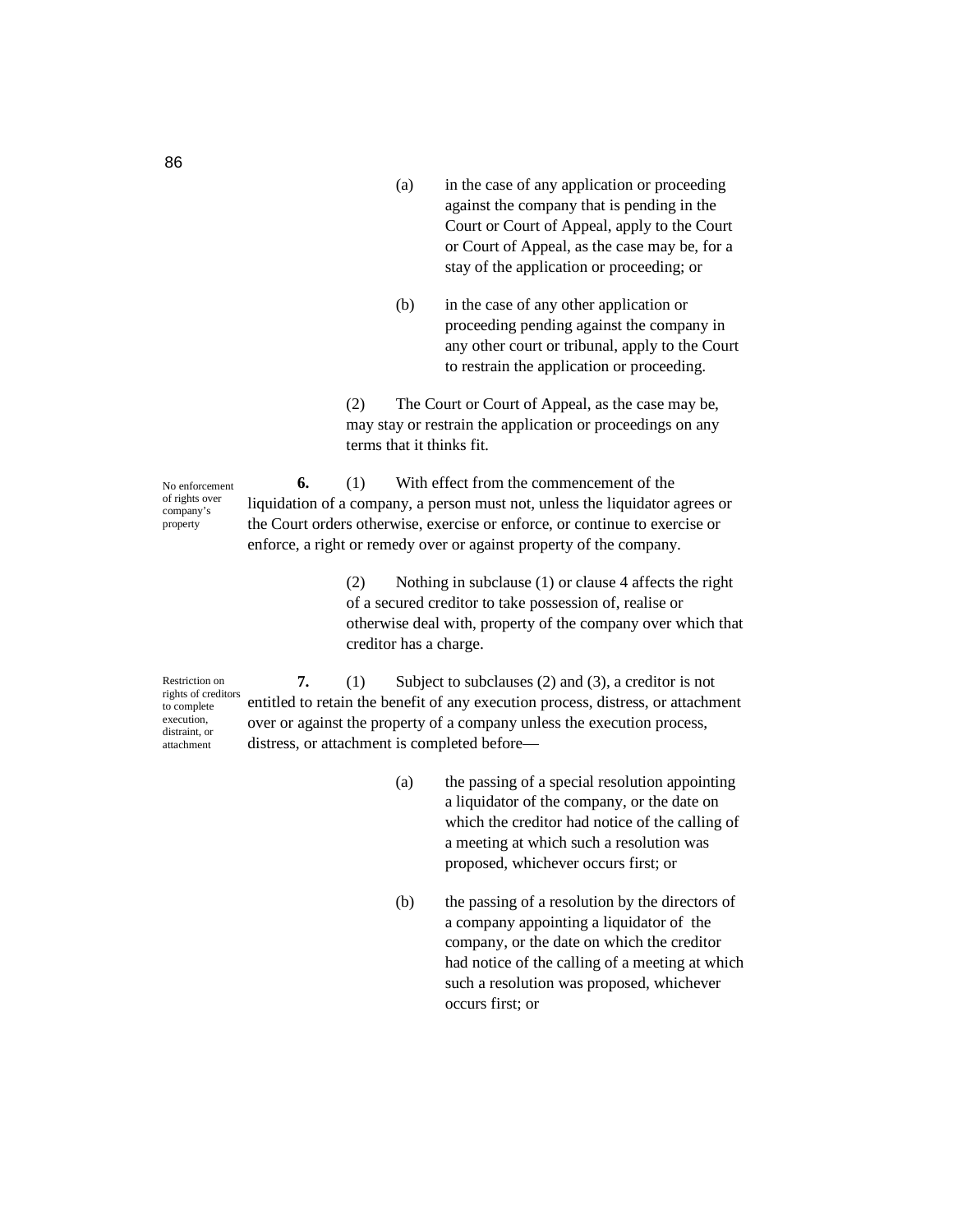- (c) the making of an application to the Court to appoint a liquidator of the company.
- (2) Despite subclause (1)—
	- (a) a person who, in good faith, purchases property of a company from a court officer charged with an execution process acquires a good title as against the liquidator of the company;
	- (b) a person who, in good faith, purchases property of a company on which distress has been levied acquires a good title as against the liquidator of the company.

(3) The Court may set aside the application of subclause (1) to the extent and on any conditions that the Court thinks fit.

- (4) For the purposes of this clause—
	- (a) an execution or distraint against personal property is completed by seizure and sale; or
	- (b) an attachment of a debt is completed by receipt of the debt; or
	- (c) an execution against land is completed by sale, and, in the case of an equitable interest, by the appointment of a receiver.

(5) Nothing in this section limits or affects Part 2 of Schedule 7.

**8.** (1) A court officer must, on being required by a liquidator of a company to do so, deliver or transfer the company's property and any money received in satisfaction or partial satisfaction of an execution or paid to avoid a sale of the property, as the case may be, to the liquidator if— Duties of court officer in execution process

> (a) the property has been taken in an execution process; and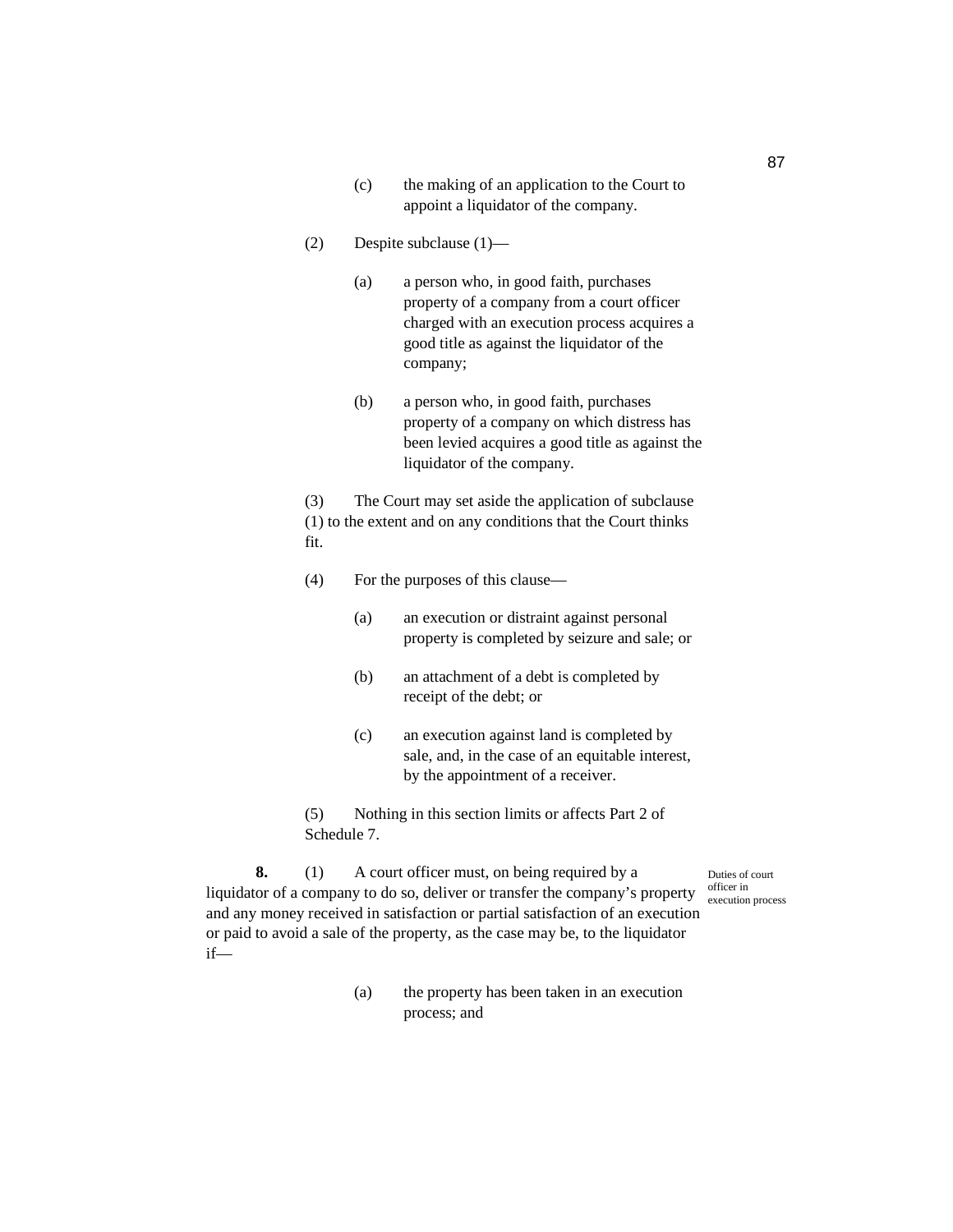(b) before completion of the execution process, the court officer charged with the execution process receives notice that the liquidator of the company has been appointed.

(2) The costs of the execution process are a first charge on any property or money delivered or transferred to the liquidator under subclause (1) and the liquidator may sell all or some of the property to satisfy that charge.

(3) The court officer must retain the proceeds of sale or the money paid for 10 working days if—

- (a) property of a company is sold in an execution process in respect of a judgment for a sum exceeding \$500; or
- (b) money is paid to the court officer charged with the execution process to avoid a sale of the property.

(4) The court officer must deduct from the amount the costs of the execution process and pay the balance to the liquidator if—

- (a) within the period of 10 working days, the court officer has notice of—
	- (i) the calling of a meeting at which a special resolution is proposed to appoint a liquidator; or
	- (ii) the calling of a meeting of the directors at which a resolution is proposed to appoint a liquidator or of a meeting of the directors at which the appointment of a liquidator is to be considered; or
	- (iii) the making of an application to the Court to appoint a liquidator; and
- (b) The company is put into liquidation.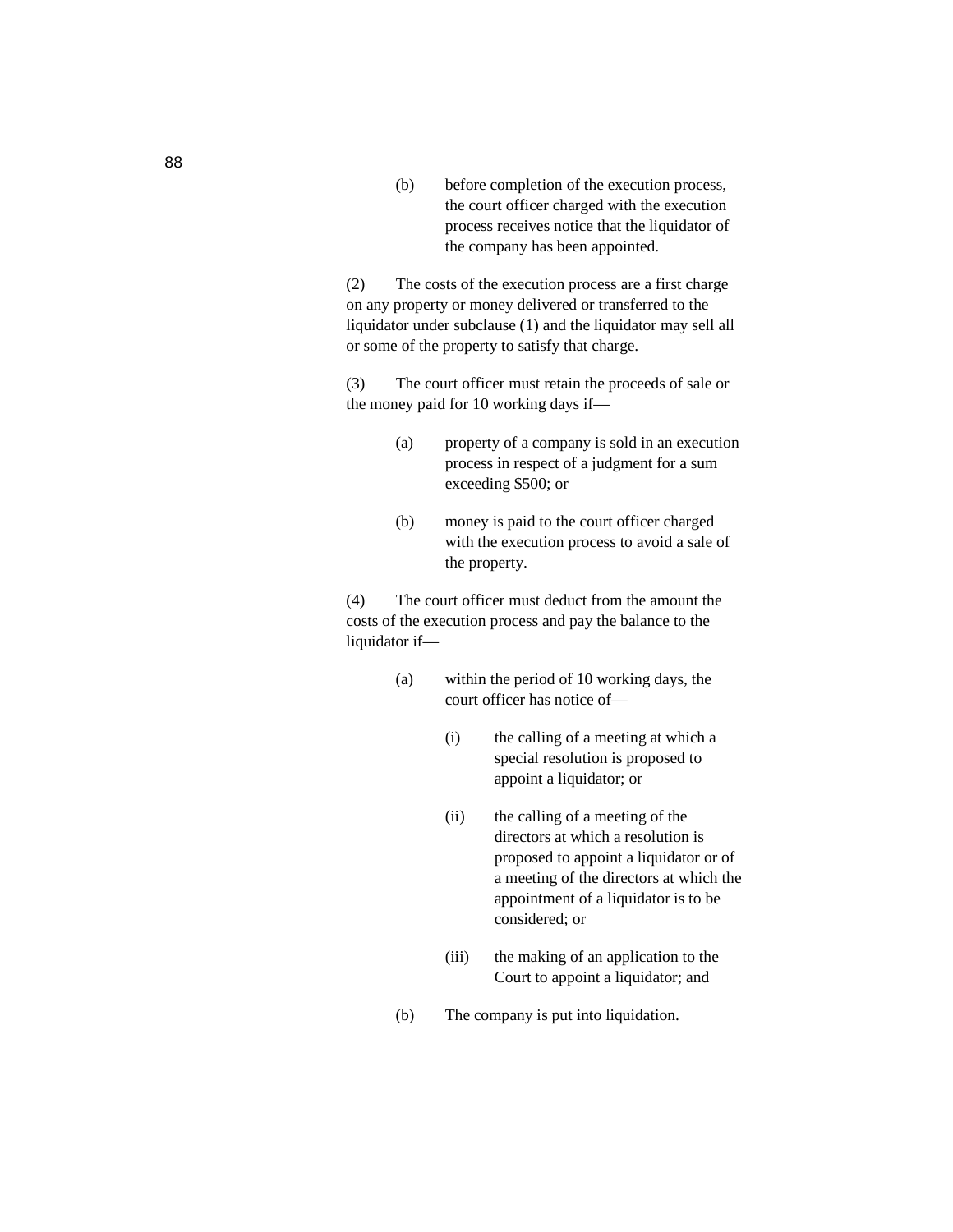(5) A liquidator to whom money is paid under subclause (4) is entitled to retain it as against the execution creditor.

(6) The Court may set aside the application of this section to the extent, and on any conditions, that it thinks fit.

## **Part 4—Effect on Certain Conduct**

**9.** (1) If a company is in liquidation, or an application has Certain conduct been made to the Court for an order that a company be put into liquidation, <sup>prohibited</sup> as the case may be, no person may—

- (a) leave Solomon Islands with the intention of—
	- (i) avoiding payment of money due to the company; or
	- (ii) avoiding examination in relation to the affairs of the company; or
	- (iii) avoiding compliance with an order of the Court or some other obligation under this Part in relation to the affairs of the company; or
- (b) conceal or remove property of the company with the intention of preventing or delaying the liquidator taking custody or control of it; or
- (c) destroy, conceal, or remove records or other documents of the company.

(2) A person who does not comply with subclause (1) commits an offence and is liable on conviction to a fine not exceeding 250 penalty units or to imprisonment for a term not exceeding 2 years, or both.

——————————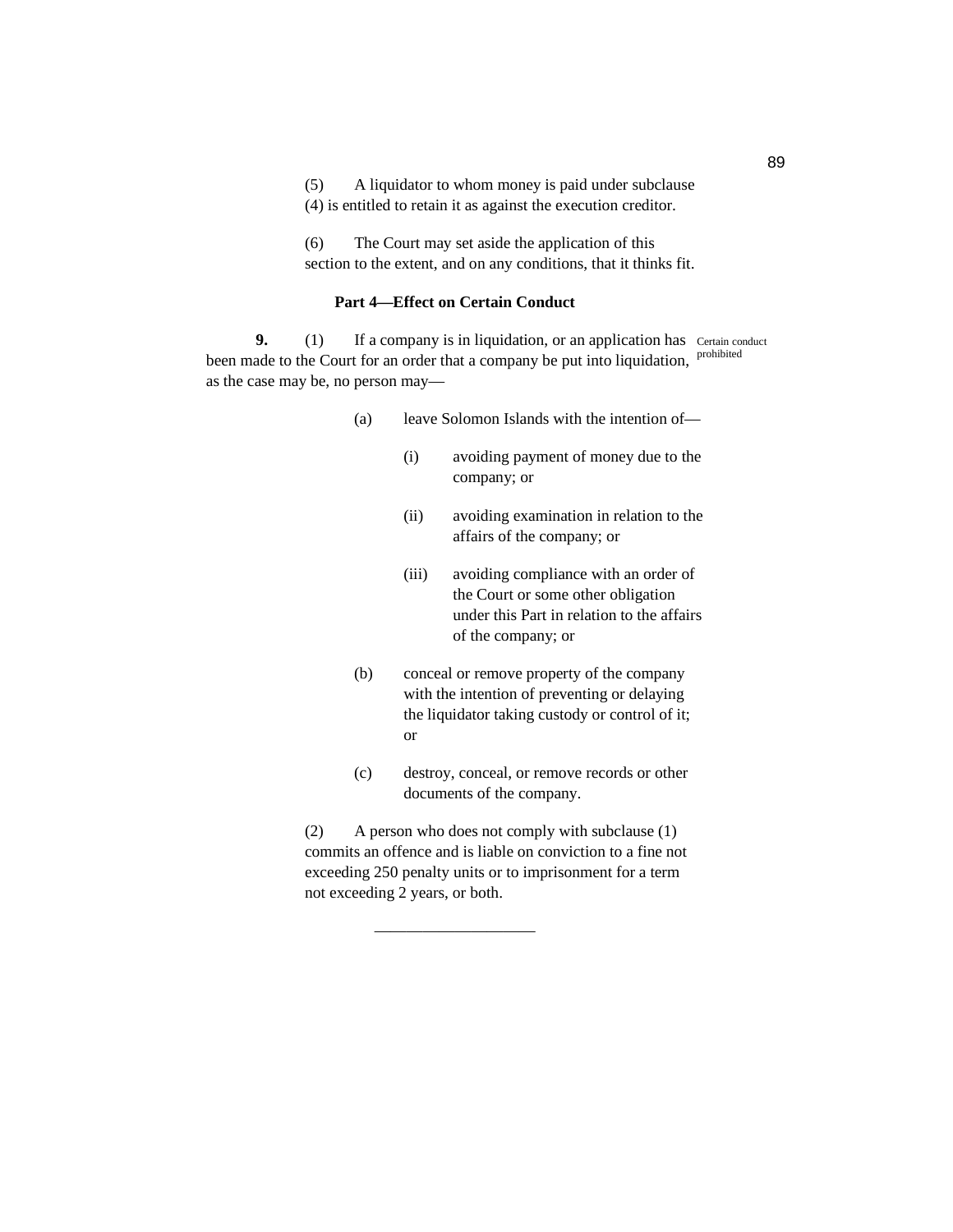# **SCHEDULE 6**

(Sections 13 and 45)

# **LIQUIDATION COMMITTEES**

# **Part 1—Liquidation Committee**

| Appointment of<br>members | 1.                     | (1) |                                                                                                                                                                                                                              | The members of a liquidation committee chosen by a<br>meeting of creditors or of shareholders take office immediately. |  |
|---------------------------|------------------------|-----|------------------------------------------------------------------------------------------------------------------------------------------------------------------------------------------------------------------------------|------------------------------------------------------------------------------------------------------------------------|--|
|                           |                        | (2) | The liquidator must refer the matter to the Court, and<br>the Court may make any decision that it thinks fit, if there is a<br>difference between the decisions of meetings of creditors and<br>meetings of shareholders on- |                                                                                                                        |  |
|                           |                        |     | (a)                                                                                                                                                                                                                          | the question of appointing a liquidation<br>committee; or                                                              |  |
|                           |                        |     | (b)                                                                                                                                                                                                                          | the membership of a liquidation committee.                                                                             |  |
| Membership                | 2.<br>persons who are- |     |                                                                                                                                                                                                                              | A liquidation committee must consist of not fewer than 3                                                               |  |
|                           |                        | (a) |                                                                                                                                                                                                                              | creditors or shareholders; or                                                                                          |  |
|                           |                        | (b) |                                                                                                                                                                                                                              | persons holding general powers of attorney from<br>creditors or shareholders; or                                       |  |
|                           |                        | (c) | liquidation.                                                                                                                                                                                                                 | authorised directors or representatives of companies<br>that are creditors or shareholders of the company in           |  |
| Powers                    | 3.                     |     | A liquidation committee has the power to-                                                                                                                                                                                    |                                                                                                                        |  |
|                           |                        | (a) |                                                                                                                                                                                                                              | call for reports from the liquidator on the progress of<br>the liquidation; and                                        |  |
|                           |                        | (b) |                                                                                                                                                                                                                              | call a meeting of creditors or of shareholders; and                                                                    |  |
|                           |                        | (c) | and                                                                                                                                                                                                                          | apply to the Court under Part 3 or 4 of Schedule 3;                                                                    |  |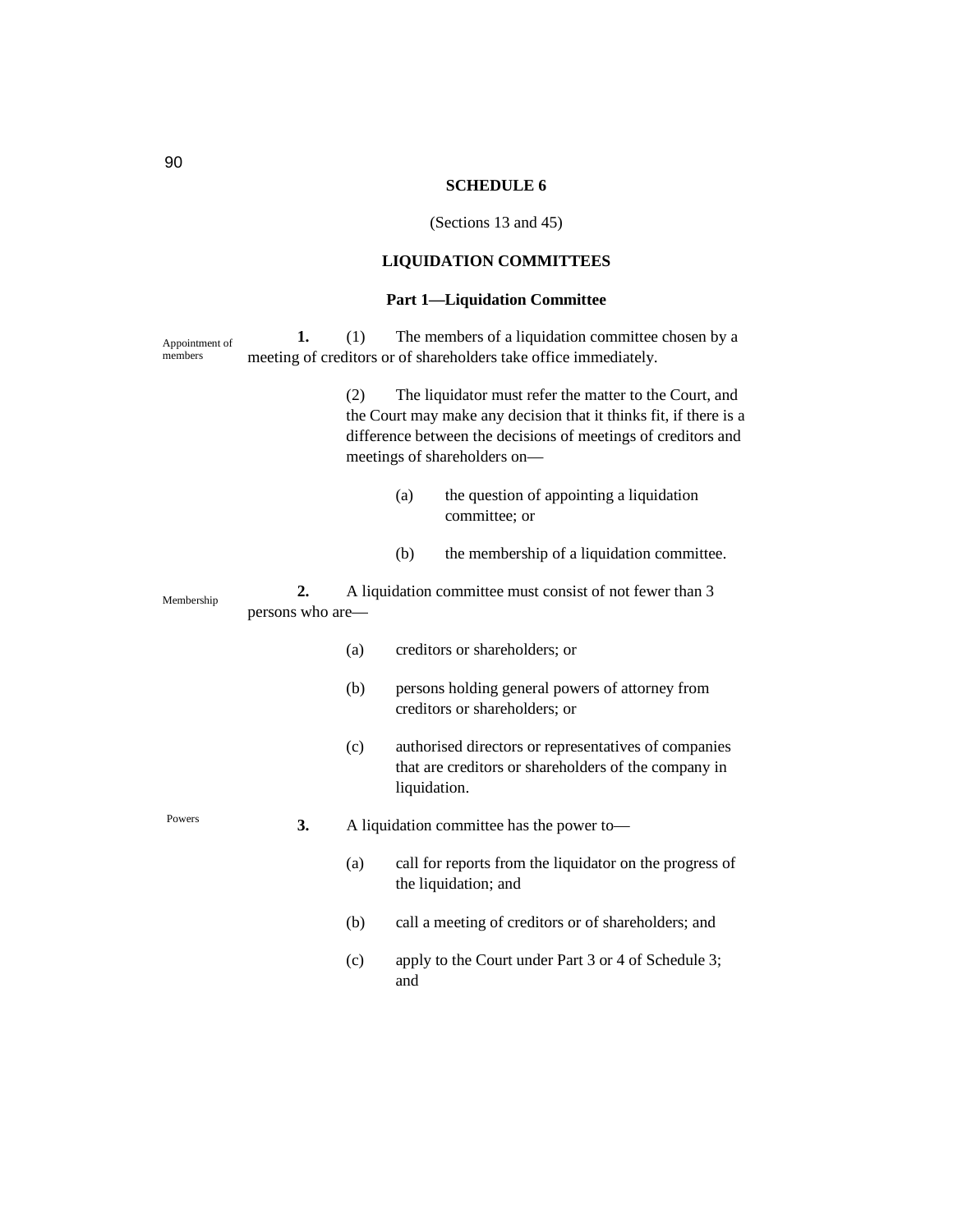(d) assist the liquidator, as appropriate, in the conduct of the liquidation.

**4.** A meeting of shareholders called under clause 3(b) must be held in accordance with the company's rules (except that the liquidator has power to give notice of a meeting of shareholders and to act as, or appoint, the chairperson of the meeting).

**5.** If, by reason of vacancies in a liquidation committee, the committee is unable to act, the liquidator must call attention to the situation in the next six-monthly report required to be prepared and sent under section 48.

**6.** (1) Subject to the leave of the Court, a member of a liquidation committee of a company must not, either directly or indirectly, become a purchaser of any part of the company's assets.

> (2) The Court may set aside any purchase made contrary to this clause, and grant any consequential relief that it thinks fit.

> (3) The Court may give its leave on any conditions that it thinks fit.

**7.** (1) Subject to the leave of the Court, no member of a liquidation committee may directly or indirectly be entitled toMembers not entitled to benefit from dealings with company's assets

- (a) derive any benefit from any transaction arising out of the assets of the company; or
- (b) receive out of the assets of the company any payment for services rendered by him or her in connection with the administration of the assets, or for any goods supplied by him or her to the liquidator for, or on account of, the company; or
- (c) directly or indirectly become the purchaser of any part of the company's assets.

(2) If the leave of the Court is sought under subclause (1) in respect of any payment for services, the leave may be given only if the services performed are of a special nature

91

Application of company's rules

Inability to act

Restriction on purchase of company's assets by liquidation committee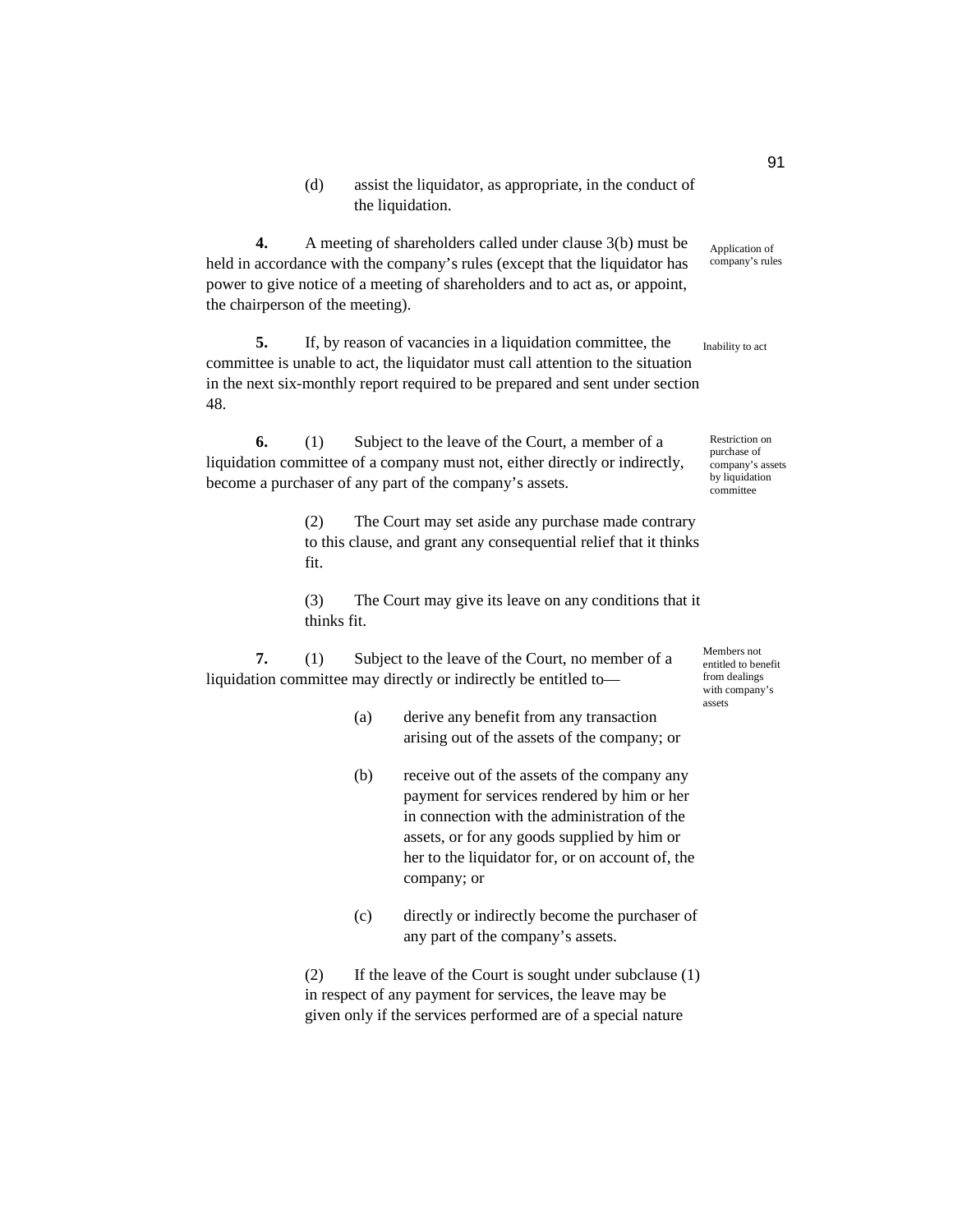**8.** Except by the leave of the Court, no remuneration may, under any circumstances, be paid to a member of a liquidation committee for services rendered by him or her in the discharge of the duties attaching to his or her office as a member of the committee. **9.** (1) The Court may disallow or recover any benefit or payment made contrary to clause 7 or 8. (2) The Court may give leave under clause 7 or 8 on any conditions that it thinks fit. **Part 2—Proceedings at Meetings 10.** (1) The committee must meet at the times as it from time to time appoints. (2) The liquidator or a member of the committee may also call a meeting of the committee as and when necessary. **11.** The committee may act by a majority of its members present at a meeting, but may not act unless a majority of the committee are present. **12.** A member of the committee may resign by notice in writing signed by the member and delivered to the liquidator. **13.** The office of a member of the committee becomes vacant if the member— (a) becomes bankrupt; or (b) compounds or arranges with his or her creditors; or (c) is absent from 3 consecutive meetings of the committee without the leave of those members who together with that member represent the creditors or No remuneration Disallowance or recovery of benefits or payments Frequency of meetings Majorities Resignation Office becoming vacant

shareholders, as the case may be.

which leave is given.

and the order must specify the nature of the services for

92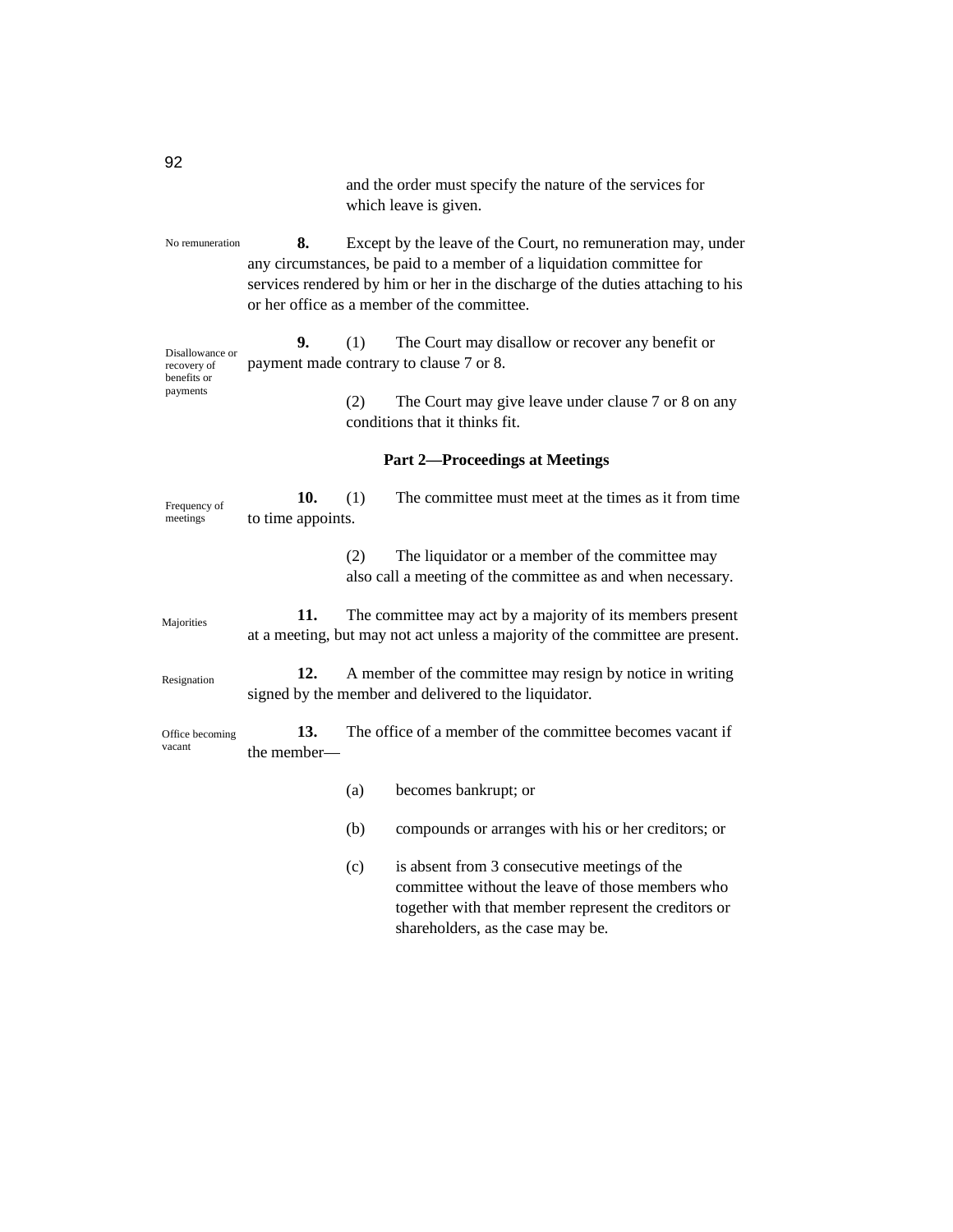| 14.<br>resolution-                                            | A member of the committee may be removed by a<br>(1)                                                               |                |                                                                                                                                                                         | Removal of<br>member |  |  |  |
|---------------------------------------------------------------|--------------------------------------------------------------------------------------------------------------------|----------------|-------------------------------------------------------------------------------------------------------------------------------------------------------------------------|----------------------|--|--|--|
|                                                               |                                                                                                                    | (a)            | carried at a meeting of creditors if the member<br>represents creditors; or                                                                                             |                      |  |  |  |
|                                                               |                                                                                                                    | (b)            | carried at a meeting of shareholders if the<br>member represents shareholders.                                                                                          |                      |  |  |  |
|                                                               | At least 5 working days' notice of the resolution must<br>(2)<br>be given, which states the object of the meeting. |                |                                                                                                                                                                         |                      |  |  |  |
| 15.<br>to the committee of-                                   | A vacancy in the committee may be filled by the appointment                                                        | Vacancy filled |                                                                                                                                                                         |                      |  |  |  |
|                                                               | (a)                                                                                                                |                | a creditor or shareholder, as the case may be; or                                                                                                                       |                      |  |  |  |
|                                                               | (b)                                                                                                                | may be.        | a person holding a general power of attorney from, or<br>being an authorised director or representative of, a<br>company that is a creditor or shareholder, as the case |                      |  |  |  |
| 16.<br>may act even though a vacancy exists in the committee. | Committee with<br>vacancy may act                                                                                  |                |                                                                                                                                                                         |                      |  |  |  |

————————————————————

93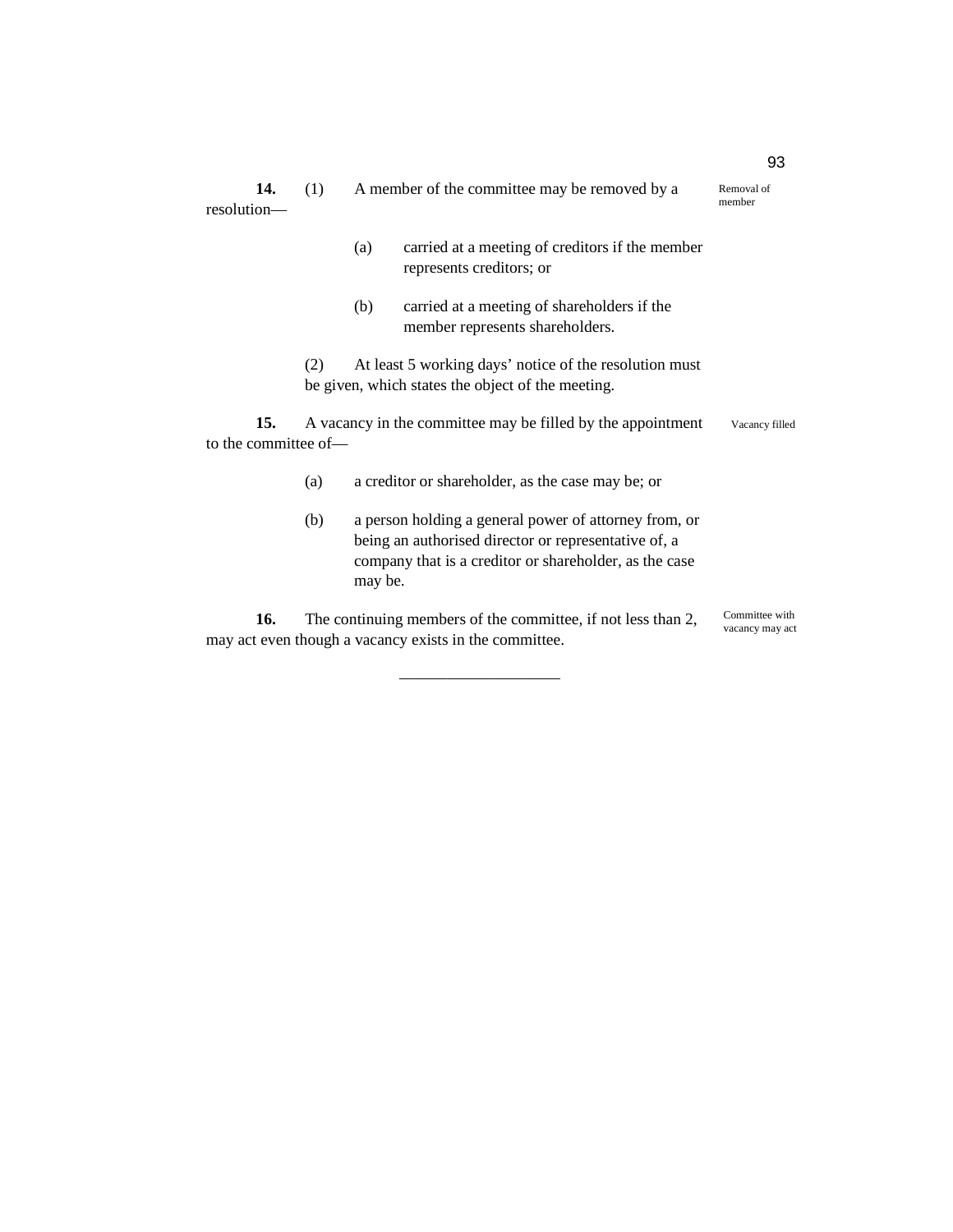#### **SCHEDULE 7**

#### (Section 13)

## **VOIDABLE TRANSACTIONS AND CHARGES AND RECOVERIES IN OTHER CASES**

#### **Part 1—Voidable Transactions and Charges**

#### **Division 1—Voidable Transactions**

Definitions

**1.** In clause 2—

"restricted period" means—

- (a) the period of 6 months before the date of commencement of the liquidation together with the period commencing on that date and ending at the time at which the liquidator is appointed; and
- (b) in the case of a company that was put into liquidation by the Court, the period of 6 months before the making of the application to the Court together with the period commencing on the date of the making of that application and ending on the date on which, and at the time at which, the order of the Court was made;
- (c) the period of 6 months before the making of the application to the Court together with the period commencing on the date of the making of that application and ending on the date and at the time of the commencement of the liquidation if—
	- (i) an application was made to the Court to put a company into liquidation; and
	- (ii) after the making of the application to the Court a liquidator was appointed under section 16 or 17;

"specified period" means—

(a) the period of 2 years before the date of commencement of the liquidation together with the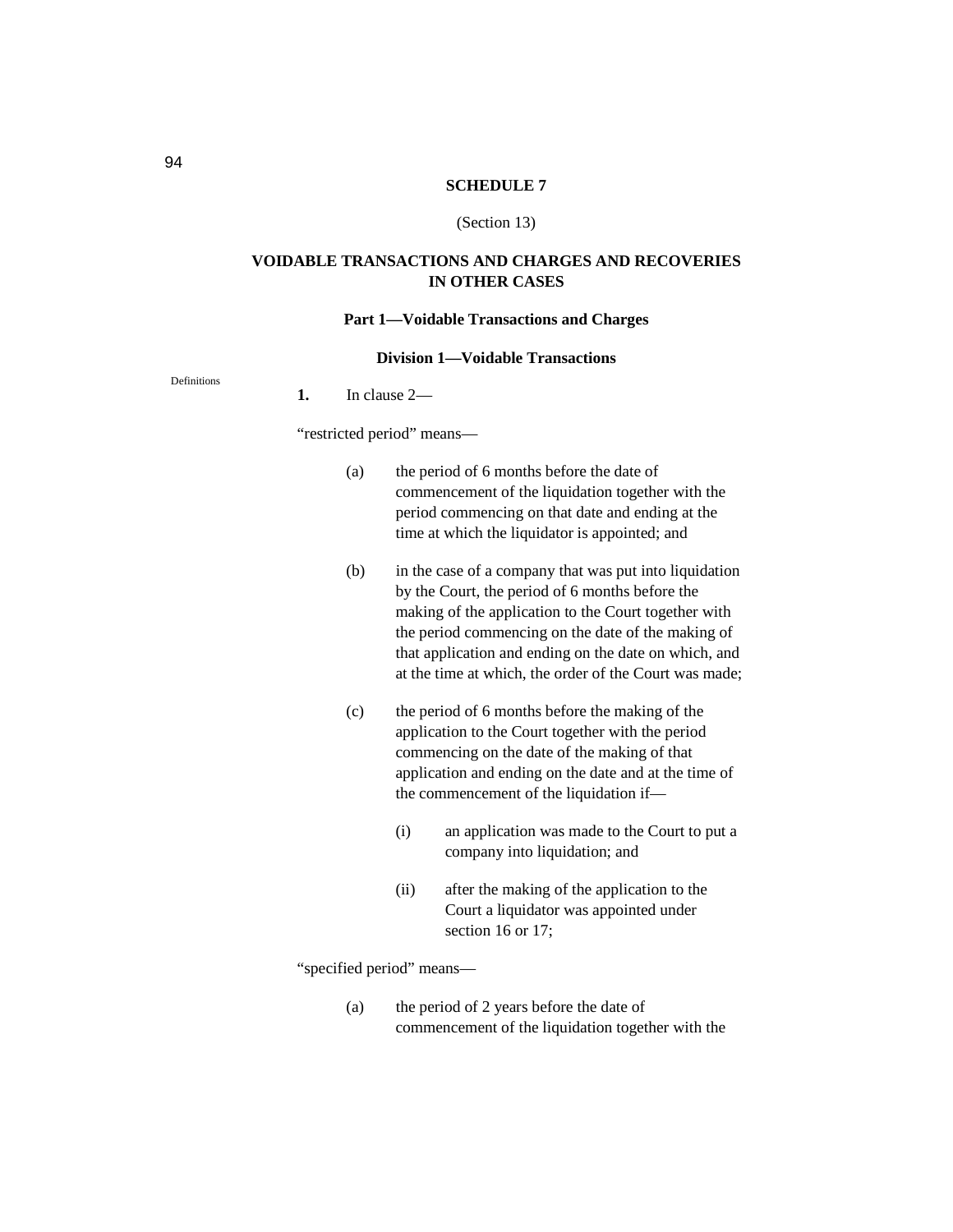period commencing on that date and ending at the time at which the liquidator is appointed; and

- (b) in the case of a company that was put into liquidation by the Court, the period of 2 years before the making of the application to the Court together with the period commencing on the date of the making of that application and ending on the date on which, and at the time at which, the order was made; and
- (c) the period of 2 years before the making of the application to the Court together with the period commencing on the date of the making of that application and ending on the date and at the time of the commencement of the liquidation if—
	- (i) an application was made to the Court to put a company into liquidation; and
	- (ii) after the making of the application to the Court a liquidator was appointed under section 16 or 17;

"transaction", in relation to a company, means—

- (a) a conveyance or transfer of property by the company; or
- (b) the giving of a security or charge over the property of the company; or
- (c) the incurring of an obligation by the company; or
- (d) the acceptance by the company of execution under a judicial proceeding; or
- (e) the payment of money by the company, including the payment of money under a judgment or order of a court.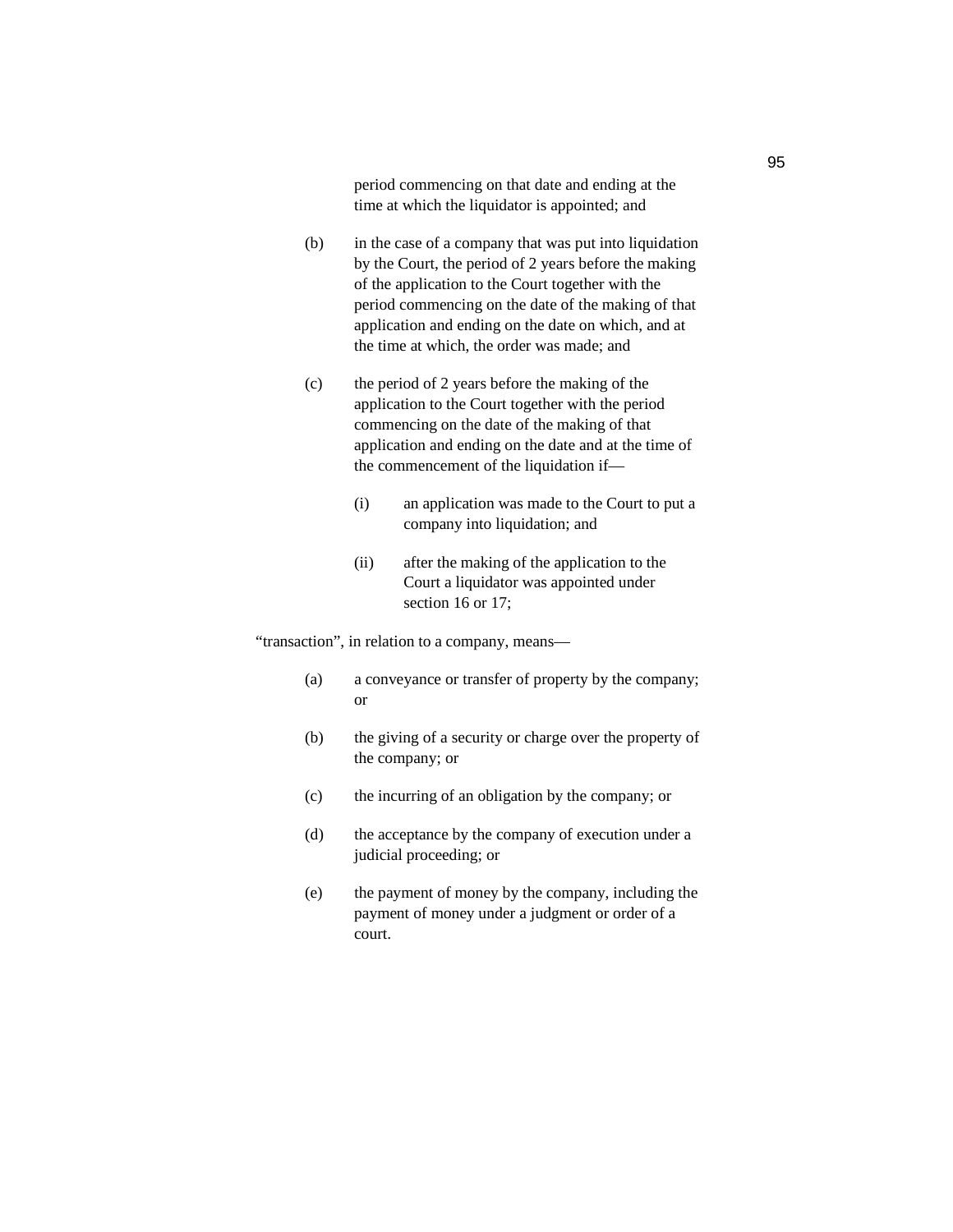**2.** (1) A transaction by a company is voidable on the application of the liquidator if the transaction— Voidable transactions

- (a) was made—
	- (i) at a time when the company was unable to pay its due debts; and
	- (ii) within the specified period; and
- (b) enabled another person to receive more towards satisfaction of a debt than the person would otherwise have received or be likely to have received in the liquidation.

(2) Subclause (1) does not apply if the transaction took place in the ordinary course of business.

(3) Unless the contrary is proved, a transaction that took place within the restricted period is presumed to have been made—

- (a) at a time when the company was unable to pay its debts; and
- (b) otherwise than in the ordinary course of business.

(4) In determining whether a transaction took place in the ordinary course of business, no account is, unless that other person knew that that was the intent or purpose of the company, to be taken of any intent or purpose on the part of a company—

- (a) to enable another person to receive more towards satisfaction of a debt than the person would otherwise receive or be likely to receive in the liquidation; or
- (b) to reduce or cancel the liability, whether in whole or in part, of another person in respect of a debt incurred by the company; or

96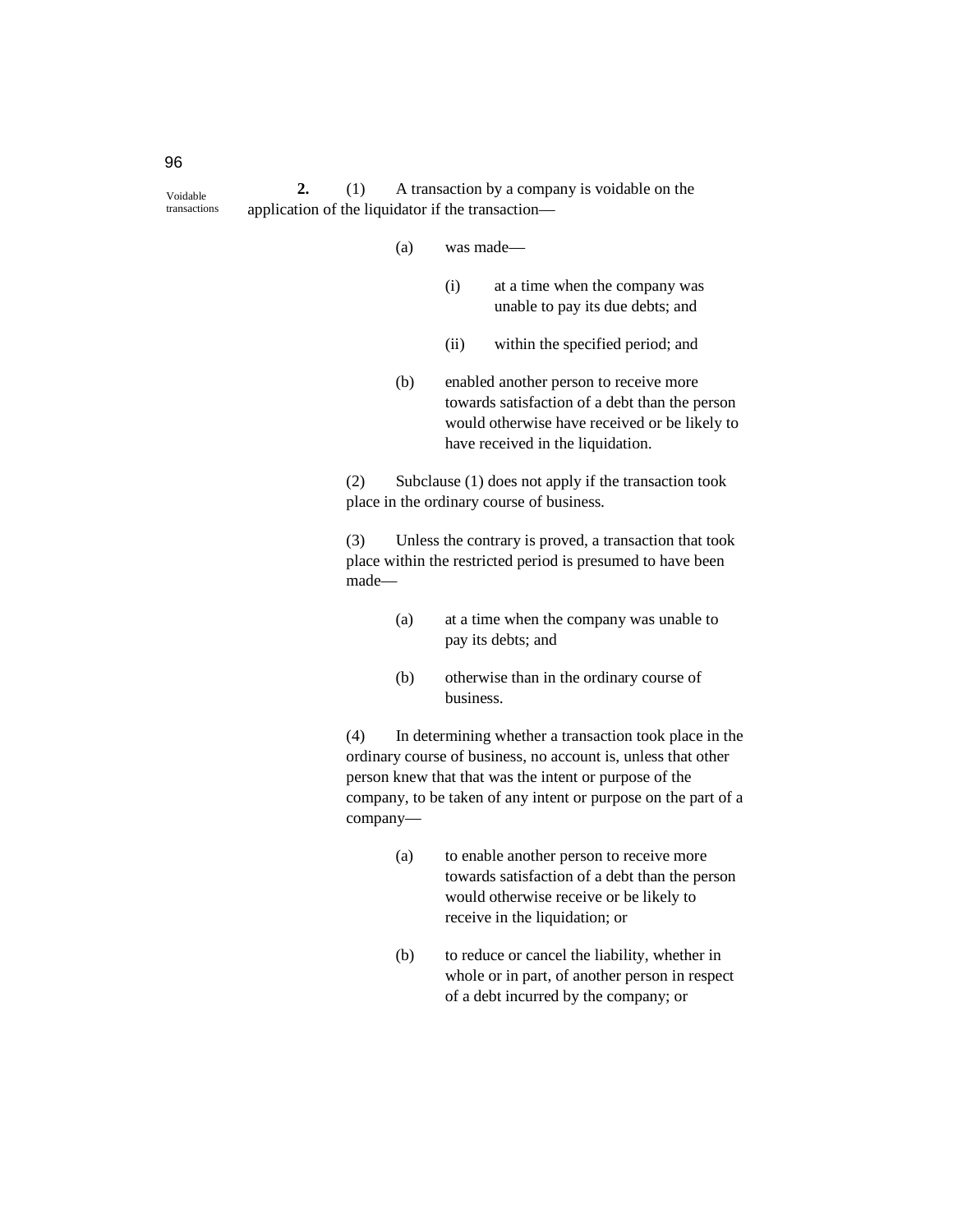(c) to contribute towards the satisfaction of the liability, whether in whole or in part, of another person in respect of a debt incurred by the company.

#### **Division 2—Voidable Charges**

## **3.** In clause 4—

"restricted period" means—

- (a) the period of 6 months before the date of commencement of the liquidation together with the period commencing on that date and ending at the time at which the liquidator is appointed; and
- (b) in the case of a company that was put into liquidation by the Court, the period of 6 months before the making of the application to the Court together with the period commencing on the date of the making of the application and ending on the date on which, and at the time at which, the order of the Court was made; and
- (c) the period of 6 months before the making of the application to the Court together with the period commencing on the date of the making of that application and ending on the date and at the time of the commencement of the liquidation if—
	- (i) an application was made to the Court to put a company into liquidation; and
	- (ii) after the making of the application to the Court a liquidator was appointed under section 16 or 17;

"specified period" means—

(a) the period of 1 year before the date of commencement of the liquidation together with the period commencing on that date and ending at the time at which the liquidator is appointed; and

97

Definitions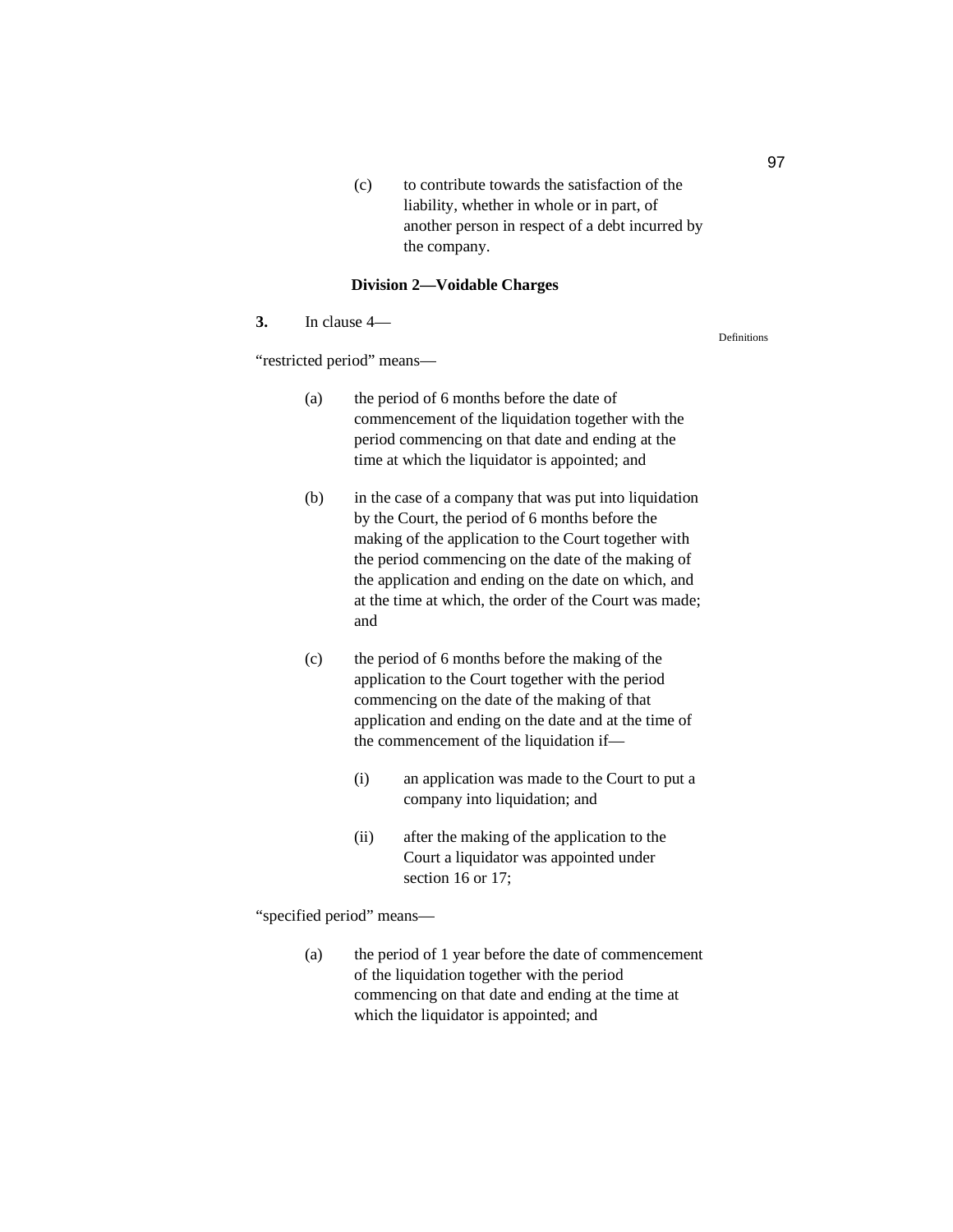- (b) in the case of a company that was put into liquidation by the Court, the period of 1 year before the making of the application to the Court together with the period commencing on the date of the making of the application and ending on the date on which, and at the time at which, the order of the Court was made; and
- (c) the period of 1 year before the making of the application to the Court together with the period commencing on the date of the making of that application and ending on the date and at the time of the commencement of the liquidation if—
	- (i) an application was made to the Court to put a company into liquidation; and
	- (ii) after the making of the application to the Court a liquidator was appointed under section 16 or 17.

**4.** (1) A charge over any property or undertaking of a company is voidable on the application of the liquidator if the charge was given within the specified period, unless— Voidable charges

- (a) the charge secures—
	- (i) money actually advanced or paid; or
	- (ii) the actual price or value of property sold or supplied to the company; or
	- (iii) any other valuable consideration given in good faith by the grantee of the charge at the time of, or at any time after, the giving of the charge; or
- (b) immediately after the charge was given, the company was able to pay its due debts; or
- (c) the charge is in substitution for a charge given before the specified period.

98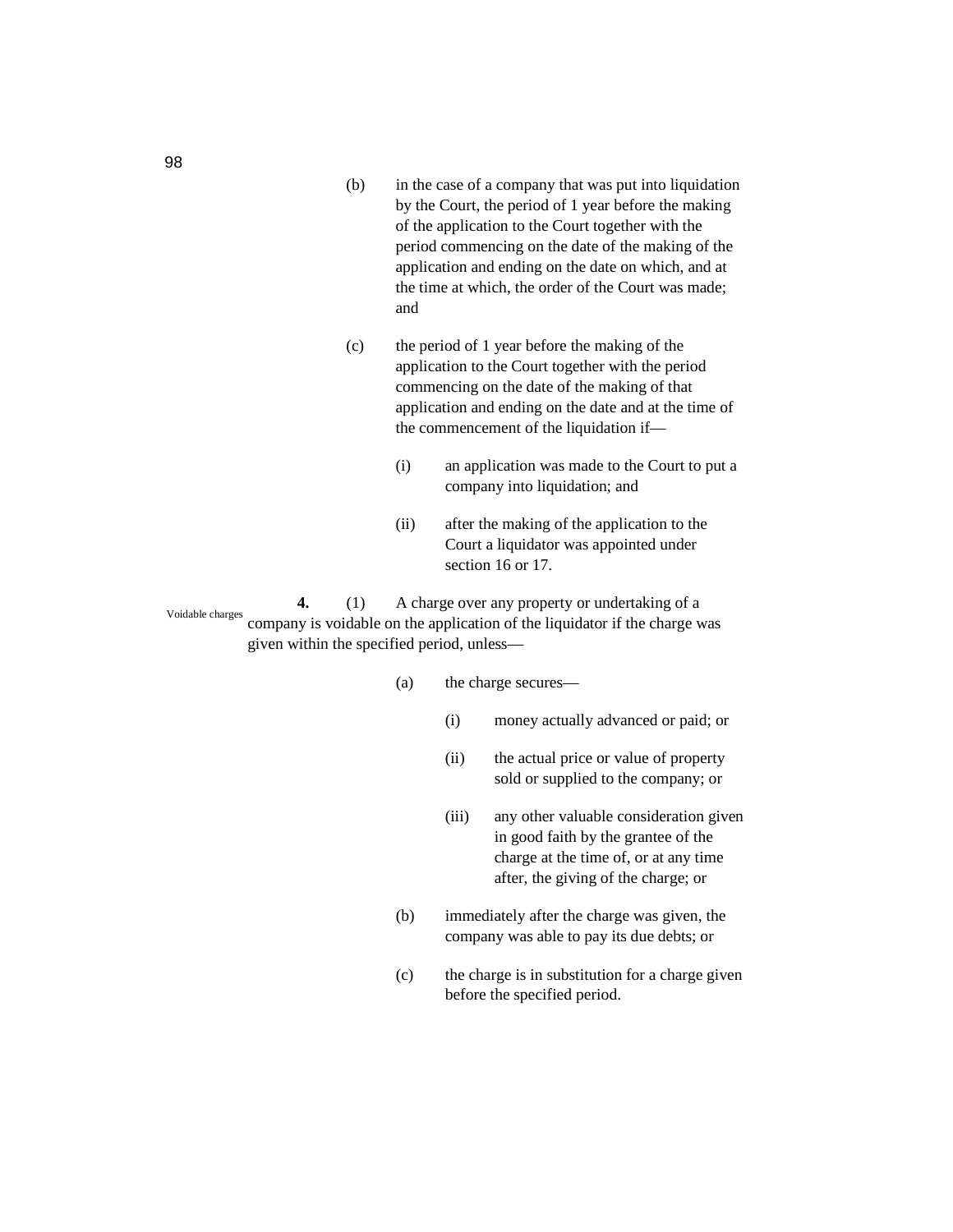(2) Unless the contrary is proved, a company giving a charge within the restricted period is presumed to have been unable to pay its due debts immediately after giving the charge.

- **5.** Clause 4(1)(c) does not apply to the extent that—
	- (a) the amount secured by the substituted charge exceeds charges the amount secured by the existing charge; or
	- (b) the value of the property subject to the substituted charge at the date of the substitution exceeds the value of the property subject to the existing charge at that date.

**6.** Nothing in clause 4 applies to a charge given by a company that secures the unpaid purchase price of property, whether or not the charge charge that is given over that property, if— Exception: secures unpaid

- purchase price
- (a) the charge document is executed not later than 30 days after the sale of the property; or
- (b) in the case of the sale of an estate or interest in land, the charge document is executed not later than 30 days after the final settlement of the sale.

**7.** For the purposes of clauses  $4(1)(a)$  and 6, if a charge was given by the company within the period specified in clause 4, all payments received by the secured party entitled to the charge after it was given are deemed to have been appropriated so far as may be necessary—

- (a) towards repayment of money actually advanced or paid by the secured party to the company on or after the giving of the charge; or
- (b) towards payment of the actual price or value of property sold by the secured party to the company on or after the giving of the charge; or
- (c) towards payment of any other liability of the company to the secured party in respect of any other valuable consideration given in good faith on or after the giving of the charge.

Payments received by secured party

Exception: certain kinds of substituted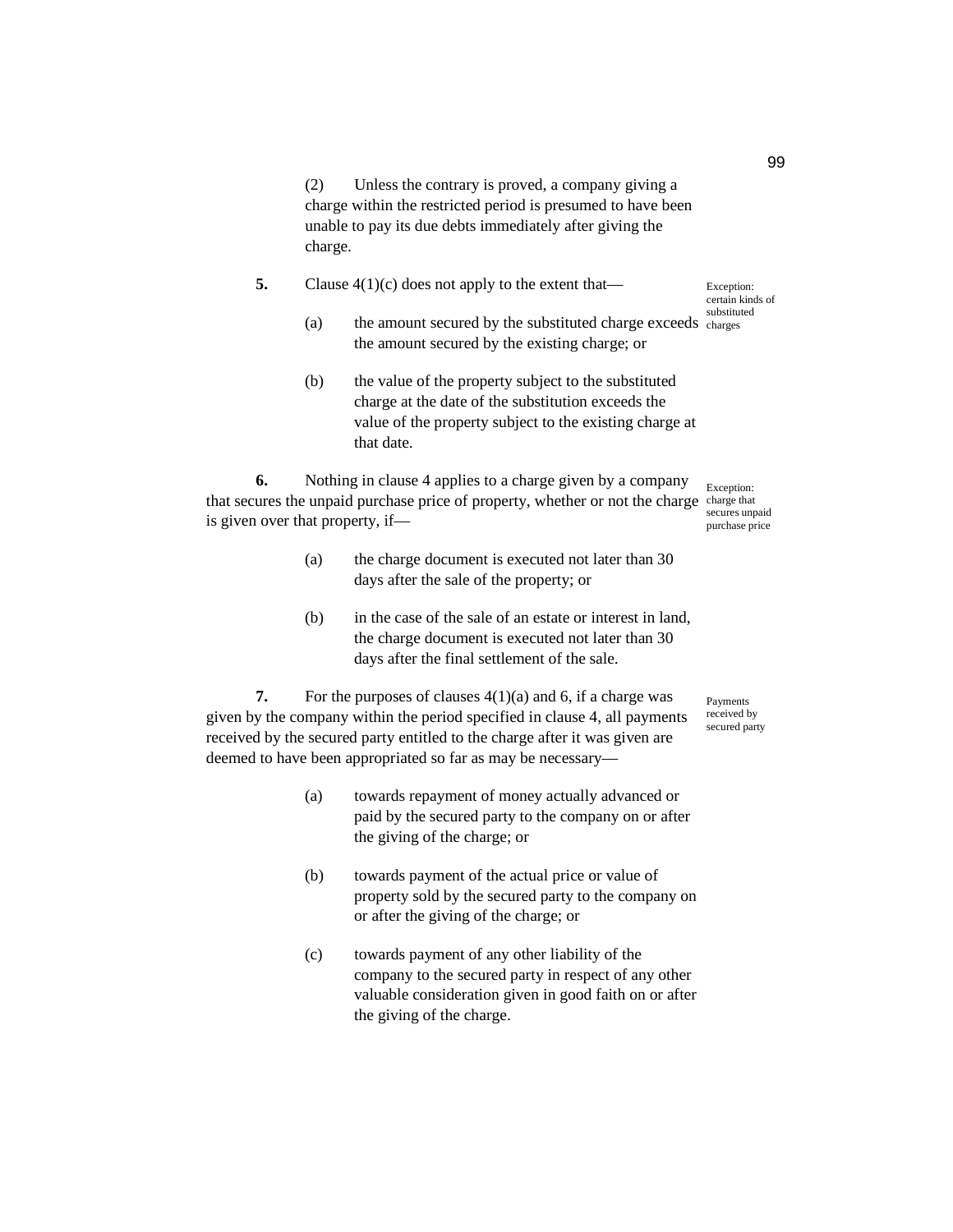# **Division 3—Procedure for Setting Aside Voidable Transactions and Charges**

**8.** (1) A liquidator who wishes to have a transaction that is voidable or a charge that is voidable set aside must— Procedure

- (a) file in the Court a notice to that effect specifying the transaction or charge to be set aside and, in the case of a transaction, the property or value which the liquidator wishes to recover, and also the effect of subclauses (2), (3), and (4); and
- (b) serve a copy of the notice on the other party to the transaction or the secured creditor entitled to the charge and on any other person from whom the liquidator wishes to recover.

#### (2) A person—

- (a) who would be affected by the setting aside of the transaction or charge specified in the liquidator's notice; and
- (b) who considers that the transaction or charge is not voidable,

may file in the Court a notice objecting to the transaction or charge being set aside, and serve a copy of that notice on the liquidator, within 20 working days after the service of the liquidator's notice.

(3) Unless a person on whom the liquidator's notice was served has given notice under subclause (2), the transaction or charge is set aside on the 20th working day after the date of service of the notice.

(4) If 1 or more persons have given notice under subclause (2), the liquidator may apply to the Court for an order that the transaction or charge be set aside. That application must be served on every person referred to in paragraph (b) of subclause (1), whether or not that person gave a notice under subclause (2).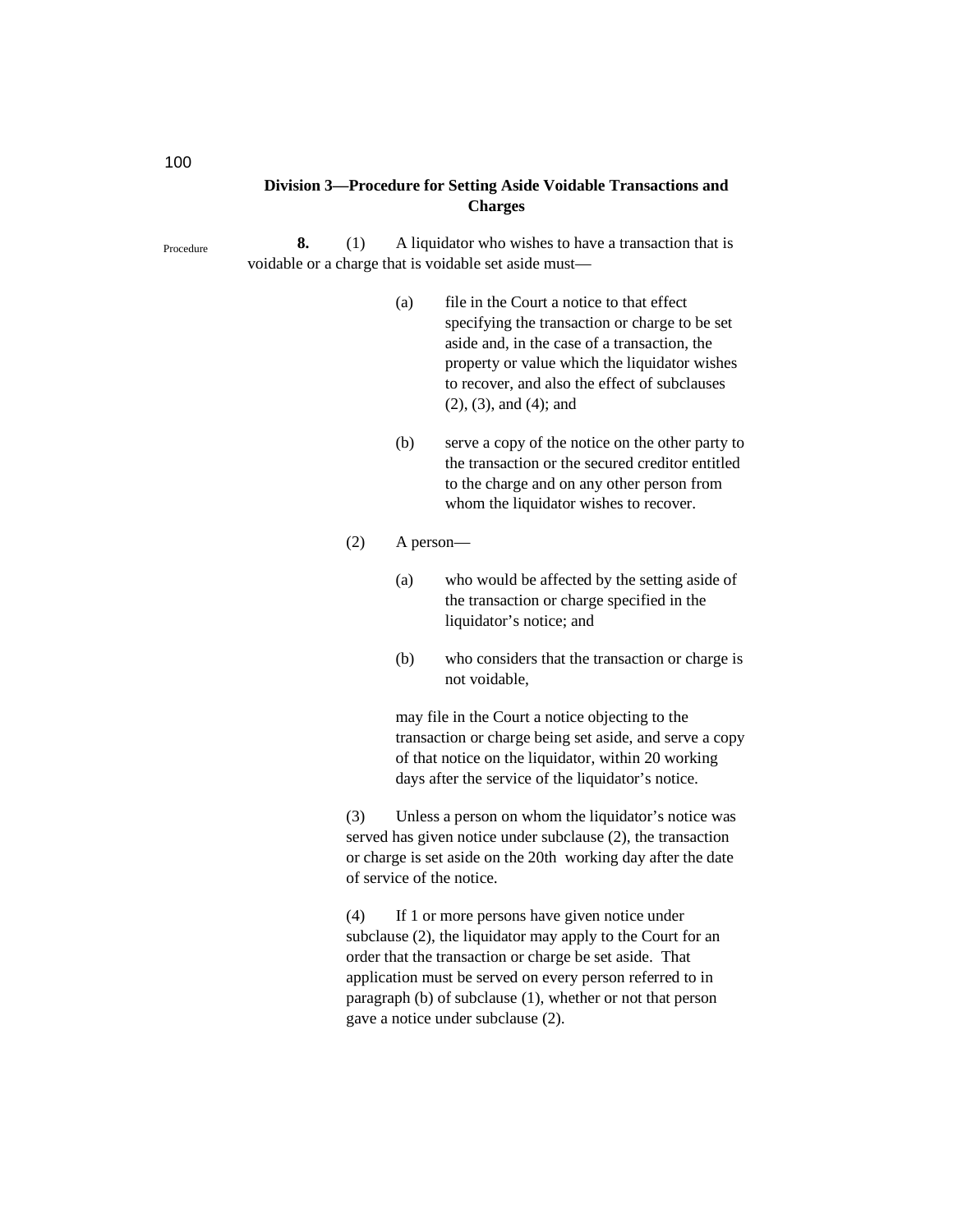**9.** If a transaction or charge is set aside, the Court may make 1 Other orders or more of the following orders—

- (a) an order requiring a person to pay to the liquidator, in respect of benefits received by that person as a result of the transaction or charge, such sums as fairly represent those benefits;
- (b) an order requiring property transferred as part of the transaction to be restored to the company;
- (c) an order requiring property to be vested in the company if it represents in a person's hands the application, either of the proceeds of sale of property, or of money, so transferred;
- (d) an order releasing, in whole or in part, a charge given by the company;
- (e) an order requiring security to be given for the discharge of an order made under this clause;
- (f) an order specifying the extent to which a person affected by the setting aside of a transaction or by an order made under this clause is entitled to claim as a creditor in the liquidation.

**10.** (1) The setting aside of a transaction or an order made under clause 9 does not affect the title or interest of a person in property that  $\frac{provisions}{relating to setting}$ the person has acquired—

Additional aside transactions and charges

- (a) from a person other than the company; and
- (b) for valuable consideration; and
- (c) without knowledge of the circumstances under which the property was acquired from the company.

(2) The setting aside of a charge or an order made under clause 9 does not affect the title or interest of a person in property that the person has acquired—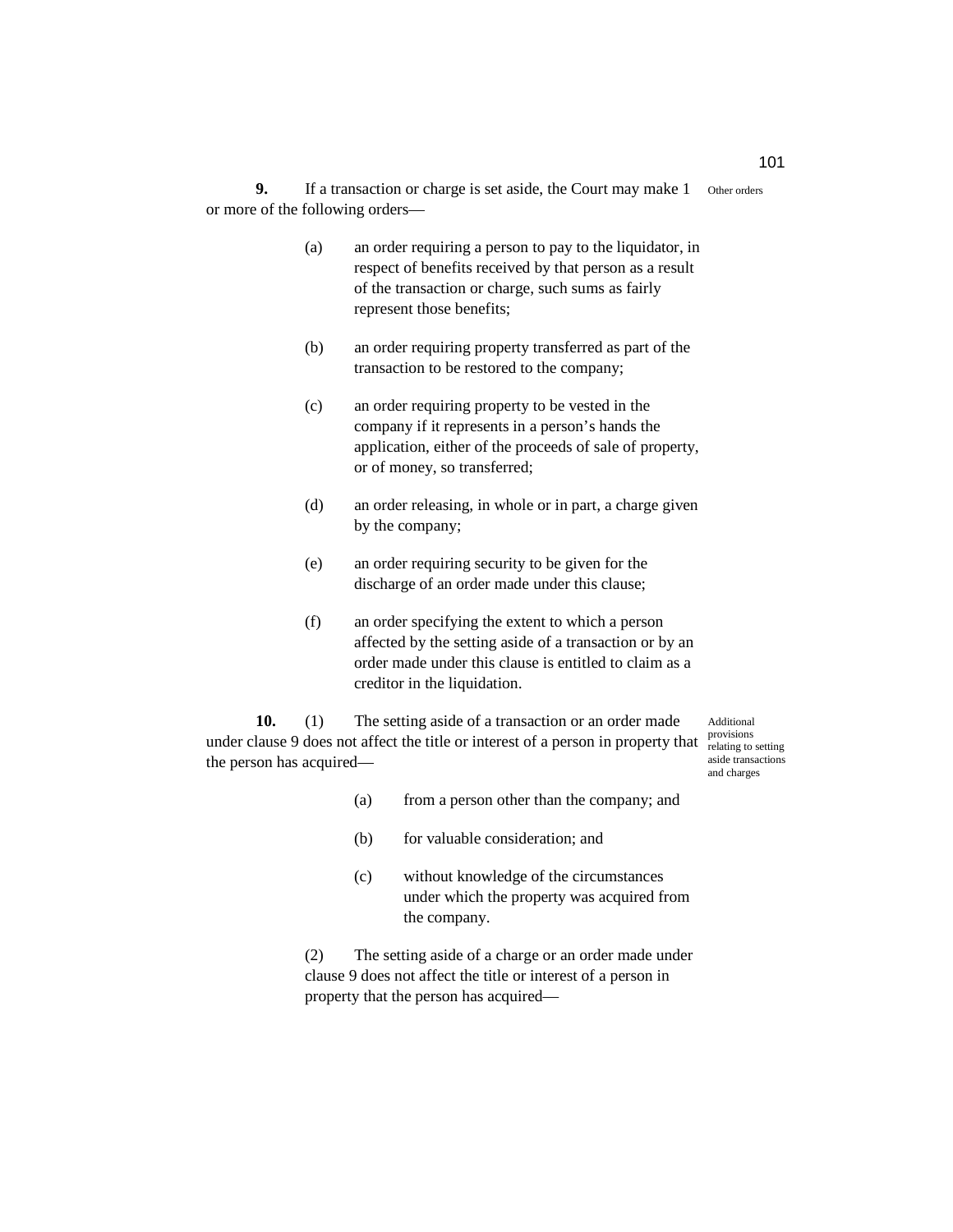- (a) as the result of the exercise of a power of sale by the secured creditor entitled to the charge; and
- (b) for valuable consideration; and
- (c) without knowledge of the circumstances relating to the giving of the charge.

(3) Recovery by the liquidator of property or its equivalent value, whether under clause 9 or any other provision of this Act, or under any other enactment, or in equity or otherwise, may be denied wholly or in part if—

- (a) the person, from whom recovery is sought, received the property in good faith and has altered his or her position in the reasonably held belief that the transfer to that person was validly made and would not be set aside; and
- (b) in the opinion of the Court, it is inequitable to order recovery or recovery in full.

(4) Nothing in the Land and Titles Act restricts the operation of this clause or clauses 4 to 9.

#### **Part 2—Recovery in Other Cases**

## **Division 1—Transactions at Undervalue**

#### **11.** In clause 12—

"specified period" means—

- (a) the period of 1 year before the date of commencement of the liquidation together with the period commencing on that date and ending at the time at which the liquidator is appointed; and
- (b) in the case of a company that was put into liquidation by the Court, the period of 1 year before the making of the application to the Court together with the period commencing on the date of the making of that application and ending on the date on which, and at

Definitions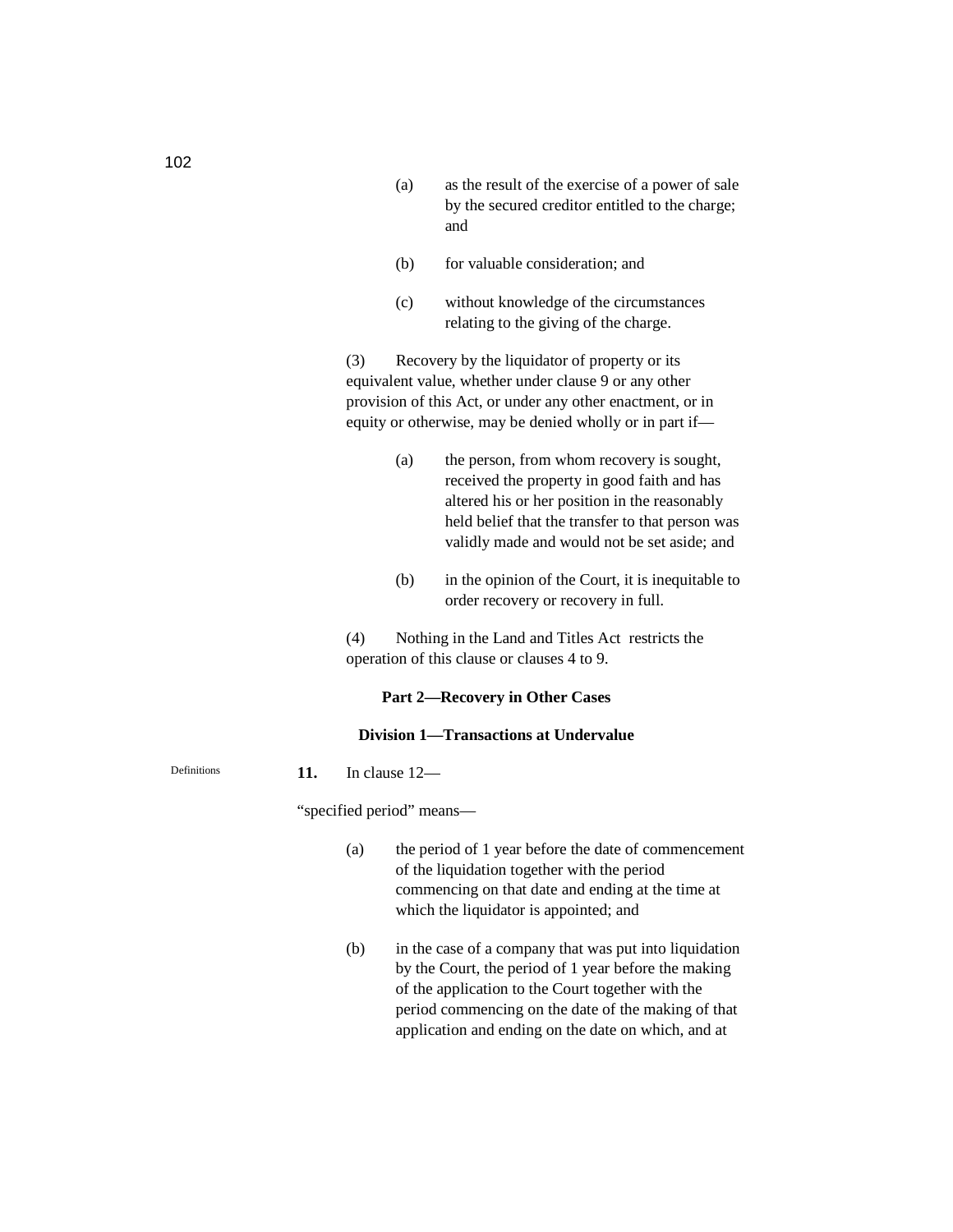the time at which, the order of the Court was made; and

- (c) the period of 1 year before the making of the application to the Court together with the period commencing on the date of the making of that application and ending on the date and at the time of the commencement of the liquidation if—
	- (i) an application was made to the Court to put a company into liquidation; and
	- (ii) after the making of the application to the Court a liquidator was appointed under section 16 or 17;

"transaction" includes the giving of a guarantee by a company.

**12.** (1) A liquidator of a company may recover from any other party to a transaction any amount by which the value of the consideration or benefit provided by the company exceeded the value of the consideration or benefit received by the company if—

Transactions at undervalue

- (a) the transaction was entered into by a company within the specified period; and
- (b) the value of the consideration or benefit received by the company was less than the value of the consideration provided by the company, or the company received no consideration or benefit; and
- (c) when the transaction was entered into, the company—
	- (i) was unable to pay its due debts; or
	- (ii) was engaged, or about to engage, in business for which its financial resources were unreasonably small; or
	- (iii) incurred an obligation knowing that the company would not be able to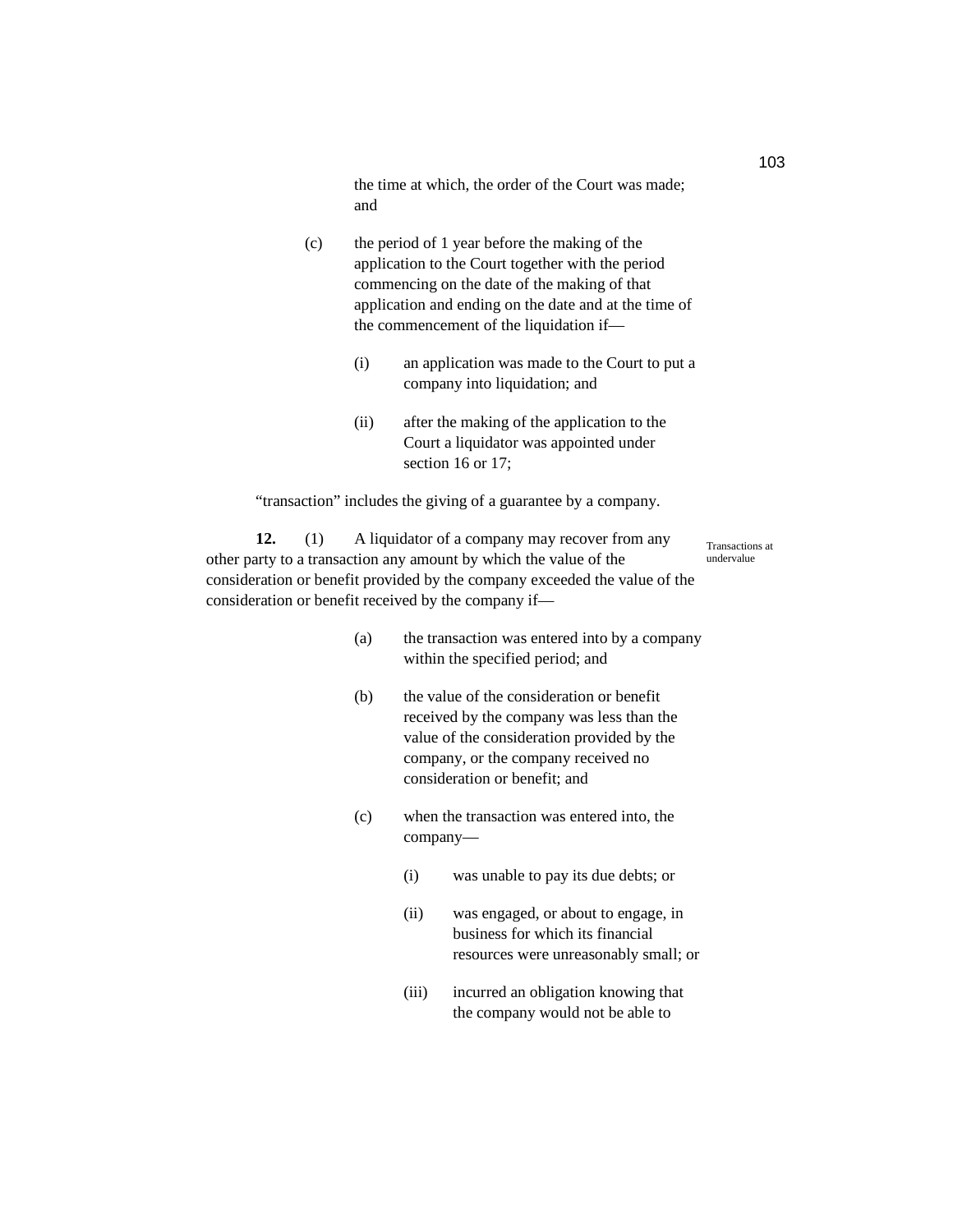perform the obligation when required to do so; and

(d) when the transaction was entered into, the other party to the transaction knew or ought to have known of the matter referred to in paragraph (c).

(2) A liquidator of a company may recover from any other party to a transaction any amount by which the value of the consideration or benefit provided by the company exceeded the value of the consideration or benefit received by the company if—

- (a) the transaction was entered into by a company within the specified period; and
- (b) the value of the consideration or benefit received by the company was less than the value of the consideration provided by the company, or the company received no consideration or benefit; and
- (c) the company became unable to pay its due debts as a result of the transaction; and
- (d) when the transaction was entered into, the other party to the transaction knew or ought to have known that the company would become unable to pay its due debts as a result of the transaction.

# **Division 2—Transactions for Inadequate or Excessive Consideration with Directors, etc**

- **13.** (1) In clause 14, "specified period" means—
	- (a) the period of 3 years before the date of commencement of the liquidation together with the period commencing on that date and ending at the time at which the liquidator is appointed; and

Definitions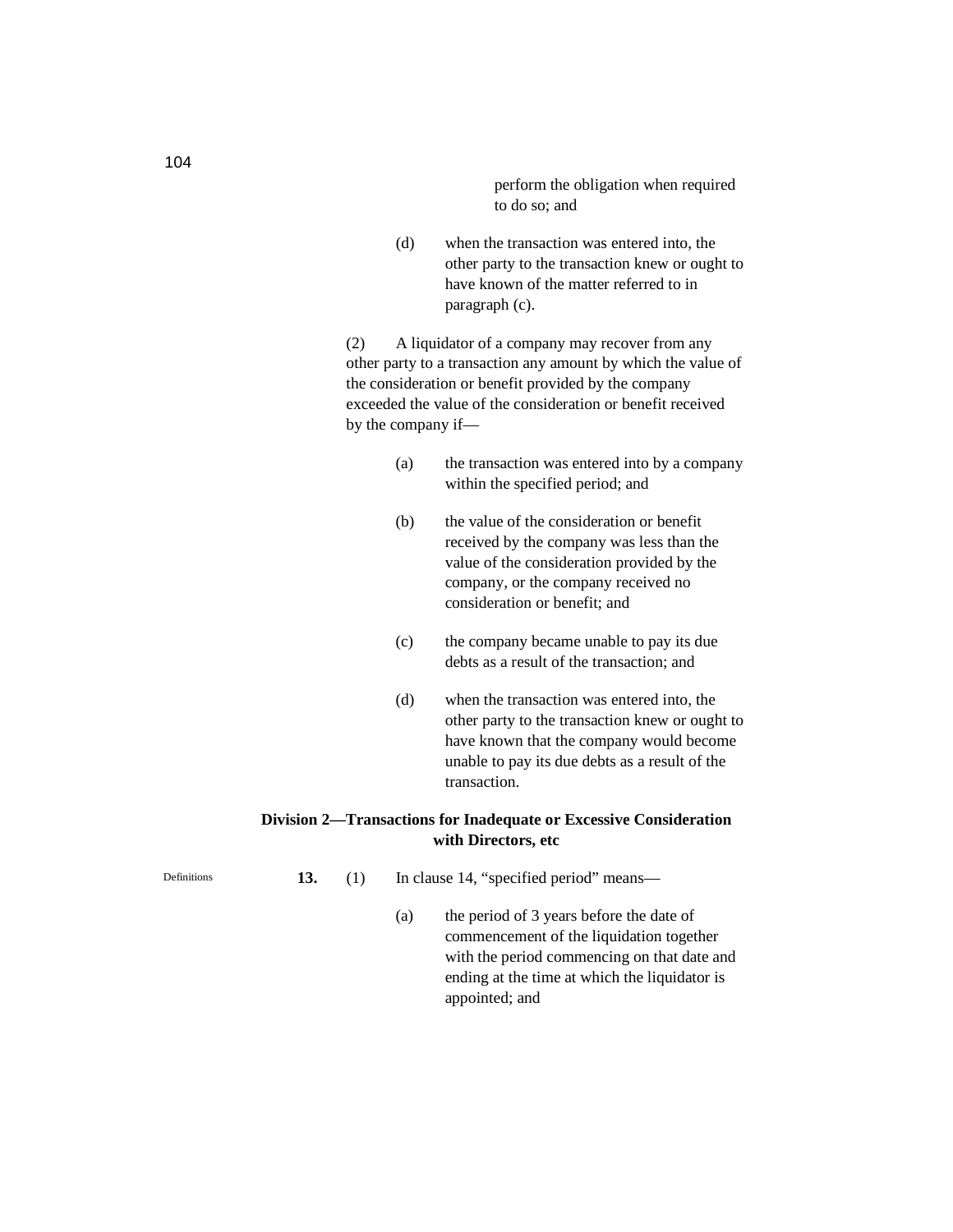- (b) in the case of a company that was put into liquidation by the Court, the period of 3 years before the making of the application to the Court together with the period commencing on the date of the making of the application and ending on the date on which, and at the time at which, the order of the Court was made; and
- (c) the period of 3 years before the making of the application to the Court together with the period commencing on the date of the making of that application and ending on the date and at the time of the commencement of the liquidation if—
	- (i) an application was made to the Court to put a company into liquidation; and
	- (ii) after the making of the application to the Court a liquidator was appointed under section 16 or 17; and
- (2) For the purposes of clause 14—
	- (a) the "value of a business or property" includes the value of any goodwill attaching to the business or property; and
	- (b) without limiting the circumstances in which a company may be taken to be controlled by a person, a company is controlled by a person, if that person may, by exercising a power exercisable by that person (whether with or without the consent or concurrence of any other person), appoint or remove all the directors of the company, or any number of directors as together hold a majority of voting rights at a meeting of directors.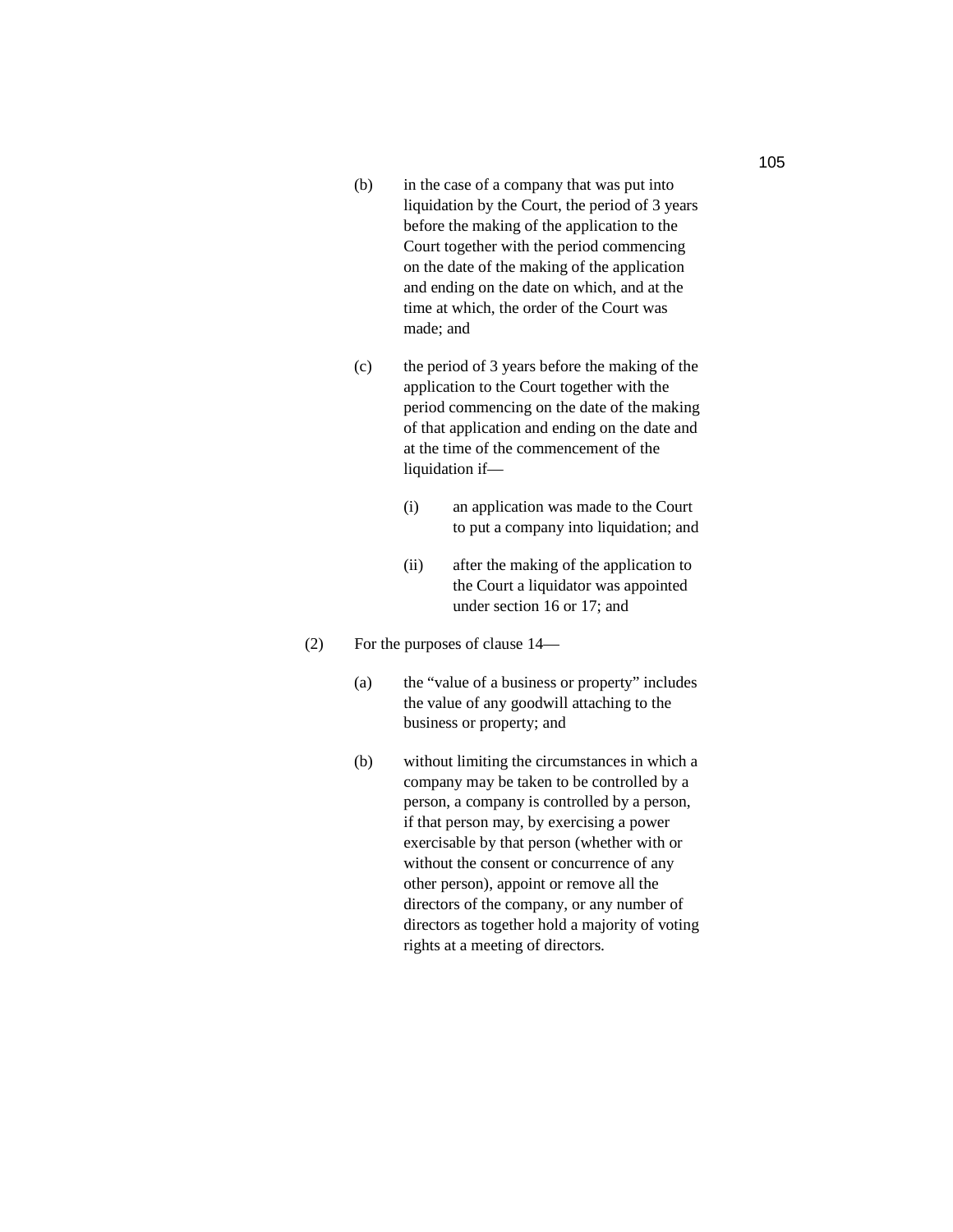**14.** A liquidator of a company may recover from the person, relative, company, or related company, as the case may be, any amount by which the value of the consideration given for the acquisition of the business, property, or services exceeded the value of the business, property, or services at the time of the acquisition if, within the specified period, the company has acquired a business or property from, or the services of—

- (a) a person who was, at the time of the acquisition, a director of the company, or a nominee or relative of or a trustee for, or a trustee for a relative of, a director of the company; or
- (b) a person, or a relative of a person, who, at the time of the acquisition, had control of the company; or
- (c) another company that was, at the time of the acquisition, controlled by a director of the company, or a nominee or relative of, or a trustee for, or a trustee for a relative of, a director of the company; or
- (d) another company that was, at the time of the acquisition, a related company.

Transactions for inadequate consideration

**15.** A liquidator of a company may recover from the person, relative, company, or related company, as the case may be, any amount by with directors, etc which the value of the business, property, or services, or the value of the shares, at the time of the disposition, provision, or issue exceeded the value of any consideration received by the company if, within the specified period, a company has disposed of a business or property, or provided services, or issued shares, to—

- (a) a person who was, at the time of the disposition, provision, or issue, a director of the company, or a nominee or relative of or a trustee for, or a trustee for a relative of, a director of the company; or
- (b) a person, or a relative of a person, who, at the time of the disposition, provision, or issue, had control of the company; or
- (c) another company that was, at the time of the disposition, provision, or issue, controlled by a director of the company, or a nominee or relative of

## 106

Transactions for excessive consideration with directors, etc.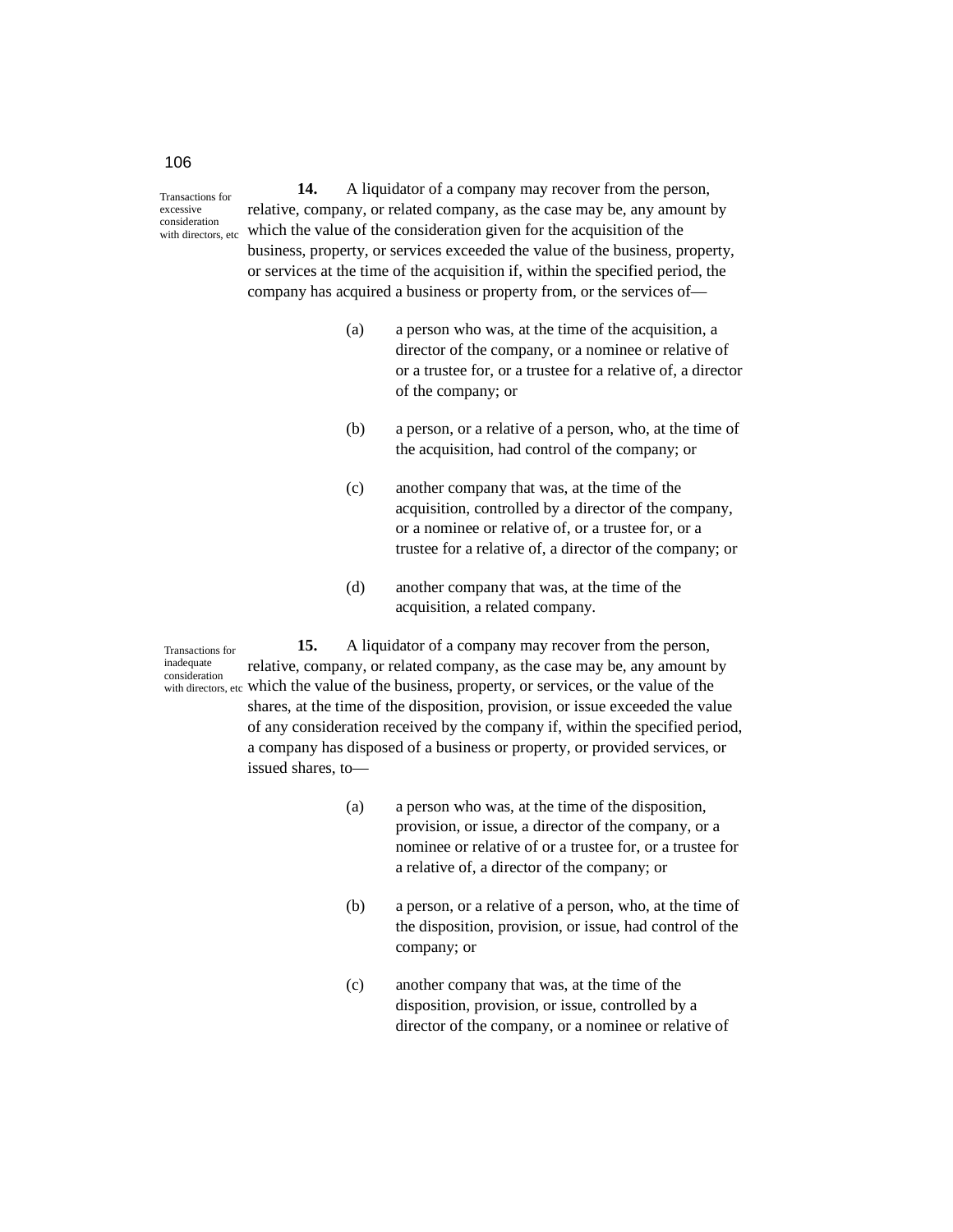or a trustee for, or a trustee for a relative of, a director of the company; or

(d) another company that, at the time of the disposition, provision, or issue, was a related company.

#### **Division 3—Court May Set Aside Certain Securities and Charges**

**16.** (1) The Court may, on the application of the liquidator of a company, order that a security or charge, or part of it, created by the company over any of its property in favour of any of the persons referred to in subclause (2) must, so far as any security on the property is conferred, be set aside as against the liquidator if—

Court may set aside certain securities and charges

- (a) the company is unable to meet all its debts; and
- (b) the Court considers that, having regard to the circumstances in which the security or charge was created, the conduct of the person, relative, company, or related company, as the case may be, in relation to the affairs of the company, and any other relevant circumstances, it is just and equitable to make the order.

(2) The persons referred to in subclause (1) are as follows—

- (a) a person who was, at the time the security or charge was created, a director of the company, or a nominee or relative of, or a trustee for, or a trustee for a relative of, a director of the company; or
- (b) a person, or a relative of a person, who, at the time when the security or charge was created, had control of the company; or
- (c) another company that was, when the security or charge was created, controlled by a director of the company, or a nominee or relative of,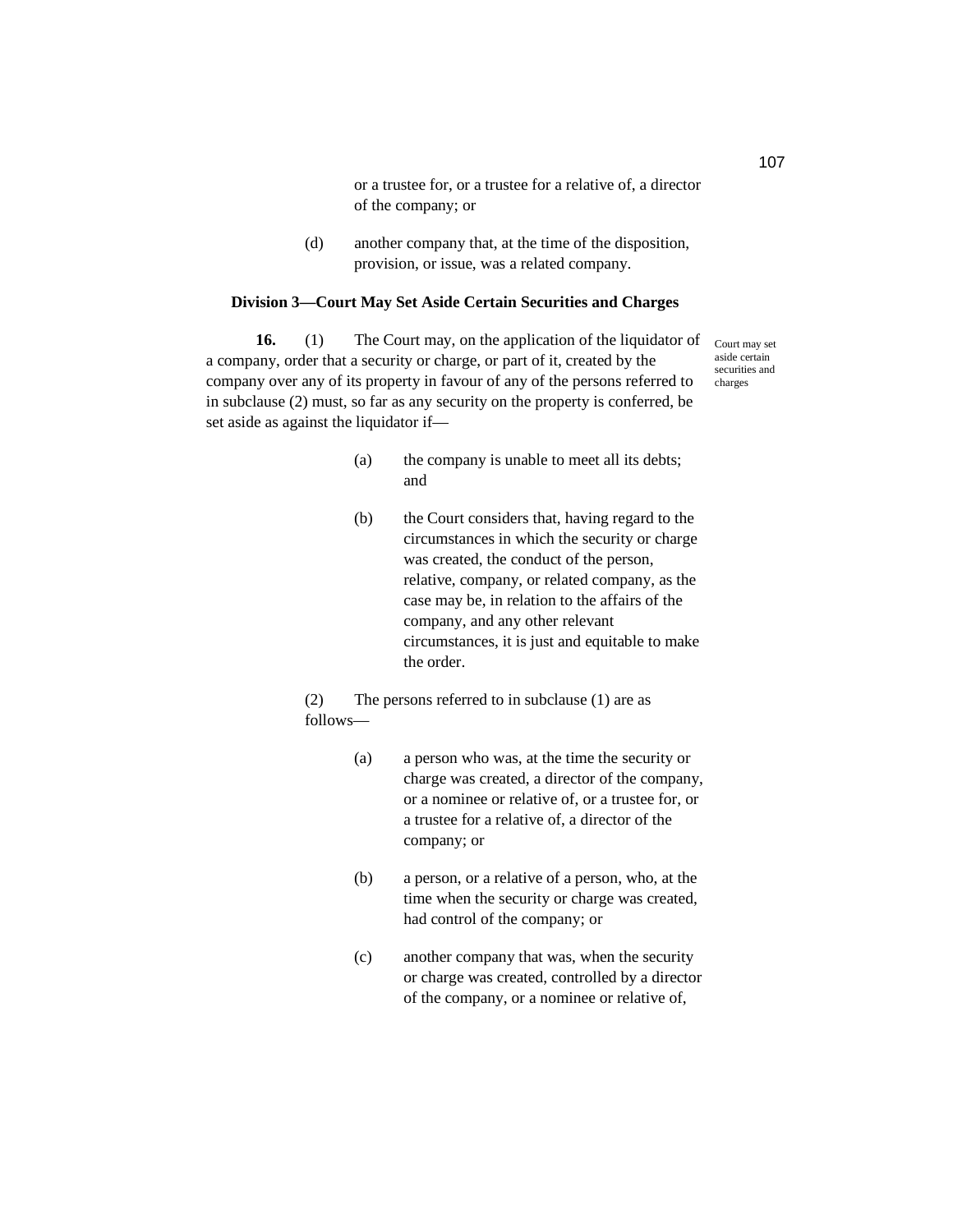or a trustee for, or a trustee for a relative of, a director of the company; or

(d) another company, that at the time when the security or charge was created, was a related company.

**17.** Clause 16 does not apply to a security or charge that has been transferred by the person (person A) in whose favour it was originally created and has been purchased by another person (whether or not from person A) if— Certain securities exempted

- (a) at the time of the purchase, the purchaser was not a person specified in that clause; and
- (b) the purchase was made in good faith and for valuable consideration.

**18.** (1) The Court may make any other orders that it thinks proper for the purpose of giving effect to an order under this clause. Other orders, etc

> (2) Nothing in the Land and Titles Act restricts the operation of this clause or clauses 16 and 17.

#### **Division 4—Contribution for Not Keeping Proper Accounting Records**

Contribution for not keeping proper accounting records

**19.** (1) The Court, on the application of the liquidator, may, if it thinks it proper to do so, declare that any 1 or more of the directors and former directors of a company is, or are, personally responsible, without limitation of liability, for all or any part of the debts and other liabilities of the company that the Court may direct if—

- (a) the company that is in liquidation and is unable to pay all its debts has failed to comply with—
	- (i) section 124 of the Companies Act 2009 (which relates to the keeping of accounting records); or
	- (ii) section 125 of the Companies Act 2009 (which relates to the preparation of financial statements); and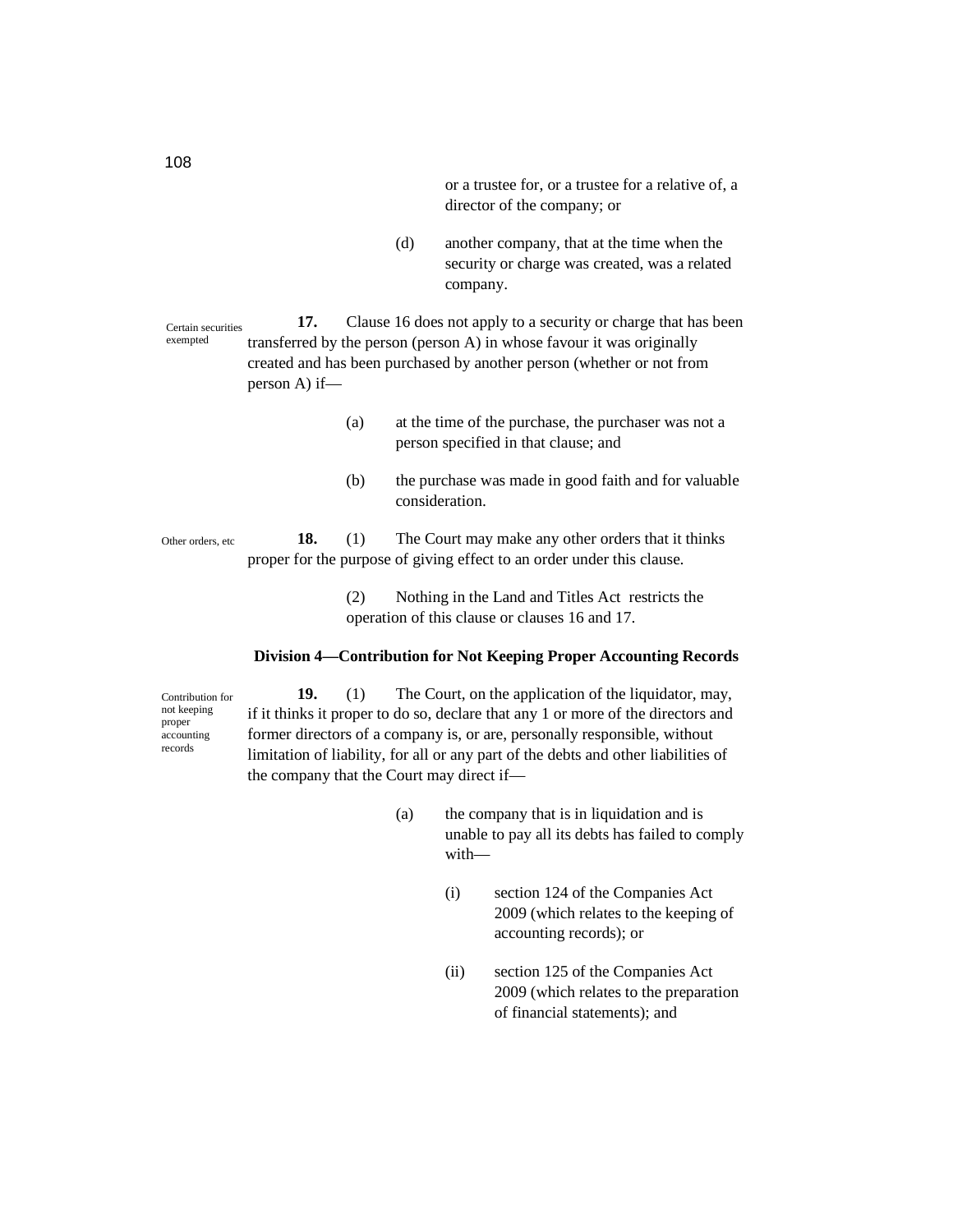- (b) the Court considers that—
	- (i) the failure to comply has contributed to the company's inability to pay all its debts, or has resulted in substantial uncertainty as to the assets and liabilities of the company, or has substantially impeded the orderly liquidation; or
	- (ii) for any other reason it is proper to make a declaration.

(2) The Court may give any direction it thinks fit for the purpose of giving effect to the declaration.

(3) The Court may make a declaration under this clause even though the person concerned is liable to be convicted of an offence.

**20.** The Court must not make a declaration under clause 19 in relation to a person if the Court considers that the person—

When Court may not make declaration under clause 19

- (a) took all reasonable steps to secure compliance by the company with clause  $19(1)(a)$ ; or
- (b) had reasonable grounds to believe and did believe that a competent and reliable person was charged with the duty of seeing that that provision was complied with and was in a position to discharge that duty.

# **Division 5—Court May Require Persons to Repay Money or Return Property**

**21.** (1) The Court may, on the application of the liquidator or  $_{\text{Contr may}}$ a creditor or shareholder, do any of the things set out in subclause (2) if, in the course of the liquidation of a company, it appears to the Court that a person who has taken part in the formation or promotion of the company, or a past or present director, manager, liquidator, receiver, or officer of the company, has—

require persons to repay money or return property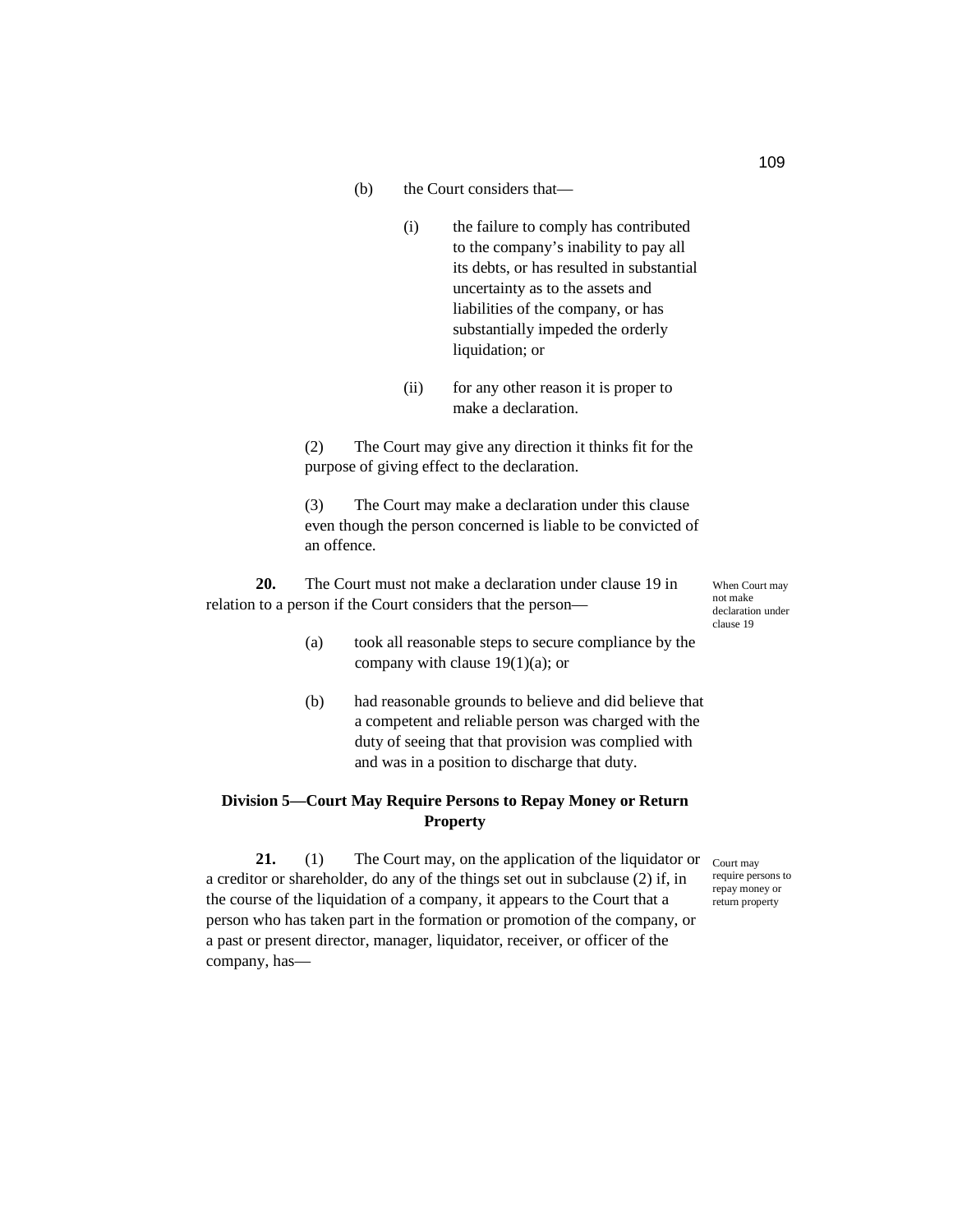- (a) misapplied, or retained, or become liable or accountable for, money or property of the company; or
- (b) been guilty of negligence, default, or breach of duty or trust in relation to the company.
- (2) The Court may—
	- (a) inquire into the conduct of the promoter, director, manager, liquidator, receiver, or officer; and
	- (b) order that person—
		- (i) to repay or restore the money or property or any part of it with interest at a rate the Court thinks just; or
		- (ii) to contribute such sum to the assets of the company by way of compensation as the Court thinks just; or
	- (c) if the application is made by a creditor, order that person to pay or transfer the money or property or any part of it, with interest at a rate the Court thinks just, to the creditor.

(3) This clause has effect even though the conduct may constitute an offence.

#### **Division 6—Pooling of Assets**

**22.** (1) On the application of the liquidator, or a creditor or shareholder, the Court, if satisfied that it is just and equitable to do so, may order that— Pooling of assets of related companies

- (a) a company that is, or has been, related to the company in liquidation must pay to the liquidator the whole or part of any or all of the claims made in the liquidation;
- (b) if 2 or more related companies are in liquidation, the liquidations in respect of each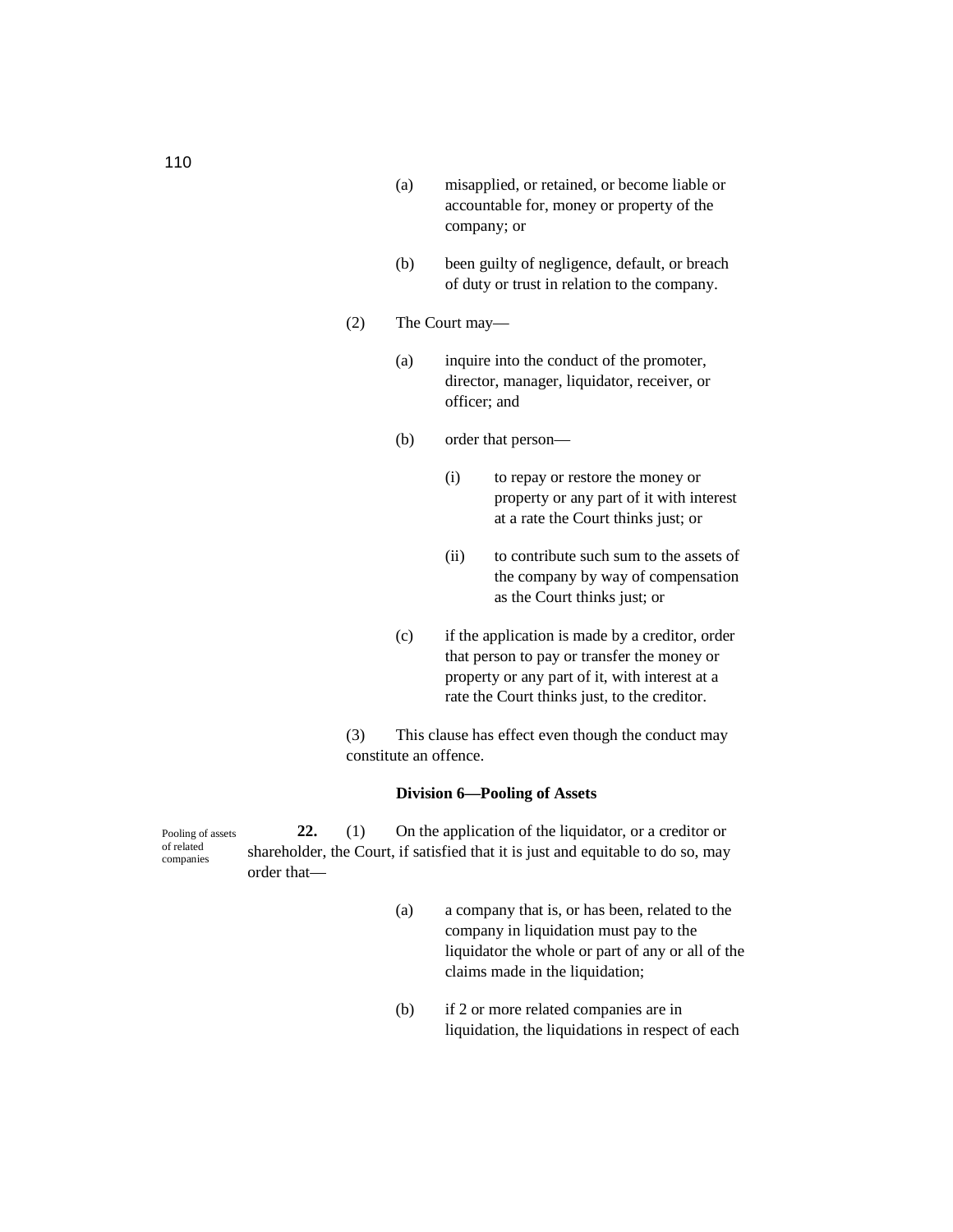company must proceed together as if they were 1 company to the extent that the Court so orders and subject to such terms and conditions as the Court may impose.

(2) The Court may make any other order or give any directions to facilitate giving effect to an order under subclause (1) that it thinks fit.

**23.** (1) In deciding whether it is just and equitable to make an <sub>Guidelines for</sub> order under clause  $22(1)(a)$ , the Court must consider the following matters— orders

- (a) the extent to which the related company took part in the management of the company in liquidation;
- (b) the conduct of the related company towards the creditors of the company in liquidation;
- (c) the extent to which the circumstances that gave rise to the liquidation of the company are attributable to the actions of the related company;
- (d) any other matters as the Court thinks fit.

(2) In deciding whether it is just and equitable to make an order under clause 22(1)(b), the Court must consider the following matters—

- (a) the extent to which any of the companies took part in the management of any of the other companies;
- (b) the conduct of any of the companies towards the creditors of any of the other companies;
- (c) the extent to which the circumstances that gave rise to the liquidation of any of the companies are attributable to the actions of any of the other companies;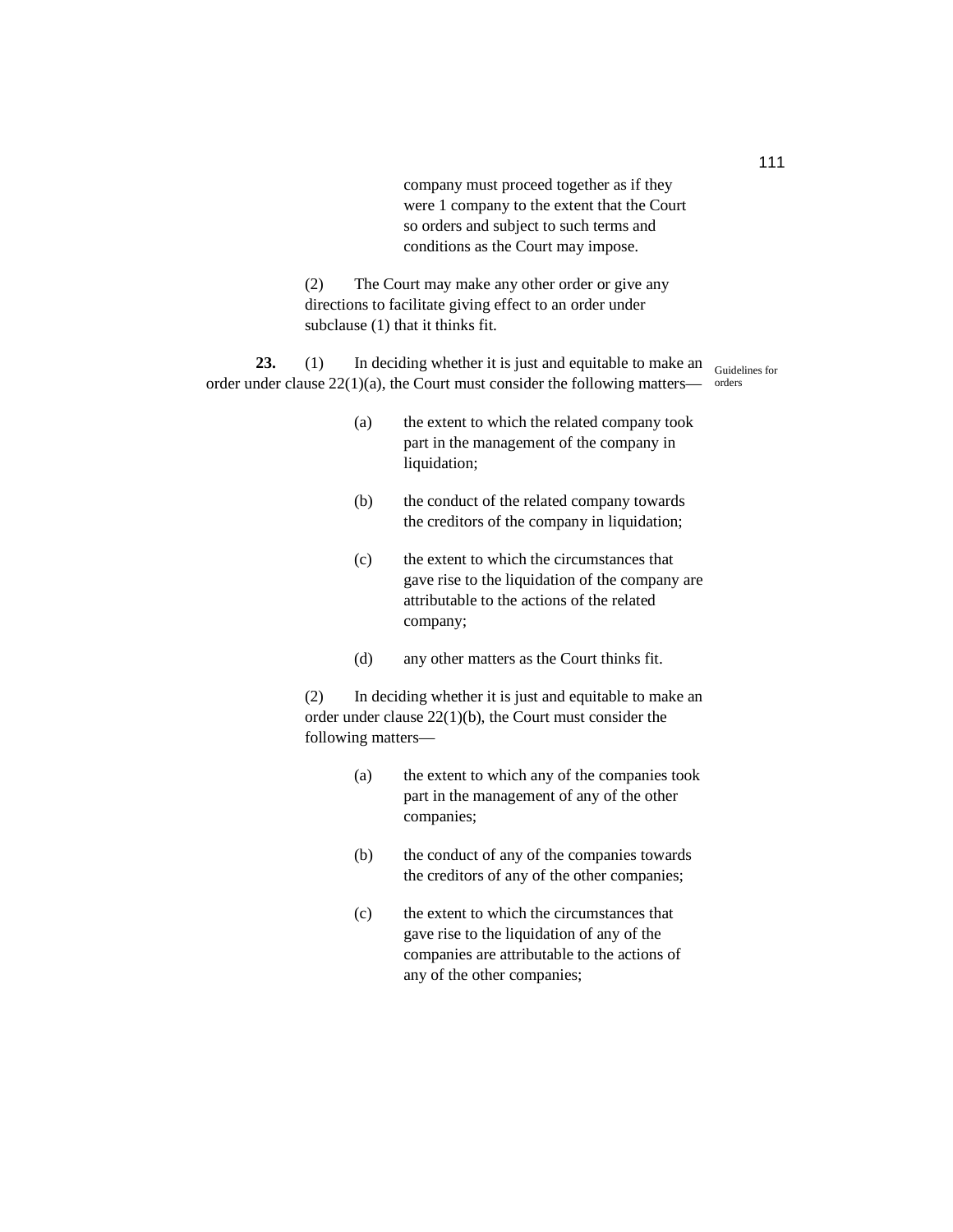- (d) the extent to which the businesses of the companies have been combined;
- (e) any other matters that the Court thinks fit.

(3) The fact that creditors of a company in liquidation relied on the fact that another company is, or was, related to it is not a ground for making an order under clause 22.

——————————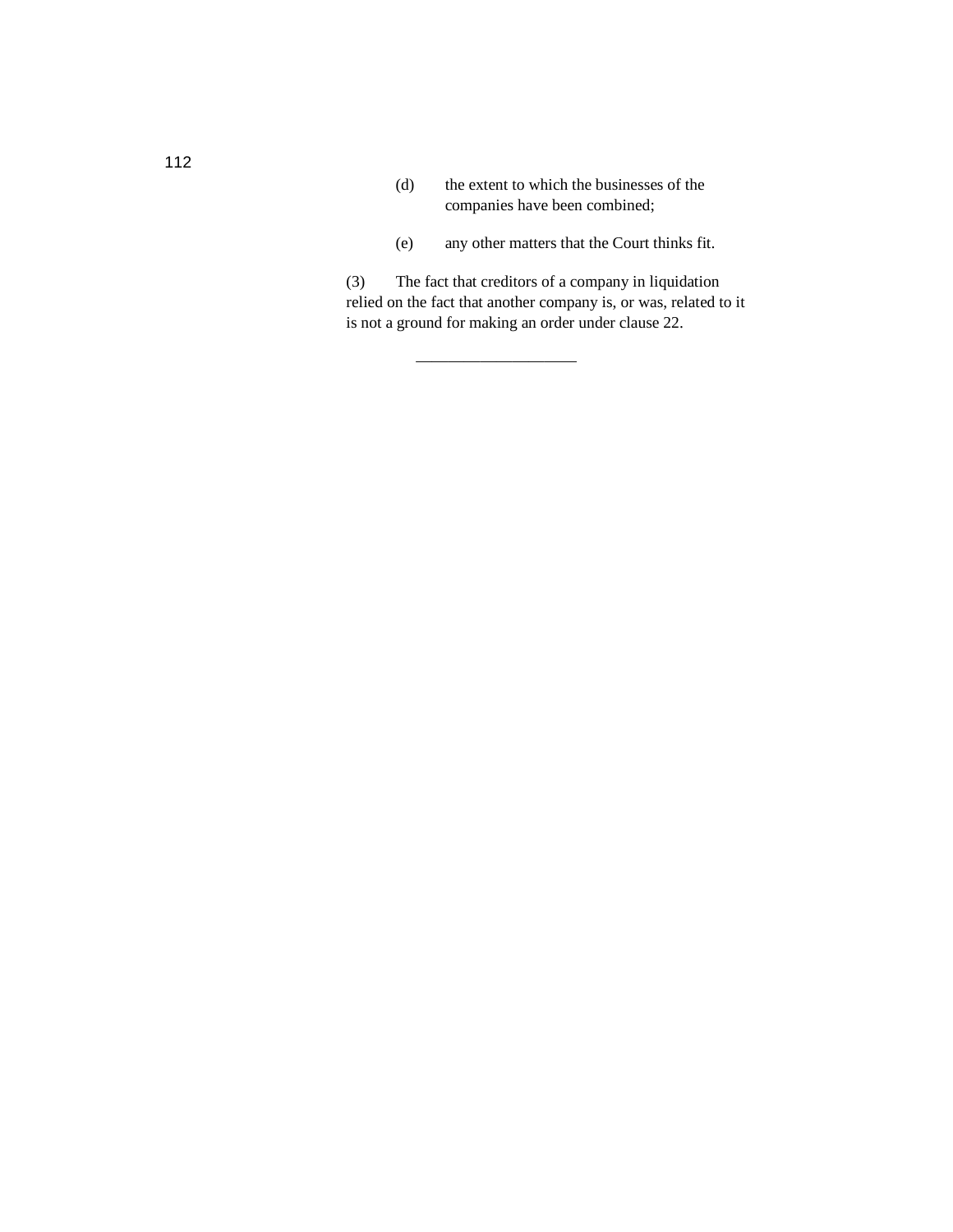#### **SCHEDULE 8**

#### (Section 13)

# **CREDITORS' CLAIMS**

### **Part 1—Preliminary Provisions**

**1.** (1) Subject to subclause (2), a debt or liability, present or future, certain or contingent, whether it is an ascertained debt or a liability for damages, may be admitted as a claim against a company in liquidation.

> (2) Fines, monetary penalties, and costs to which clause 4 applies are not claims that may be admitted against a company in liquidation.

**2.** (1) The amount of a claim must be ascertained as at the date and time of commencement of the liquidation.

> (2) The amount of a claim based on a debt or liability denominated in a currency other than the currency of Solomon Islands must be converted into the currency of Solomon Islands at the rate of exchange on the date of commencement of the liquidation.

**3.** (1) If a claim is subject to a contingency, or is for damages, or, if for some other reason the amount of the claim is not certain, the liquidator may—

- (a) make an estimate of the amount of the claim; or
- (b) refer the matter to the Court for a decision on the amount of the claim.

(2) On the application of the liquidator, or of a claimant who is aggrieved by an estimate made by the liquidator, the Court may determine the amount of the claim as it thinks fit.

Admissible claims

Ascertainment of amount of claim

Claim not of ascertained amount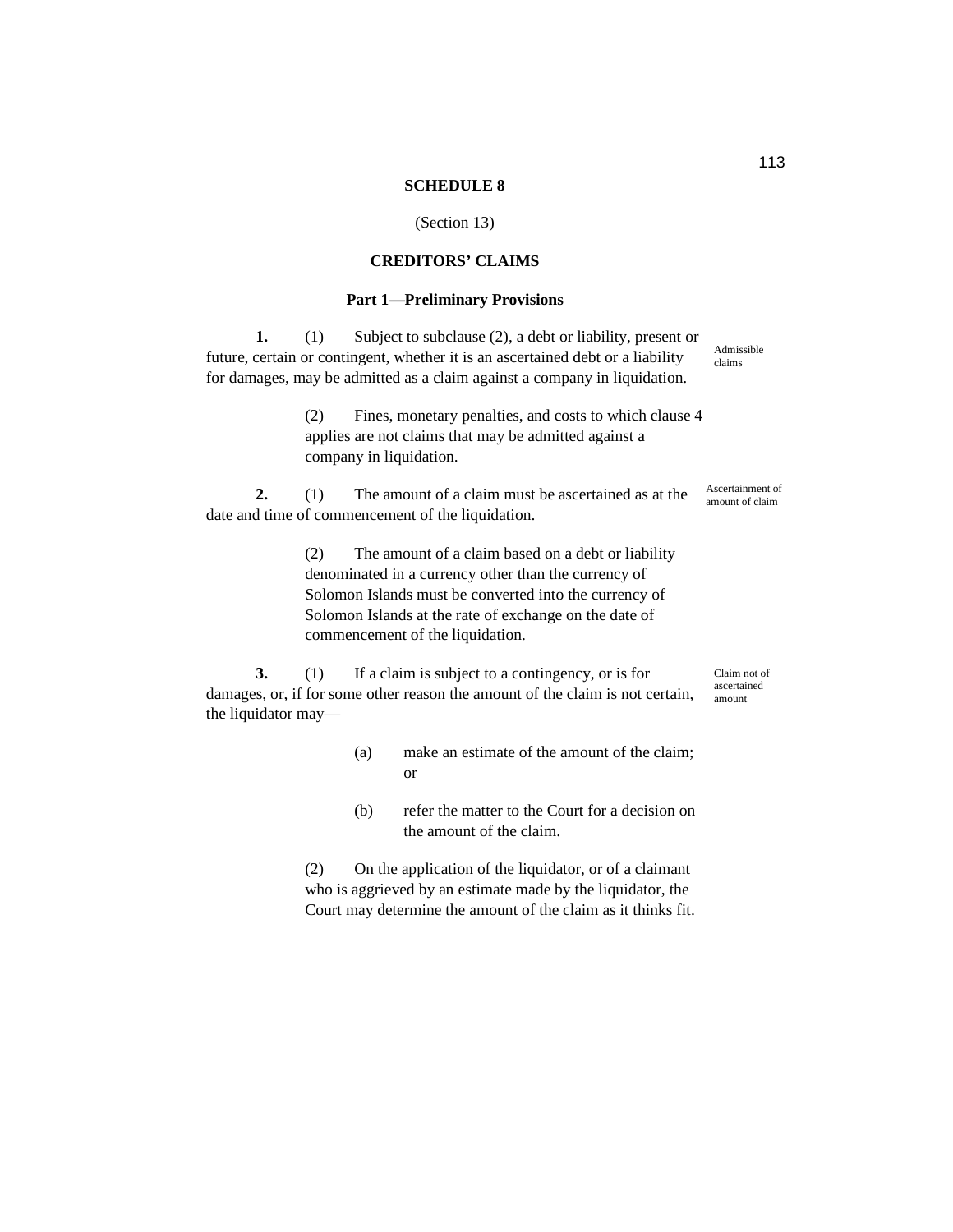| 114                                                                            |    |     |                       |                                                                                                                                                                                                                                                                                                   |
|--------------------------------------------------------------------------------|----|-----|-----------------------|---------------------------------------------------------------------------------------------------------------------------------------------------------------------------------------------------------------------------------------------------------------------------------------------------|
| Fines and<br>penalties                                                         | 4. |     |                       | Nothing in this Act limits or affects the recovery of-                                                                                                                                                                                                                                            |
|                                                                                |    | (a) |                       | a fine imposed on a company, whether before or after<br>the commencement of the liquidation of the company,<br>for the commission of an offence; or                                                                                                                                               |
|                                                                                |    | (b) |                       | a monetary penalty payable to the Government<br>imposed on a company by a Court, whether before or<br>after the commencement of the liquidation of the<br>company, for the breach of any written law; or                                                                                          |
|                                                                                |    | (c) |                       | costs ordered to be paid by the company in relation to<br>proceedings for the offence or breach.                                                                                                                                                                                                  |
| Claims relating to<br>debts payable<br>after<br>commencement<br>of liquidation | 5. | (1) |                       | A claim in respect of a debt that, but for the<br>liquidation, would not be payable until a date that is 6 months, or later than 6<br>months, after the date of commencement of the liquidation is to be treated,<br>for the purposes of this Part, as a claim for the present value of the debt. |
|                                                                                |    | (2) | when the debt is due. | For the purposes of subclause $(1)$ , the present value of<br>a debt is to be determined by deducting from the amount of<br>the debt interest at an appropriate rate for the period from the<br>date on which the company is put into liquidation to the date                                     |
| Claims by<br>unsecured<br>creditors                                            | 6. | (1) |                       | A claim by an unsecured creditor against a company<br>in liquidation must be made in the prescribed form and must-                                                                                                                                                                                |
|                                                                                |    |     | (a)                   | contain full details of the claim; and                                                                                                                                                                                                                                                            |
|                                                                                |    |     | (b)                   | identify any documents that evidence or<br>substantiate the claim.                                                                                                                                                                                                                                |
|                                                                                |    | (2) |                       | The liquidator may require the production of a<br>document referred to in subclause $(1)(b)$ .                                                                                                                                                                                                    |
|                                                                                |    | (3) |                       | The liquidator-                                                                                                                                                                                                                                                                                   |
|                                                                                |    |     | (a)                   | must, as soon as practicable, either admit or<br>reject a claim in whole or in part; and                                                                                                                                                                                                          |
|                                                                                |    |     | (b)                   | if the liquidator later considers that a claim<br>has been wrongly admitted or rejected in                                                                                                                                                                                                        |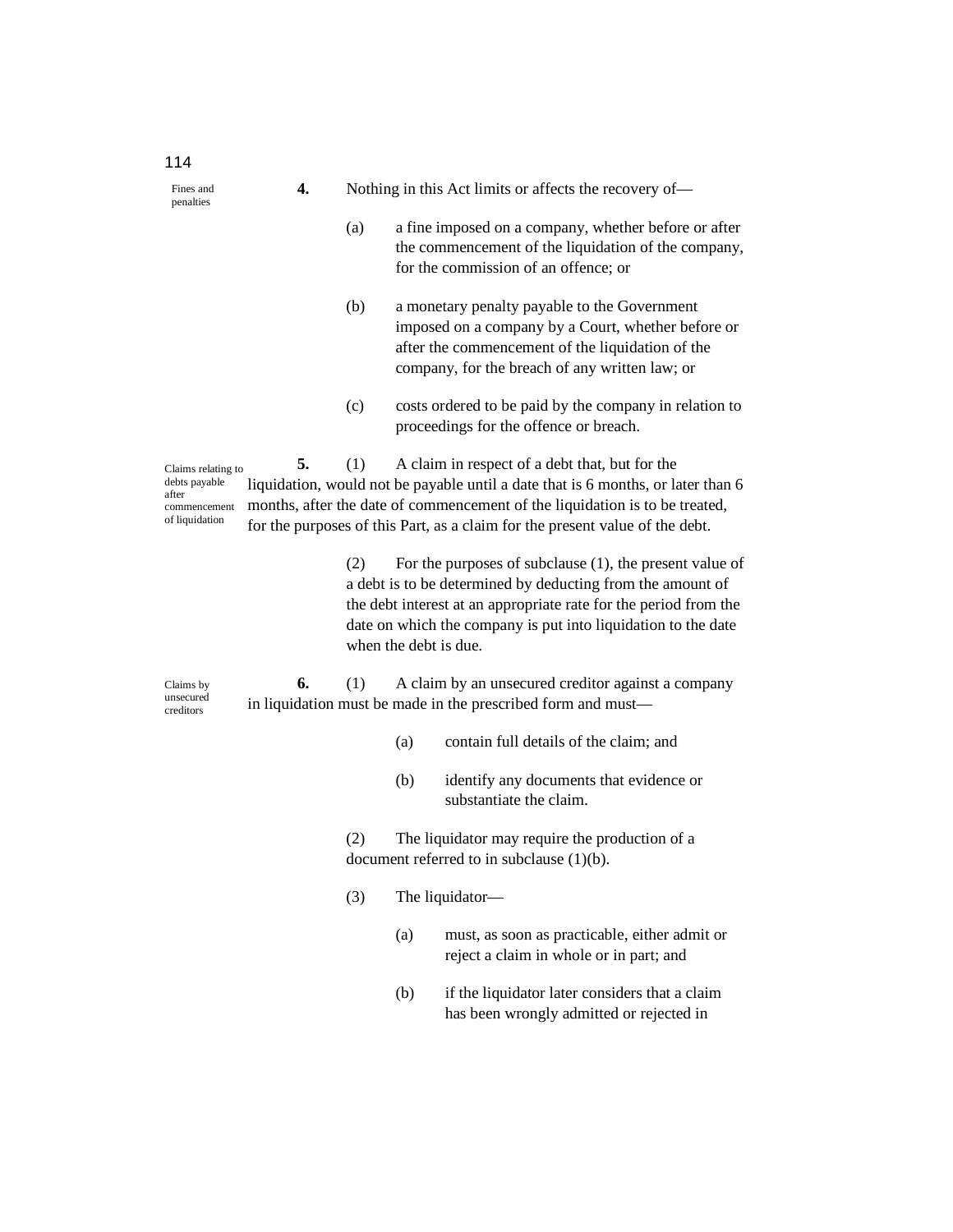whole or in part, may revoke or amend that decision; and

(c) must record in writing any decision made under this subclause.

(4) If a liquidator rejects a claim, whether in whole or in part, he or she must immediately give notice in writing of the rejection to the creditor.

(5) The costs of making a claim under subclause (1) or producing a document under subclause (2) must be met by the creditor making the claim.

(6) A person commits an offence and is liable on conviction to a fine not exceeding 250 penalty units or to imprisonment for a term not exceeding 2 years, or both, if the person—

| (a) | makes, or authorises the making of, a claim      |
|-----|--------------------------------------------------|
|     | under this clause that is false or misleading in |
|     | a material particular knowing it to be false or  |
|     | misleading; or                                   |

(b) omits, or authorises the omission, from a claim under this clause of any matter knowing that the omission makes the claim false or misleading in a material particular.

# **Part 2—Secured Claims**

| 7. | A secured creditor may—                                                                                                                     | Powers of<br>secured creditors |
|----|---------------------------------------------------------------------------------------------------------------------------------------------|--------------------------------|
|    | realise property subject to a charge, if entitled<br>(a)<br>to do so; or                                                                    |                                |
|    | value the property subject to the charge and<br>(b)<br>claim in the liquidation as an unsecured<br>creditor for the balance due, if any; or |                                |
|    | surrender the charge to the liquidator for the<br>(c)<br>general benefit of creditors and claim in the                                      |                                |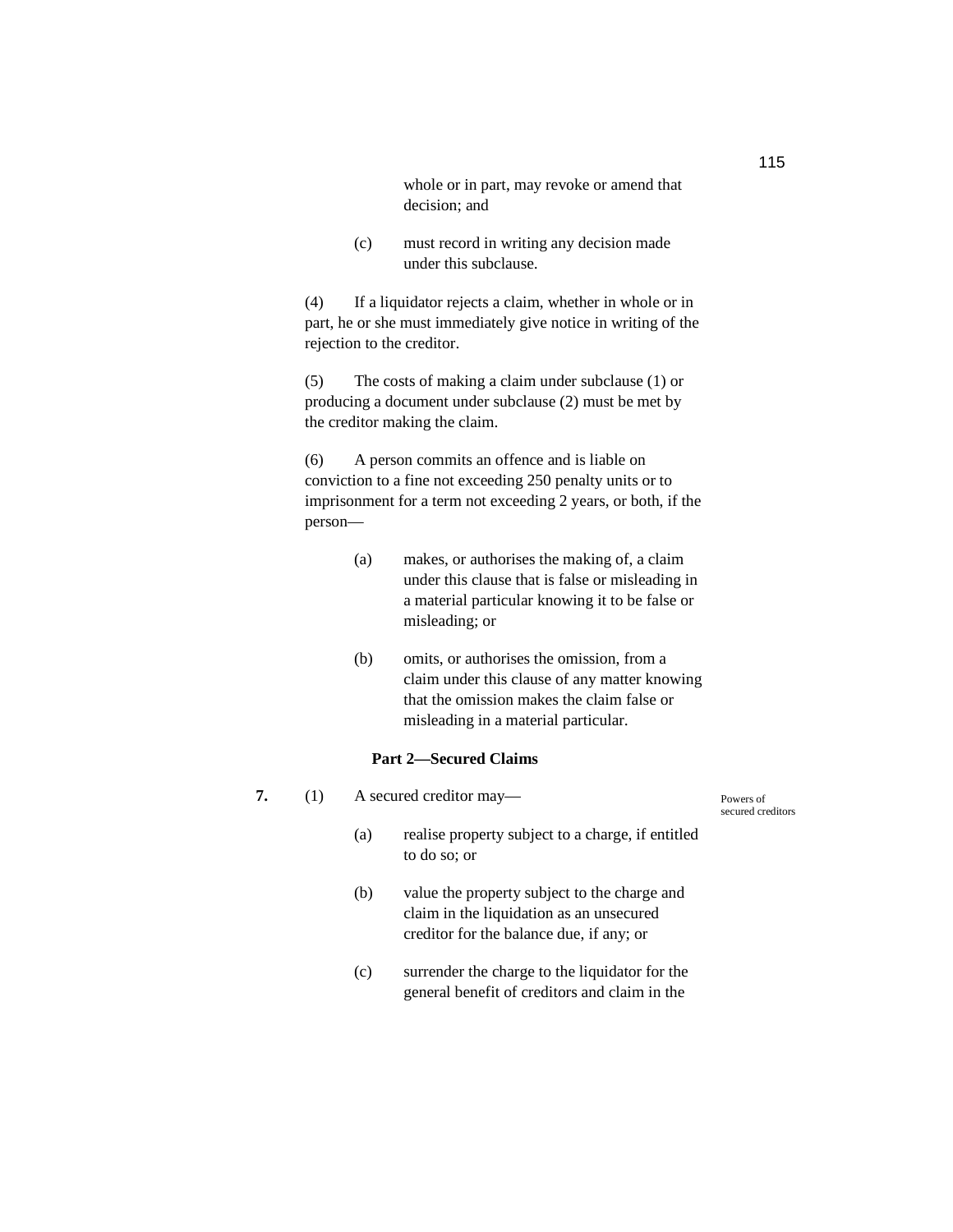liquidation as an unsecured creditor for the whole debt.

(2) A secured creditor may exercise the power referred to in subclause (1)(a) whether or not the secured creditor has exercised the power referred to in subclause (1)(b).

- **8.** A secured creditor who realises secured property—
	- (a) may, unless the liquidator has accepted a valuation and claim by the secured creditor under clause 10, claim as an unsecured creditor for any balance due after deducting the net amount realised;
	- (b) must account to the liquidator for any surplus remaining from the net amount realised after satisfaction of the debt, including interest payable in respect of that debt up to the time of its satisfaction, and after making any proper payments to the holder of any other charge over the property subject to the charge.

**9.** (1) If a secured creditor values the security and claims as an unsecured creditor for the balance due, if any, the valuation and any claim must be made in the prescribed form and—

- (a) contain full details of the valuation and any claim; and
- (b) contain full details of the charge including the date on which it was given; and
- (c) identify any documents that substantiate the claim and the charge.

(2) The liquidator may require production of any document referred to in subclause  $(1)(c)$ .

Realising secured property

Valuation of security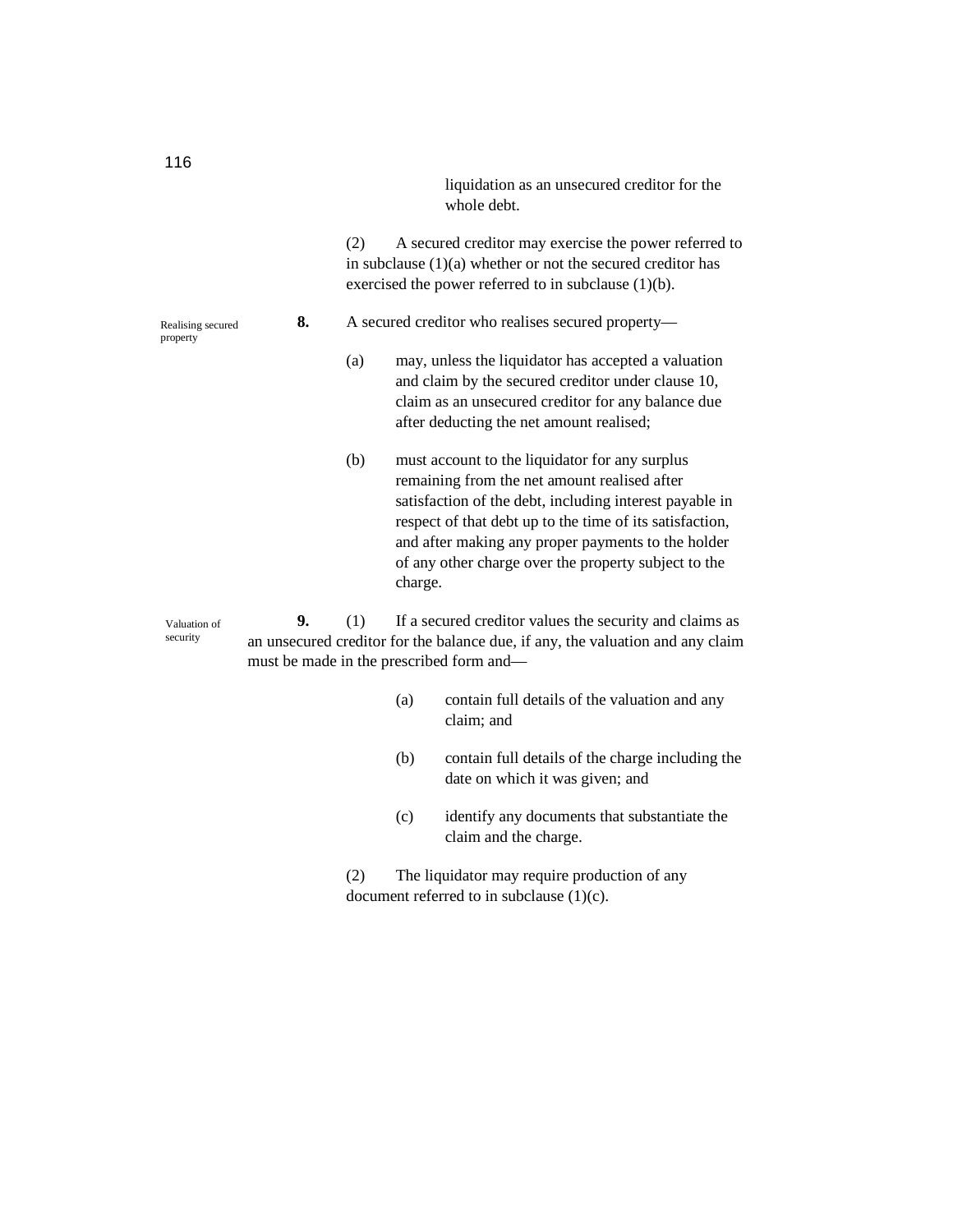**10.** If a claim is made by a secured creditor under clause 9, the liquidator must—

- (a) accept the valuation and claim; or
- (b) reject the valuation and claim, in whole or in part, but—
	- (i) if a valuation and claim is rejected in whole or in part, the creditor may make a revised valuation and claim within 10 working days of receiving notice of the rejection; and
	- (ii) the liquidator may, if he or she later considers that a valuation and claim was wrongly rejected, in whole or in part, revoke or amend that decision; and
- (c) record in writing any decision made by the liquidator under this clause.

**11.** The liquidator may, unless the secured creditor has realised the property, at any time, redeem the security on payment of the assessed value if the liquidator— Liquidator may redeem security

- (a) accepts a valuation and claim under clause  $10(a)$ ; or
- (b) accepts a revised valuation and claim under clause  $10(b)(i)$ ; or
- (c) accepts a valuation and claim on revoking or amending a decision to reject a claim under clause 10(b)(ii).

**12.** (1) The liquidator may at any time, by notice in writing, require a secured creditor, within 20 working days after receipt of the notice, to—

- Liquidator may require secured creditor to exercise powers
- (a) elect which of the powers referred to in clause 7 the creditor wishes to exercise; and

Liquidator's duties on receipt

of claim by secured creditor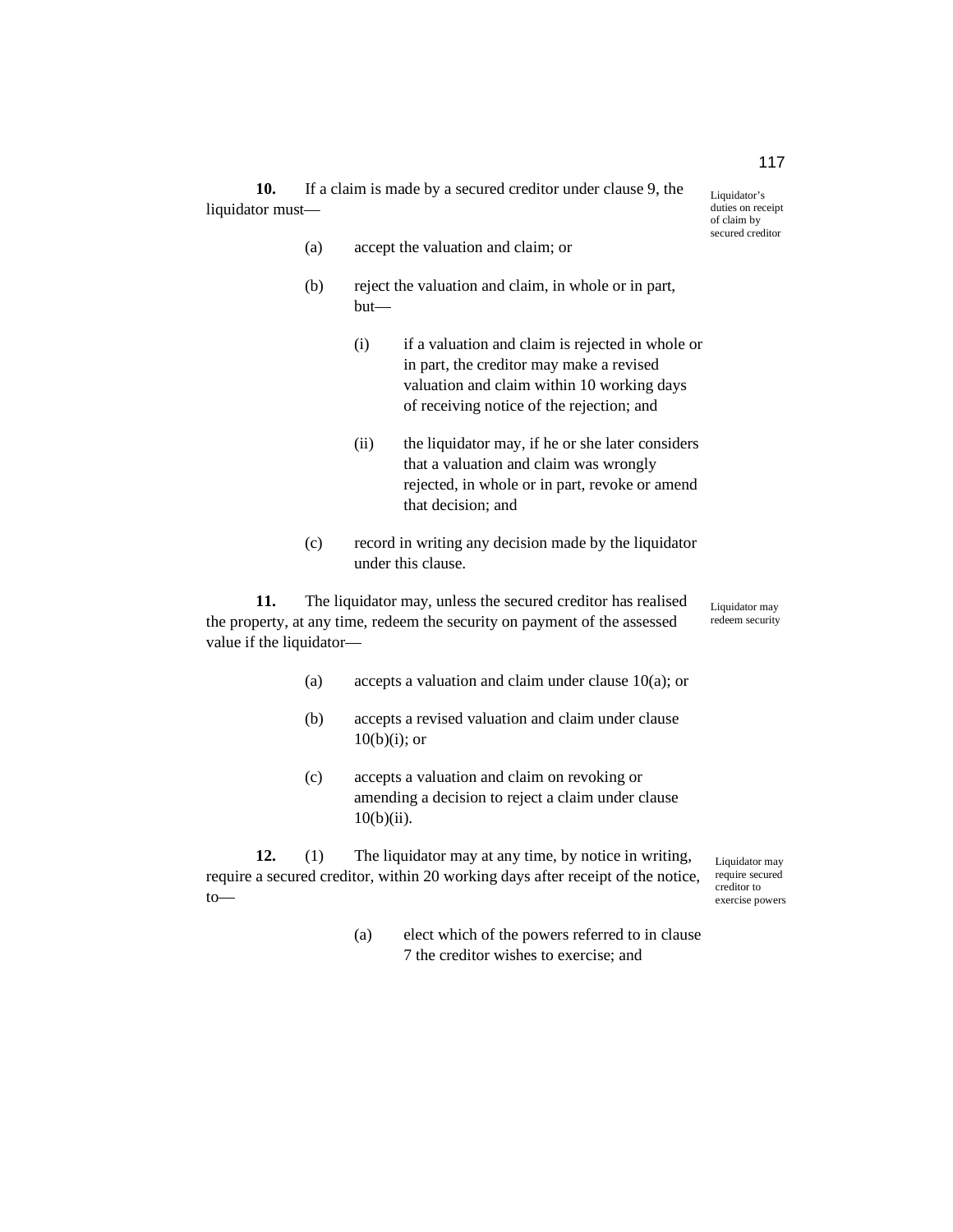(b) if the creditor elects to exercise the power referred to in clause  $7(1)(b)$  or (c), exercise the power within that period.

(2) A secured creditor on whom notice has been served under subclause (1) who fails to comply with the notice, is to be taken as having surrendered the charge to the liquidator under clause  $7(1)(c)$  for the general benefit of creditors, and may claim in the liquidation as an unsecured creditor for the whole debt.

(3) A secured creditor who has surrendered a charge under clause  $7(1)(c)$  or who is taken as having surrendered a charge under subclause (2) may, with the leave of the Court or the liquidator and subject to any conditions that the Court or the liquidator thinks fit, at any time before the liquidator has realised the property charged—

- (a) withdraw the surrender and rely on the charge; or
- (b) submit a new claim under this clause.

**13.** A person commits an offence and is liable on conviction to a fine not exceeding 1000 penalty units or to imprisonment for a term not exceeding 7 years, or both if the person— Offence to make false or misleading claim

- (a) makes, or authorises the making of, a claim under clause 9 that is false or misleading in a material particular knowing it to be false or misleading; or
- (b) omits, or authorises the omission, from a claim under that clause of any matter knowing that the omission makes the claim false or misleading in a material particular.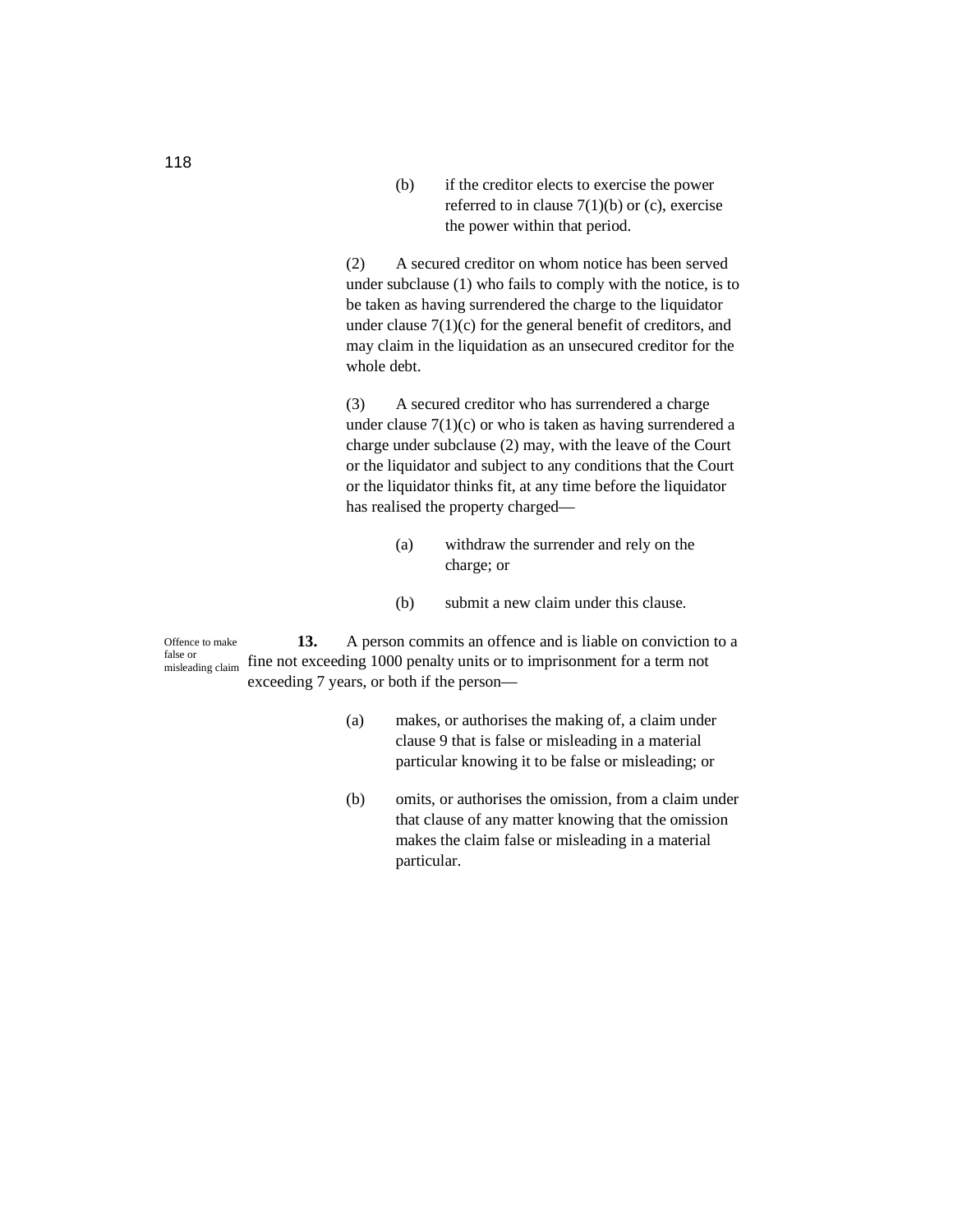| 14.                                                                                                                                                                                                                                                    |     | For the purposes of this Part—                                                                                                                                                                                                             | Definitions               |  |
|--------------------------------------------------------------------------------------------------------------------------------------------------------------------------------------------------------------------------------------------------------|-----|--------------------------------------------------------------------------------------------------------------------------------------------------------------------------------------------------------------------------------------------|---------------------------|--|
| "remuneration" in respect of a period of holiday or of absence from<br>work through sickness or other good cause must be treated as wages<br>in respect of services rendered to the company during that period;                                        |     |                                                                                                                                                                                                                                            |                           |  |
| "paid annual leave", in relation to a person, means all sums payable<br>to that person by the company that by or under any written law or<br>any award, agreement, or contract of service are payable to that<br>person by the company as holiday pay. |     |                                                                                                                                                                                                                                            |                           |  |
| 15.                                                                                                                                                                                                                                                    |     | The liquidator must first pay the following, in the order of<br>priority in which they are listed—                                                                                                                                         | First priority<br>claims  |  |
|                                                                                                                                                                                                                                                        | (a) | the fees and expenses properly incurred by the<br>liquidator in carrying out the duties and exercising the<br>powers of the liquidator and the remuneration of the<br>liquidator;                                                          |                           |  |
|                                                                                                                                                                                                                                                        | (b) | the reasonable costs of a person who applied to the<br>Court for an order that the company be put into<br>liquidation, including the reasonable costs of a person<br>appearing on the application whose costs are allowed<br>by the Court; |                           |  |
|                                                                                                                                                                                                                                                        | (c) | the actual out-of-pocket expenses necessarily incurred<br>by a liquidation committee.                                                                                                                                                      |                           |  |
| 16.                                                                                                                                                                                                                                                    | (1) | After paying the claims referred to in clause 15, the<br>liquidator must next pay the following claims-                                                                                                                                    | Second priority<br>claims |  |
|                                                                                                                                                                                                                                                        |     | Employees' wages or salary                                                                                                                                                                                                                 |                           |  |
|                                                                                                                                                                                                                                                        |     | (a)<br>subject to subclause (2), all wages or salary of<br>any employee, whether or not earned wholly<br>or in part by way of commission, and whether                                                                                      |                           |  |

payable for time or for piece work, in respect of services rendered to the company during the 4 months before the commencement of the

liquidation;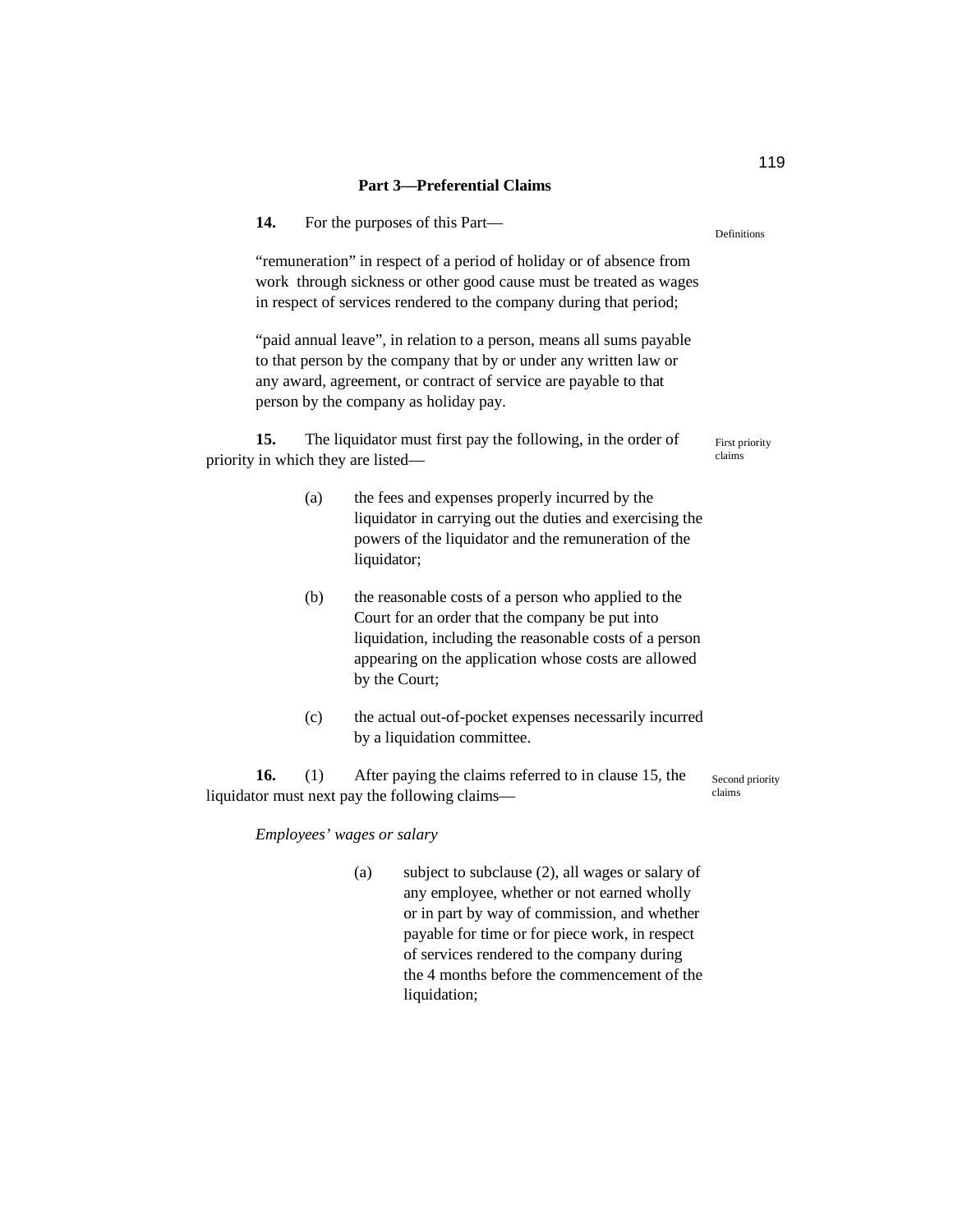#### *Employees' annual leave*

(b) subject to subclause (2), paid annual leave becoming payable to an employee (or if the employee has died, to any other person in the employee's right) on the termination of the employment before or by reason of the commencement of the liquidation;

### *Workers compensation*

(c) amounts due in respect of any compensation or liability for compensation payable to an employee or to the dependents of an employee that accrued before the commencement of the liquidation;

# *Amounts deducted by company from employees' wages or salary*

(d) subject to subclause (2), amounts deducted by the company from the wages or salary of an employee in order to satisfy obligations of the employee;

# *Preferential claims under section 35*

(e) amounts that are preferential claims under section  $35(2)$ ;

# *Superannuation/Provident fund contributions*

(f) any contributions payable by the company to a superannuation scheme or provident fund of an employee;

*Priority payments under other enactments* 

(g) all sums that by any other enactment are required to be paid in accordance with the priority established by this clause.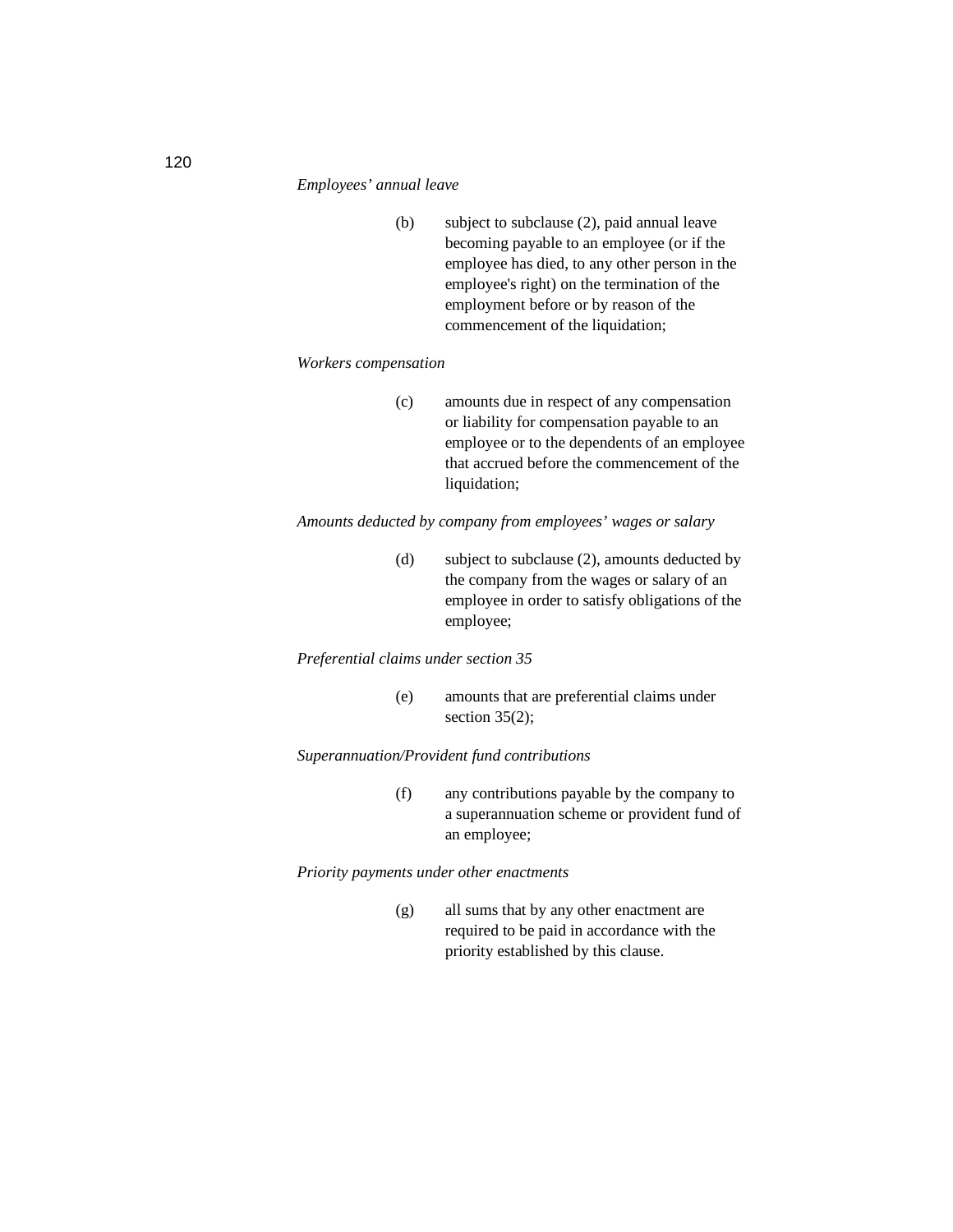(2) The total sum to which priority is to be given under subclause  $(1)(a)$ ,  $(b)$ ,  $(d)$ ,  $(e)$ , or  $(f)$  must not, in the case of any 1 employee, exceed \$20,000 or any greater amount that is prescribed at the commencement of the liquidation.

(3) If a payment has been made to the following persons out of money advanced by some person for that purpose, the person by whom the money was advanced has, in a liquidation, the same right of priority in respect of the money advanced as the employee, or other person receiving the payment in right of the employee, would have if the payment had not been made—

- (a) an employee of a company on account of wages or salary;
- (b) any such employee or, if the employee has died, to any other person in the employee's right, on account of holiday pay.

**17.** After paying the sums referred to in clause 16, the liquidator must next pay the following to the extent that the amount is for the time being unpaid— Third priority claims

*Income tax* 

(a) tax payable by the company;

#### *Tax deductions*

(b) tax deductions made by the company in respect of the earnings of employees of the company;

### *Customs and excise duty*

- (c) duty payable within the meaning of the Customs and Excise Act (Cap. 121) .
- **18.** (1) The claims listed in each of clauses 16 and 17—
	- (a) rank equally among themselves and must be paid in full, unless the assets are insufficient to meet them, in which case they abate in equal proportions; and

Ranking of claims in clauses 16 and 17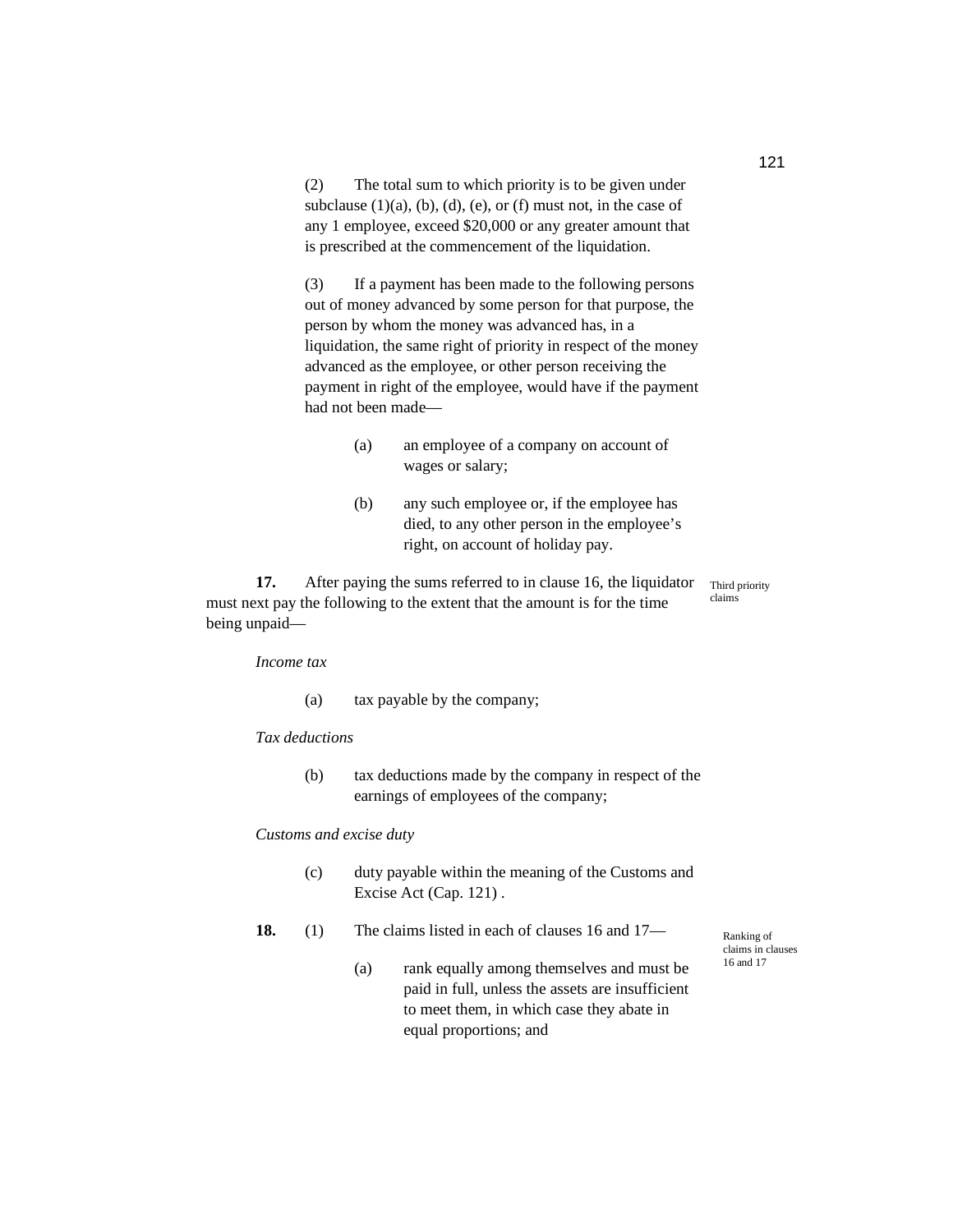(b) so far as the assets of the company available for payment of general creditors are insufficient to meet them, have priority over the claims of persons in respect of assets that are subject to a floating charge and must be paid accordingly out of those assets.

(2) To the extent that the claims to which subclause (1) applies are paid out of assets referred to in paragraph (b) of that subclause, the amount so paid is an unsecured debt due by the company to the secured party.

**19.** If a landlord or other person has distrained on goods or effects of the company within the month before the commencement of the liquidation— When landlord or other person has distrained on goods, etc

- (a) the claims to which priority is given by this Part are a first charge on the goods or effects so distrained on, or the proceeds from their sale; but
- (b) if any money is paid to a claimant under any such charge, the landlord or other person has the same rights of priority as that claimant.

#### **Part 4—Mutual Credit and Set-off**

**20.** In this Part— **Definitions** 

> "related person" includes a related company and includes a director of the company in liquidation;

"restricted period" means—

- (a) the period of 2 years before the date of commencement of the liquidation together with the period commencing on that date and ending at the time at which the liquidator is appointed; and
- (b) in the case of a company that was put into liquidation by the Court, the period of 2 years before the making of the application to the Court together with the period commencing on the date of the making of that application and ending on the date on which, and at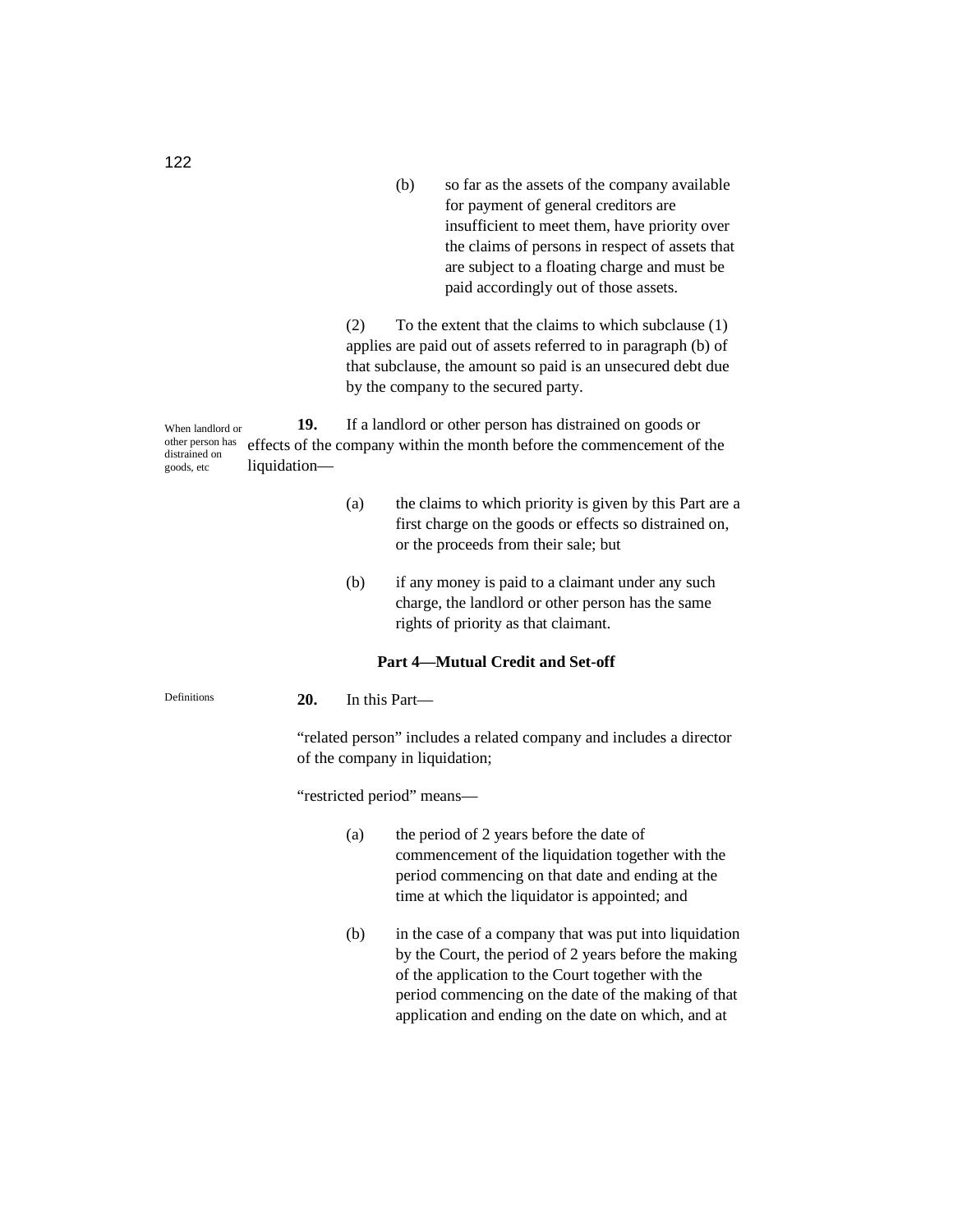the time at which, the order of the Court was made; and

- (c) the period of 2 years before the making of the application to the Court together with the period commencing on the date of the making of an application and ending on the date and at the time of the commencement of the liquidation if—
	- (i) the application was made to the Court to put a company into liquidation; and
	- (ii) after the making of the application to the Court a liquidator was appointed under section 16 or 17;

"specified period" means—

- (a) the period of 6 months before the date of commencement of the liquidation together with the period commencing on that date and ending at the time at which the liquidator is appointed; and
- (b) in the case of a company that was put into liquidation by the Court, the period of 6 months before the making of the application to the Court together with the period commencing on the date of the making of that application and ending on the date on which, and at the time at which, the order of the Court was made; and
- (c) the period of 6 months before the making of the application to the Court together with the period commencing on the date of the making of an application and ending on the date and at the time of the commencement of the liquidation if—
	- (i) the application was made to the Court to put a company into liquidation; and
	- (ii) after the making of the application to the Court a liquidator was appointed under section 16 or 17.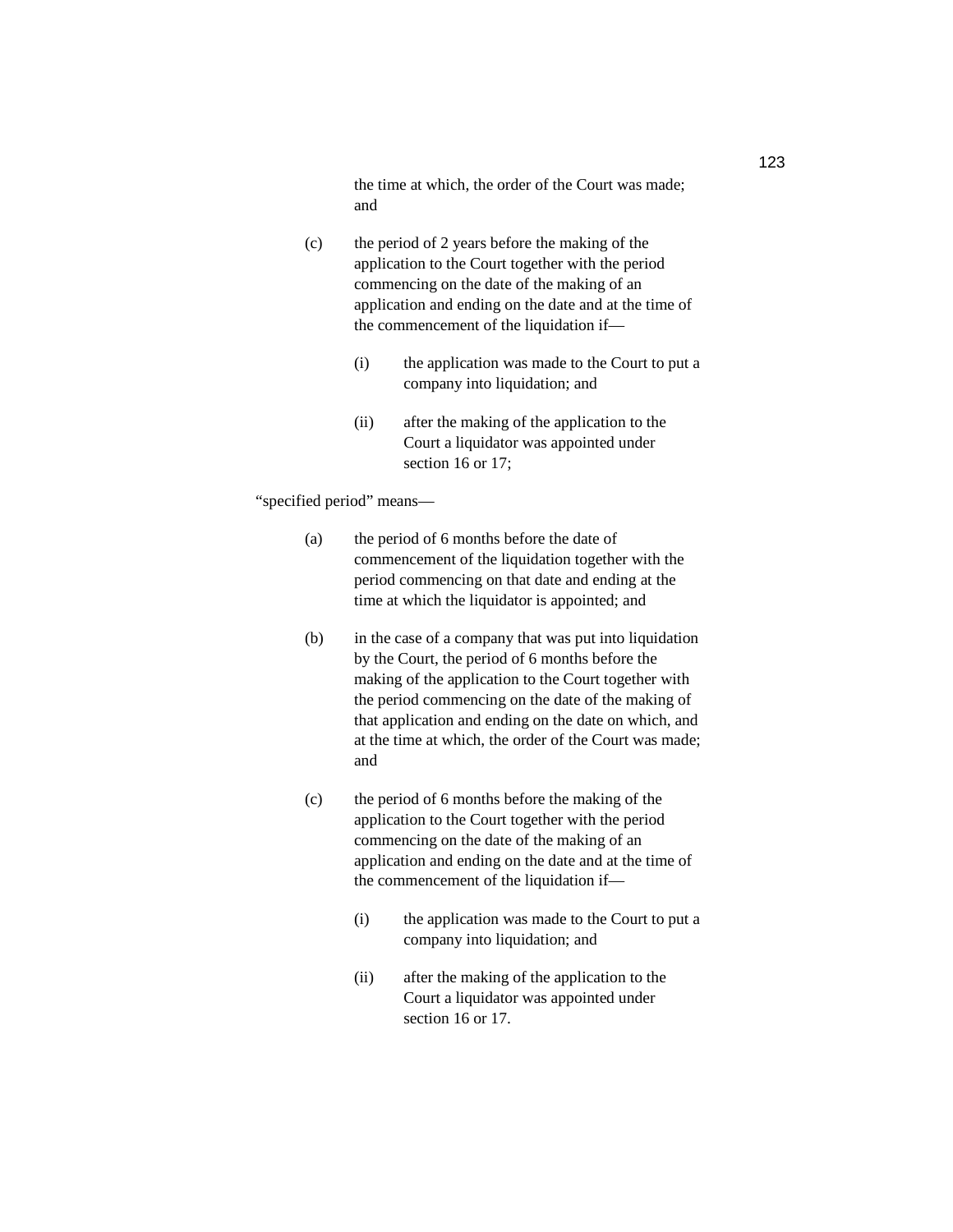**21.** If there have been mutual credits, mutual debts, or other mutual dealings between a company and a person who seeks or, but for the operation of this clause, would seek to have a claim admitted in the liquidation of the company— Mutual credit and set-off

- (a) an account must be taken of what is due from the one party to the other in respect of those credits, debts, or dealings; and
- (b) an amount due from one party must be set-off against an amount due from the other party; and
- (c) only the balance of the account may be claimed in the liquidation, or is payable to the company, as the case may be.

**22.** Unless the person proves that, at the time of the transaction or assignment, the person did not have reason to suspect that the company was unable to pay its debts as they became due, a person who is not a related person is not entitled to claim the benefit of a set-off arising from— Proof for person who is not related person

- (a) a transaction made within the specified period, being a transaction by which the person gave credit to the company or the company gave credit to the person; or
- (b) the assignment within the specified period to that person of a debt owed by the company to another person.

**23.** Unless the related person proves that, at the time of the transaction or assignment, the related person did not have reason to suspect that the company was unable to pay its debts as they became due, the related person is not entitled to claim the benefit of a set-off arising from—

- (a) a transaction made within the restricted period, being a transaction by which the related person gave credit to the company or the company gave credit to the related person; or
- (b) the assignment within the restricted period to that person of a debt owed by the company to another person.

124

Proof for person who is related person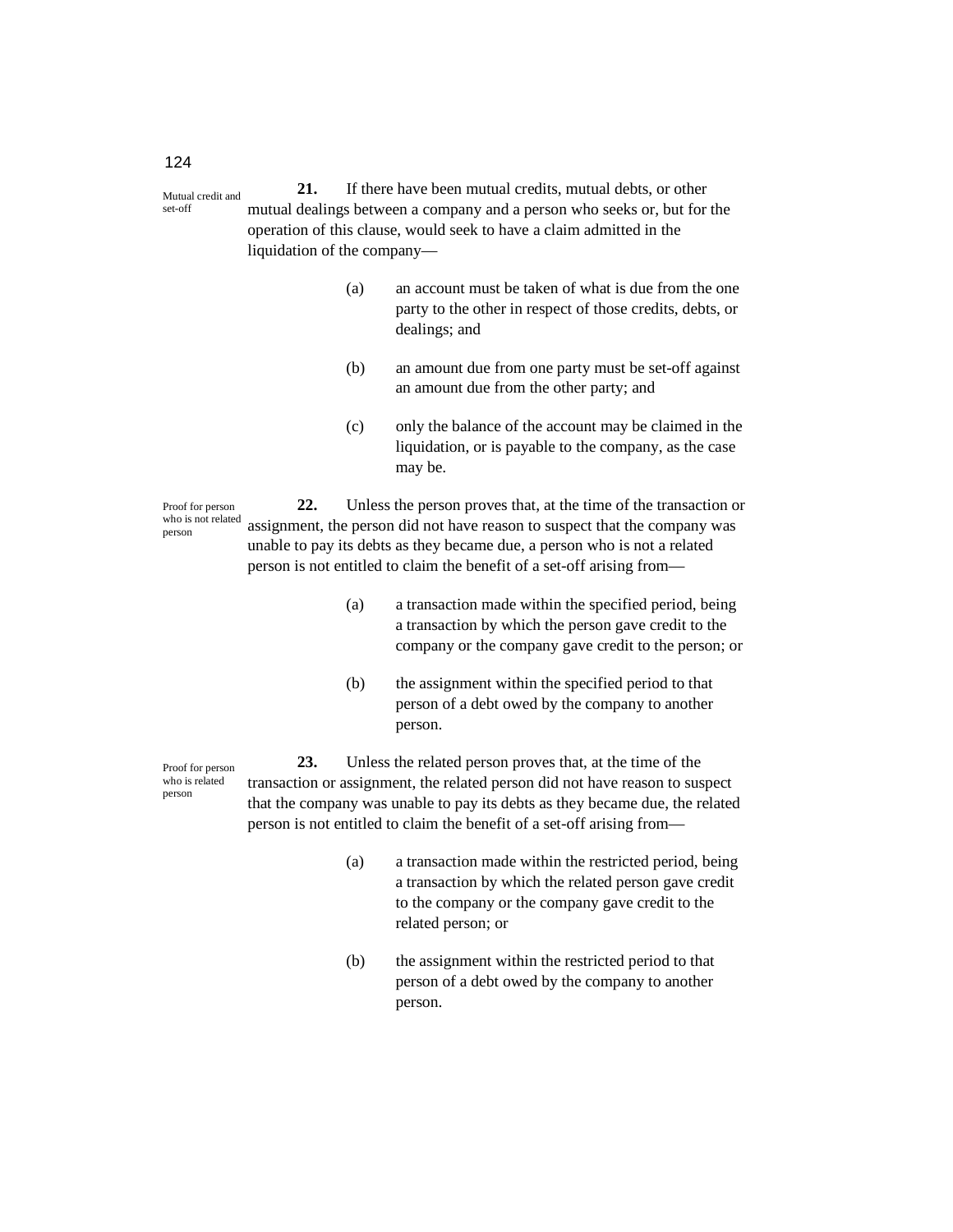**24.** Clauses 21 to 23 do not apply to an amount paid or payable by a shareholder or former shareholder—

- (a) as the consideration, or part of the consideration, for the issue of a share; or
- (b) in satisfaction of a call in respect of an outstanding liability of the shareholder made by the directors or by the liquidator.

### **Part 5—Miscellaneous**

**25.** (1) The amount of a claim may include interest up to the date of commencement of the liquidation—

- (a) at such rate as may be specified or contained in any contract that makes provision for the payment of interest on that amount; or
- (b) in the case of a judgment debt, at such rate as is payable on the judgment debt.

(2) If any surplus assets remain after the payment of all admitted claims, interest must be paid at the prescribed rate on those claims from the date of commencement of the liquidation to the date on which each claim is paid, and if the amount of the surplus assets is insufficient to pay interest in full on all claims, payment must abate rateably among all claims.

(3) If any surplus assets remain after the payment of interest in accordance with subclause (2), interest must be paid on all admitted claims referred to in subclause (1) from the date of commencement of the liquidation to the date on which the claim is paid at a rate equal to the excess between the prescribed rate and the rate referred to in subclause  $(1)(a)$ , as the case may be, and, if the amount of the surplus assets is insufficient to pay interest in full on all claims, payment must abate rateably among all claims.

125 Exception for amounts paid or payable by

shareholder

Interest on claims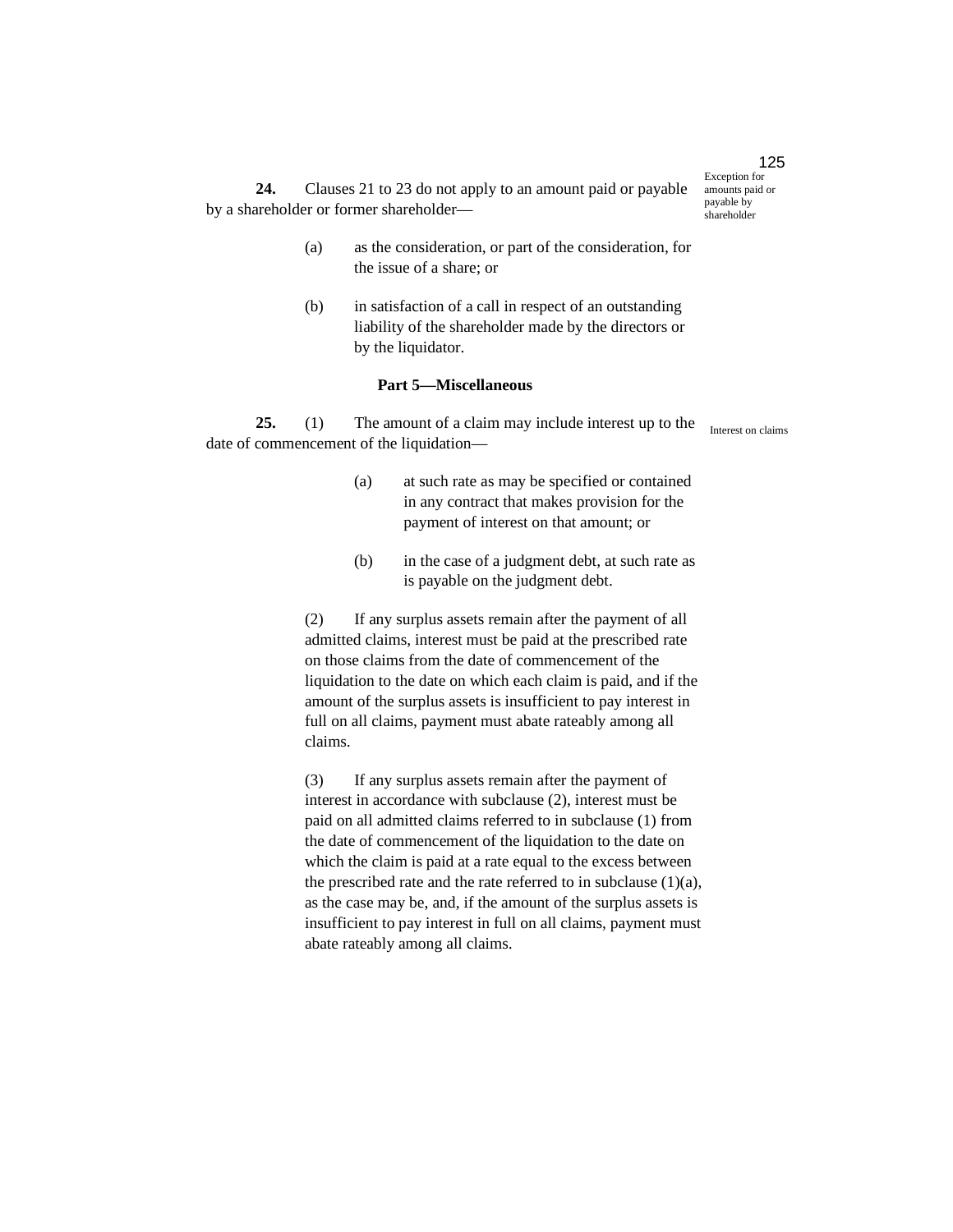| 140                    |                               | (4)<br>For the purposes of this clause, prescribed rate means<br>the rate prescribed in regulations made under this Act or, if<br>no such rate is prescribed, the rate at which interest is payable<br>on money due under a judgment of the Court.                                                                                                                                                  |
|------------------------|-------------------------------|-----------------------------------------------------------------------------------------------------------------------------------------------------------------------------------------------------------------------------------------------------------------------------------------------------------------------------------------------------------------------------------------------------|
| Trade discounts        | 26.<br>gone into liquidation. | A creditor making his or her claim must deduct all trade<br>discounts that he or she would otherwise have given if the company had not                                                                                                                                                                                                                                                              |
| Periodical<br>payments | 27.<br>basis.                 | When any payment (including rent) falls due at stated<br>(1)<br>periods, and liquidation commences at any time other than at the beginning<br>of 1 of those periods, the persons entitled to the payment may claim up to the<br>date of commencement of liquidation as if the payment accrued on a daily                                                                                            |
|                        |                               | (2)<br>Nothing in subclause (1) affects the right of the lessor<br>of the property to claim rent that accrues on or after the<br>commencement of liquidation.                                                                                                                                                                                                                                       |
| Employees'<br>claims   | 28.                           | (1)<br>A person may make a claim on behalf of all or a<br>number of employees of the company.                                                                                                                                                                                                                                                                                                       |
|                        |                               | A list setting out the names of the employees, and the<br>(2)<br>amounts due to each of them, must be attached to the claim.                                                                                                                                                                                                                                                                        |
|                        |                               | Any claim made in compliance with this clause has<br>(3)<br>the same effect as if separate claims had been made by each<br>of the employees.                                                                                                                                                                                                                                                        |
| Notice to              | 29.                           | (1)<br>Subject to the provisions of this Act, and unless<br>creditors to claim otherwise ordered by the Court, the liquidator may fix a certain day, which<br>must not be less than 10 working days from the date of the notice, on or<br>before which the creditors of the company are to make their claims, and to<br>establish any priority their claims may have under Part 3 of this Schedule. |
|                        |                               | The liquidator must give public notice of the day<br>(2)<br>fixed in accordance with subclause (1).                                                                                                                                                                                                                                                                                                 |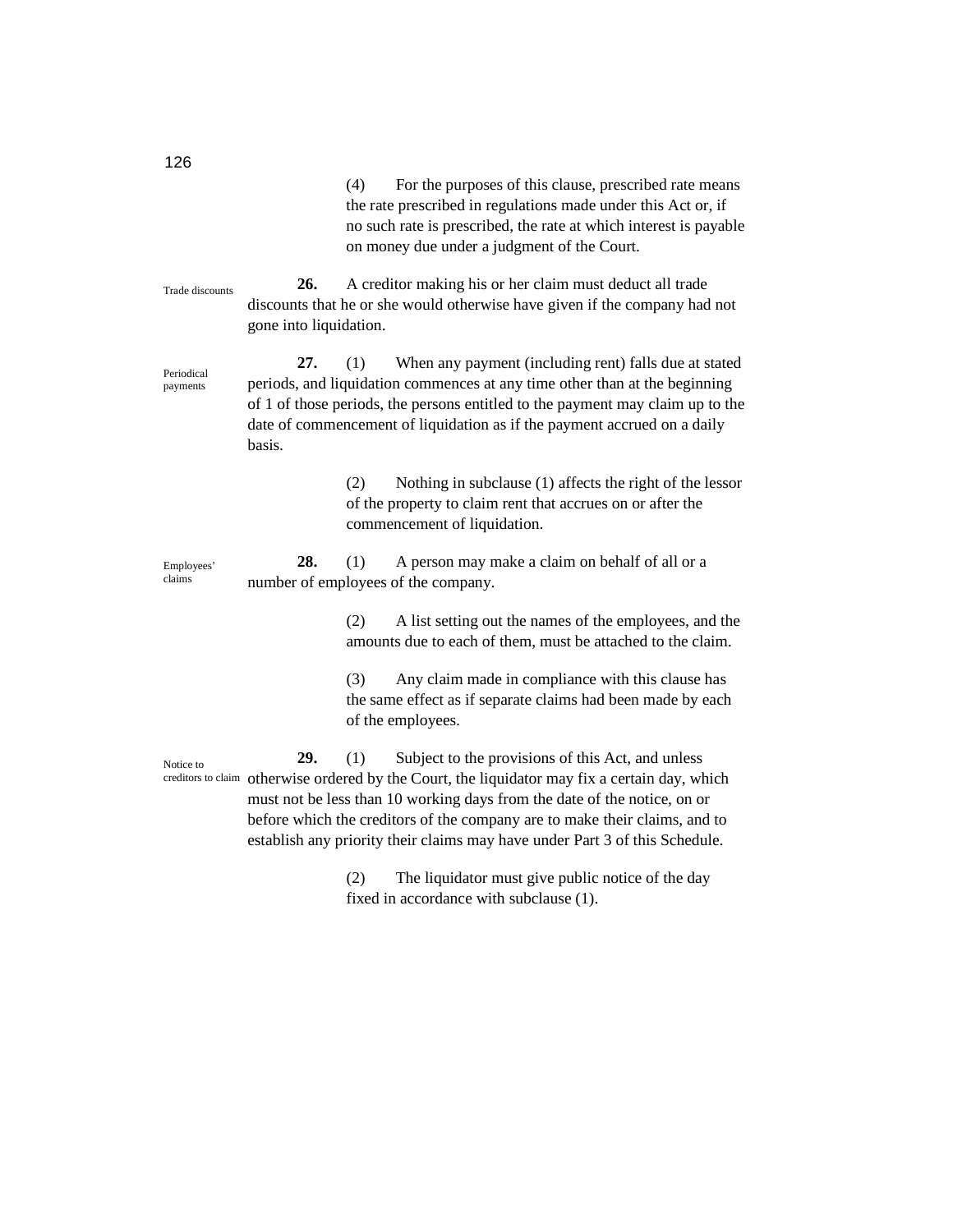Failure to claim by day fixed for claims

**30.** (1) Subject to subclause (2), any creditor who fails to make a claim on or before the day fixed in accordance with clause 29 will be excluded from the benefit of any distribution made before his or her claim is made.

> (2) A creditor who makes a claim after the day fixed in accordance with clause 29 and whose claim is admitted is entitled to receive the benefit of any distribution from which the creditor was previously excluded if any assets remain, or, in the opinion of the liquidator, are likely to remain, available for distribution.

**31.** (1) Subject to subclause (2), any creditor who fails to establish any priority that the creditor's claim may have on or before the day fixed in accordance with clause 29 must be excluded from objecting to any distribution made before the priority of that claim is established.

> (2) The liquidator may, in making any distribution after the claim is admitted, make an assumption as to the priority that the claim may have and accord the creditor the benefit of the distribution accordingly.

> (3) A creditor who establishes the priority of the creditor's claim after the day fixed in accordance with clause 29 is entitled to receive the benefit of any distribution from which the creditor was previously excluded (if any) if any assets remain, or, in the opinion of the liquidator, are likely to remain, available for distribution.

**32.** (1) If any creditor applies to the Court for an order reversing or modifying the decision of a liquidator to reject the creditor's claim, the liquidator may in any such case make provision for the dividend on the claim, and the probable cost of the application in the event of the claim being admitted.

> (2) If no notice of an application has been given within the time specified in this Act or in regulations made under this Act for appeals to the Court from a decision of the liquidator, the liquidator must exclude all claims that have been rejected from participation in the dividend.

Failure to establish priority by day fixed for claims

Dividends in respect of rejected claims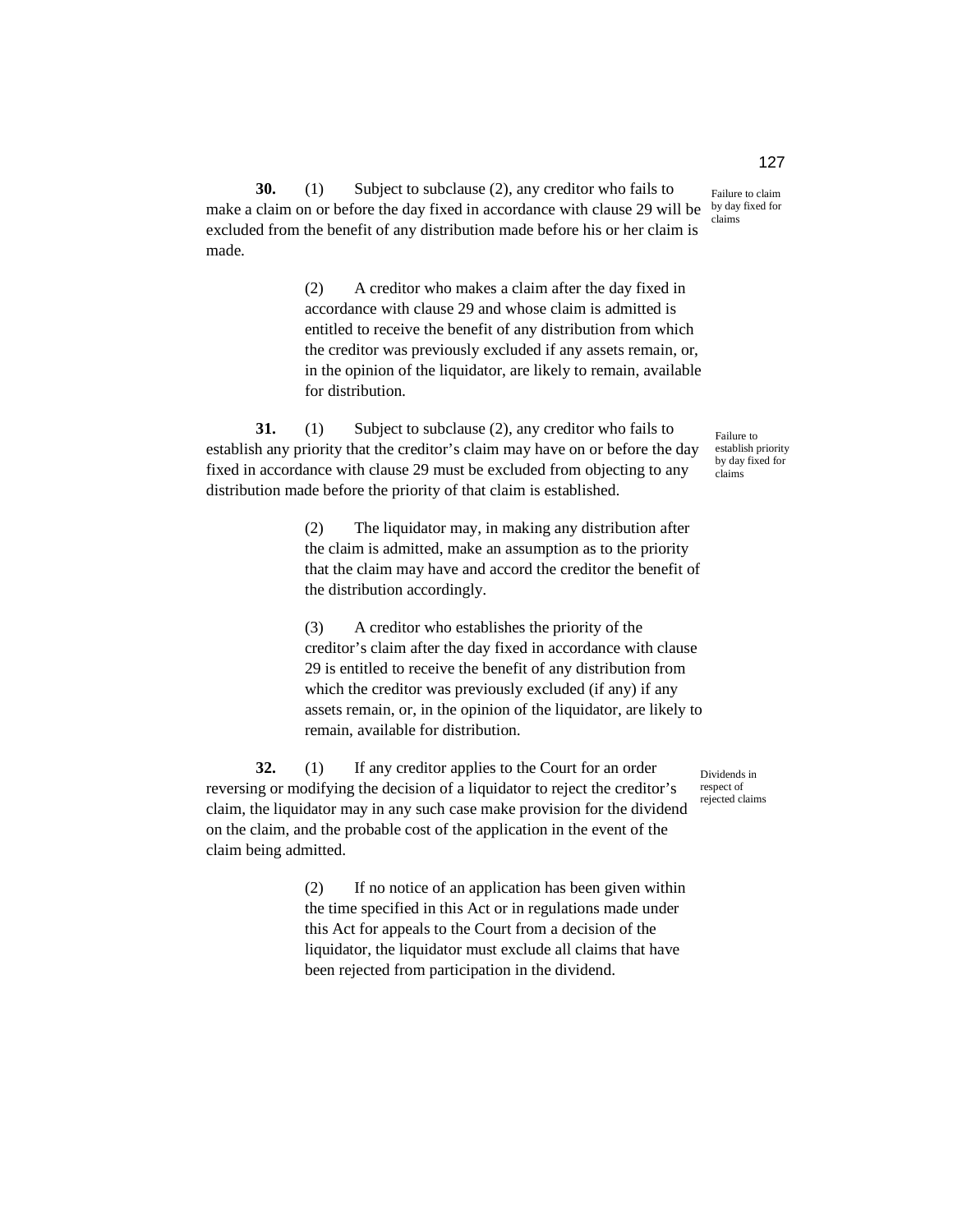**33.** If any creditor applies to the Court for an order reversing or modifying the decision of a liquidator to reject the creditor's claim, the Court may, if it thinks fit— Costs of proceedings relating to liquidator's decision on claim

- (a) allow any costs of any creditor to be added to the creditor's claim;
- (b) allow any costs of any party to be paid out of the assets of the company, such costs being deemed to be expenses of the liquidator;
- (c) order any costs to be paid by any party to the proceedings other than the liquidator.

————————————————————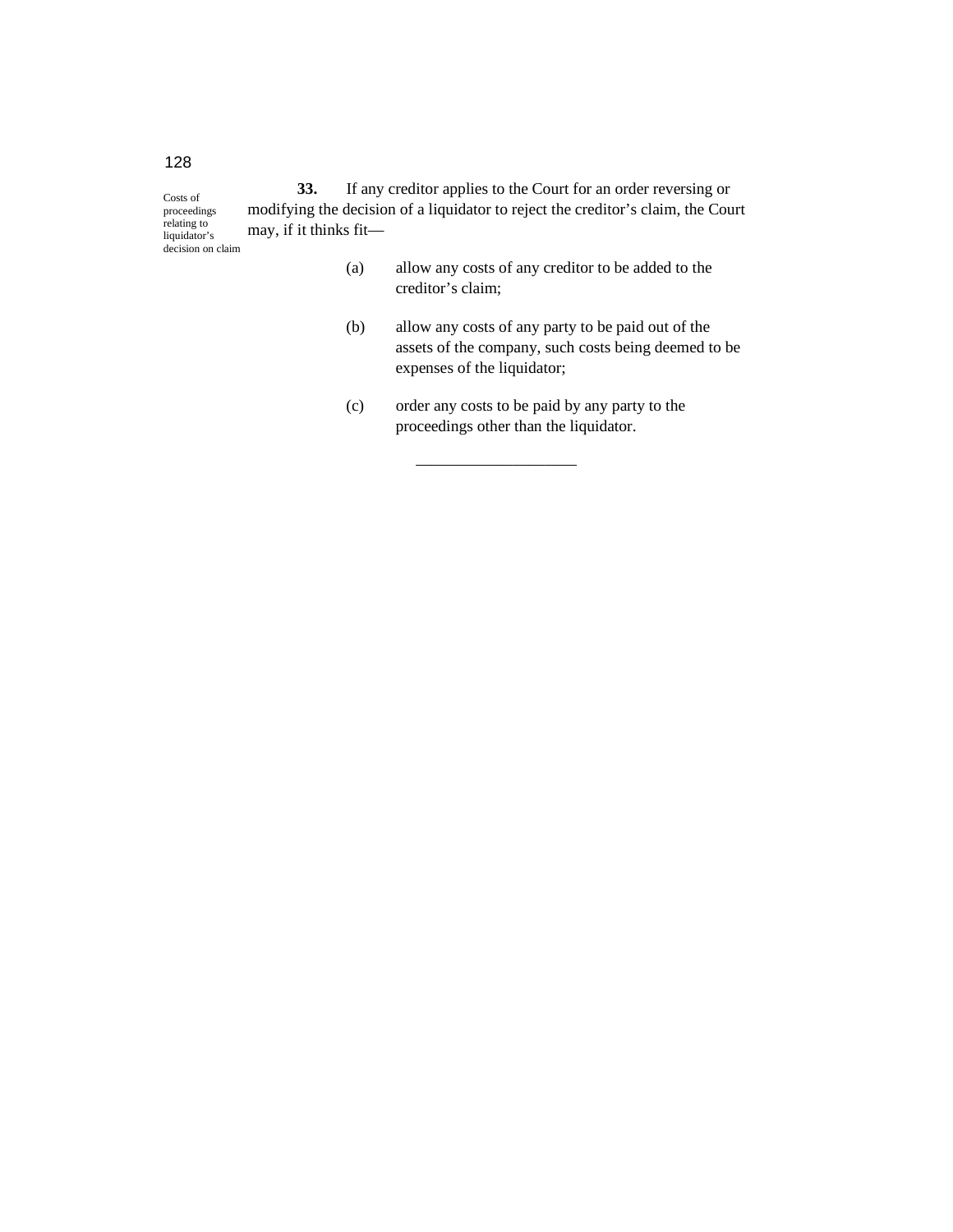#### **SCHEDULE 9**

#### (Section 57)

### **LIQUIDATION OF ASSETS OF OVERSEAS COMPANIES**

**1.** Division 2 of Part 2 of this Act applies to the liquidation of the assets in Solomon Islands of an overseas company, with the following modifications and exclusions—

Modified application of Division 2 of Part 2 of this Act

- (a) references to assets are to be taken as references to assets in Solomon Islands;
- (b) references to a company are to be taken as references to an overseas company;
- (c) references to removal from the Solomon Islands register are to be taken as references to ceasing to carry on business in Solomon Islands;
- (d) the following provisions do not apply to such a liquidation—
	- (i) clause 6 of Schedule 3;
	- (ii) clauses 1 and 3 of Schedule 5;
- (e) clause 2 of Schedule 5 does not affect the tenure of directors of an overseas company, but the overseas company and its directors cease to have any powers, functions, or duties in relation to the company's assets in Solomon Islands, other than those required or permitted to be exercised by Division 2 of Part 2 of this Act;
- (f) section 53 applies to such a liquidation, but instead of making the statement required by subsection  $(1)(b)(iii)$  of that section, the liquidator must state that the company has ceased to carry on business in Solomon Islands and is ready to be removed from the overseas register.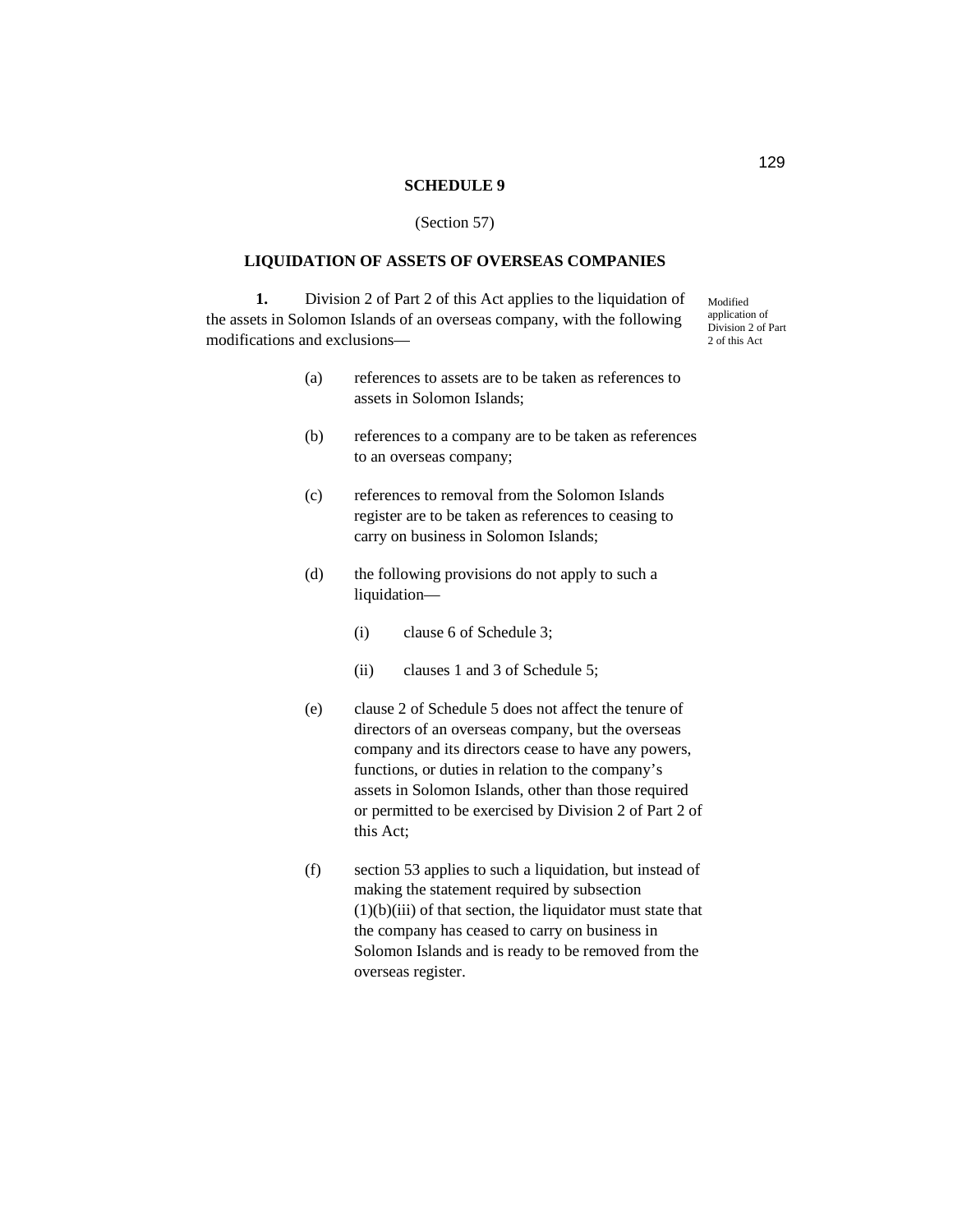**2.** Nothing in this Act excludes the right of a creditor of an overseas company in relation to the assets of which a liquidator has been appointed— Rights of action not affected

- (a) to bring proceedings outside Solomon Islands against the overseas company in relation to a debt not claimed in the liquidation or the balance of a debt remaining unpaid after the completion of a liquidation; or
- (b) to bring an action in Solomon Islands in relation to the balance of a debt remaining unpaid after the completion of a liquidation.

——————————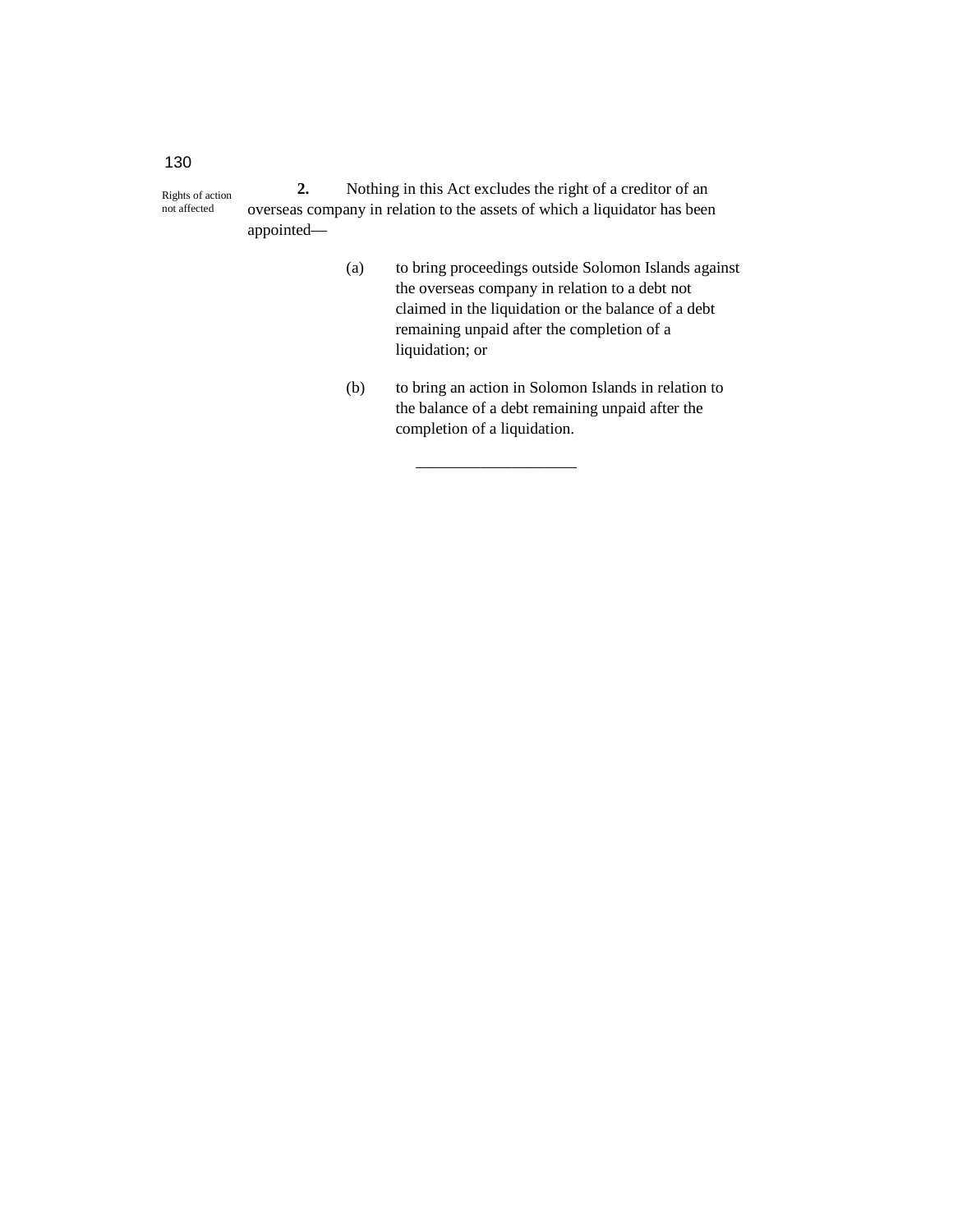#### **SCHEDULE 10**

(Section 59(3) and Clause 3 of Schedule 11)

# **POWERS, DUTIES, AND LIABILITIES OF RECEIVERS**

### **Part 1—Preliminary Provisions**

**1.** A receiver appointed by, or under a power conferred by, a document is the agent of the grantor unless it is expressly provided otherwise grantor's agent in the document by or under which the receiver was appointed. Receiver is

**2.** Two or more receivers may act jointly or severally to the extent that they have the same powers unless the document under which, or the order of the Court by which, they are appointed expressly provides otherwise.

### **Part 2—Powers of Receivers**

**3.** Subject to the document or the order of the Court appointing the receiver, a receiver may exercise the following powers— General powers of receivers

- (a) demand and recover income of the property in receivership;
- (b) issue receipts for income recovered;
- (c) manage the property in receivership;
- (d) insure the property in receivership;
- (e) repair and maintain the property in receivership;
- (f) inspect at any reasonable time documents that relate to the property in receivership and that are in the possession or under the control of the grantor;
- (g) exercise, on behalf of the grantor, a right to inspect documents that relate to the property in receivership and that are in the possession or under the control of a person other than the grantor;
- (h) if the receiver is appointed in respect of all or substantially all of the property of a grantor, change

Exercise of powers by 2 or more receivers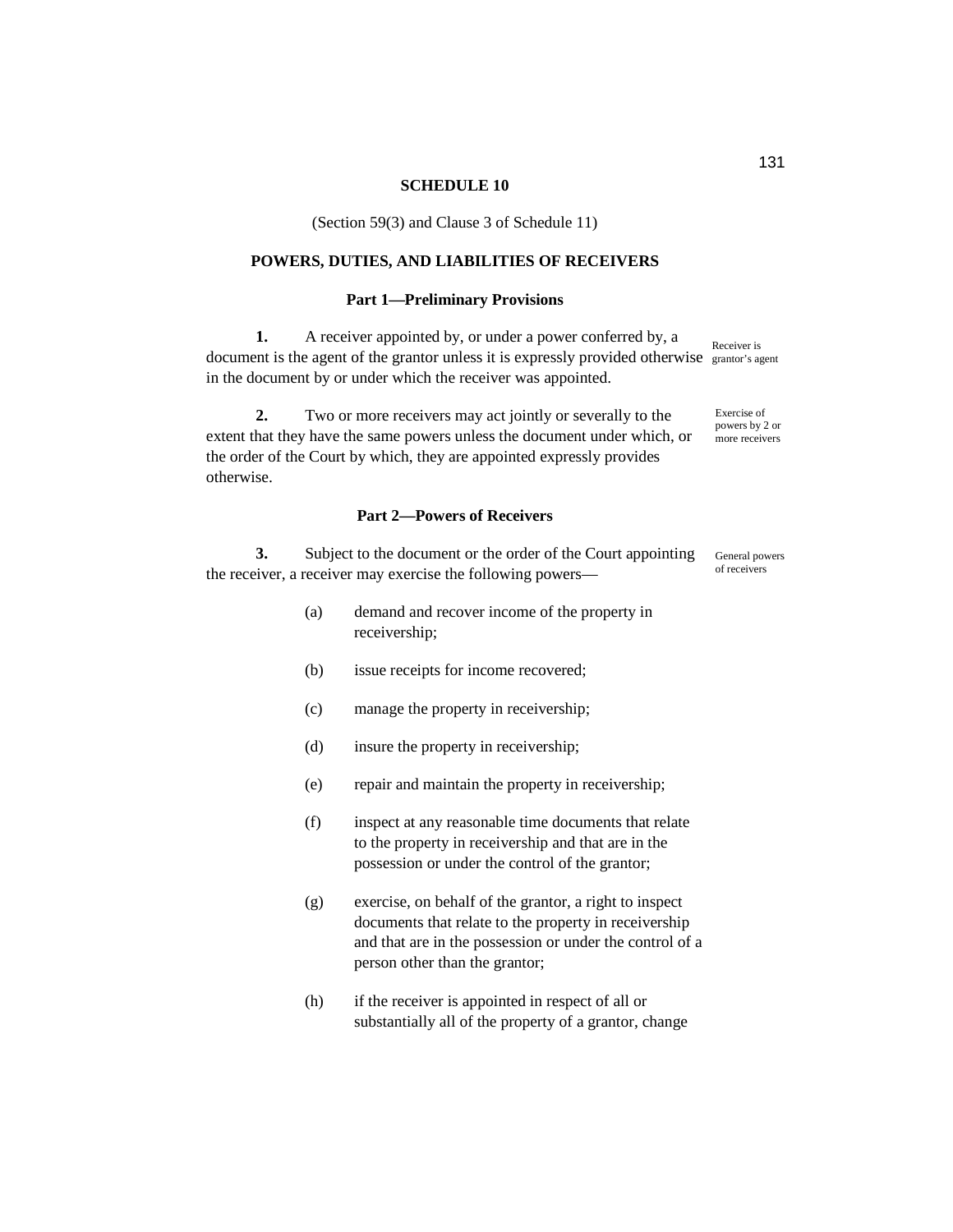| the registered office of the grantor or address at which |
|----------------------------------------------------------|
| the documents of the grantor are kept;                   |

(i) buy and sell the property in receivership in the ordinary course of business.

Receiver may execute documents

**4.** (1) A receiver may execute in the name and on behalf of the grantor all documents necessary or incidental to the exercise of the receiver's powers.

> (2) A document signed on behalf of a grantor by a receiver is deemed to have been properly signed by the grantor.

Power to claim amounts unpaid on shares

**5.** (1) A receiver has the same powers as the directors of a grantor that is a company or, if the grantor is being wound up or in liquidation, as the directors would have if it was not being wound up or in liquidation, to—

- (a) make claims against the shareholders, or former shareholders, of the company in respect of any uncalled capital that is, or any unpaid amount in respect of any shares issued by the grantor that are, charged under the document by or under which the receiver was appointed; and
- (b) charge interest on, and enforce payment of, any uncalled capital or unpaid amount.

(2) The exercise of a power under subclause (1) is, as between the shareholders, or former shareholders, of the grantor affected and the grantor, deemed to be a power properly exercised by the directors of the grantor.

**6.** (1) If the consent of a mortgagee is required to the sale of order authorising property in receivership and the receiver is unable to obtain that consent, the receiver may apply to the Court for an order authorising the sale of the property, either by itself or together with other assets. Receiver may apply for Court sale of property

> (2) The Court may make any order that it thinks fit authorising the sale of the property by the receiver if it is satisfied that—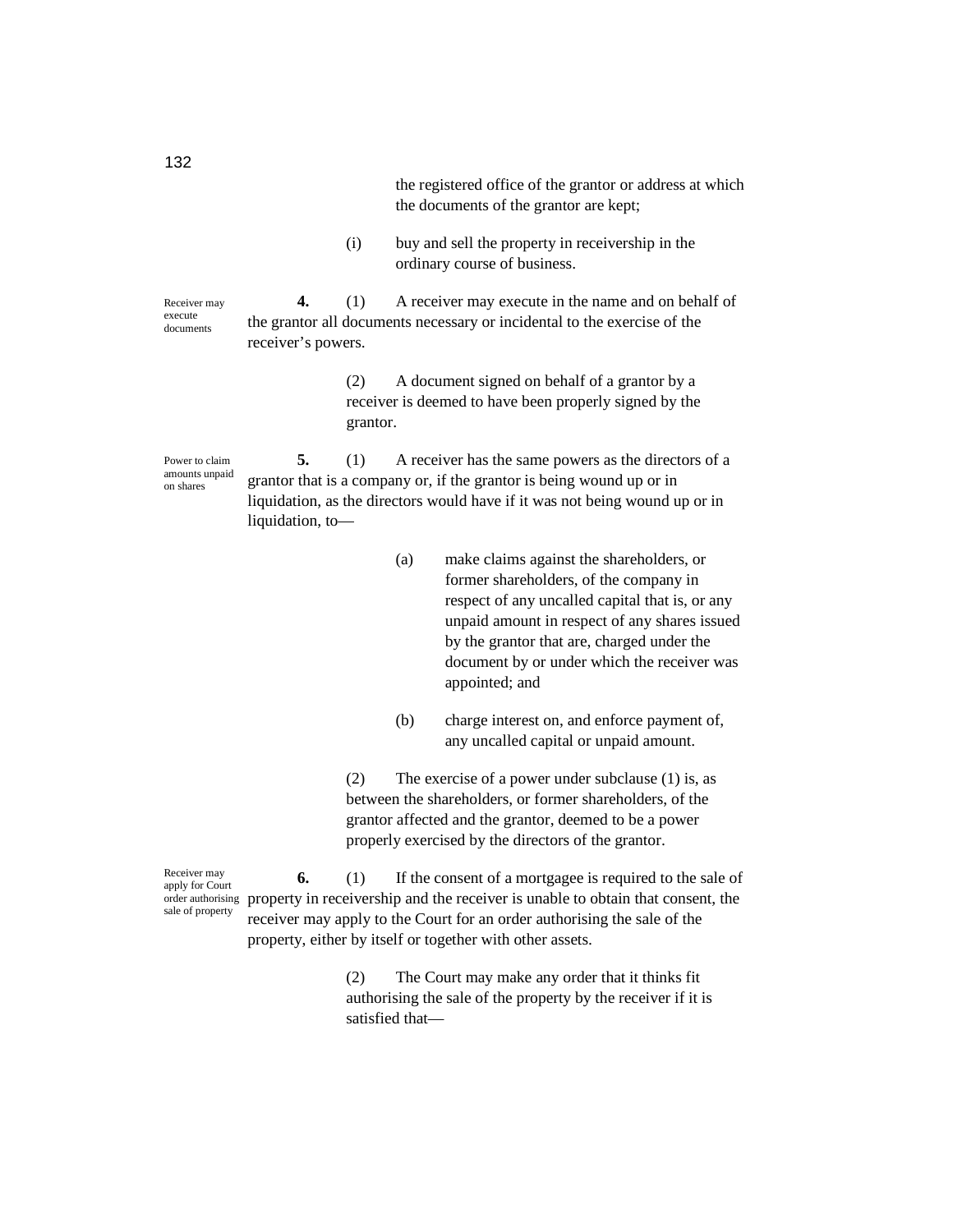- (a) the receiver has made reasonable efforts to obtain the mortgagee's consent; and
- (b) the sale—
	- (i) is in the interests of the grantor and the grantor's creditors; and
	- (ii) will not substantially prejudice the interests of the mortgagee.

(3) An order under this clause may be made on any conditions that the Court thinks fit.

**7.** (1) Subject to subclause (2), a receiver may, unless the Court orders otherwise, be appointed or continue to act as a receiver and exercise all the powers of a receiver in respect of property of a company that has been put into liquidation.

> (2) A receiver holding office in respect of property referred to in subclause (1) may act as the agent of the grantor only—

- (a) with the approval of the Court; or
- (b) with the written consent of the liquidator as the case may be.

(3) A receiver who, by reason of subclause (2), is not able to act as the agent of the grantor does not, by reason only of that fact, become the agent of a person by whom or in whose interests the receiver was appointed.

(4) A debt or liability incurred by a grantor through the acts of a receiver who is acting as the agent of the grantor in accordance with subclause (2) is not a cost, charge, or expense of the liquidation.

Powers of receiver on liquidation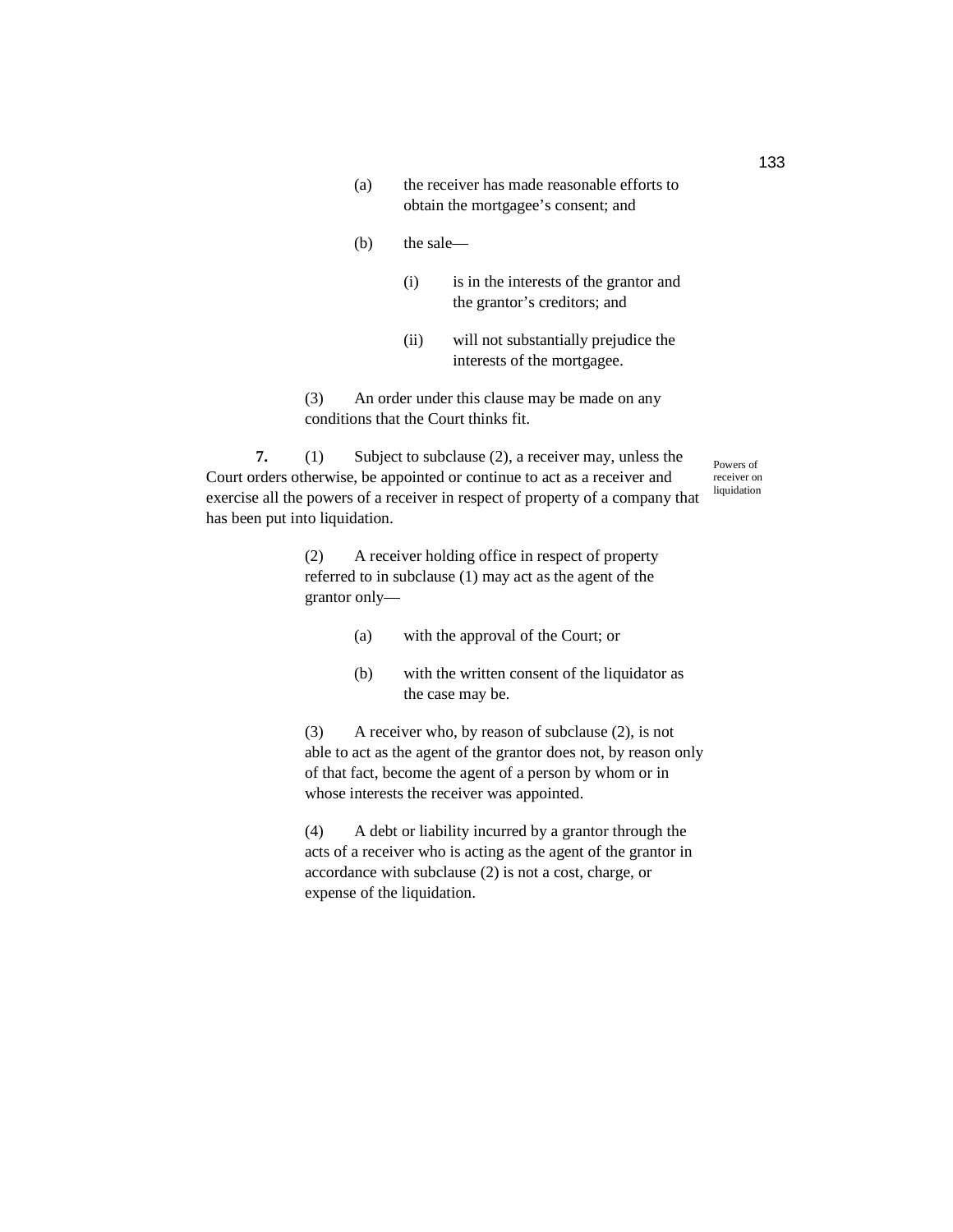# **Part 3—Duties of Receivers**

# **Division 1—Duties**

| Principal duties<br>of receivers             | 8. | (1)               |     | A receiver must exercise the receiver's powers in-                                                                                                                                     |
|----------------------------------------------|----|-------------------|-----|----------------------------------------------------------------------------------------------------------------------------------------------------------------------------------------|
|                                              |    |                   | (a) | good faith and for a proper purpose; and                                                                                                                                               |
|                                              |    |                   | (b) | a manner they believe on reasonable grounds<br>to be in the interests of the person in whose<br>interests the receiver was appointed.                                                  |
|                                              |    | (2)               |     | If a receiver appointed under a document acts or does<br>not act in accordance with any directions given by the person<br>in whose interests the receiver was appointed, the receiver- |
|                                              |    |                   | (a) | is not in breach of the duty referred to in<br>subclause $(1)(b)$ ; but                                                                                                                |
|                                              |    |                   | (b) | is still liable for any breach of the duty<br>referred to in subclause $(1)(a)$ or the duty<br>referred to in clause 9.                                                                |
|                                              |    | (3)<br>clause 10. |     | Nothing in this clause or clause 9 limits or affects                                                                                                                                   |
| Other interests<br>receiver must<br>consider | 9. |                   |     | To the extent consistent with clause 8, a receiver must<br>exercise their powers with reasonable regard to the interests of-                                                           |
|                                              |    | (a)               |     | the grantor; and                                                                                                                                                                       |
|                                              |    | (b)               |     | persons claiming, through the grantor, interests in the<br>property in receivership; and                                                                                               |
|                                              |    | (c)               |     | unsecured creditors of the grantor; and                                                                                                                                                |
|                                              |    | (d)               |     | guarantors who may be called on to fulfil obligations<br>of the grantor.                                                                                                               |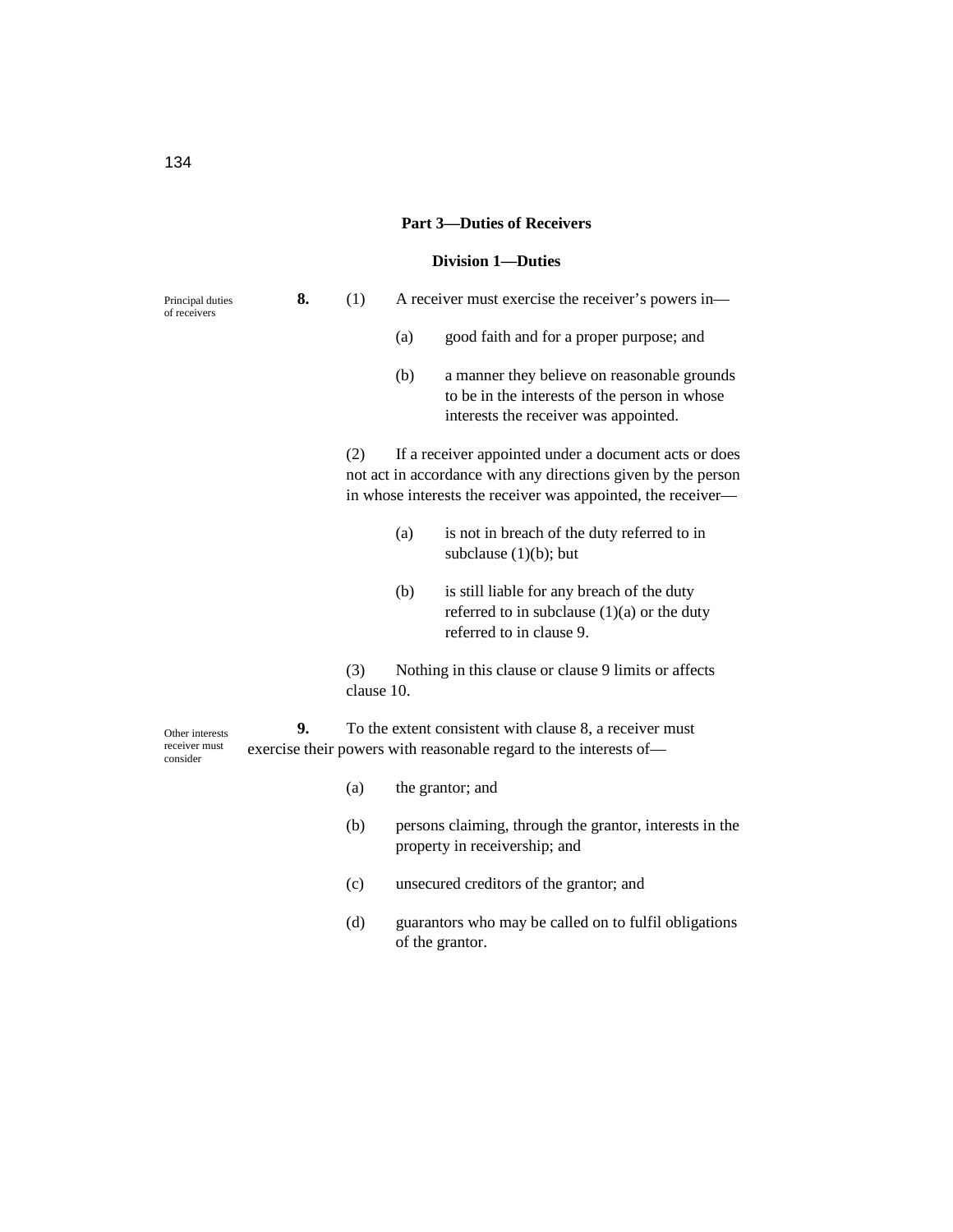**10.** A receiver who exercises a power of sale of property in receivership owes a duty to obtain the best price reasonably obtainable as at the time of sale to— Duty of receiver selling property

- (a) the grantor; and
- (b) persons claiming, through the grantor, interests in the property in receivership; and
- (c) unsecured creditors of the grantor; and
- (d) guarantors who may be called on to fulfil obligations of the grantor.

**11.** Despite any written law or other law or anything contained in the document appointing the receiver—

Liability for breach of duty imposed by clause 10

Duty in relation to money

- (a) a receiver is still liable for a breach of the duty imposed by clause 10 even though the receiver was acting as the grantor's agent or under a power of attorney from the grantor; and
- (b) the receiver is not entitled to compensation or indemnity from the property in receivership or the grantor in respect of any liability incurred by the receiver arising from a breach of the duty imposed by clause 10.

**12.** A receiver must keep money for the property in receivership separate from—

- (a) other money received in the course of, but not relating to, the receivership; and
- (b) other money held by or under the control of the receiver.

**13.** (1) A receiver must, at all times, keep accounting records that correctly record and explain all receipts, expenditure, and other transactions for the property in receivership. Accounting records

> (2) The accounting records must be retained by the receiver for not less than 7 years after the receivership ends.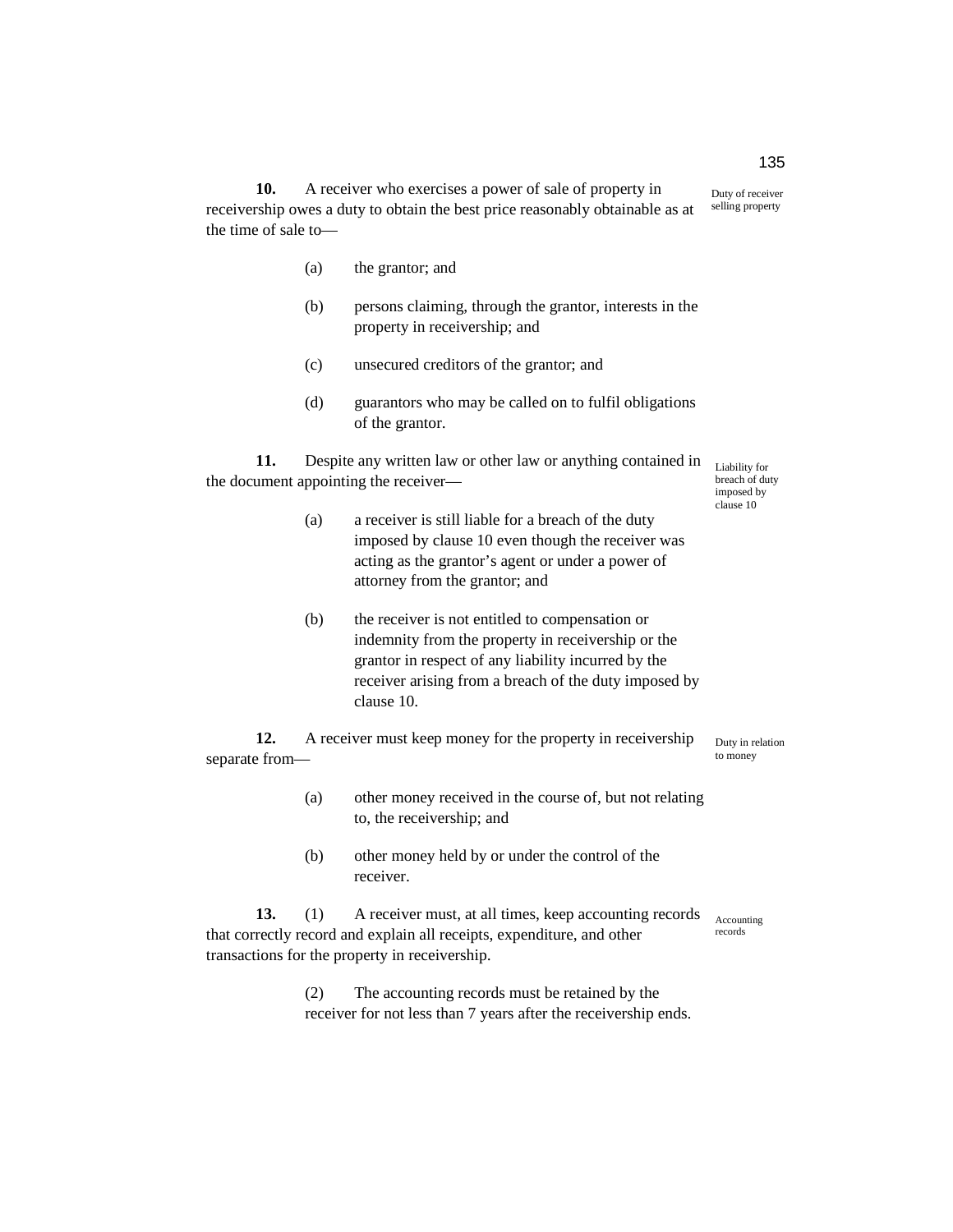**14.** (1) A receiver of a grantor that is a company who considers that the company or any director or officer of the company has committed an offence against this Act, or the Companies Act must report that fact to the Registrar. Duty to notify

> (2) A report made under subclause (1), and any communications between the receiver and Registrar relating to that report, are protected by absolute privilege.

(3) Nothing in subclause (1) imposes a duty on a receiver to investigate whether any offence of the kind referred to in that subclause has been committed.

(4) A receiver who fails to comply with subclause (1) commits an offence and is liable on conviction to a fine not exceeding 50 penalty units.

# **Division 2—Failure to Comply with Duties**

**15.** (1) If the Court is satisfied that there is, or has been, a failure to comply, the Court may— Order to comply

- (a) relieve the receiver of the duty to comply, wholly or in part; or
- (b) without prejudice to any other remedy that may be available in relation to a breach of duty by the receiver, order the receiver to comply to the extent specified in the order.

(2) No application may be made to the Court in relation to a failure to comply unless—

- (a) notice of the failure to comply has been served on the receiver not less than 5 working days before the date of the application; and
- (b) as at the date of the application, there is a continuing failure to comply.

136

breaches of Acts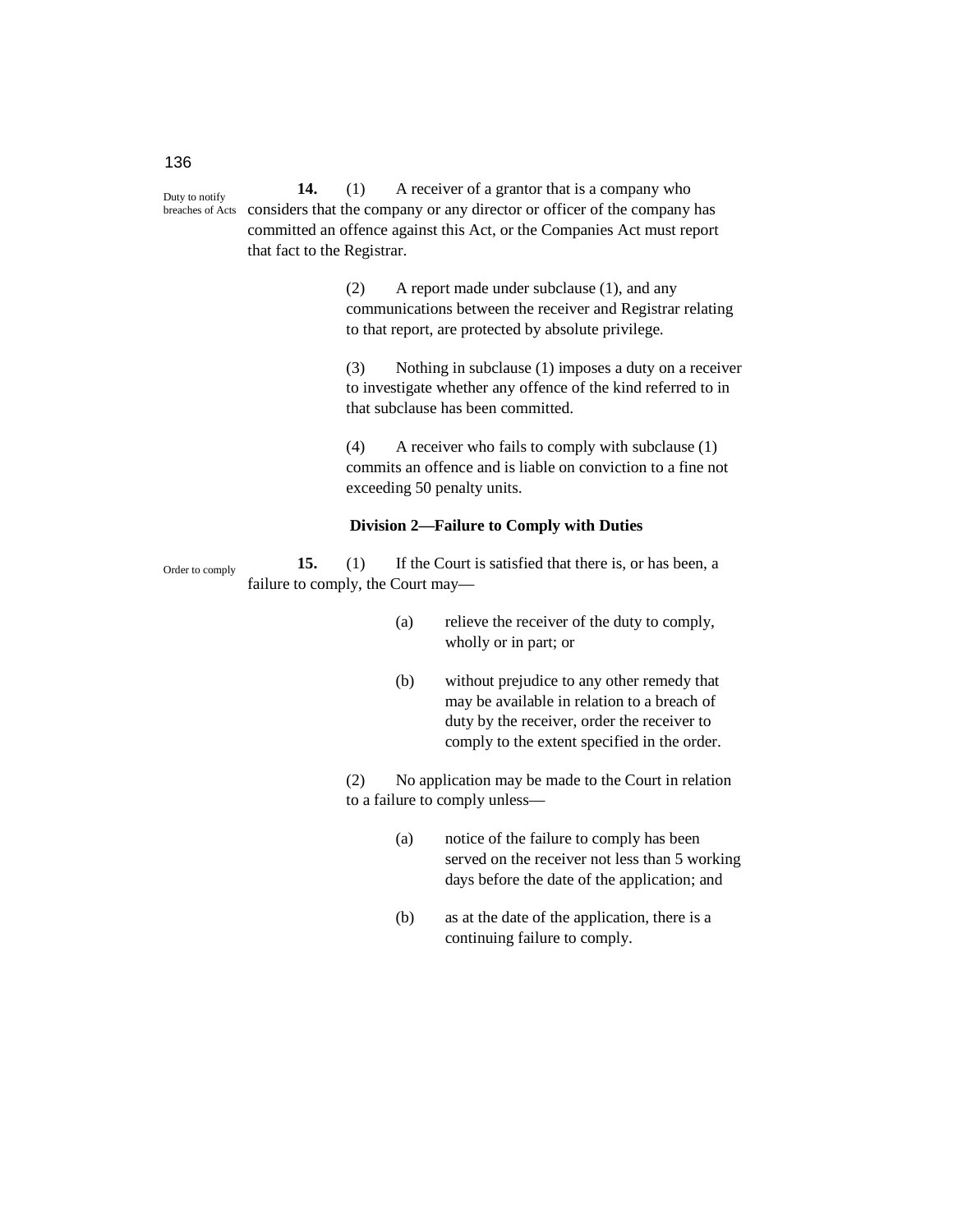**16.** (1) The Court must make an order prohibiting a person **Prohibition** order from acting as a receiver for a period not exceeding 5 years if the Court is satisfied that the person is unfit to act as a receiver by reason of—

- (a) persistent failures to comply; or
- (b) the seriousness of a failure to comply.
- (2) A person to whom a prohibition order applies must not—
	- (a) act as a receiver in any receivership;
	- (b) act as a liquidator in any liquidation.

(3) In the absence of special reasons to the contrary, evidence of the following is evidence of persistent failures to comply—

- (a) that on 2 or more occasions within the preceding 5 years, a court has made an order to comply in respect of the same person; or
- (b) that on 2 or more occasions within the preceding 5 years, an application for an order to comply has been made in respect of the same person and that in each case the person has complied after the making of the application and before the hearing.

**17.** An application for an order under clause 15 or 16 or both may be made by—

Who may apply for orders

| (a) | the Registrar; or                                                |
|-----|------------------------------------------------------------------|
| (b) | a receiver; or                                                   |
| (c) | a person seeking appointment as a receiver; or                   |
| (d) | the grantor; or                                                  |
| (e) | a person with an interest in the property in<br>receivership; or |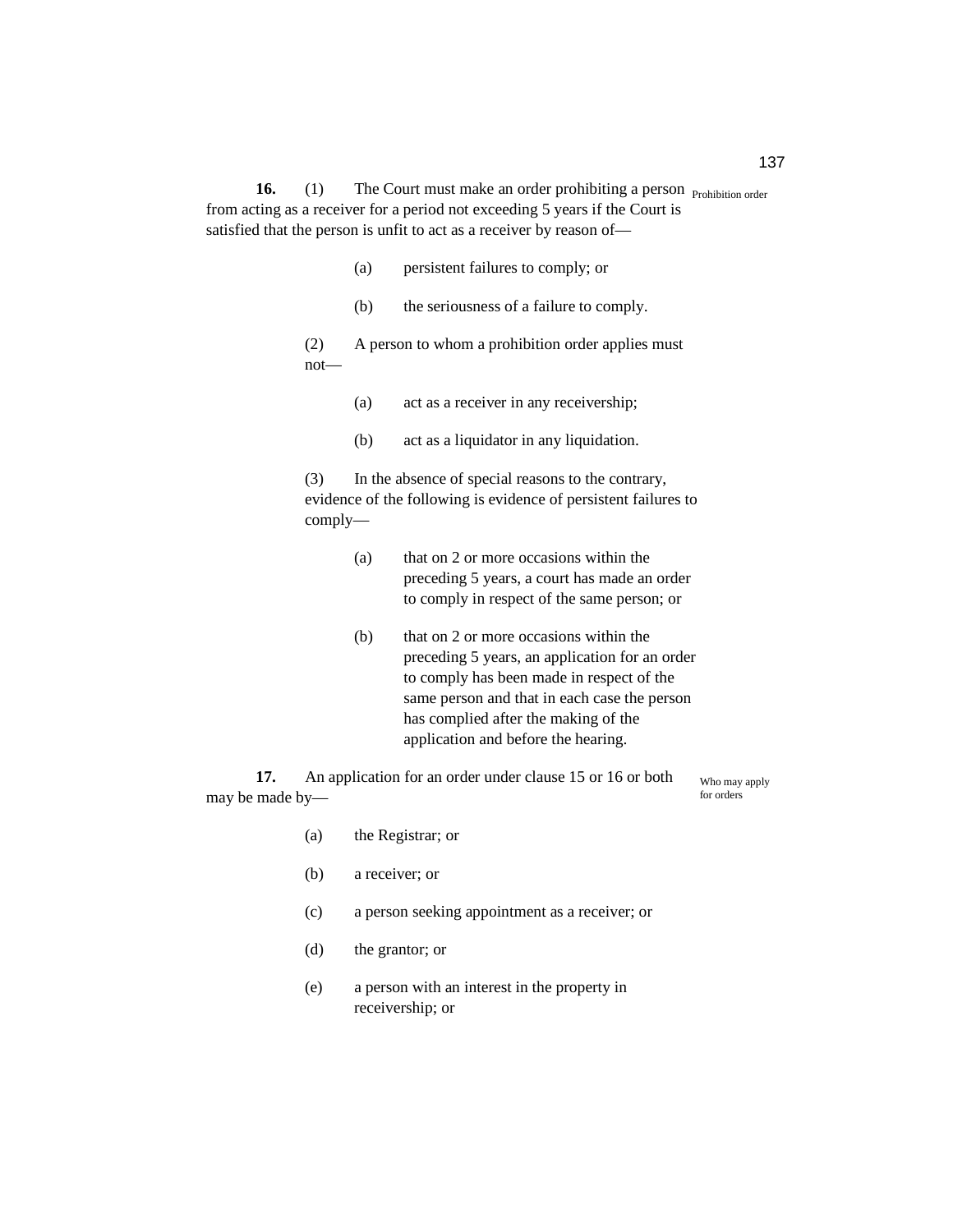|                          |                   | (f) | a creditor of the grantor; or                                                                                        |
|--------------------------|-------------------|-----|----------------------------------------------------------------------------------------------------------------------|
|                          |                   | (g) | a guarantor of an obligation of the grantor; or                                                                      |
|                          |                   | (h) | if the grantor is a company, or a liquidator of the<br>grantor; or                                                   |
|                          |                   | (i) | if the grantor is a person who has been adjudged<br>bankrupt, the Official Receiver of the estate of the<br>grantor. |
| Court orders:<br>general | 18.<br>Court may— | (1) | In making an order under clause 15 or 16 or both, the                                                                |
|                          |                   |     | extend the time for compliance; or<br>(a)                                                                            |

- (b) impose any conditions; or
- (c) make any ancillary orders.

(2) A copy of every order made under clause 15 or 16 must, within 10 working days of the order being made, be delivered by the applicant to the Registrar of the Court who must keep it on a public file indexed by reference to the name of the receiver concerned.

> receivership and entered into before the appointment of the receiver if notice of the termination of the contract is not lawfully

# **Part 4—Liability of Receivers**

# **Division 1—Liability**

| General liability<br>of receiver | 19.<br>personally liable— |     | Subject to subclauses $(2)$ and $(3)$ , a receiver is                                                                                 |  |  |
|----------------------------------|---------------------------|-----|---------------------------------------------------------------------------------------------------------------------------------------|--|--|
|                                  |                           | (a) | on a contract entered into by the receiver in<br>the exercise of any of the receiver's powers;<br>and                                 |  |  |
|                                  |                           | (b) | for payment of wages or salary that, during<br>the receivership, accrue under a contract of<br>employment relating to the property in |  |  |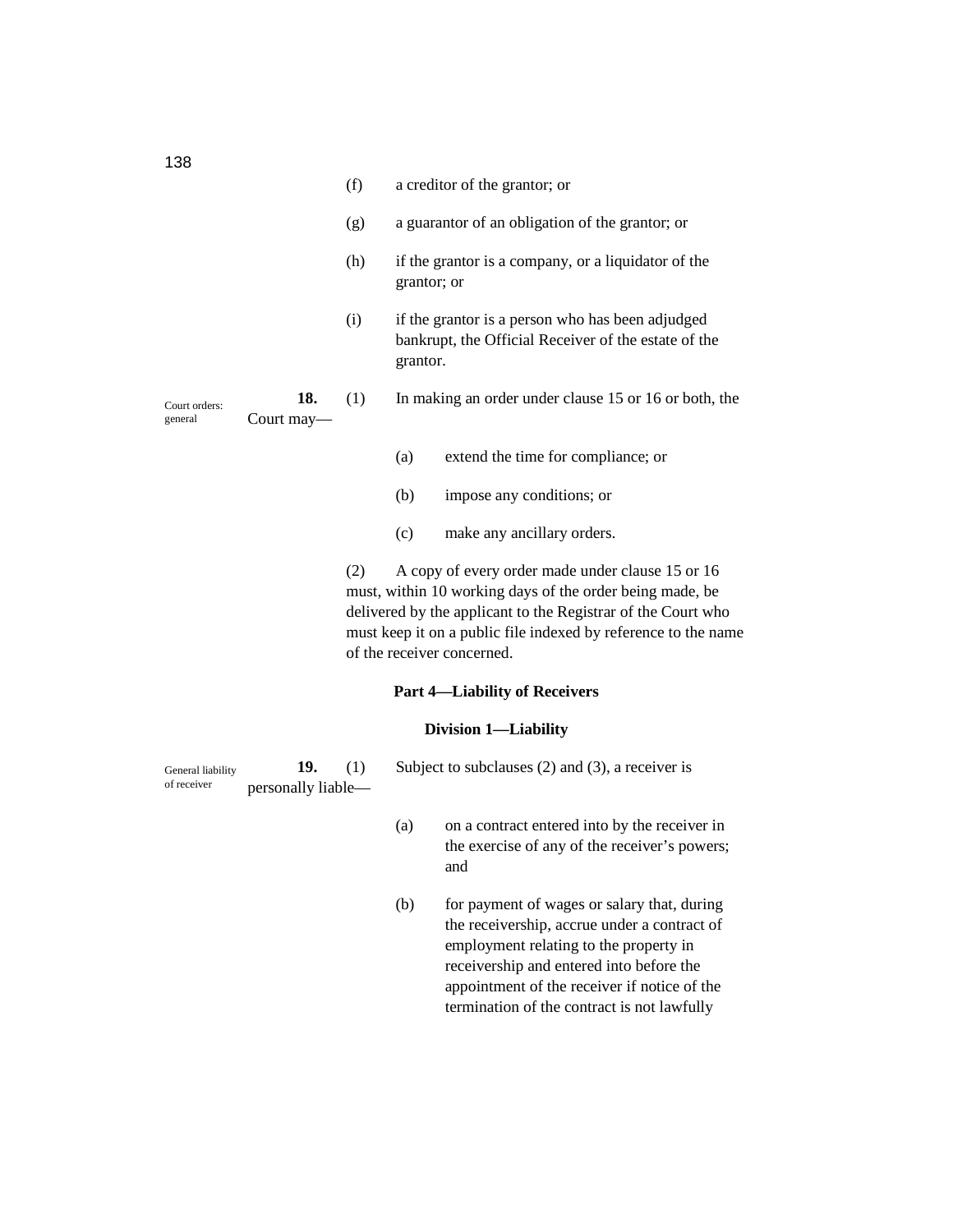given within 10 working days after the date of appointment; and

(c) for the payment of remuneration under any contract with a director of a grantor if the receiver has expressly confirmed the contract.

(2) A contract referred to in subclause  $(1)(a)$  may exclude or limit the personal liability of a receiver who is not appointed by the Court.

(3) The Court may, on the application of a receiver and on any conditions that the Court thinks fit, extend the period within which notice of the termination of a contract is required to be given under subclause (1)(b).

(4) Every application must be made before the expiry of the 10-day working period.

**20.** (1) Subject to subclauses (2) and (3), a receiver is personally liable, to the extent specified in subclause (2), for rent and any other payments becoming due under an agreement subsisting at the date of the receiver's appointment relating to the use, possession, or occupation by the grantor of property in receivership. Liability for rent and other payments

> (2) The liability of a receiver under subclause (1) is limited to that portion of the rent or other payments which is attributable to the period commencing 10 working days after the date of the appointment of the receiver and ending on whichever is the earlier of—

- (a) the date on which the receivership ends; or
- (b) the date on which the grantor ceases to use, possess, or occupy the property.
- (3) The Court may, on the application of a receiver—
	- (a) limit the liability of the receiver to a greater extent than that specified in subclause (2); or
	- (b) excuse the receiver from liability under subclause (1).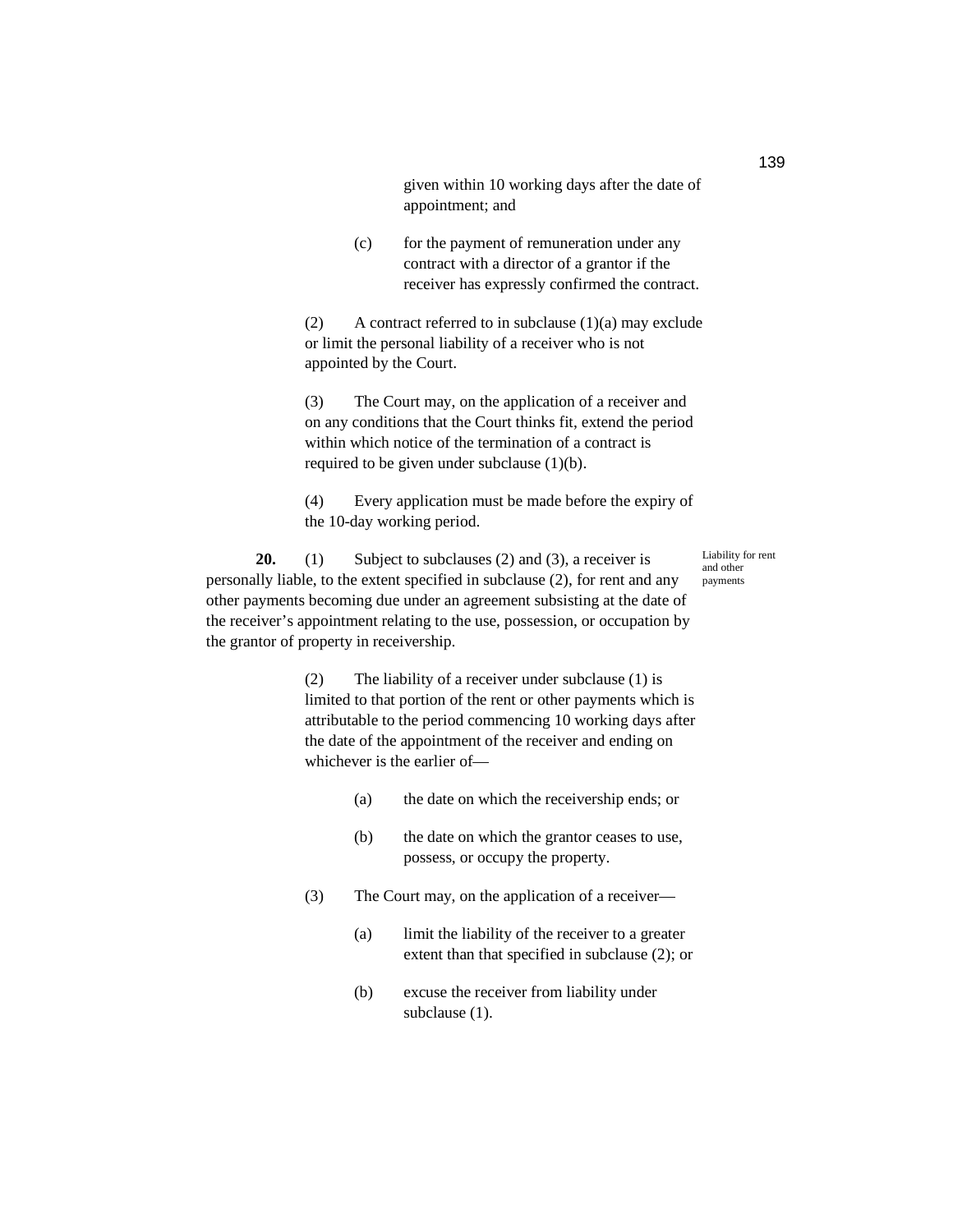(4) Nothing in subclause (1) or  $(2)$  —

- (a) must be taken as giving rise to an adoption by a receiver of an agreement referred to in subclause (1); or
- (b) renders a receiver liable to perform any other obligation under the agreement.

# **Division 2—Relief from Liability**

**21.** (1) A receiver is entitled to an indemnity out of the property in receivership in respect of the receiver's personal liability under clause 19 or 20. Receiver is entitled to indemnity

- (2) Nothing in this clause or clause 19 or 20—
	- (a) limits any other right of indemnity to which a receiver may be entitled; or
	- (b) limits the liability of a receiver on a contract entered into without authority; or
	- (c) confers on a receiver a right to an indemnity in respect of liability on a contract entered into without authority.

**22.** (1) The Court may relieve a person who has acted as a receiver from all or any personal liability incurred in the course of the receivership if it is satisfied that— Court may relieve receiver from personal liability

- (a) the liability was incurred solely by reason of a defect in the appointment of the receiver or in the document or order of the Court by or under which the receiver was appointed; and
- (b) the receiver acted honestly and reasonably; and
- (c) the receiver ought, in the circumstances, to be excused.

(2) The Court may exercise its powers under subclause (1) on any conditions that it thinks fit.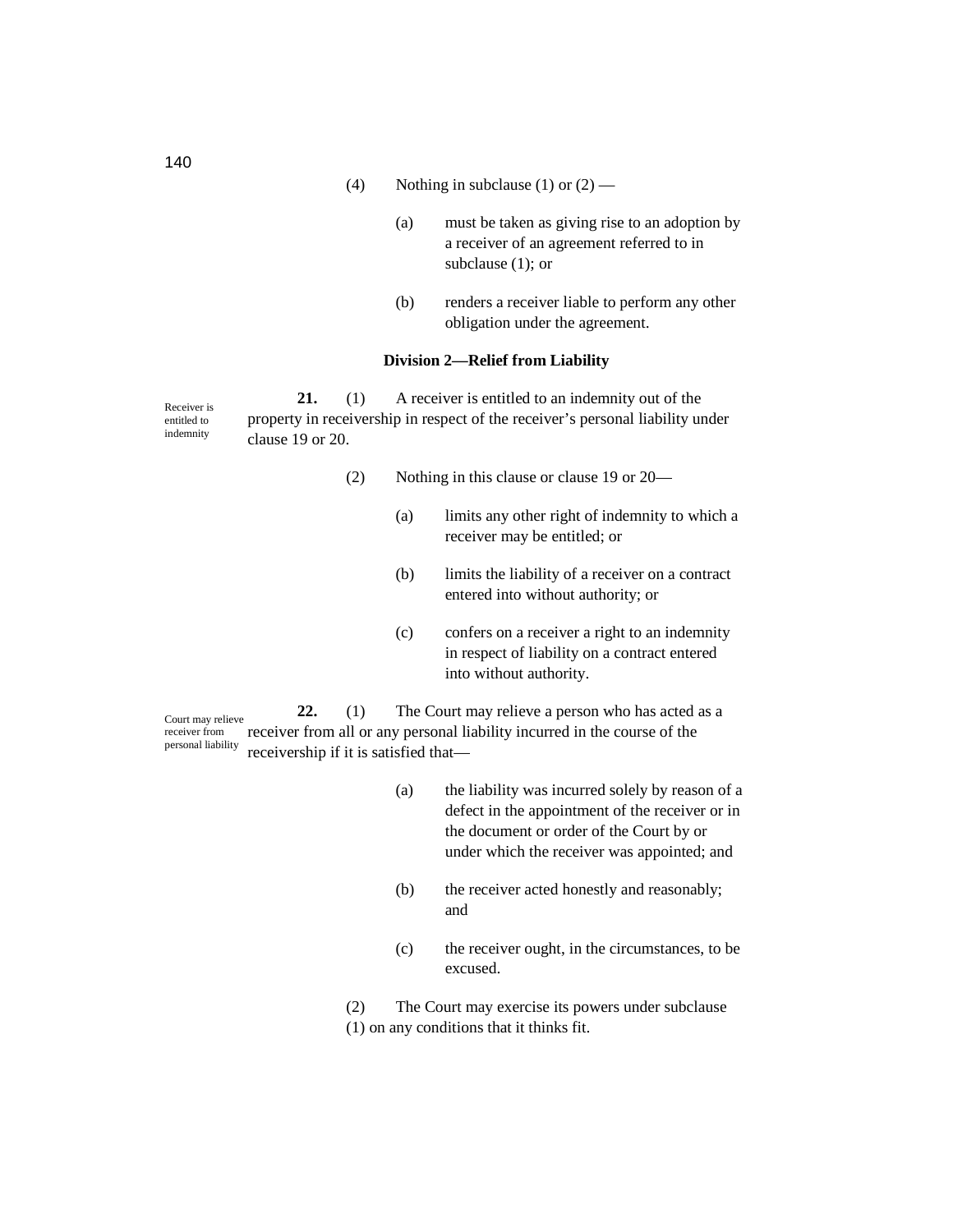(3) A person in whose interests a receiver was appointed is liable, on any conditions that the Court thinks fit, to the extent to which the receiver is relieved from liability by the Court.

# **Part 5—Court Supervision of Receivers**

| 23. | The Court may, on the application of a receiver: | Court directions |
|-----|--------------------------------------------------|------------------|
|     |                                                  |                  |

- (a) give directions in relation to any matter arising in connection with the carrying out of the receivership by the receiver; or
- (b) revoke or vary those directions.

(2) Subject to subclause (3), it is a defence to a claim against a receiver in relation to any act or omission by the receiver that the receiver acted or omitted to act in accordance with a direction given under subclause (1).

(3) The Court may, on the application of a person referred to in clause 17, order that, by reason of the circumstances in which a direction was obtained under subclause (1), a receiver is not entitled to the protection given by subclause (2).

**24.** (1) The Court may, on the application of a person referred to in subclause (2)—

Court orders: receiver's remuneration and validity of appointment

- (a) in respect of any period, review or fix the remuneration of a receiver at a level which is reasonable in the circumstances; or
- (b) to the extent that an amount retained by a receiver as remuneration is found by the Court to be unreasonable in the circumstances, order the receiver to refund the amount; or
- (c) declare whether or not a receiver was validly appointed in respect of any property or validly entered into possession or assumed control of any property.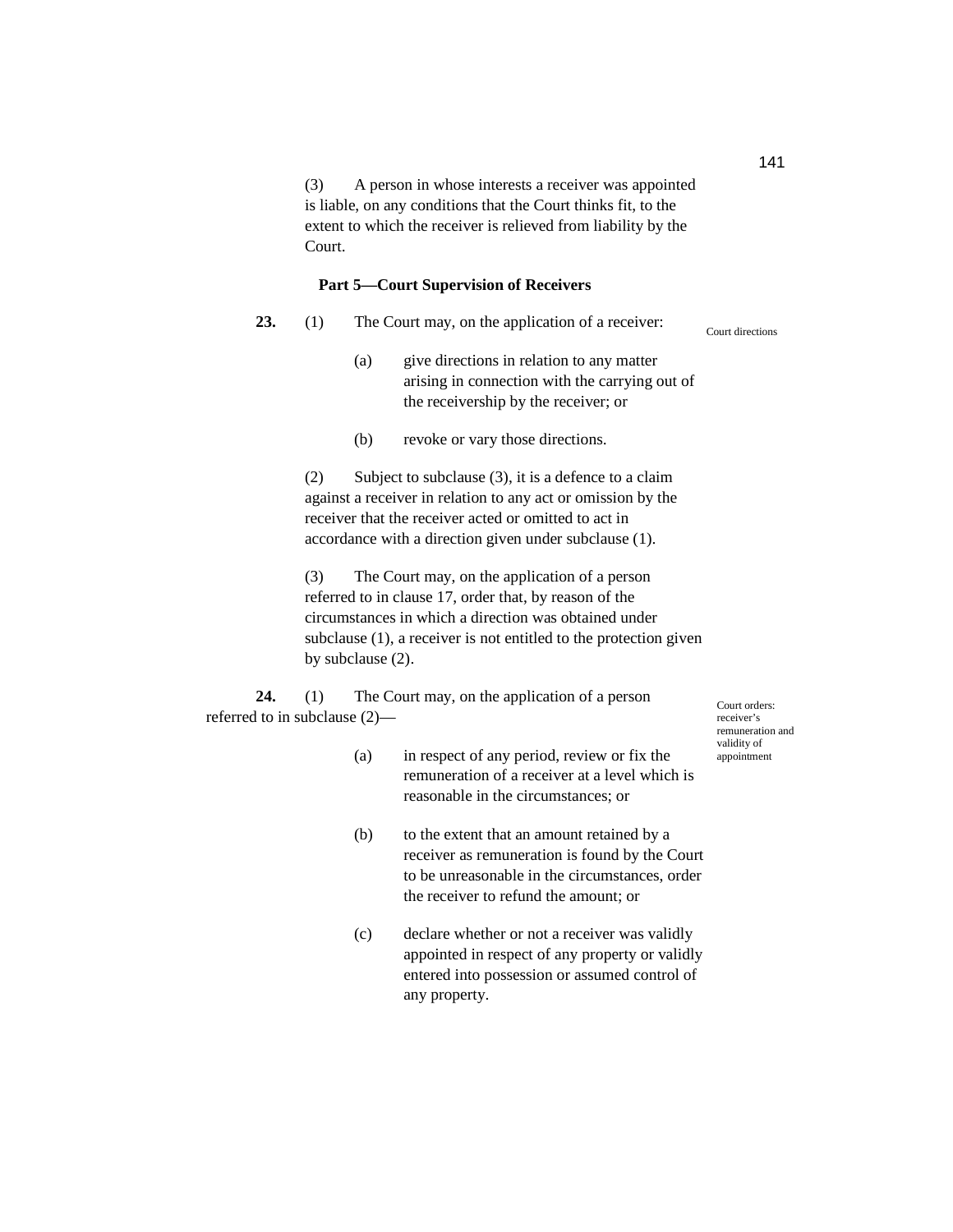- (2) Any of the following persons may apply to the Court:
	- (a) the receiver;
	- (b) the grantor;
	- (c) a creditor of the grantor;
	- (d) a person claiming, through the grantor, an interest in the property in receivership;
	- (e) the directors of the grantor or, in the case of a grantor that is in liquidation, the directors of the grantor at the time the liquidator was appointed;
	- (f) if the grantor is a company, a liquidator;
	- (g) if the grantor is a person who has been adjudged bankrupt, the Official Receiver of the estate of the grantor.

(3) The Court may, on the application of a person referred to in subclause (2), revoke or vary an order made under subclause (1).

- **25.** The powers given by clauses 23 and 24—
	- (a) are in addition to any other powers the Court may exercise under this Act or any other Act; and
	- (b) may be exercised whether or not the receiver has ceased to act as receiver when the application is made.

——————————

Court orders are additional to other Court powers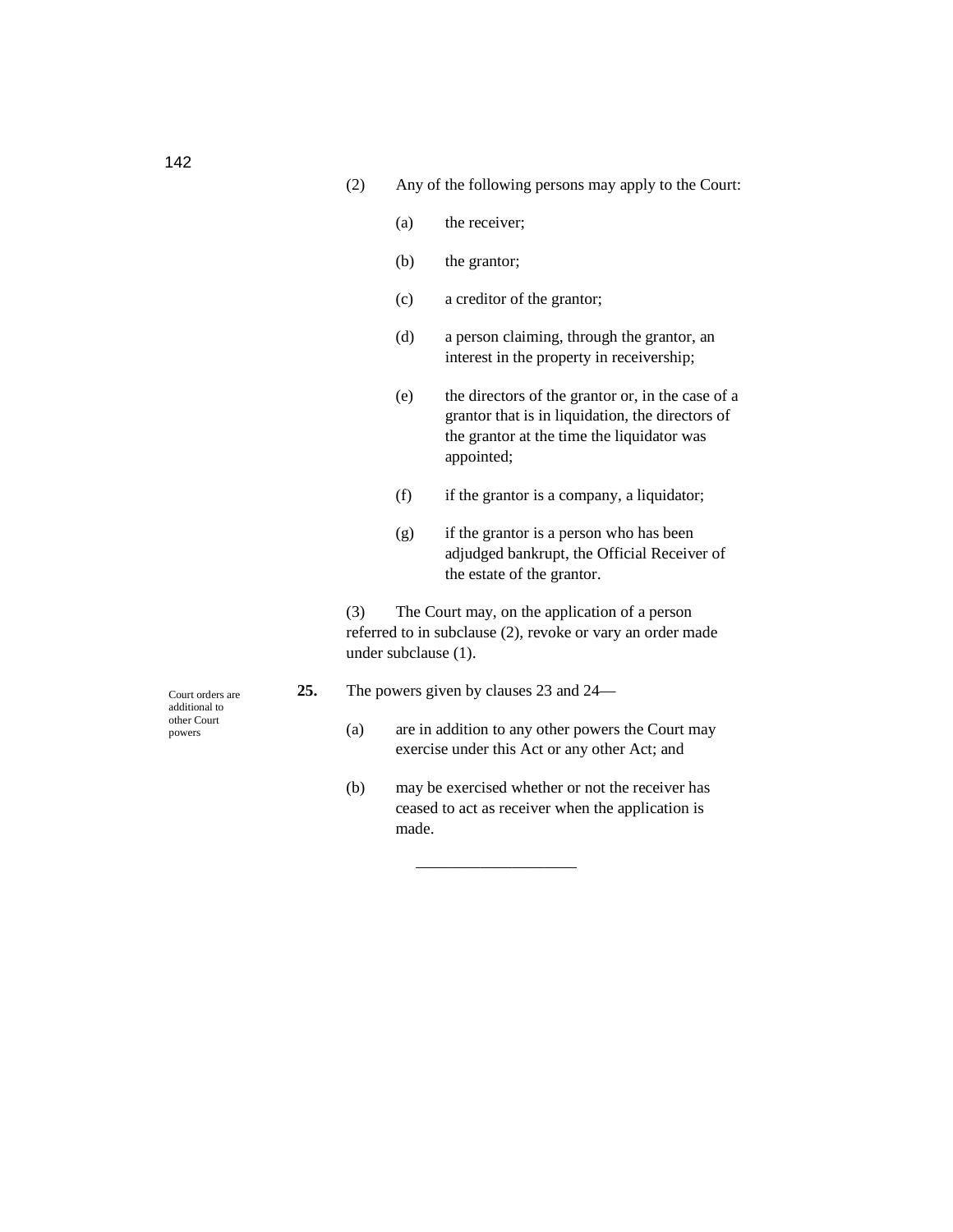#### **SCHEDULE 11**

#### (Section 59(2))

# **OFFICE OF RECEIVER**

|                       | The following persons must not be appointed or act as a | Persons not to be     |
|-----------------------|---------------------------------------------------------|-----------------------|
| rece <sub>1</sub> ver |                                                         | appointed<br>receiver |

- (a) a body corporate;
- (b) a person who is under 21 years of age;
- (c) a creditor of the grantor;
- (d) a person who is, or who has within the period of 2 years immediately before the commencement of the receivership been—
	- (i) a director or employee of the grantor; or
	- (ii) a director or employee of a mortgagee of the property in receivership;
- (e) a person who has, or who has had within the period of 2 years before the commencement of the receivership, an interest, whether direct or indirect, in a share issued by the grantor;
- (f) a person who is an undischarged bankrupt;
- (g) a person in respect of whom an order of custody is in force under section 18 or 41 of the Mental Treatment Act (Cap 103);
- (h) a person in respect of whom an order has been made under clause 15 or 16 of Schedule 10;
- (i) a person who is prohibited from being a director or promoter of or being concerned or taking part in the management of a company under, the Companies Act 2009;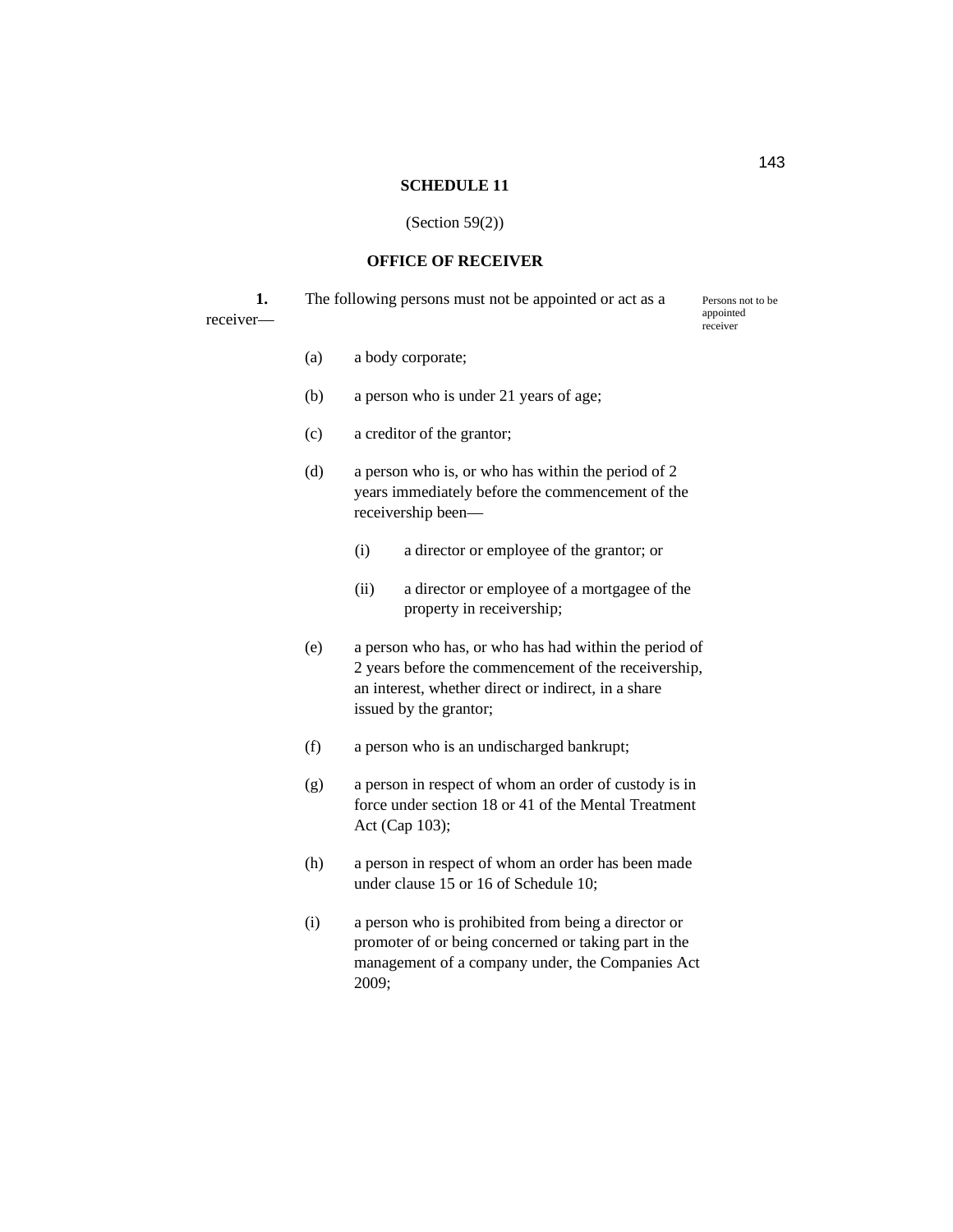| (i) | a person who is disqualified from acting as a receiver |
|-----|--------------------------------------------------------|
|     | by the document that confers the power to appoint a    |
|     | receiver.                                              |

**2.** (1) Subject to subclause (2), no act of a receiver is invalid merely because the receiver was not validly appointed or is disqualified from acting as a receiver or is not authorised to do the act. Validity of acts of receivers

> (2) No transaction entered into by a receiver is invalid merely because the receiver was not validly appointed or is not authorised to enter into the transaction unless the person who deals with the receiver knows, or ought to know, that the receiver was not validly appointed or did not have authority to enter into the transaction.

**3.** The Court may, in respect of a person who is disqualified under clause 1 to become or remain a receiver, or fails to comply with an order made under clause 16 of Schedule 10— Court may declare whether receiver validly appointed

- (a) order that the person may be appointed and act or may continue to act as a receiver, despite clause 1; or
- (b) remove the person from office.

**4.** The Court may, on making an order that removes, or has the effect of removing, a receiver from office, make any orders that the Court thinks fit— Court orders for protecting property on removal of

- (a) for preserving the property in receivership;
- (b) requiring the receiver for that purpose to make available to any person specified in the order any information and documents in the possession or under the control of the receiver.

**5.** The office of receiver becomes vacant if the person holding office resigns, dies, or is or becomes disqualified under clause 1. Vacancy in office of receiver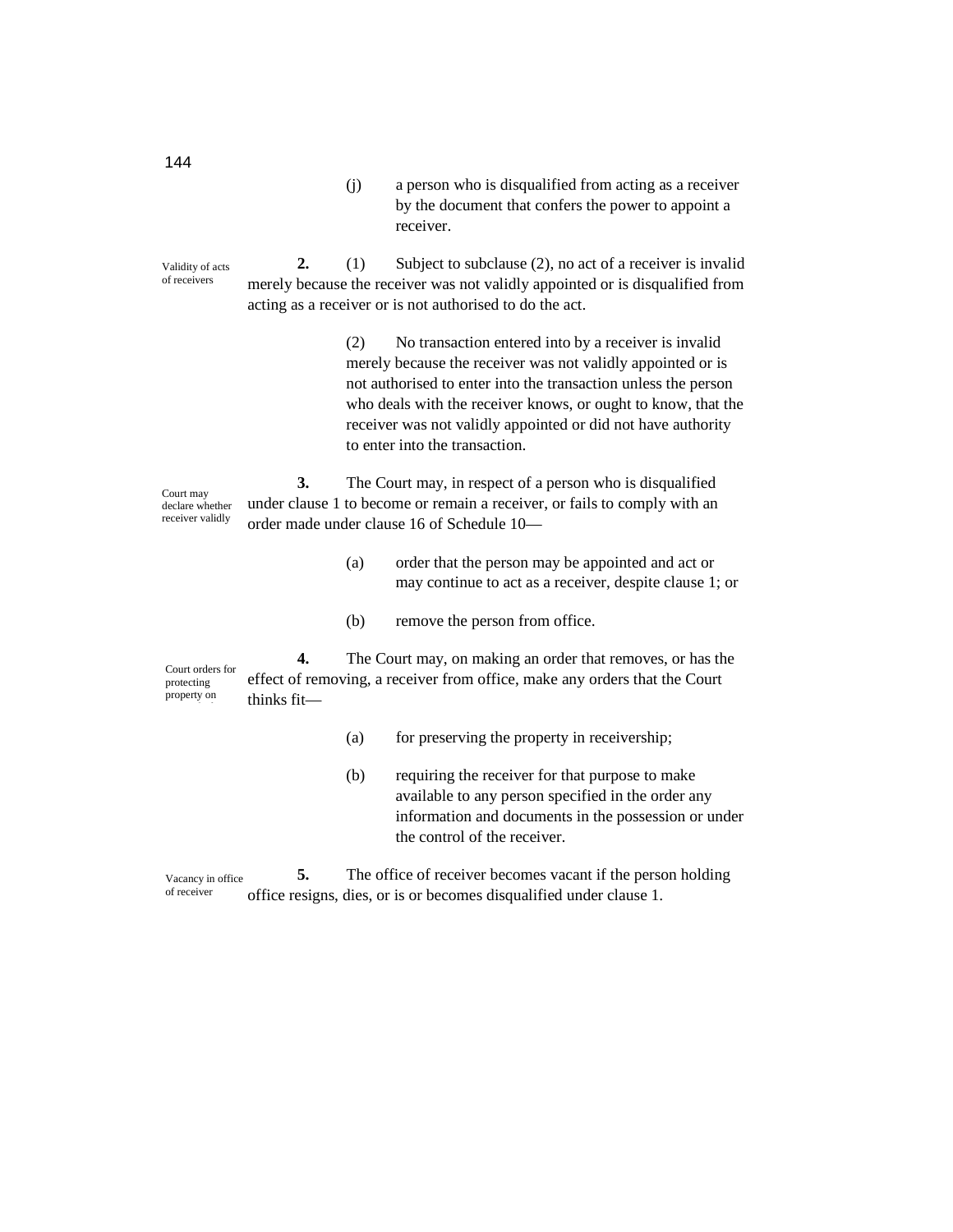**6.** (1) A receiver appointed under a power conferred by a document may resign office by giving not less than 5 working days' written may resign notice of the receiver's intention to resign to the person who appointed the receiver. How receiver

> (2) A receiver appointed by the Court must not resign office without first obtaining the leave of the Court to do so.

**7.** (1) A person who vacates office as receiver (or if that person is unable to act, that person's legal representative) must: Notice of vacancy

- (a) if the vacancy arose because of the disqualification of the person holding office as receiver, immediately notify the person who appointed the receiver; and
- (b) if the receiver held office in relation to the property of a company, within 5 working days of the vacancy occurring, give written notice of the vacancy to the Registrar for registration in the register of charges kept by the Registrar; and
- (c) in all cases, immediately give public notice of the vacancy.
- (2) A person who fails to comply with subclause (1) commits an offence and is liable on conviction to a fine not exceeding 25 penalty units.

**8.** (1) A person vacating the office of receiver must, if practicable, provide any information and give any assistance in the conduct receiver's of the receivership to the receiver's successor as that person reasonably requires.

Vacating successor to be helped

(2) On the application of a person appointed to fill a vacancy in the office of receiver, the Court may make any order that the Court considers necessary or desirable to facilitate the performance of the receiver's duties.